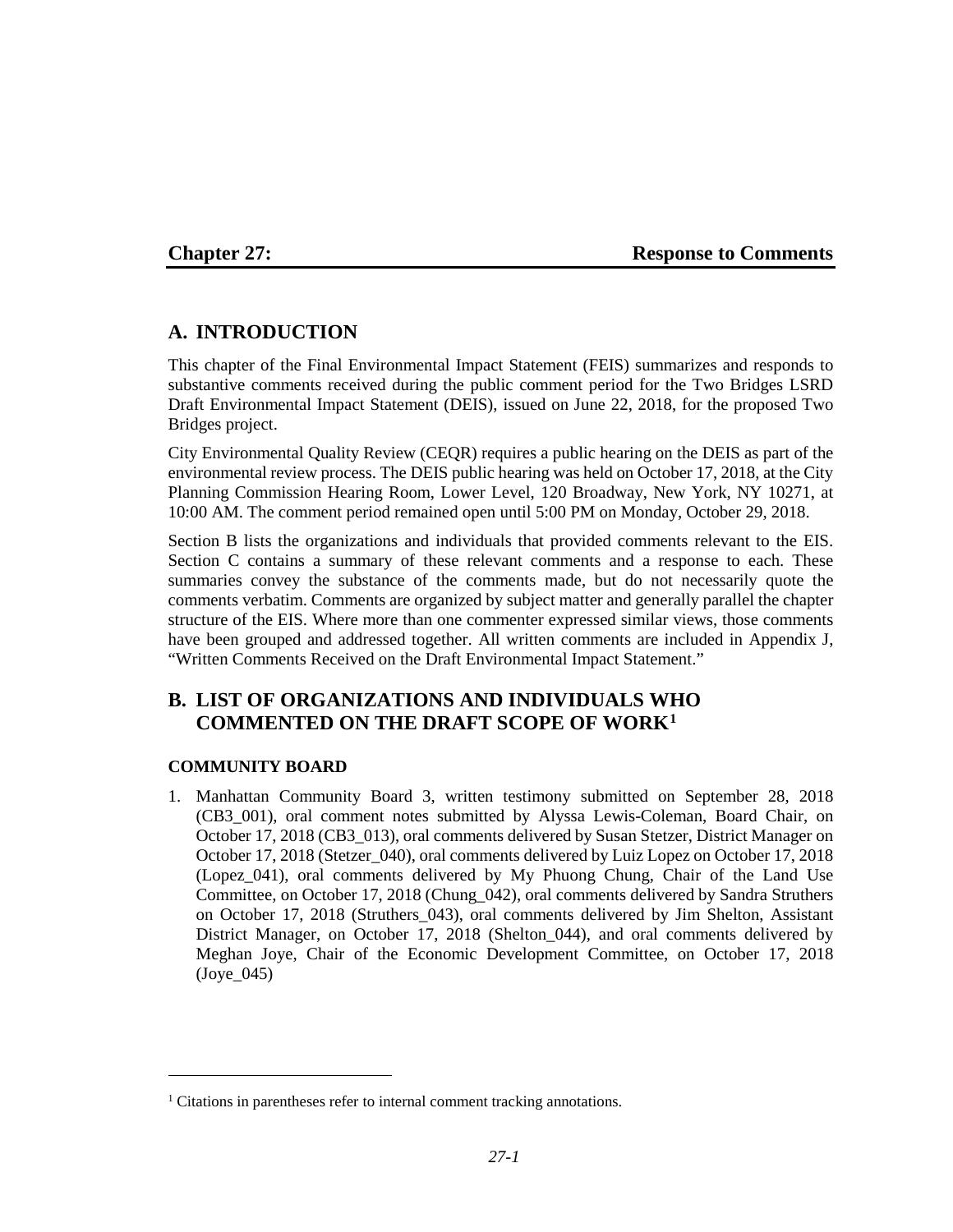## **ELECTED OFFICIALS**

- 2. Nydia Velazquez, Congresswoman, New York's 7th Congressional District, written comments submitted on October 17, 2018 (Velazquez\_010)
- 3. Yuh-Line Niou, Assemblymember, New York State Assembly, oral comment notes submitted on October 17, 2018 (Niou\_011), oral comments delivered on October 17, 2018 (Niou\_047), and written testimony submitted on October 29, 2018 (Niou\_249)
- 4. Gale Brewer, President, Borough of Manhattan City of New York, oral comments delivered on October 17, 2018 (Brewer\_012) and written testimony submitted on October 29, 2018 (Brewer\_233)
- 5. Margaret Chin, Council Member, 1st District, oral comments delivered on October 17, 2018 (Chin\_038), oral comments notes delivered on October 16, 2018 (Chin\_131), and written testimony submitted on October 17, 2018 (Chin\_115)
- 6. Brian Kavanagh, Senator, oral comments delivered on October 17, 2018 (Kavanagh\_039)

## **GENERAL PUBLIC**

- 7. Alex Kitnick, email dated October 11, 2018 (Kitnick\_003)
- 8. Katherine O'Sullivan, Inwood Preservation, Executive Committee, letter dated October 11, 2018 (O'Sullivan\_005), letter dated October 11, 2018 (O'Sullivan\_155), and on behalf of Moving Forward Unidos, letter dated September 27, 2018 (O'Sullivan\_251)
- 9. Catherine Y, Chinatown Tenants Union at CAAAV, Volunteer, letter dated October 12, 2018 (CY\_007)
- 10. Anna Harsanyi, email dated October 17, 2018 (Harsanyi\_008)
- 11. Sam Moskowitz, letter dated October 17, 2018 (Moskowitz\_009)
- 12. Raquel Questell-Rodriguez, oral comments notes delivered on October 17, 2018 (Questell-Rodriguez\_014)
- 13. Esq. Paula Segal Community Development Project (CDP), Senior Staff Attorney, oral comments notes delivered on October 17, 2018 (Segal\_015) and oral comments delivered on October 17, 2018 (Segal\_056)
- 14. Prianga Pieris, oral comments notes delivered on October 17, 2018 (Pieris\_016)
- 15. Daisy Echevarria, oral comments notes delivered on October 17, 2018 (Echevarria\_017), oral comments notes delivered on October 17, 2018 (Echevarria\_033), and oral comments delivered on October 17, 2018 (Echevarria\_099)
- 16. Xue Ming Liang, oral comments notes delivered on October 17, 2018 (Liang\_018), oral comments delivered on October 17, 2018 (Liang\_054), and letter dated October 17, 2018 (Liang\_122)
- 17. Minerva Durham, oral comments notes delivered on October 17, 2018 (Durham\_021)
- 18. Chris Walters, Association for Neighborhood and Housing Development Inc (ANHD), Rezoning Technical Assistance Coordinator, oral comments notes delivered on October 17, 2018 (Walters\_023), oral comments delivered on October 17, 2018 (Walters\_075), oral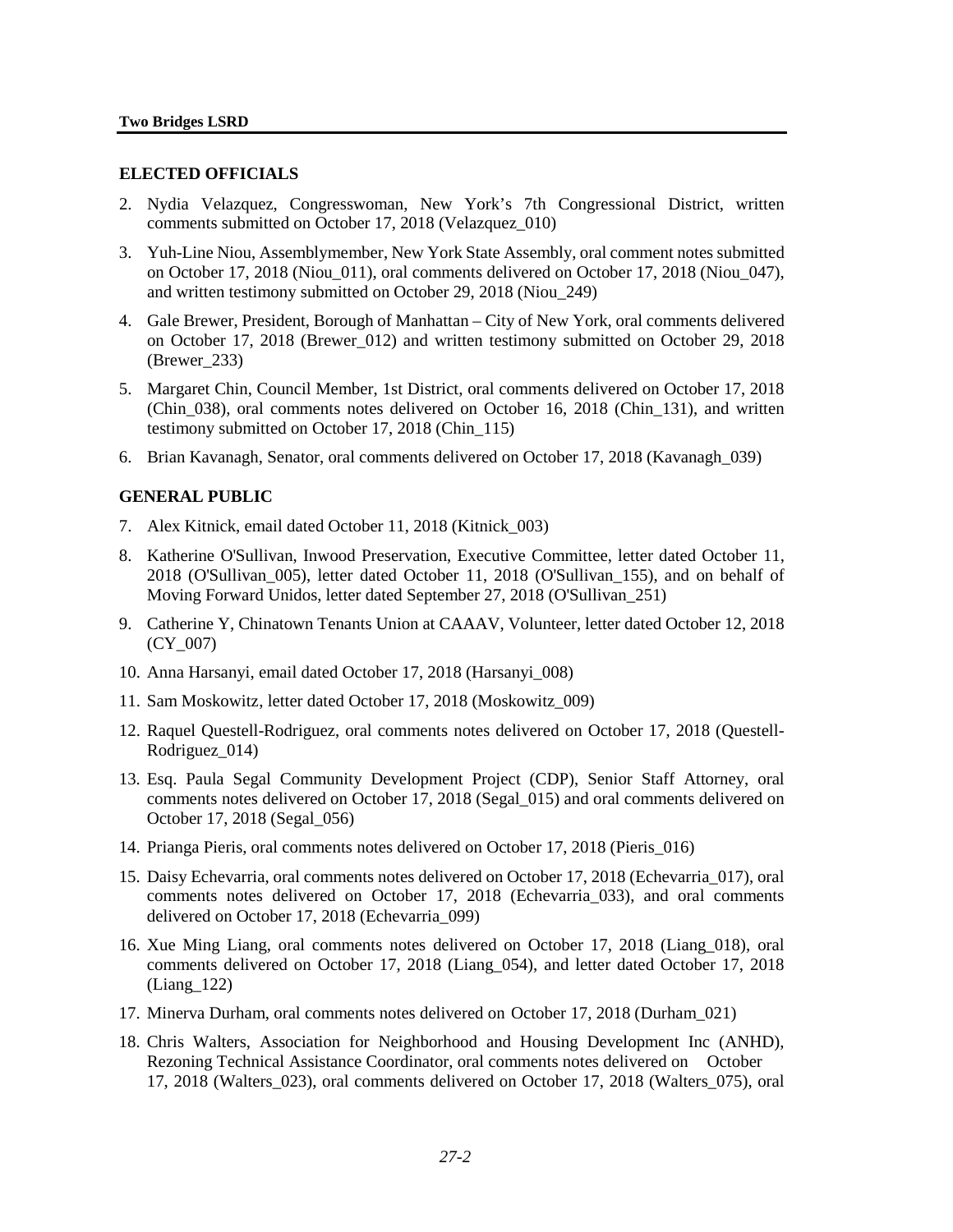comments notes delivered on October 17, 2018 (Walters\_109), and email dated October 26, 2018 (Walters\_110)

- 19. Lynn Ellsworth, Human-Scale NYC, oral comments notes delivered on October 17, 2018 (Ellsworth\_024) and oral comments delivered on October 17, 2018 (Ellsworth\_079)
- 20. Olympia Kazi, oral comments notes delivered on October 17, 2018 (Kazi\_025) and oral comments delivered on October 17, 2018 (Kazi\_061)
- 21. Emily Mock, CAAAV: Organizing Asian Communities, Chinatown Tenants Union Membership Organizer, oral comments delivered on October 17, 2018 (Mock\_028) and oral comments notes delivered on October 17, 2018 (Mock\_057)
- 22. Francisca Benitez, oral comments notes delivered on October 17, 2018 (Benitez\_029), oral comments delivered on October 17, 2018 (Benitez\_086), and letter dated October 11, 2018 (Benitez\_150)
- 23. Eva Hanhardt, oral comments notes delivered on October 17, 2018 (Hanhardt\_031), letter dated October 29, 2018 (Hanhardt\_118), oral comments delivered on October 17, 2018 (Hanhardt 096), and letter dated October 29, 2018 (Hanhardt 229)
- 24. Wei Hong Zeng, oral comments notes delivered on October 17, 2018 (Zeng\_034)
- 25. Elvia Fernandez, oral comments notes delivered on October 17, 2018 (Fernandez\_035) and oral comments delivered on October 17, 2018 (Fernandez\_089)
- 26. K Webster, oral comments notes delivered on October 17, 2018 (Webster\_036)
- 27. Pasquale Follano, 32BJ, Member, oral comments delivered on October 17, 2018 (Follano\_048)
- 28. Zamir Khan, 32BJ, Member, oral comments delivered on October 17, 2018 (Khan\_049)
- 29. Edith Prentiss, Taxis For All, oral comments delivered on October 17, 2018 (Prentiss\_050)
- 30. Susan Yung, oral comments delivered on October 17, 2018 (Yung\_051) and email dated October 22, 2018 (Yung\_204)
- 31. Jose Rafael Rodriguez, Stop 1 Deli, Co-Owner, oral comments delivered on October 17, 2018 (Rodriguez\_052)
- 32. Sophia Chok, CAAAV, oral comments delivered on October 17, 2018 (Chok\_053)
- 33. Ren Ping Chen, CAAAV, oral comments delivered on October 17, 2018 (Chen\_055)
- 34. Elaine Hoffmand, Tenants United Fighting for the Lower East Side (TUFF-LES), Vice President of 82 Rutgers Slip, oral comments delivered on October 17, 2018 (Hoffmand\_060)
- 35. Brenda Maloy, oral comments delivered on October 17, 2018 (Maloy\_062)
- 36. Alexa Sewell, Settlement Housing Fund, President, oral comments delivered on October 17, 2018 (Sewell\_063)
- 37. Adrienne Sosin, oral comments delivered on October 17, 2018 (Sosin\_064)
- 38. Chad Williams, RNC, oral comments delivered on October 17, 2018 (Williams\_066)
- 39. Liu Shu Zhen, CAAAV, oral comments delivered on October 17, 2018 (Zhen\_067)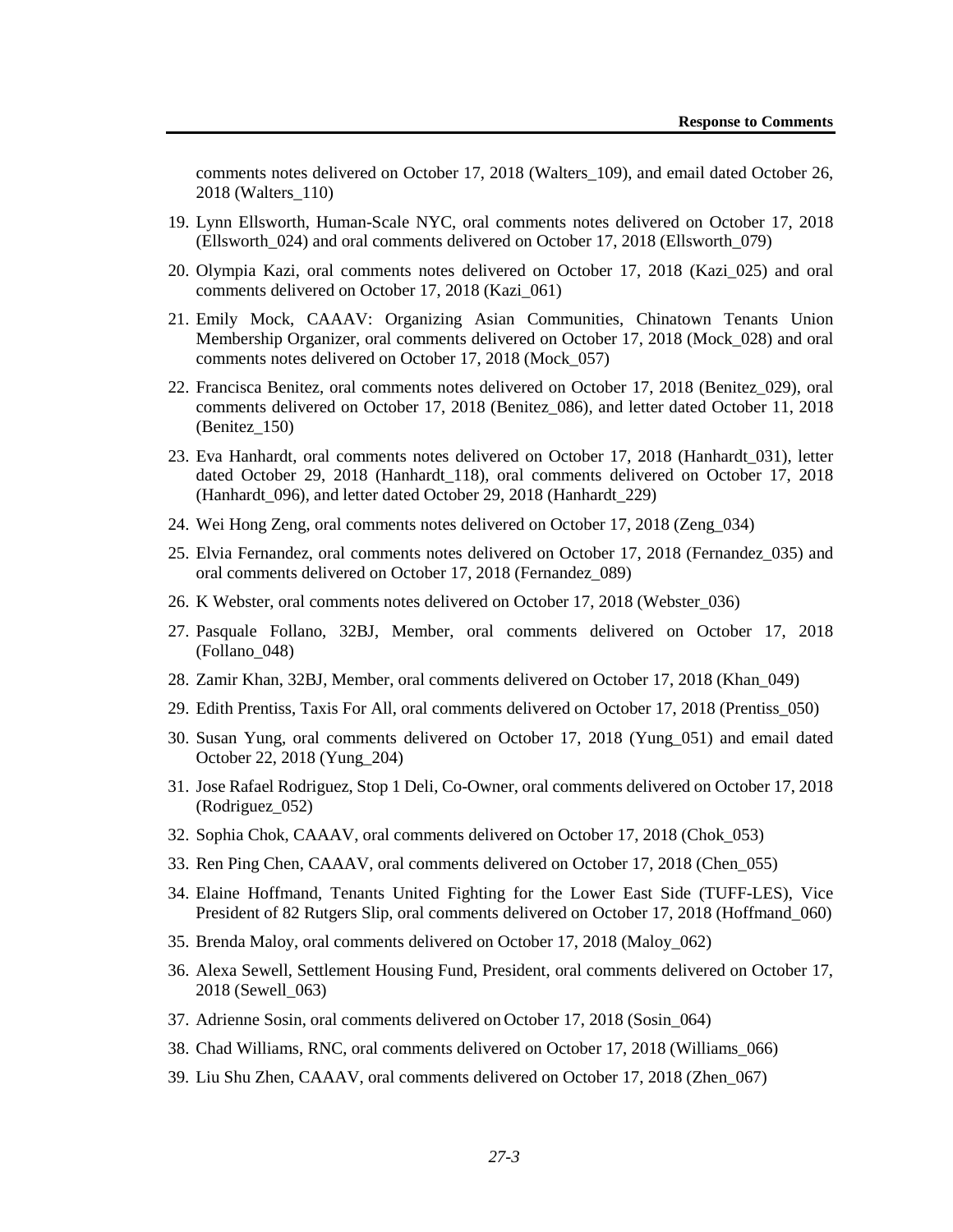- 40. Julian Morales, Good Old Lower East Side (GOLES), Director of Organizing, oral comments delivered on October 17, 2018 (Morales\_068)
- 41. Ivan Alevante, Good Old Lower East Side (GOLES), oral comments delivered on October 17, 2018 (Alevante\_069)
- 42. Marc Richardson, Tenants United Fighting for the Lower East Side (TUFF-LES), oral comments delivered on October 17, 2018 (Richardson\_070) and oral comments notes delivered on October 29, 2018 (Richardson\_242)
- 43. Esq Justin Rostoff, Two Bridges Townhouse Condominiums, Attorney, oral comments delivered on October 17, 2018 (Rostoff\_071)
- 44. Justin Stern, Little Cherry, LLC, oral comments delivered on October 17, 2018 (Stern\_072)
- 45. David Gaeza, Henry Street Settlement, Executive Director, oral comments delivered on October 17, 2018 (Gaeza\_073)
- 46. Tara Kelly, The Municipal Art Society of New York (MAS), oral comments delivered on October 17, 2018 (Kelly\_074)
- 47. Melissa Shetler Local 46 Metallic Lathers and Reinforcing Ironworkers, Political Director, oral comments delivered on October 17, 2018 (Shetler\_076)
- 48. Mike Anderson, oral comments delivered onOctober 17, 2018 (Anderson\_077)
- 49. David Jason Williams (goes by UNDAKVA), Local 46 Metallic Lathers and Reinforcing Ironworkers, oral comments delivered on October 17, 2018 (UNDAKVA\_078)
- 50. Candice Georgis, oral comments delivered on October 17, 2018 (Georgis\_080)
- 51. Andrew Hiller, Lower Manhattan Democratic Socialists of America (DSA), oral comments delivered on October 17, 2018 (Hiller\_081)
- 52. Bob Angles, Lower Manhattan Democratic Socialists of America (DSA), oral comments delivered on October 17, 2018 (Angles\_083)
- 53. David Tsu, oral comments delivered on October 17, 2018 (Tsu\_084)
- 54. Rob Hollander, Chinatown Working Group, oral comments delivered on October 17, 2018 (Hollander\_087)
- 55. Melissa Michalak, oral comments delivered on October 17, 2018 (Michalak\_088)
- 56. Alma Rodriguez, Chinatown Working Group, oral comments delivered on October 17, 2018 (Rodriguez\_090)
- 57. Edith Figeroa, oral comments delivered on October 17, 2018 (Figeroa\_092)
- 58. Briar Winters, Chinatown Working Group, oral comments delivered on October 17, 2018 (Winters 093)
- 59. Laure Travers, oral comments delivered on October 17, 2018 (Travers\_097) and letter dated October 25, 2018 (Travers\_217)
- 60. Yanin Pena, oral comments delivered on October 17, 2018 (Pena\_098) and letter dated October 29, 2018 (Pena\_248)
- 61. Ellen Osuna, oral comments delivered on October 17, 2018 (Osuna\_100)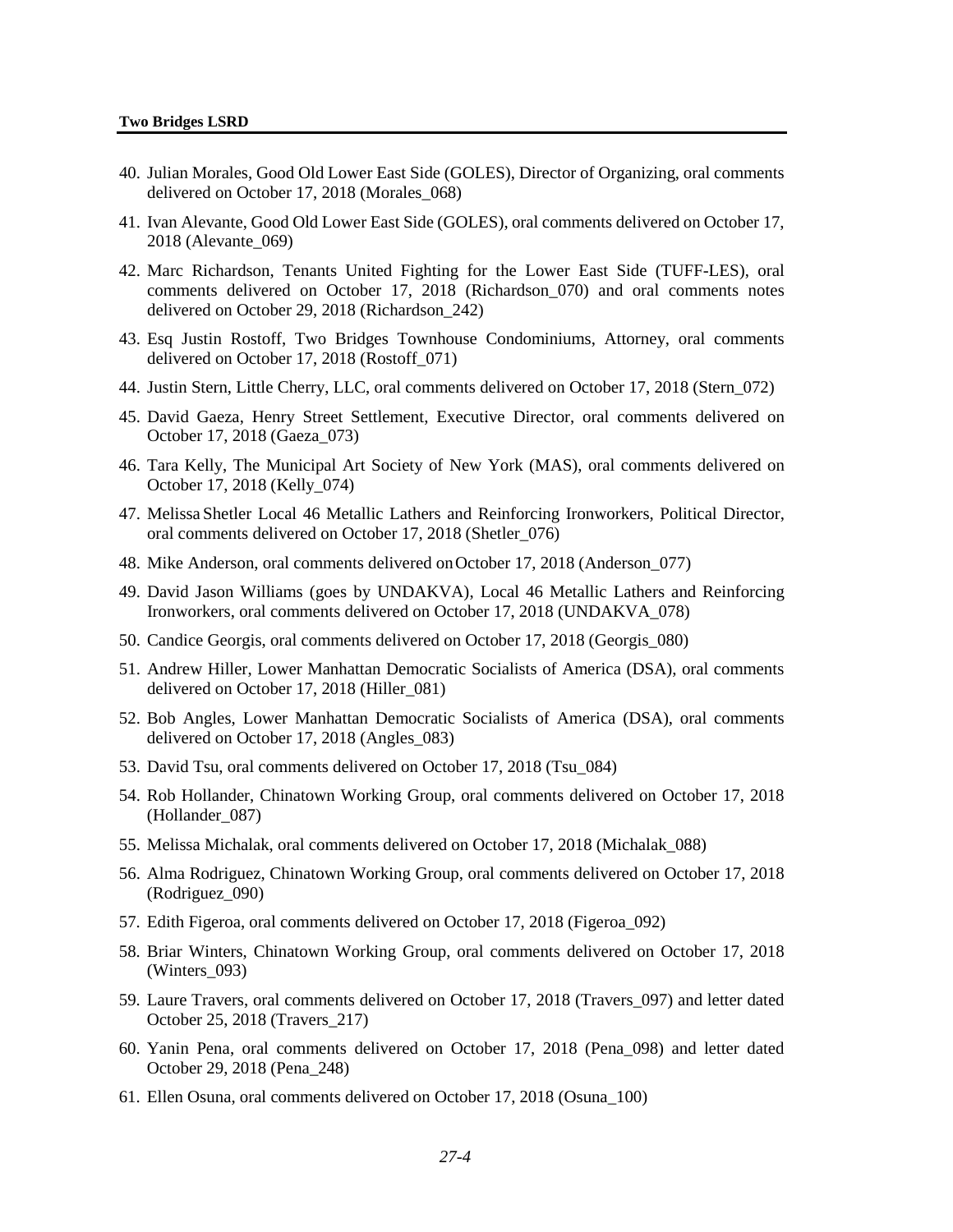- 62. BarbaraJeter, LEOTA/Tenants United Fighting for the Lower East Side (TUFF-LES), oral comments delivered on October 17, 2018 (Jeter\_101)
- 63. Melanie Meyers, Fried Frank, oral comments delivered on October 17, 2018 (Meyers\_102)
- 64. Mercar Jabul, oral comments delivered on October 17, 2018 (Jabul\_103)
- 65. Hannington Dia, oral comments delivered on October 17, 2018 (Dia\_104)
- 66. Brian Neff, email delivered on October 21, 2018 (Neff\_108)
- 67. Margarett Jolly, Seward Park Housing Group, past Board President, letter dated October 29, 2018 (Jolly\_112) and letter dated October 29, 2018 (Jolly\_218)
- 68. Paula Segal, Collective for Community, Culture, and Environment, Senior Staff Attorney, letter dated October 27, 2018 (Segal\_113) and letter dated October 27, 2018 (Segal\_224)
- 69. Karen Argenti, Bronx Council for Environmental Quality, Secretary, letter dated October 12, 2018 (Argenti\_114)
- 70. Eve Baron, letter dated October 17, 2018 (Baron\_119)
- 71. Kirsten Theodos, email dated October 17, 2018 (Theodos\_126)
- 72. Frank Haines, email dated October 25, 2018 (Haines\_127)
- 73. Karen Kubey, email dated October 30, 2018 (Kubey\_128)
- 74. John Antush, letter dated October 28, 2018 (Antush\_129)
- 75. Adam Lawrence, email dated September 27, 2018 (Lawrence\_133)
- 76. Anita Ramirez, email dated October 29, 2018, (Ramirez\_134)
- 77. Andrew Fairweather, letter dated September 27, 2018 (Fairweather\_140)
- 78. Annette Chow, letter dated October 1, 2018 (Chow\_141)
- 79. Margaret Lee, Art Against Displacement, Member, letter dated October 27, 2018 (Lee\_142)
- 80. Angela Rosado, Community Educational Council District 1, letter dated October 11, 2018 (Rosado\_143)
- 81. Arthur Phillips, letter dated October 11, 2018 (Phillips\_144)
- 82. Cici Wu, letter dated October 11, 2018 (Wu\_145)
- 83. Crys Yin, letter dated October 11, 2018 (Yin\_146)
- 84. Erik Wysocan, letter dated October 11, 2018 (Wysocan\_148)
- 85. Erin Edmison, letter dated October 11, 2018 (Edmison\_149)
- 86. Geordan Goldstein, letter dated October 11, 2018 (Goldstein\_151)
- 87. Howard Huang, letter dated October 11, 2018 (Huang\_152)
- 88. Jacqueline Klempay, letter dated October 11, 2018 (Klempay\_153)
- 89. Jill Hamberg, letter dated October 11, 2018 (Hamberg\_154)
- 90. Laoise Mac Reamoinn, letter dated October 11, 2018 (Mac Reamoinn\_156)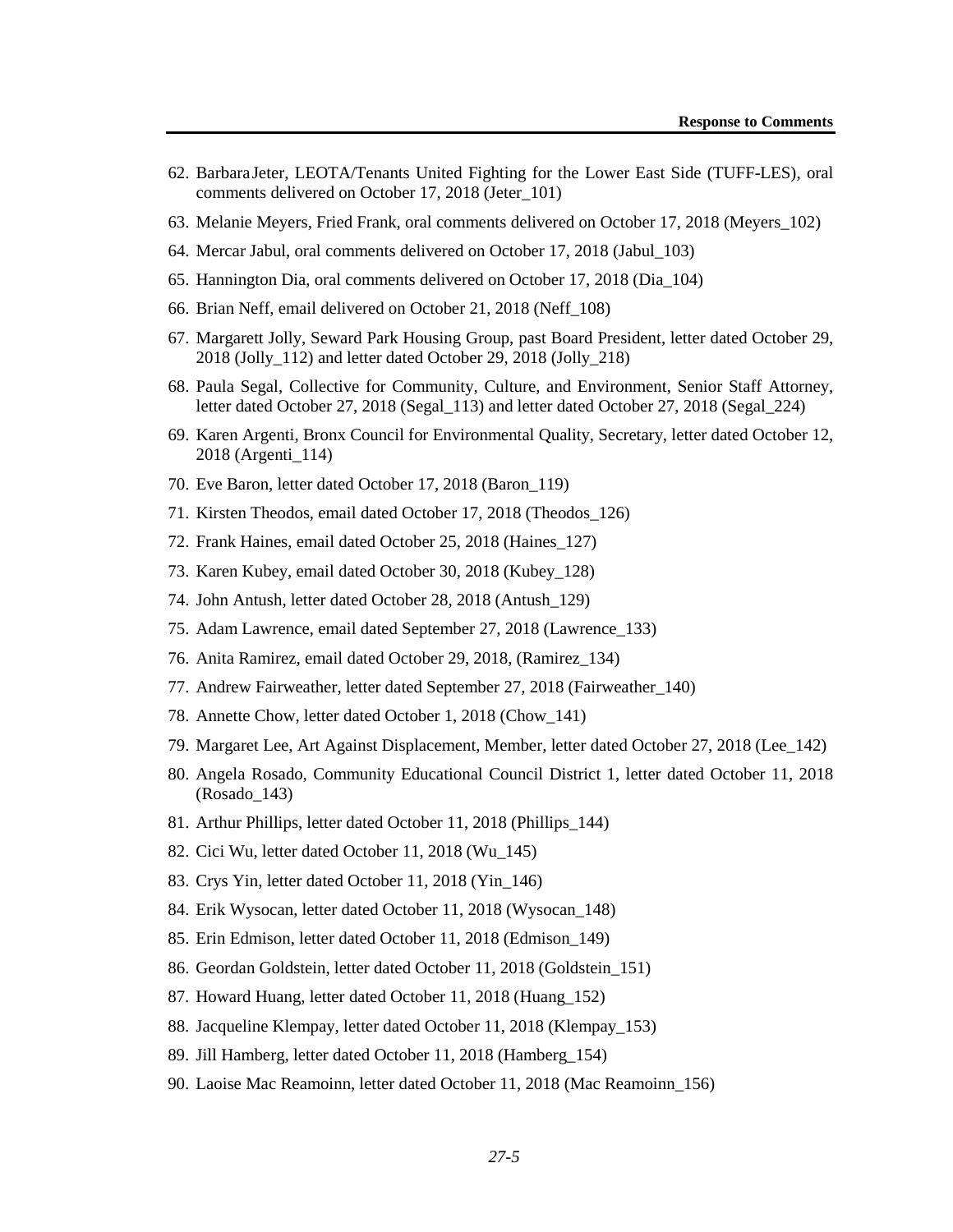#### **Two Bridges LSRD**

- 91. Lindsey Cormack, letter dated October 11, 2018 (Cormack\_157)
- 92. Marion Riedel, letter dated October 11, 2018 (Riedel\_158)
- 93. Matt Wolf, letter dated October 11, 2018 (Wolf\_159) and letter dated September 28, 2018 (Wolf\_250)
- 94. Meg Sherlock, letter dated October 11, 2018 (Sherlock\_160)
- 95. Michael Pope, letter dated October 11, 2018 (Pope\_161)
- 96. Michelle Rosenberg, letter dated October 11, 2018 (Rosenberg\_162)
- 97. Oliver Newton, letter dated October 4, 2018 (Newton\_163)
- 98. Paula Segal, letter dated October 11, 2018 (Segal\_164)
- 99. Rosa Huang, letter dated October 11, 2018 (Huang\_165)
- 100. Serena Liu, letter dated October 11, 2018 (Liu\_166)
- 101. Shabd Simon-Alexander, letter dated October 11, 2018 (Simon-Alexander\_167)
- 102. Sunita Prasad, letter dated October 11, 2018 (Prasad\_168)
- 103. Tali Hinkis, letter dated October 11, 2018 (Hinkis\_169)
- 104. Vanessa Thill, letter dated October 11, 2018 (Thill\_172)
- 105. Viola Yesiltac, letter dated October 11, 2018 (Yesiltac\_173)
- 106. Wendy Brawer, Green Map System, letter dated October 4, 2018 (Brawer\_174) and letter dated October 15, 2018 (Brawer\_196)
- 107. Barbara Katz-Rothman, letter dated October 17, 2018 (Katz-Rothman\_175)
- 108. Dr. Caitlin Cahill, letter dated October 14, 2018 (Cahill\_176) and letter dated October 21, 2018 (Cahill\_199)
- 109. Carlin Greenstein, letter dated October 18, 2018 (Greenstein\_177)
- 110. Carmelle Safdie, letter dated October 17, 2018 (Safdie\_178)
- 111. David Burgreen, letter dated October 17, 2018 (Burgreen\_179)
- 112. Elyse Derosia, letter dated October 13, 2018 (Derosia\_180)
- 113. Eneida DelValle, letter dated October 18, 2018 (DelValle\_181)
- 114. Frank Avila-Goldman, letter dated October 18, 2018 (Avila-Goldman\_182)
- 115. Gail Kreigel Mallin, letter dated October 18, 2018 (Kreigel Mallin\_183)
- 116. Harry Burke, letter dated October 13, 2018 (Burke\_184)
- 117. Jacques Servin, letter dated October 17, 2018 (Servin\_185)
- 118. Jennifer Randolph, letter dated October 16, 2018 (Randolph\_186)
- 119. Jenny Woo, letter dated October 17, 2018 (Woo\_187)
- 120. Jillian Chaitin, letter dated October 17, 2018 (Chaitin\_188)
- 121. Leslie Levisnon, letter dated October 17, 2018 (Levisnon\_190)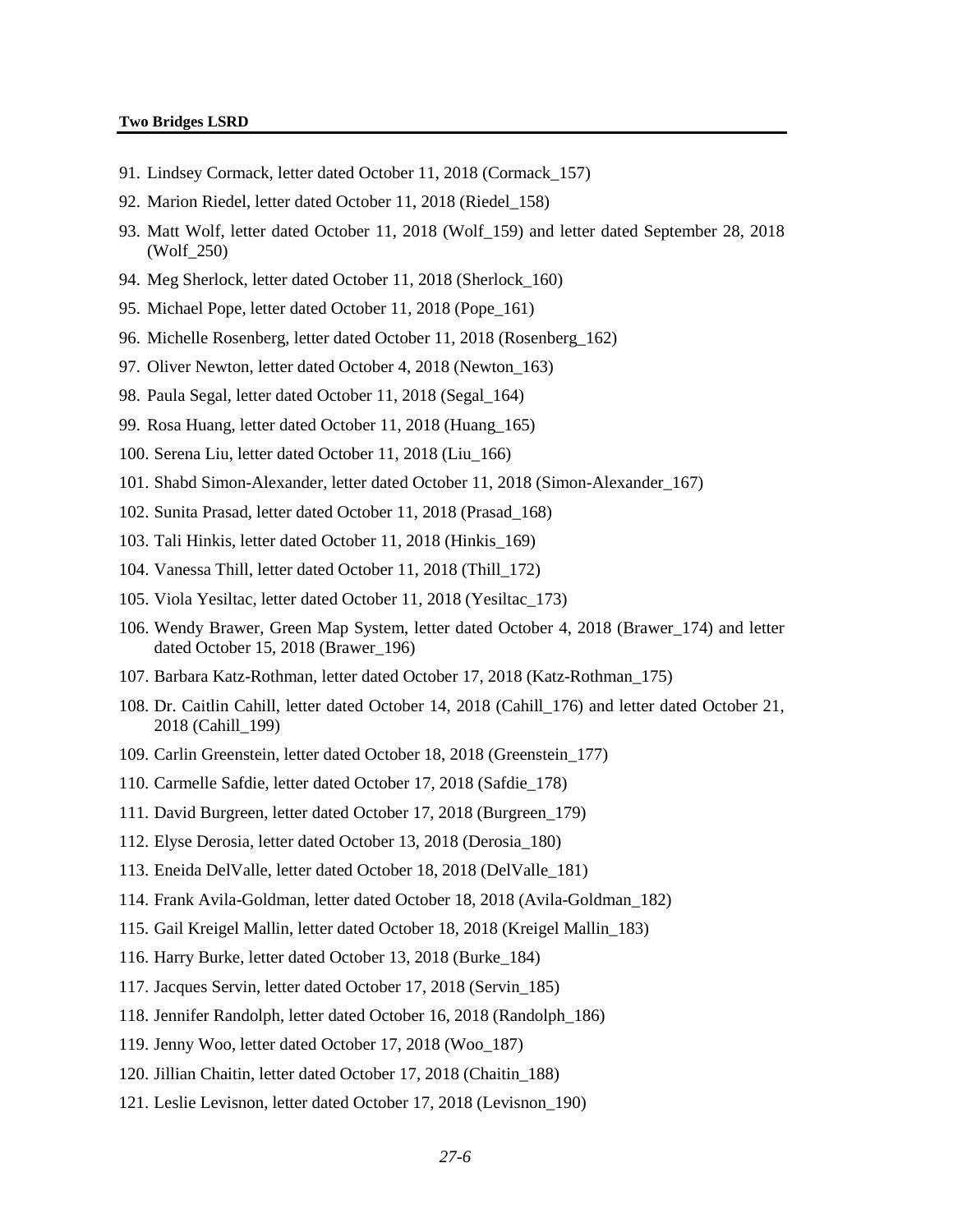- 122. Maria Torre, letter dated October 16, 2018 (Torre\_191)
- 123. Nancy Sheran, letter dated October 15, 2018 (Sheran\_192)
- 124. Sallie Stroman, letter dated October 15, 2018 (Stroman\_193)
- 125. Spencer Everett, letter dated October 17, 2018 (Everett\_195)
- 126. William Ferns, letter dated October 16, 2018 (Ferns\_197)
- 127. Anna Cheung, letter dated October 22, 2018 (Cheung\_198)
- 128. Hope Beach, letter dated October 23, 2018 (Beach\_200)
- 129. Hubert Tang, letter dated October 22, 2018 (Tang\_201)
- 130. Lisa Dailey, letter dated October 22, 2018 (Dailey\_202)
- 131. Marie Catalano, JTT Gallery, Director, email dated October 22, 2018 (Catalano\_203)
- 132. James Makin, Carpenters Union, Area Standards Representative, email dated October 18, 2018 (Makin\_205)
- 133. Jesse Stanton, email dated October 19, 2018 (Stanton\_206)
- 134. Joanna Estevez, email dated October 19, 2018 (Estevez\_207)
- 135. John Jongebloed, email dated October 24, 2018 (Jongebloed\_208)
- 136. Diego Segalini, letter dated October 29, 2018 (Segalini\_209)
- 137. Douglas Cubberley, letter dated October 28, 2018 (Cubberley\_210)
- 138. Eddie Chan, letter dated October 28, 2018 (Chan\_211)
- 139. Elizabeth Gery, letter dated October 27, 2018 (Gery\_212)
- 140. Ellen Weinstein, letter dated October 27, 2018 (Weinstein\_213)
- 141. Garret Linn, letter dated October 29, 2018 (Linn\_214)
- 142. Jacqueline Carson-Aponte, letter dated October 27, 2018 (Carson-Aponte\_215)
- 143. Marijke Briggs, letter dated October 27, 2018 (Briggs\_219)
- 144. Mary Taylor, Chinatown Working Group, letter dated October 29, 2018 (Taylor\_220)
- 145. Matthew Goldie, letter dated October 27, 2018 (Goldie\_221)
- 146. Michael Perles, letter dated October 26, 2018 (Perles\_222)
- 147. Moi Hung, letter dated October 26, 2018 (Hung\_223)
- 148. Ping Foster, letter dated October 27, 2018 (Foster\_225)
- 149. Sean Benson, letter dated October 29, 2018 (Benson\_226)
- 150. Ben Zhang, letter dated October 29, 2018 (Zhang\_227)
- 151. Bonnie Tse, letter dated October 29, 2018 (Tse\_228)
- 152. Richard Yuen, letter dated October 29, 2018 (Yuen\_232)
- 153. Alina S, letter dated October 29, 2018 (S\_234)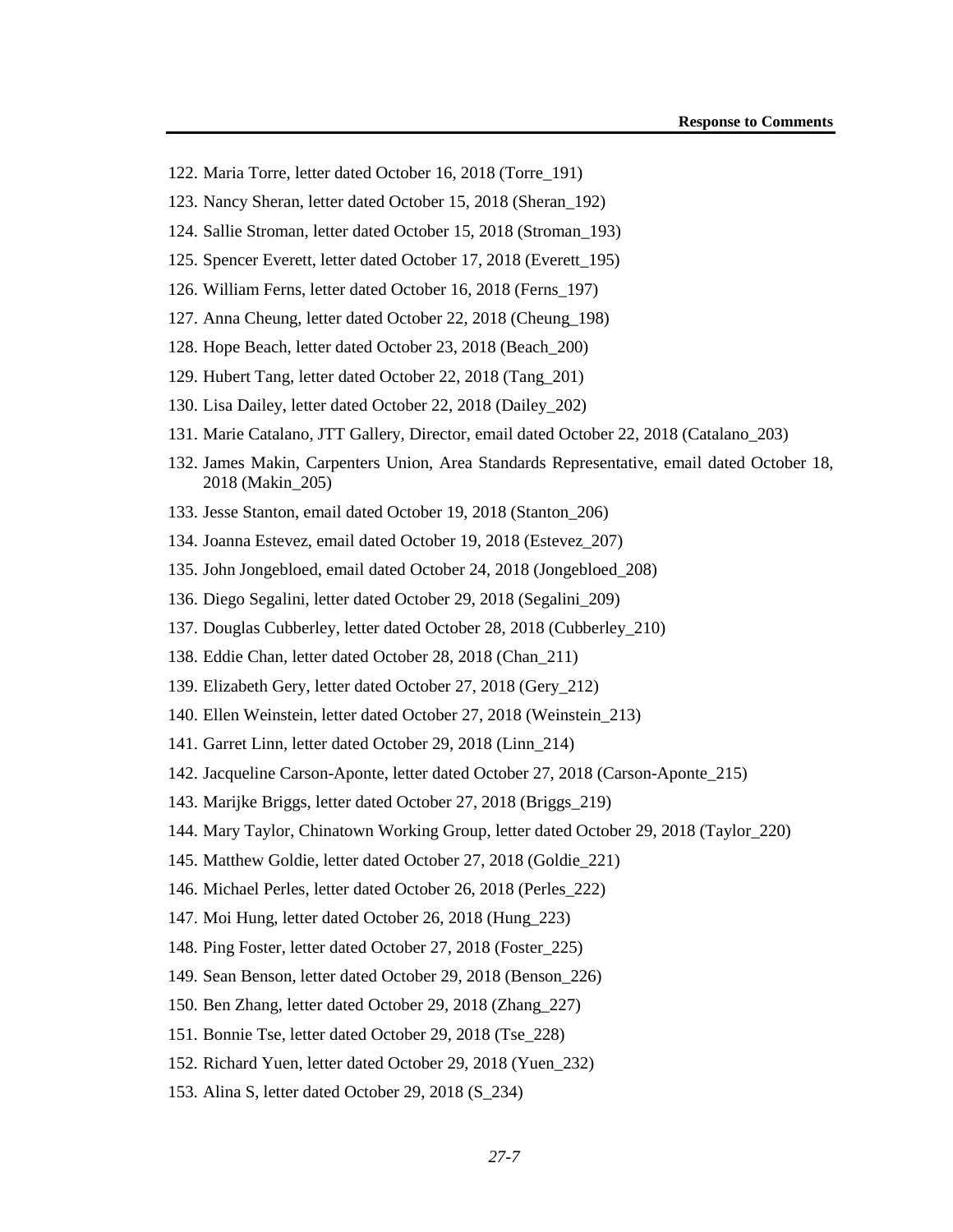#### **Two Bridges LSRD**

- 154. Carol Porteous-Fall, letter dated October 29, 2018 (Porteous-Fall\_236)
- 155. David Yap, letter dated October 29, 2018 (Yap\_237)
- 156. Denice Kondik, letter dated October 29, 2018 (Kondik\_238)
- 157. Edwin Morris, letter dated October 29, 2018 (Morris\_239)
- 158. Liu Wei, letter dated October 29, 2018 (Wei\_241)
- 159. Mosco Aa, letter dated October 29, 2018 (Aa\_244)
- 160. Nancy Linn, form letter dated October 29, 2018 (Linn\_252)

### **ORGANIZATIONS**

- 161. The Municipal Art Society of New York (MAS), written testimony submitted on October 9, 2018 (MAS\_002) and October 17, 2018 (MAS\_022), and additional written testimony submitted by Thomas Devaney on October 11, 2018 (MAS 170)
- 162. Good Old Lower East Side, Inc. (GOLES), written testimony submitted by Damaris Reyes, Executive Director, on October 9, 2018 (GOLES\_004) and written testimony submitted by Damaris Reyes, Executive Director, on October 11, 2018 (GOLES\_147)
- 163. Tenants United Fighting for the Lower East Side (TUFF-LES), written testimony submitted submitted by Trever Holland, President, on October 11, 2018 (TUFF-LES\_006), oral comments notes delivered by Grace Mak, Board Member, on October 17, 2018 (TUFF-LES 020), Grace Mak, oral comments delivered on October 17, 2018 (Mak 059), Trever Holland, oral comments delivered on October 17, 2018 (Holland\_058), and Trever Holland, oral comments notes delivered on October 17, 2018 (Holland\_019)
- 164. Lower East Side Organized Neighbors (LESON), oral comments notes delivered by Stephanie Kranes on October 17, 2018 (LESON\_026), oral comments notes delivered by Jihye Simpkins on October 17, 2018 (Simpkins\_027), oral comments delivered by Jihye Simpkins on October 17, 2018 (Simpkins\_082), written testimony submitted by Jihye Simpkins on October 28, 2018 (Simpkins\_111), Stephanie Kranes, oral comments delivered on October 17, 2018 (Kranes\_085), written testimony submitted by Ken Kimerling on October 28, 2018 (LESON\_124), and written testimony submitted by Tanya Castro-Negron on October 29, 2018 (LESON\_245)
- 165. Lower East Side Power Partnership (LESPP), oral comments notes delivered on October 17, 2018 (LESPP\_030), oral comments delivered by Vaylateena Jones, President, on October 17, 2018 (Jones\_091), oral comments notes delivered by Vaylateena Jones, President, on October 23, 2018 (LESPP\_107), and letter from Vaylateena Jones dated October 29, 2018 (LESON\_243)
- 166. Chinese Progressive Association (CPA), Mae Lee, Executive Director, oral comments notes delivered on October 17, 2018 (CPA\_032) and Mae Lee, Executive Director, oral comments delivered on October 17, 2018 (Lee\_095)
- 167. Chinese-American Planning Council (CPC), Alice Wong, letter dated October 24, 2018 (CPC\_105)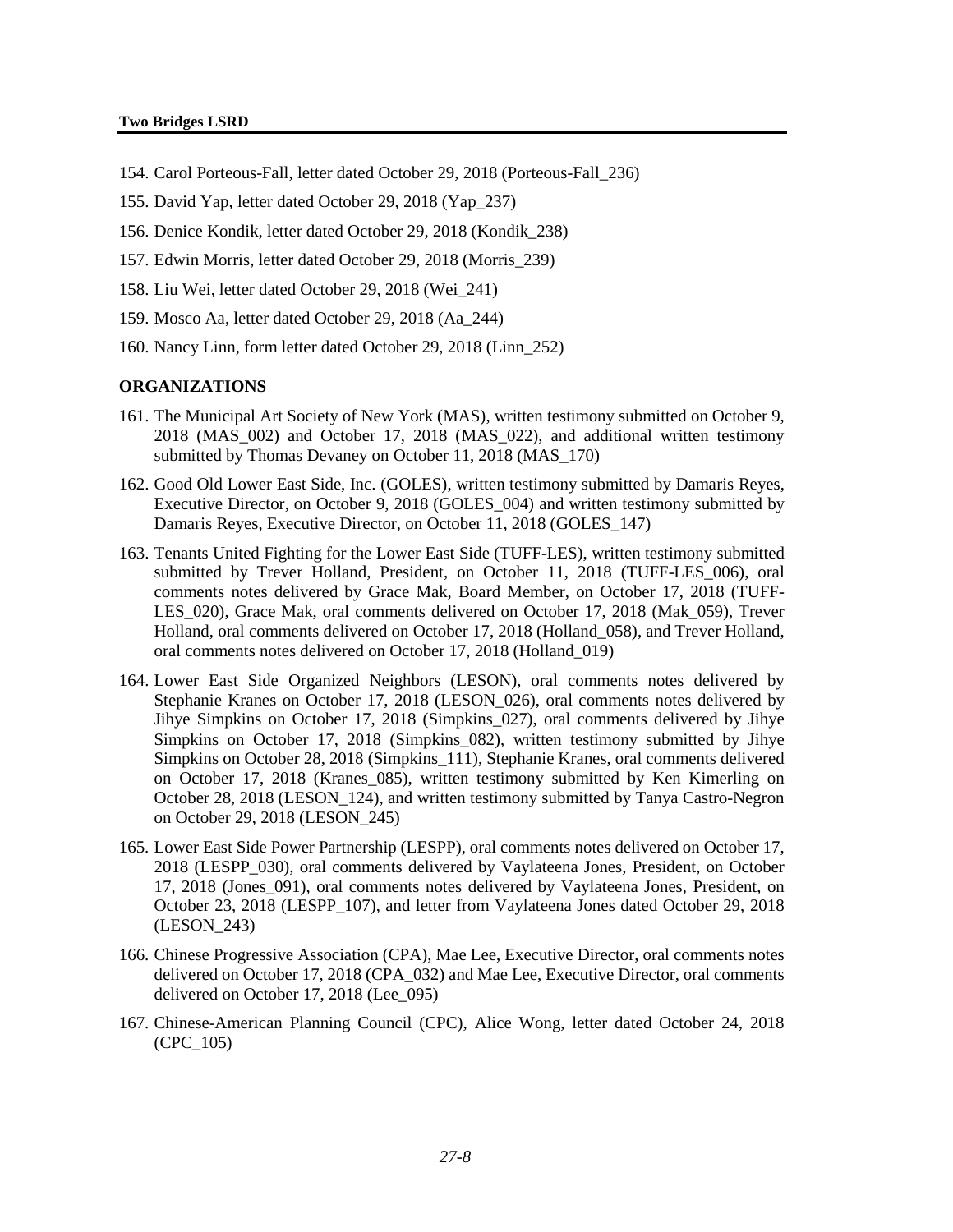- 168. CAAAV: Organizing Asian Communities, oral comments submitted by Melanie Wang, Chinatown Tenants Union organizer, delivered on October 17, 2018 (Wang\_065) and letter dated October 29, 2018 (CAAAV\_231)
- 169. Asian American Legal Defense and Education Fund (AALD), Ken Kimerling, letter dated October 29, 2018 (AALD\_120)
- 170. Two Bridges Townhouse Condominiums, counsel: Christopher Slowik, Esq. from Klein Slowik, letter dated on October 29, 2018 (Slowik\_230)
- 171. Asian Americans for Equality, Ed Litvak, email dated October 29, 2018 (Litvak\_136)
- 172. Lands End II Resident Association, email submitted by Tanya Castro-Negron on October 30, 2018 (Castro-Negron\_137) and letter dated October 30, 2018 (LandsEnd2RA\_138)
- 173. Chinese Staff and Workers Association; Chinatown Working Group, oral comments delivered on October 17, 2018 (Ning\_094) and letter submitted by Zishun Ning on October 29, 2018 (Ning\_235)
- 174. Two Bridges Neighborhood Council, Inc., Victor Papa, President, letter submitted on October 29, 2018 (Two Bridges\_247)
- 175. Two Bridges Tower Resident Association (TBTRA) at 82 Rutgers Slip, Trever Holland, President letter dated October 29, 2018 (Holland\_135)

#### **PETITIONS**

- 176. Chinatown Tenants Union (CTU), petition delivered on October 29, 2018 with 17 signatories (CTU\_117)
- 177. Lands End II Resident Association, petition delivered on October 30, 2018 with 220 signatories (LandsEnd2RA\_139)
- 178. Petition delivered on October 17, 2018 with 213 signatories (Petition\_037)
- 179. Petition delivered on October 29, 2018 with 47 signatories (Petition\_123)

## **C. COMMENTS AND RESPONSES**

## **PROJECT DESCRIPTION**

**Comment 1-1:** There is nothing in the Rules of the City of New York (RCNY) that allows the City Planning Commission to find that the proposed changes are minor modifications. The finding that a significant change to an LSRD is a minor modification has the potential to significantly impact New York City Land Use Policy. (TUFF-LES\_006, Chin\_038, Chin\_115, Kavanagh\_039, CB3\_001, Brewer\_012, Brewer\_046, Brewer\_233, Taylor\_220, LESON\_132, LESON\_245, AALD\_120, LESON\_124, Baron\_119, Holland\_135, Ning\_094, Mak\_059, Rostoff\_071, Gaeza\_073, Kelly\_074, Shetler\_076, Anderson\_077, Ellsworth\_024, Ellsworth\_079, Tsu\_084, Fernandez\_089, Fernandez,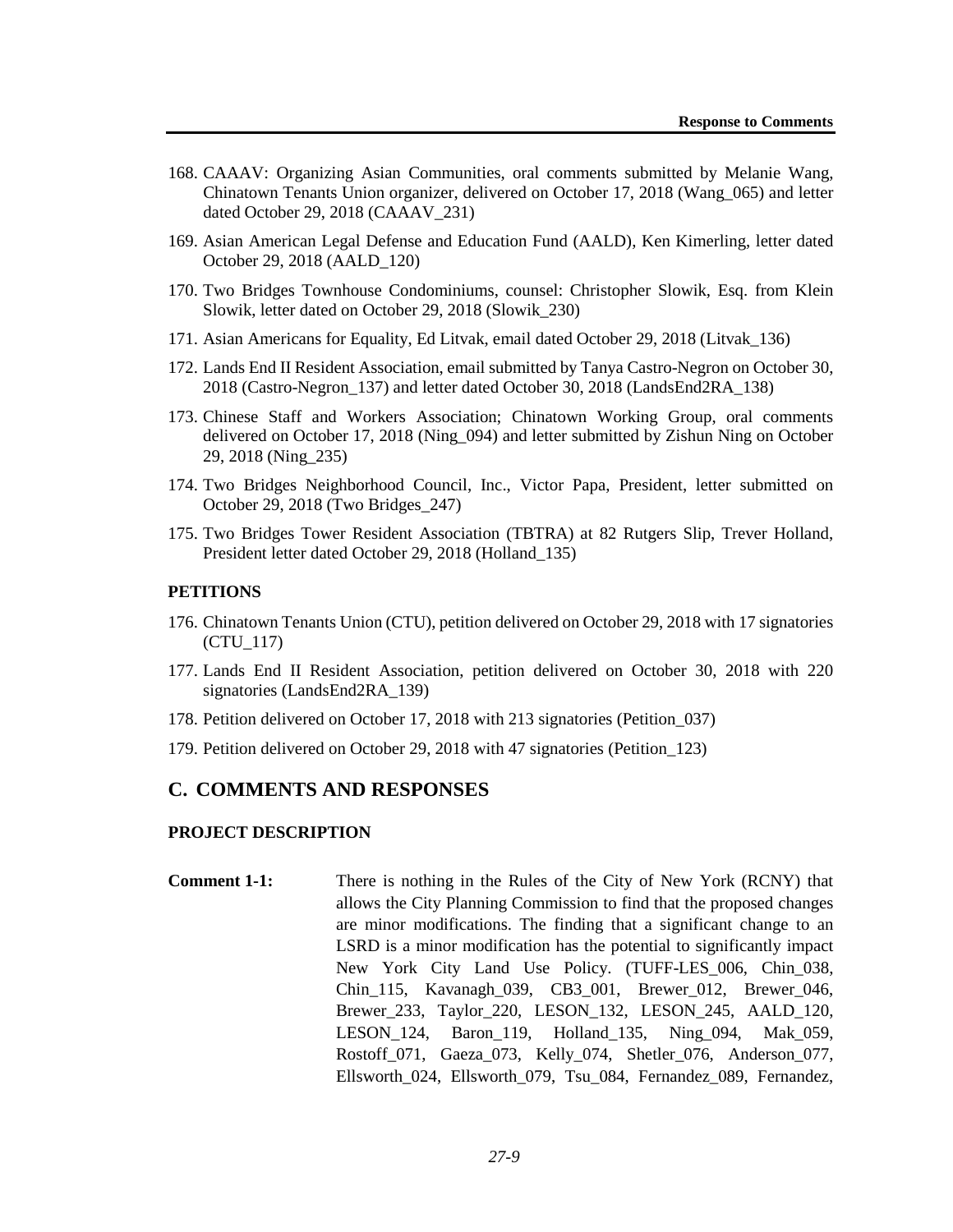035, Winters 093, Ning 235, Hanhardt 096, Stetzer 040, Lopez 041, Segal\_015, Holland\_019, Zeng\_034, Webster\_036, Segal\_164)

There is no process in the Zoning Resolution for modifying previously approved LSRD plans. (GOLES\_004, Morales\_068)

The characterization of the proposed actions as "minor modifications" is flawed because it relies on a section of the Rules of the City of New York that has been misapplied. In a letter regarding the proposed projects dated August 16, 2016, then-Department of City Planning Director Carl Weisbrod wrote that the modifications would be treated as "minor," referencing determination criteria laid out in the Rules of the City of New York (RCNY) § 2-06(g)(5)(ii) 1. However, this Rule does not belong in the approval process for changes to a LSRD. The Rule former Director Weisbrod cited has only been adopted for application in a specific context: when a Land Use application is altered in the midst of ULURP review after the CPC has voted on a prior version; the rule provides the standard for determining whether a new CPC vote is needed during the period for City Council review. This context is distinct from the context for the Two Bridges application, in which actions have been proposed by a private applicant independent of an ongoing ULURP process. In that same letter, former Director Weisbrod stated, "I agree that the development contemplated here is significant when each development is considered individually, and that the potential impacts to the surrounding neighborhood require unique consideration when the three proposed projects are assessed cumulatively." The decision to treat a significant change to an LSRD as a minor modification has the potential to significantly impact New York City land use policy. This conclusion would impact all Large Scale special permits and perhaps even other special permits granted by the CPC outside the Large Scale special permits. (CAAAV\_116, CAAAV\_231, Mak\_059, Wang\_065, Gaeza\_073, Kelly\_074, Echevarria\_017, Segal\_015, Echevarria\_033, Echevarria\_099, Holland\_019, Lee\_142, Cahill\_176, Wolf\_250)

The Zoning Resolution does not allow for any modification of previously granted Authorizations and Special Permits in the Two Bridges LSRD. The text of the Rule itself is clear: The Commission shall receive from the City Council during its fifty (50) day period for review copies of the text of any proposed modification to the Commission's prior approval of an action. Upon receipt the Commission shall have fifteen (15) days to review and to determine... whether the modification requires the initiation of a new application. Any other use of this rule is ultra vires: it is outside the scope of authority delegated to your Department pursuant to the requirements of the City Administrative Procedure Act. Any determination based on such a misuse of a rule is null and void. The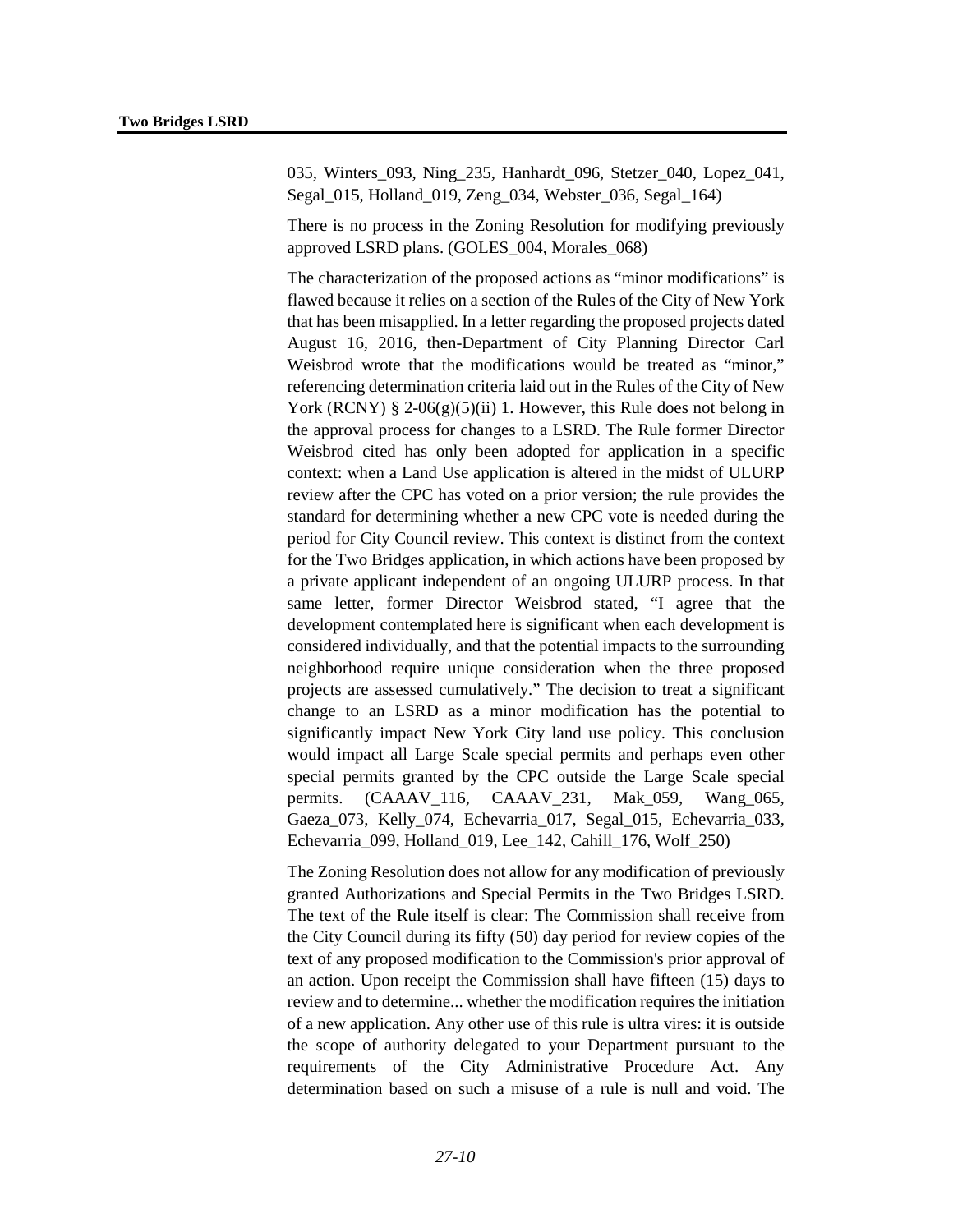applications filed by JDS Development Group, Two Bridges Associates, LP, and Starrett Development are not, at this time, going through ULURP; there has been no CPC hearing or vote. The rule former Director Weisbrod cited is irrelevant and its application here is unlawful. It cannot be used to circumvent the approval procedures mandated in the ZR. Further, any reliance on approvals granted for past projects is misplaced because those approvals cannot be transferred to the present applications and have lapsed. (Segal\_015).

- **Response 1-1:** Applications are considered a minor modification to a previously approved large-scale development when the proposed changes comply with the underlying zoning; specifically that no new zoning action, no new waivers, and no other modifications are sought; and when the findings made for previously granted authorizations and special permits when the large-scale development remain valid. The proposed changes are properly considered minor modifications consistent with standards which have been uniformly applied with respect to post-ULURP modifications to previously approved applications. See also response to Comment 1-2.
- **Comment 1-2:** The findings of ZR Section 78-313 should be made with respect to the proposed changes. (TUFF-LES\_006, TUFF-LES\_020, Chin\_038, Chin 115, Kavanagh 039, CB3 001, Brewer 012, Brewer 046, Brewer\_233, Kelly\_074, Slowik\_230)

The City Planning Commission's intentional use of an inapplicable provision of zoning law to avoid the controlling provisions of ZR 78-311, 312, and 313—particularly bypassing the affirmative conditions precedent established in 78-313 that would likely block these megatowers—is a violation of due process. (TUFF-LES\_020, LESON\_132, LESON\_245, Tsu\_084, Slowik\_230)

The approval of the mega tower projects is illegal under ZR Article 7, Chapter 8, which is legally binding. (Pieris\_016, Winters\_093, Ning\_094, Ning\_235, Travers\_097, Rodriguez\_090, Brawer\_196, Cahill 199, Travers 217)

**Response 1-2:** ZR Section 78-313 requires that findings be made in connection with special permits or authorizations for waivers or zoning modifications to underlying use, bulk, or parking regulations. The proposed changes do not require any special permit of authorization because they do not require any waivers or zoning modifications to underlying use, bulk, or parking regulations.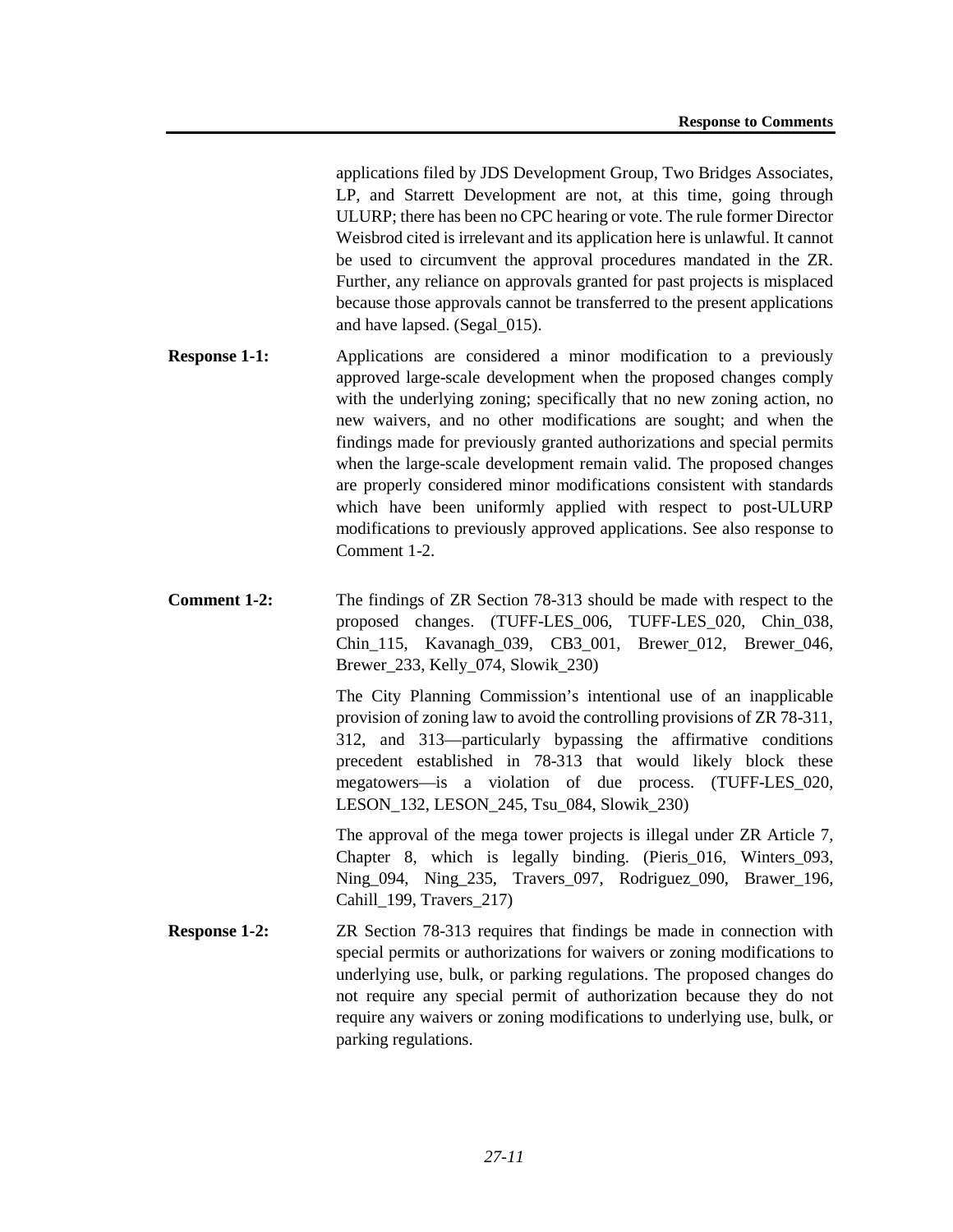**Comment 1-3:** The developers, with the help of the Department of City Planning, have circumvented the public review process. In addition, these projects have been considered within a single EIS, which has resulted in an environmental review process to the detriment of the community. (Theodos\_189, Torre\_191, Cahill\_176, Chin\_038, Chin\_115, Cahill\_199, Niou\_011, Niou\_047, Holland\_135, Litvak\_136, Brawer 196)

> The developers did not conduct enough community engagement. We conducted a survey amongst the LSRD buildings, which better represents the community. (Holland\_058)

> The DEIS further fails to include legally required cumulative impact analysis. As related to the proposed project, the DEIS impact categories are affected by the cumulative effects of all factors including shadow, sewage, transportation, education, health and safety, open space, and policy compliance. When considered together, we argue that the proposed project's impact to these categories constitutes a significant adverse impact for the neighborhood. (LESON\_132, LESON\_245, AALD\_120, LESON\_124, Lee\_142)

> The DEIS process of evaluating the development of this community must include the existing community voice. The DEIS must be completely refuted as irrelevant to the current requirements of appropriate community development. (Jolly\_218)

> The adverse environmental effects of the proposed project could not be mitigated without considering the cumulative impact of all of the development projects happening in the surrounding area. (Comment Letter 1/multiple signatories, Moskowitz\_009, Avila-Goldman\_182, AALD\_120, LESON\_124)

**Response 1-3:** With regard to community input, as part of the CEQR process, a scoping meeting and a public hearing before the City Planning Commission were held to solicit public comments on the Draft Scope of Work and DEIS. In addition, the projects were referred to the Community Board, which held a public hearing and provided comments. See response to Comment 1-19.

> As noted on page 1-1 of DEIS Chapter 1, "Project Description," the three proposed projects were considered together for environmental review purposes since all three project sites are located within the Two Bridges LSRD and would be developed during the same construction period. As such, the potential environmental impacts of the three proposed projects were analyzed cumulatively. By considering the three applications together on a cumulative basis, the EIS provides a conservative analysis of the potential for significant adverse impacts. As described on page 1-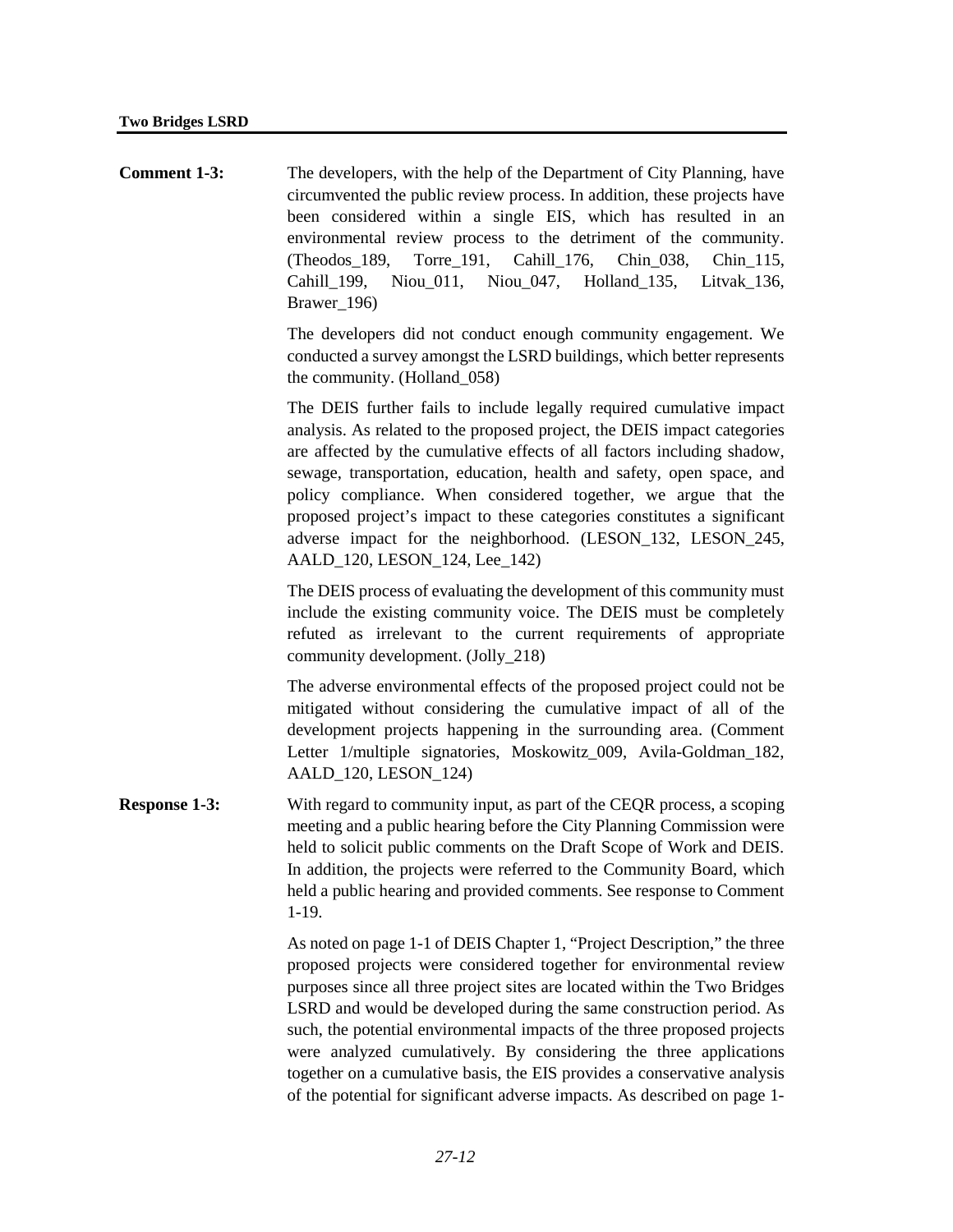11 of the DEIS, Chapter 1, "Project Description," the 2014 *CEQR Technical Manual* served as a general guide on the methodologies and impact criteria for evaluating the proposed projects' potential effects on the various areas of analysis. In accordance with CEQR guidelines, detailed analyses were presented in the DEIS for: land use, zoning, and public policy; socioeconomic conditions; community facilities and services; open space; shadows; historic and cultural resources; urban design and visual resources; natural resources; hazardous materials; water and sewer infrastructure; solid waste and sanitation services; energy; transportation; air quality; greenhouse gas emissions and climate change; noise; neighborhood character; construction; alternatives; mitigation; and public health. The DEIS identified potential significant adverse impacts on the basis of a cumulative analysis and identified proposed mitigation measures to address those impacts.

- **Comment 1-4:** The DEIS is thorough in describing the effects if one or more of the proposed developments is delayed indefinitely or not pursued. It would be good know definitively that the "minor modification" relating to the development site that does not move forward is no longer considered as such. (Hanhardt\_031, Hanhardt\_096, Hanhardt\_118)
- **Response 1-4:** In the event that the three proposed development applications are approved as minor modifications to the LSRD, Chapter 22, "Project Permutations," of the DEIS considered how the cumulative impacts of the proposed projects might change with respect to environmental impacts that would occur should one or more of the approved proposed developments be delayed or not pursued.
- **Comment 1-5:** The Two Bridges LSRD site plan has been under the control of the City Planning Commission since the creation of the LSRD in 1972. The proposal is before you as a "minor modification" despite the fact there is no process in the Zoning Resolution for modifying previously adopted LSRD plans. The Two Bridges URA was designated in 1961 with the goal of redeveloping a badly blighted and primarily residential area for residential use. The primary focus was to create predominantly middleincome housing and improve affordability and diversity in and around the Two Bridges neighborhood. Construction plans for buildings in the LSRD that would otherwise not be permitted by the zoning resolution were approved by the Commission, conditioned on the plans for the entire area submitted at the time. Instead they are calling four mega towers a "minor modification" of the previously approved plans. (Woo\_187, Burgreen\_179, Randolph\_186, Brawer\_174, Cahill\_199, Riedel\_158, Sherlock 160, Huang 152, Phillips 144, Benitez 029, Benitez 086, Benitez\_150 Wu\_145, O'Sullivan\_005, O'Sullivan\_155, Newton\_163,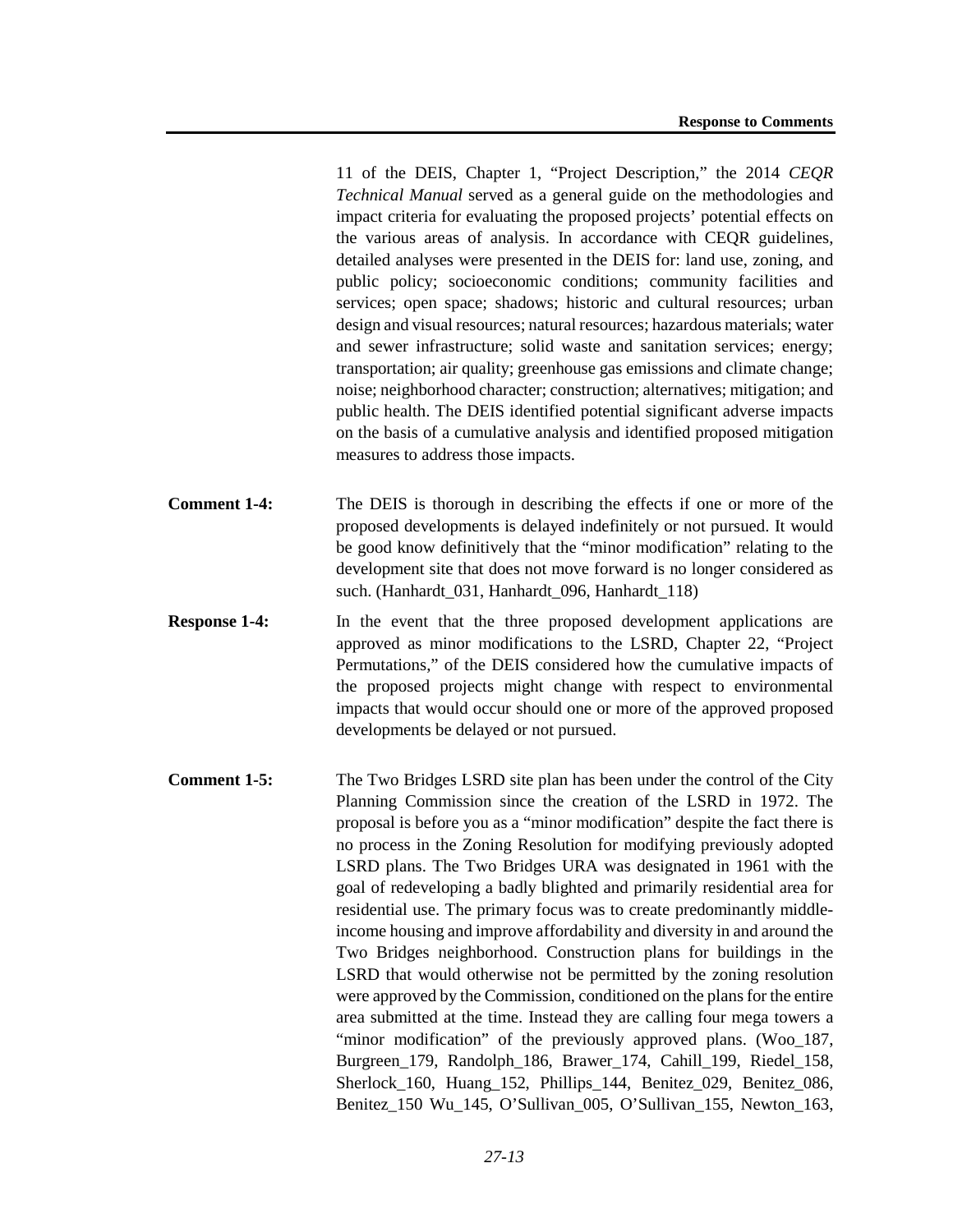Liu 166, Prasad 168, Cormack 157, Simon-Alexander 167, Hinkis\_169, Pope\_161, Klempay\_153, Hamberg\_154, Segal\_015, Linn\_214, Jolly\_112, Yuen\_232, Mosco, Wang\_065, Echevarria\_017, Echevarria\_033, Echevarria\_099, Zeng\_034, Kubey\_128, Segal\_164, Porteous-Fall\_236, Yap\_236, Kondik\_238, Wei\_241, Aa\_244)

- **Response 1-5:** As described in EIS Chapter 1, "Project Description," the proposed projects each require a minor modification to the previously approved Two Bridges LSRD. Because the proposed projects do not require special permits or any other action listed under New York City Charter Section 197-c, they do not require approval through the City's Uniform Land Use Review Procedure (ULURP) process. The proposed projects would comply with the underlying C6-4 district regulations applicable to the sites under the Zoning Resolution, and no discretionary use or bulk waivers would be required to facilitate the proposed projects. However, the previously approved Two Bridges LSRD site plans restrict the maximum developable floor area, lot coverage, location of buildings, and other features of development on the Two Bridges LSRD sites. While the proposed actions would not change the maximum allowable FAR, floor area, or building envelopes permitted by the underlying zoning district, the requested minor modifications would modify the approved site plans to enable the proposed developments to be constructed within the Two Bridges LSRD boundary, utilizing unused existing floor area.
- **Comment 1-6:** In 2008, the Commission mandated that one of the vacant sites now proposed for a tower become a permanent playground. Developers are not seeking approval of a new plan now. (O'Sullivan\_005, O'Sullivan\_155, Segal\_164)

The DEIS ignores the requirement that in 2008, the City Planning Commission clearly resolved that as part of the DEP's use of Site 6A for work associated with the neighboring Shaft 21 of NYC's Water Tunnel 1, the DEP would create and maintain a usable public open space with a playground in perpetuity. Instead of selling the land to the City for DEP's use, Starrett leased it to the municipality. The impact of filling the open space that DEP has been relying on for a staging area has not been examined in the DEIS. (TUFF-LES 006, Segal 015)

**Response 1-6:** The Commission did not mandate that a portion of Site 6A become a playground in 2008; rather, it authorized the proposed acquisition of the site by DEP for use as a staging facility in connection with construction work at the adjacent Shaft 21 of the City Water Tunnel No. 1 located on Lot 13, with the understanding that if DEP acquired the site it would be used for playground purposes prior to and then following completion of construction work. DEP did not move forward with the acquisition.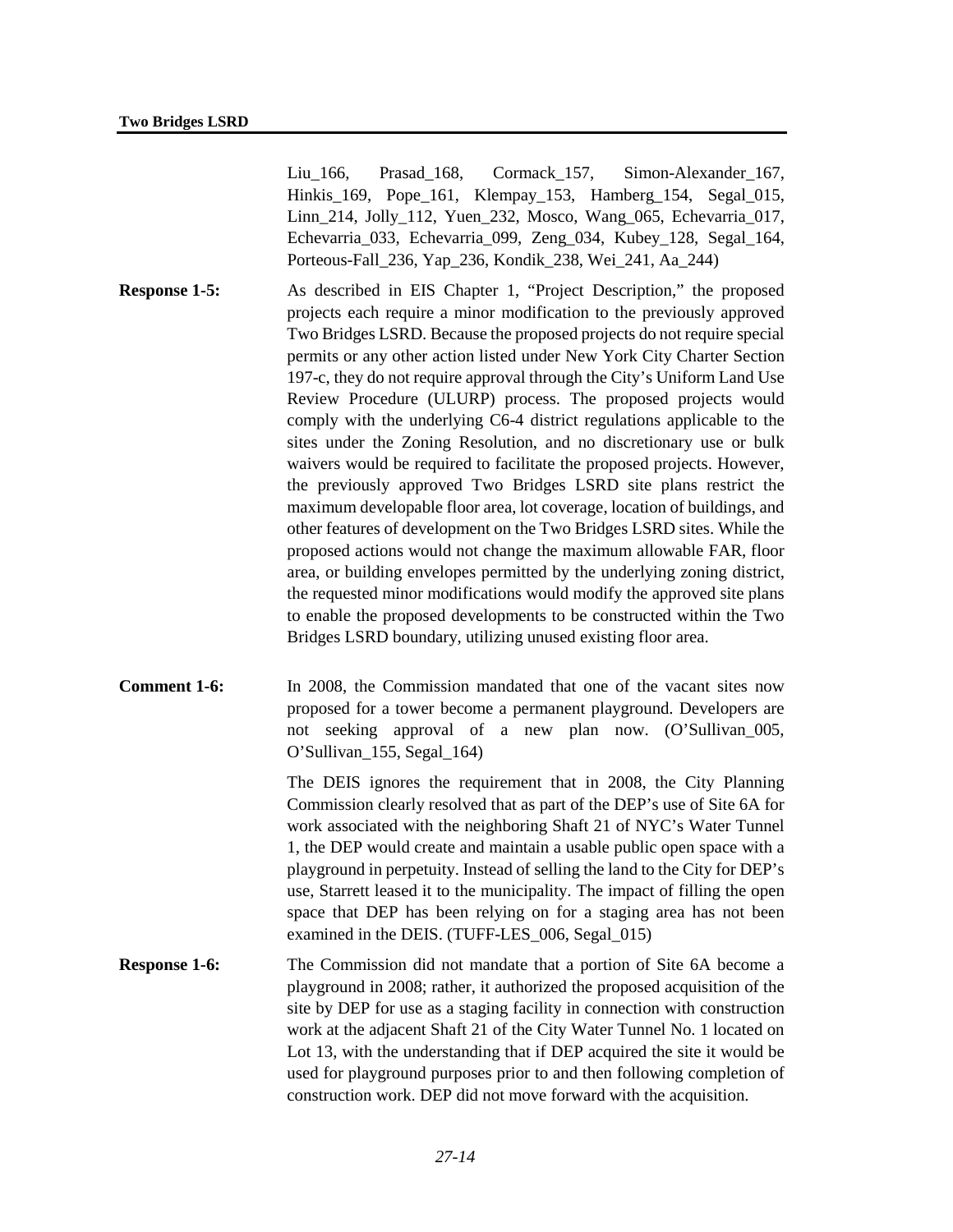- **Comment 1-7:** The description of the minor modifications to the LSRD are unclear. More detail should be provided, including detailed calculations of existing floor area, remaining floor area, and why the proposed modifications are minor modifications, rather than requiring a special permit or authorization. The EIS needs to provide a detailed explanation of the LSRD calculations. (CB3\_013, TUFF-LES\_006, Holland\_019 LESON\_132, LESON\_245)
- **Response 1-7:** The Final Scope of Work, DEIS, and the land use applications for each of the three proposed projects provide detailed information concerning the maximum floor area available to each parcel, the amount currently utilized, and the amount requested for use in new development. See also response to Comments 1-1 and 1-2.
- **Comment 1-8:** DEIS Appendix B inexplicably uses the term "waiver" when the correct terms are "Certifications, Authorizations, and Special Permits" as used in Appendix A. (TUFF-LES\_006)
- **Response 1-8:** Appendix B identifies zoning requirements that previously have been waived and the "Notes" column provides cross-references to the actions that are listed in Appendix A. Please see Appendix A for details regarding the actions (i.e., certifications, authorizations and special permits) that were associated with the respective waivers listed in Appendix B.
- **Comment 1-9:** The implications of the application by Manhattan Borough President Gale Brewer and City Councilmember Margaret Chin to require a special permit for modifications to the LSRD should be considered as part of the Public Policy section of the EIS. (TUFF-LES 006, Hanhardt 118)
- **Response 1-9:** Public Policy analysis under CEQR considers officially adopted and promulgated public policies, including formal plans or published reports. As described in Chapter 2, "Land Use, Zoning, and Public Policy, there is a pending land use application, the "Modification to LSRD Special Permit Text Amendment," proposed by Manhattan Borough President Gale Brewer and City Councilmember Margaret Chin. The land use application and the draft Environmental Assessment Statement (EAS) are currently in the pre-referral process.
- **Comment 1-10:** It is unclear how the proposed actions would comply with ZR Section 78-313 (a through d), as it relates to better site planning and open space requirements; not unduly increasing the bulk of buildings, population density, or intensity of use to the detriment of residents; access to light and air; effects on traffic congestion; and character of the area. (CB3\_001, Devaney/MAS\_002, Brewer\_012, Brewer\_046, Brewer\_233, Hanhardt\_031, Hanhardt\_118, LESON\_132, LESON\_245, Haines\_127,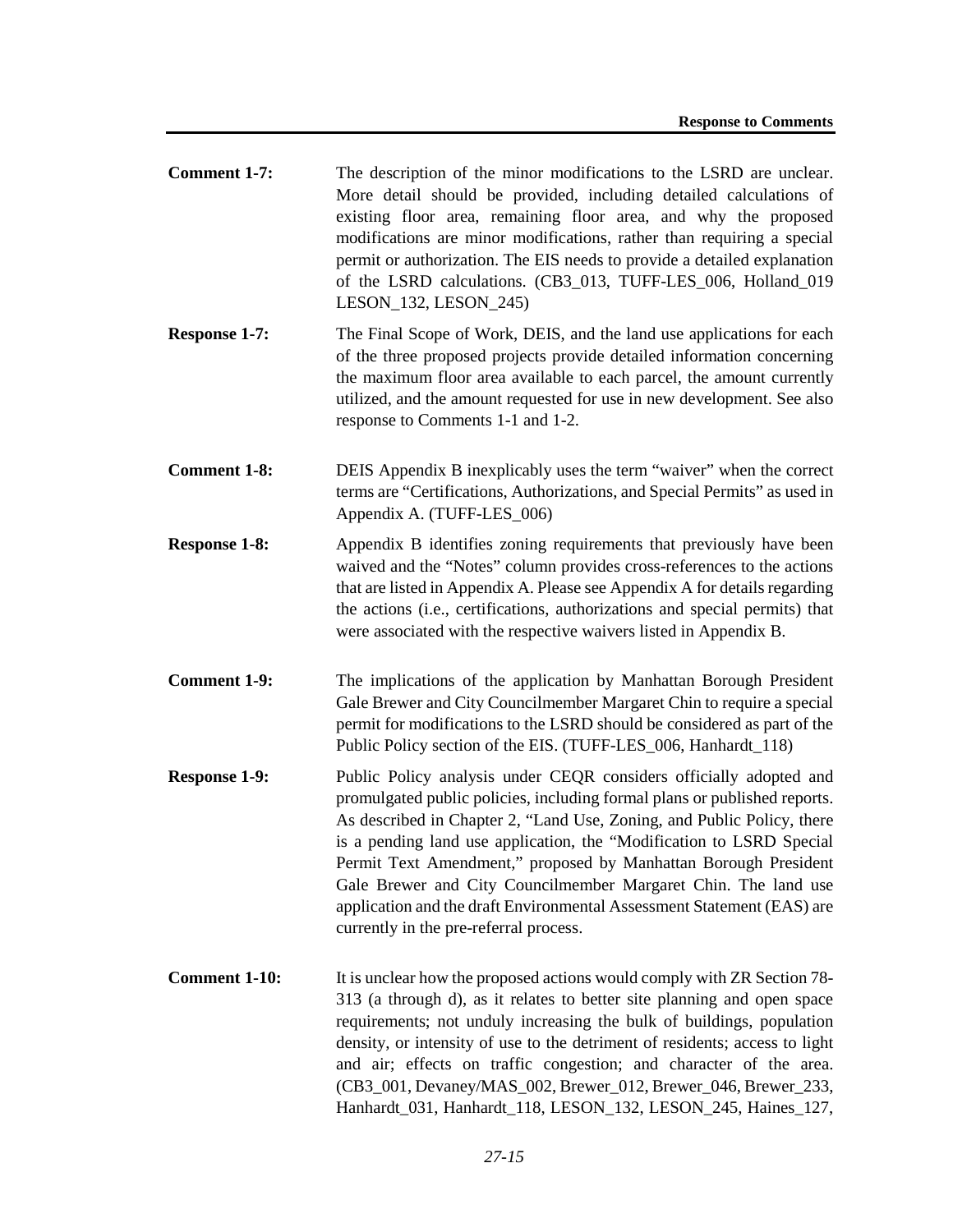Chow\_141, Lee\_142, Porteous-Fall\_236, Yap\_237, Kondik\_238, Wei\_241, Aa\_244)

Pursuant to 78-313, the plan must aid in achieving the general purposes and intent of the LSRD, including the promotion and facilitation of better site planning and community planning, and to enable open space that would best serve the recreation needs of residents and the City as a whole. In addition, the distribution of floor area and dwelling units must benefit residents of the LSRD and not unduly increase the bulk of buildings, density of population, of nearby blocks. The distribution and location of floor area must not adversely affect access to light and air outside the LSRD or create traffic congestion, and the modification of height and setback must not impair the essential character of the surrounding area and must not have adverse effects upon access to light, air and privacy of adjacent properties. The proposed projects would: result in adverse impacts to shadows, open space, traffic, and parking; infringe on light and air of area residents; and substantially change the character of the neighborhood. (TUFF-LES\_006, TUFF-LES\_020, CommentForm Letter 1/multiple signatories, Brawer\_174, Mac\_Reamoinn\_156, Wolf\_159, Benitez\_029, Benitez\_086, Benitez\_150, Devaney/MAS\_002, Taylor 220, Linn 214, Travers 097, Brewer 012, Brewer 046, Brewer\_233, Hanhardt\_0996, Yuen\_232, Estevez\_207, LESON\_132, LESON\_245, AALD\_120, LESON\_124, Theodos\_189, Haines\_127, Niou\_011, Niou\_047, Holland\_135, Pena\_098, Pena\_248 LandsEnd2RA\_137, Hiller\_081, Lopez\_041, CB3\_013)

- **Response 1-10:** See Response to Comment 1-2.
- **Comment 1-11:** The Final Scope of Work was not responsive to the majority of TUFF-LES comments. The DEIS does not disclose all of the projects' impacts, which should be addressed in a Supplemental DEIS or in the FEIS. (TUFF-LES\_006, TUFF-LES\_020, CAAAV\_116, CAAAV\_231,, Hanhardt\_118)
- **Response 1-11:** The Final Scope of Work takes into account comments received at the October 17, 2018 Scoping Hearing, as well as written comments received during the public comment period. The cumulative impact analysis in the DEIS reflects a conservative assessment of the potential of the projects to result in significant adverse impacts.
- **Comment 1-12:** The deliberate circumvention of the Authorization, Special Permit, and Findings requirements in the ZR directly results in the conversion of property held in public trust under the LSRD by the City of New York to private ownership and use. The public property being converted includes the essential character of the neighborhood, light, air, privacy, open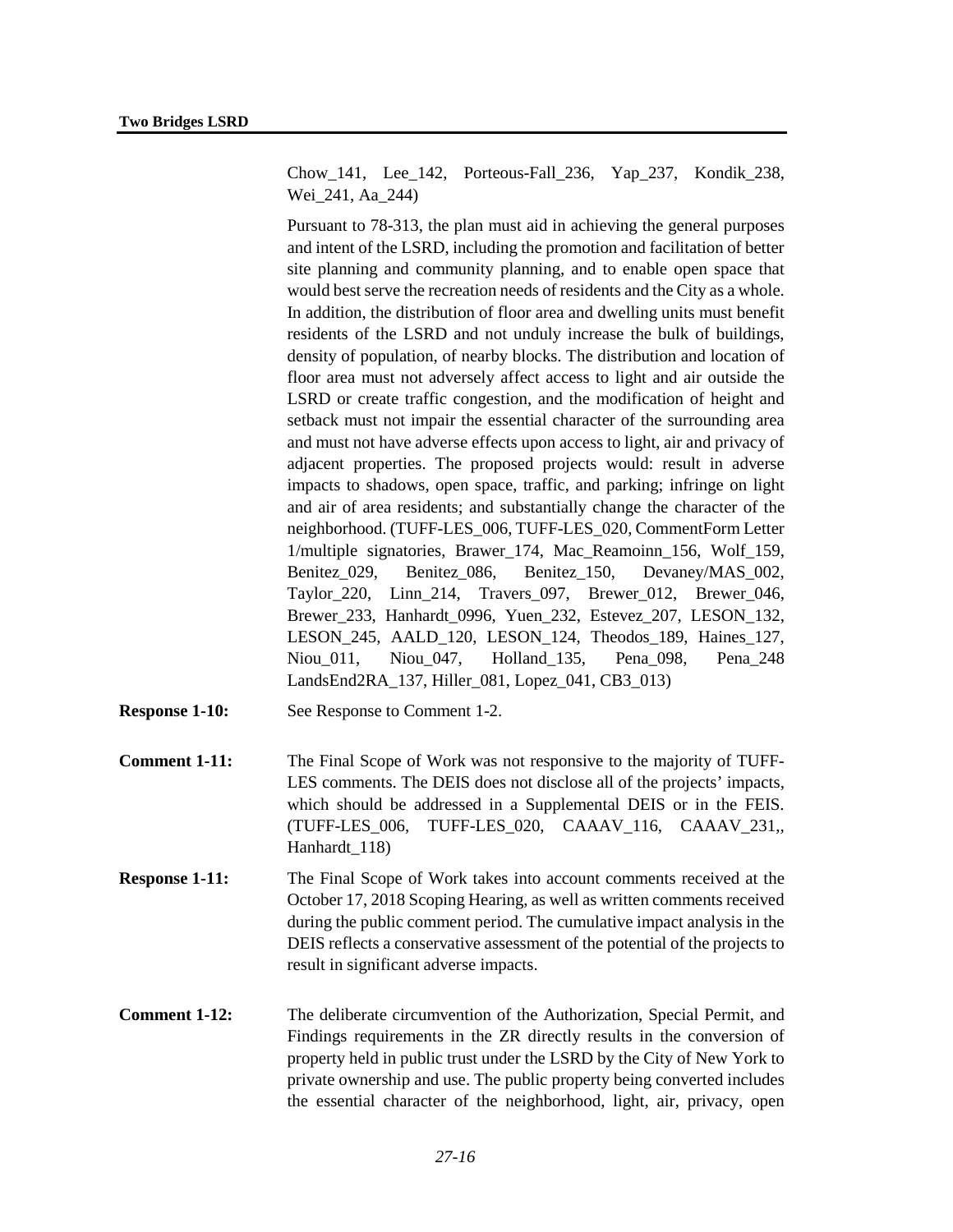space, recreation assets, and freedom from congestion established on behalf of residents when the LSRD was zoned into place. This knowing transfer of the Two Bridges LSRD public property is susceptible of interpretation as knowingly permitting, or allowing by gross culpable conduct, person or persons (including corporate entities) to convert public property, or as official misconduct insofar as the intentional use of a nonapplicable zoning provision coupled with the deliberate failure to follow applicable due process constitutes a knowingly unauthorized exercise of official function that deprives the residents of the full benefits to air, light, open space, recreation assets, and freedom from congestion granted by law under Chapter 8 of Article VII of the Zoning Resolution. (LESON\_132, LESON\_245, LESON\_026, Kranes\_085, Petition\_037, Petition\_123, Antush\_129, Form\_130)

- **Response 1-12:** The project sites are not owned by the City of New York and are not public property. Also see response to Comment 1-1.
- **Comment 1-13:** The *CEQR Technical Manual* cannot be relied upon as agency policy, as it was never properly promulgated with a notice and comment period as required by the City Administrative Procedures Act. (TUFF-LES\_006)
- **Response 1-13:** The *CEQR Technical Manual* provides a comprehensive set of guidelines for the performance of environmental review and is not a rule subject to promulgation under the City Administrative Procedures Act.
- **Comment 1-14:** The study area should be expanded to include the area bounded by Grand Street, following Bowery to Oliver Street and the East River. The study areas used for the various technical analyses in the DEIS should not necessarily follow the guidance in the *CEQR Technical Manual*. (CB3\_001)

The study area should be expanded to a ½-mile radius. (TUFF-LES\_006)

The DEIS methodology is flawed. The DEIS uses a 0.25-mile study area but changes the study area to 0.5 miles or 1.5 miles to show positive results. (Moskowitz\_009, Avila-Goldman\_182)

The DEIS uses a 0.25-mile radius for the analysis study area; TUFF-LES, CAAAV\_116, CAAAV\_231, and GOLES called for using a 0.5-mile radius during the scoping session. (TUFF-LES\_020, CAAAV\_116, CAAAV\_231, Hanhardt)

**Response 1-14:** The study areas used in the various DEIS analyses are based on guidance from the *CEQR Technical Manual*. For example, for Land Use, Zoning, and Public Policy analysis, the *CEQR Technical Manual* defines the study area as a 1/4-mile radius from the outer edges of the Two Bridges LSRD. However, for the Open Space analysis, the *CEQR Technical*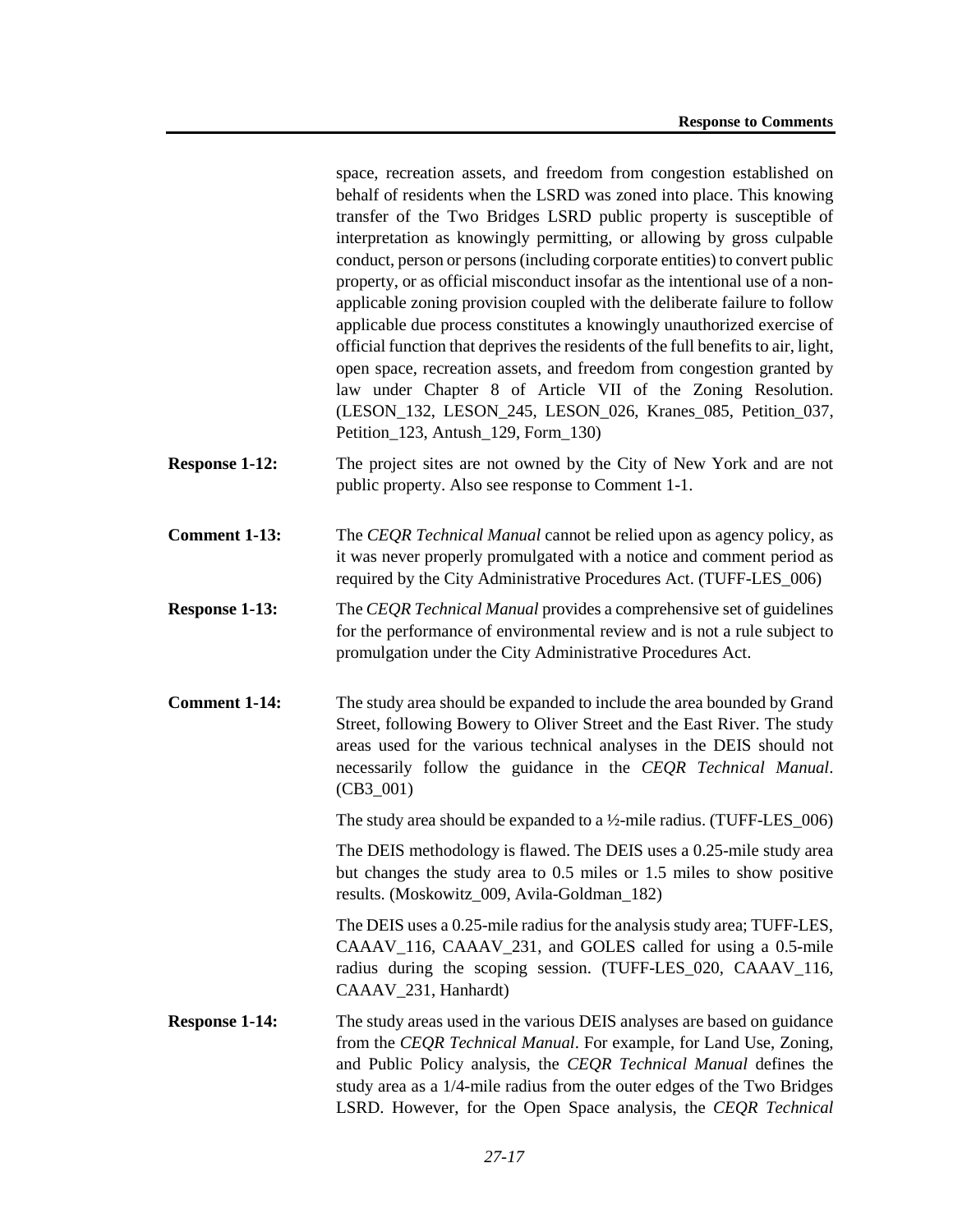*Manual* defines the study area as a 1/2-mile radius from the outer edges of the Two Bridges LSRD. The study areas used in the DEIS analyses are appropriate and vary depending on technical analysis and the scale of the proposed project.

- **Comment 1-15:** Justify the unprecedented scale of change proposed in the area in the purpose and need for the proposed actions. (CB3\_013)
- **Response 1-15:** In the context of a housing shortage, the proposed actions would provide up to 2,775 new housing units, including up to 694 units of affordable housing, through unsubsidized mixed-use development at a Lower Manhattan waterfront location that is zoned for high density.
- **Comment 1-16:** Provide detailed relocation plans for the ten senior units at 80 Rutgers Slip, including relocation costs, duration of time, where the residents will be housed. (CB3\_001, CB\_013, GOLES\_004, TUFF-LES\_006, TUFF-LES 020, Benitez 029, Benitez 086, Benitez 150, Niou 011, Niou 047, Morales 068, Jones 091, P\_Chung\_042)
- **Response 1-16:** As noted in the FEIS, on Site 4 (4A/4B), there are 10 DUs that would be removed from the 80 Rutgers Slip building and replaced in the new Site 4 (4A/4B) building. The Site 4 (4A/4B) applicant intends to relocate the approximately 19 residents living in these units during the construction period to comparable, newly renovated units in the building as they become available, or, if necessary, to units in neighboring buildings. As units in 80 Rutgers Slip become available prior to construction, they would not be retenanted, but instead would be renovated and offered as temporary or permanent dwelling units for residents of the relocated or renovated units. Because the 80 Rutgers Slip building is under a U.S. Department of Housing and Urban Development (HUD) regulatory agreement, the dwelling units and residents could only be moved under a relocation plan approved by HUD. The Site 4 (4A/4B) applicant has stated that they would coordinate the project construction to minimize disruptions to these tenants and to ensure that, to the extent possible, residents of these units remain in the building throughout construction. No residents would be permanently displaced from Site 4 (4A/4B).
- **Comment 1-17:** The EIS should examine the impacts of gentrification-driven overpolicing on existing low-income communities of color, particularly the youth in the study area. (CB3\_001, AALD\_120, LESON\_124, Morales\_068)
- **Response 1-17:** See EIS Chapter 3, "Socioeconomic Conditions," for a discussion on whether the proposed developments are likely to result in a significant adverse impact with respect to residential displacement. Policing policies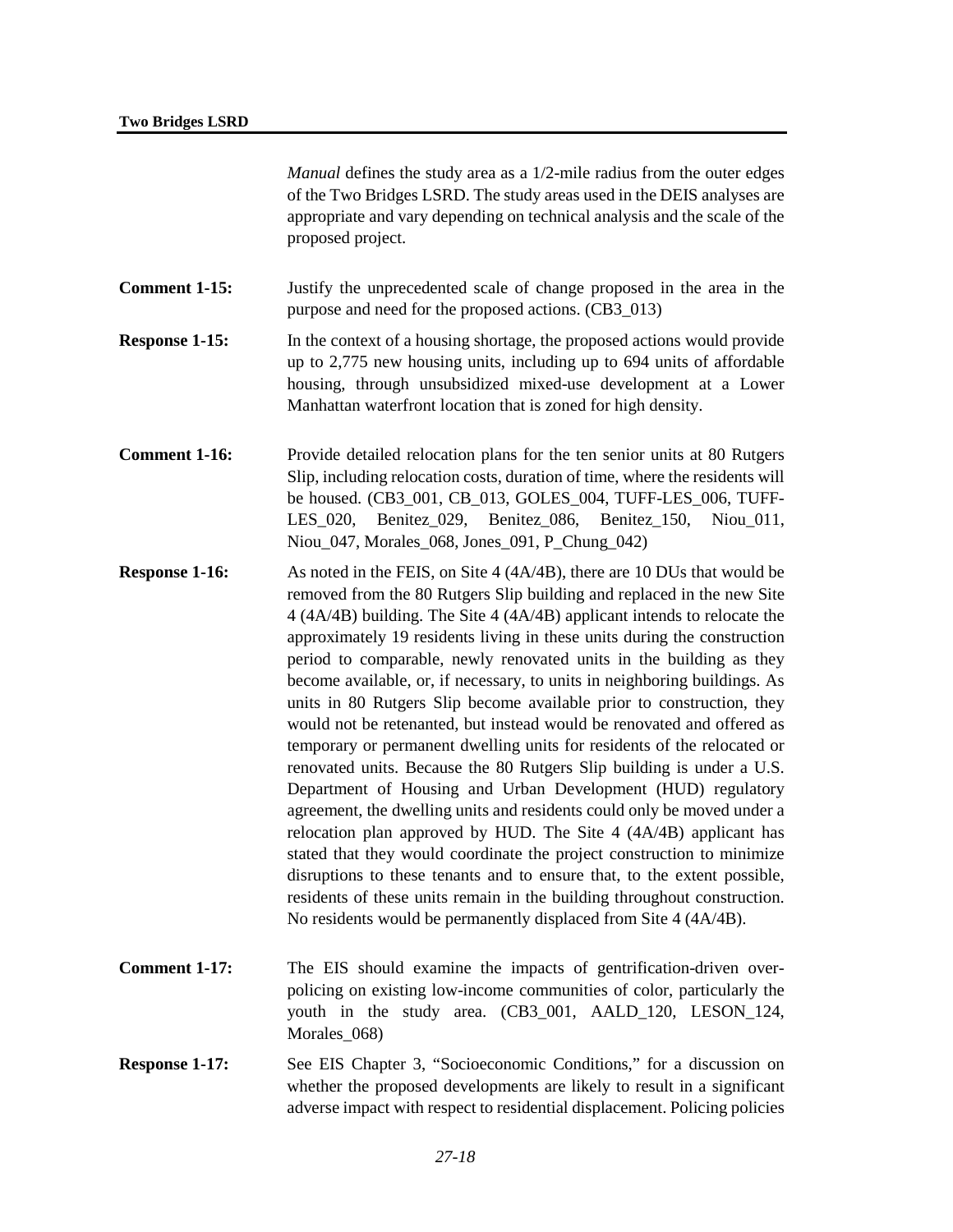are not considered potential environmental impacts and therefore are not assessed in environmental review.

**Comment 1-18:** The history and intent of the Two Bridges Urban Renewal Area (now the Two Bridges LSRD) was that all of the units would be affordable. The affordability levels are not reflective of the area's existing income levels. (GOLES\_004, Niou\_011, Niou\_047, Richardson\_070)

> The proposed projects are not consistent with the goals of the LSRD. The history of the intent of the URA and the subsequent LSRD has been that all of the developments of the Two Bridges LSRD would be affordable units for low, middle, and moderate incomes. There are concerns as to whether the proposed actions would facilitate the better use of open space, the preservation of natural features, and a general protection of health, safety, and general welfare as required by the LSRD. (TUFF-LES 006, TUFF-LES 020, Tsu 084)

The EIS's determination that the proposed actions are consistent with the overall development objectives of the Two Bridges LSRD is questionable. (CB3\_001)

The DEIS states the proposed development is consistent with the goals of the LSRD overlay to provide for low and moderate and middle income families by providing 25 percent affordable units with the remaining 75 percent as market rate units. However, historically the intent of the Urban Renewal area and subsequent LSRD has been that all of the developments of the Two Bridges LSRD would be affordable units for low, middle and moderate incomes. (Hanhardt\_118, Webster\_036)

- **Response 1-18:** The Urban Renewal Plan for Two Bridges, which is now expired, focused on the creation of low, middle, and moderate income housing. Large Scale Residential Development Plans established under Article VII, Chapter 8 of the Zoning Resolution do not prescribe the type or amount of affordable housing; instead, the LSRD was used to effectuate the Urban Renewal Plan by allowing for flexibility with respect to the location of buildings, distribution of bulk and open space, and modification of height and setback through the use of special permits and authorizations. The proposed developments would result in up to 694 affordable units in mixed income developments, consistent with *Housing New York: A Five-Borough, Ten-Year Plan*, and would not require any new special permits or authorizations.
- **Comment 1-19:** The proposed modifications to the LSRD should not be considered minor, and should require ULURP. Without ULURP, there is a lack of any real community input, particularly on the mitigation measures. (CB3\_001,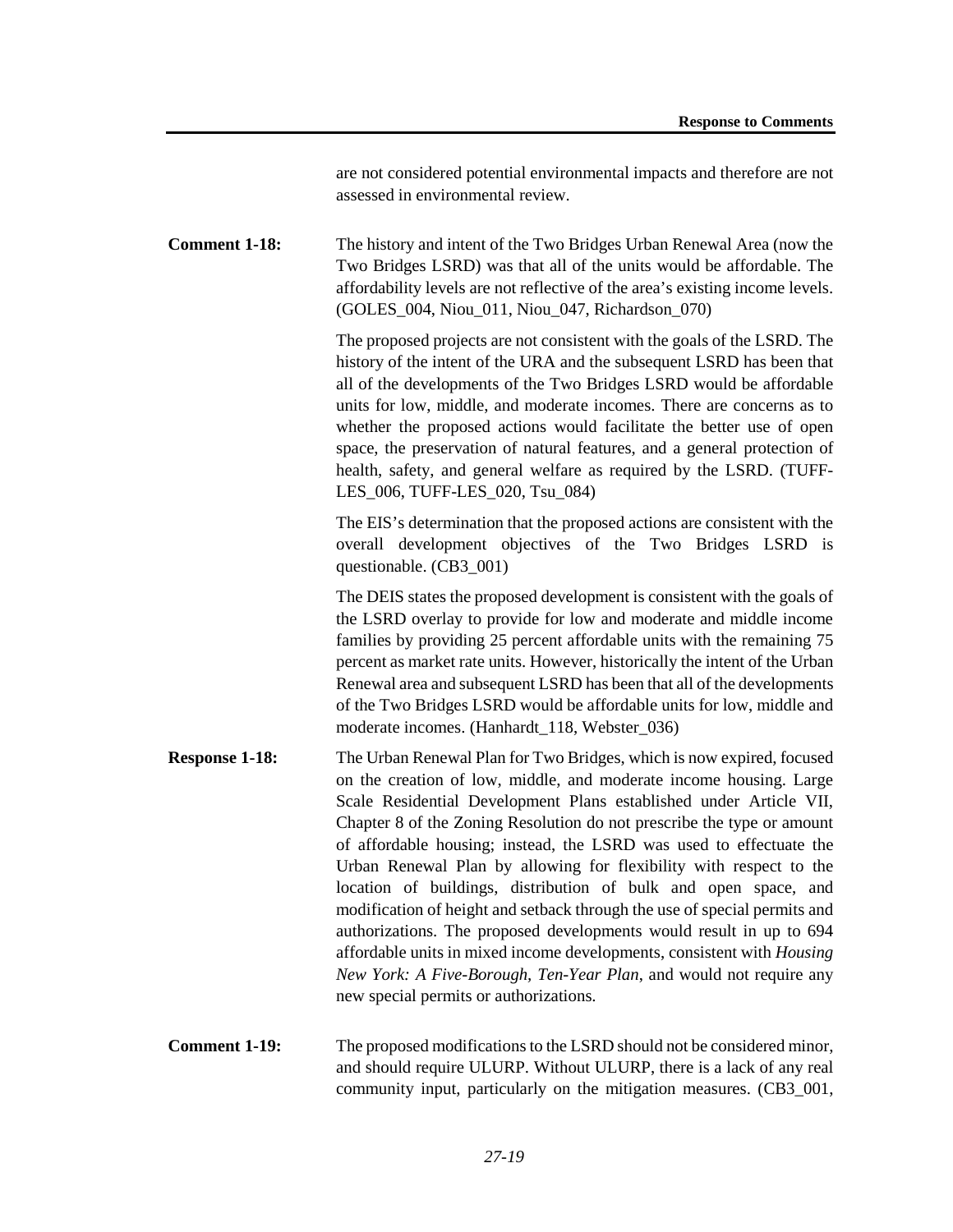GOLES 004, TUFF-LES 006, Torre 191, Randolph 186, Burgreen 179, Woo 187, Burke 184, MAS 002, Mak 059, Maloy 062, Alevante 069, Kazi 025, Kazi 061 Webster 036, Richardson\_242)

Without the benefit of ULURP, the public's only opportunity to comment on the project is through the CEQR process. However, the CEQR process does not provide the opportunity for the robust public discourse a project of this magnitude requires. The Department of City Planning (DCP) released the project DEIS on June 22, 2018, which started a 60-day period for Manhattan Community Board 3 to review the proposal, CEQR documents, and issue a resolution. However, the DEIS does not provide sufficient, specific mitigation measures to address the many adverse impacts that are expected to result from the development. Without ULURP, the public has no opportunity to comment on any subsequent proposed mitigation measures. (MAS\_002, Brewer\_012, Brewer\_046, Brewer\_233, Niou\_011, Niou\_047, TUFF-LES\_020, Kazi\_025, Kazi\_061)

Given that the actions are not subject to ULURP, limiting effective public input, the EIS should identify all potential mitigation measures and the LSRD residents should be consulted on mitigation measures. (TUFF-LES\_006)

**Response 1-19:** ULURP is only required for the actions enumerated in Section 197-c of the New York City Charter. If a project does not require a special permit or any other action listed in Section 197-c, no ULURP may be required.

> The environmental review process has included a scoping hearing at which public comment was received on the Draft Scope of Work, as well as a public hearing before the City Planning Commission with respect to the EIS. The land use applications were referred to Community Board 3 on June 25, 2018, and the Community Board held a public meeting on August 14, 2018. Under this process, the role of the City Planning Commission as CEQR lead agency in reviewing the EIS and making findings with respect to mitigation measures is no different with respect to the proposed developments than it would be under ULURP. As such, the City Planning Commission held a public hearing on the EIS on October 17, 2018. Comments were requested on the DEIS and were accepted through 5:00 PM on Monday, October 29, 2018.

**Comment 1-20:** The DEIS does not provide details of the regulatory agreements for the existing affordable units in the LSRD, nor does it disclose the proposed projects' terms of affordability, unit-type mix, or total number of new affordable units. The FEIS should discuss AMI levels offered within the developments. The permanent affordability identified in the DEIS is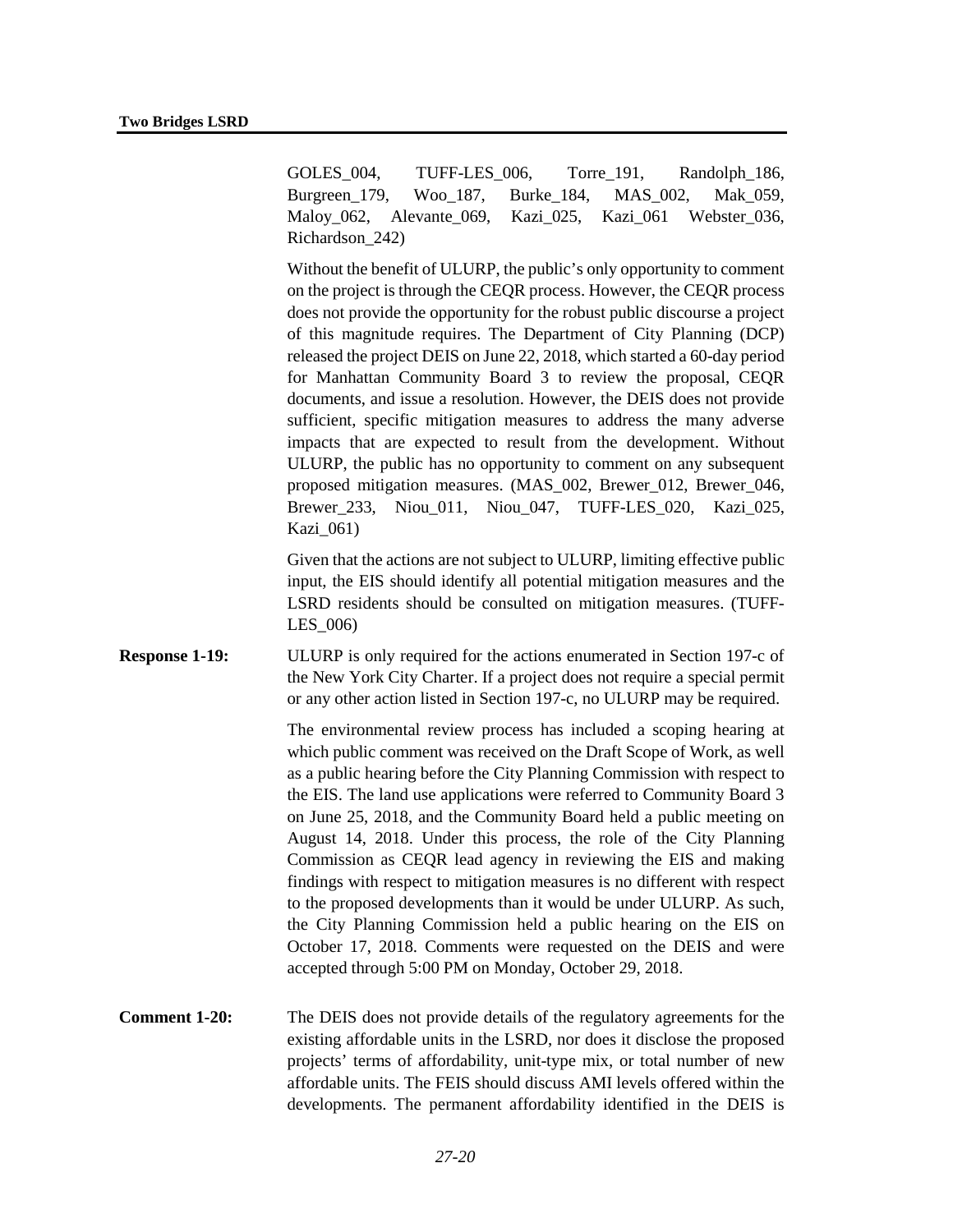subject to a Regulatory Agreement with HPD whose specific provisions have yet to be determined. (CB\_001, CB3\_013, Hanhardt\_118, Niou\_011, Niou\_047, Litvak\_136)

**Response 1-20:** The DEIS considers the 694 affordable units in the proposed developments from an environmental perspective, and in particular with regard to the potential of these units to result in significant adverse impacts, particularly with respect to child care services. While details of the affordable housing plans such as the unit mix and precise affordability levels for the proposed developments are not relevant to the environmental analysis, the Applicants are committed to providing 25 percent of residential units as permanently affordable. More specifically, Cherry Street Owner, LLC would provide up to 165 affordable units; LE1 Sub LLC would provide up to 191 affordable units; and Two Bridges Associates, LP would provide up to 338 affordable units, for a total of up to 694 new permanently affordable units. Together, the proposed projects would represent the largest number of new affordable units constructed in a Manhattan in many decades.

> The affordable housing program would be implemented via site-specific regulatory agreements with the Department of Housing Preservation and Development ("HPD"); the full 25 percent commitment would be incorporated in those agreements. The Applicants would comply with the income limit of 80 percent AMI for the units governed by the R10 Inclusionary Housing program and are proposing to follow the income levels under Affordable New York Option E (10 percent at 40 percent AMI; 10 percent at 60 percent AMI; and 5 percent at 120 percent AMI) for the remainder of the units. The final AMI levels remain subject to discussion with HPD.

**Comment 1-21:** The proposed development at Site 4A/B (247 Cherry Street) would cantilever over the existing Two Bridges Helen Hayes Senior Residences at 80 Rutgers Slip. As such, the proposed developments would infringe upon the light and air of area residents. (MAS\_002)

> Of particular concern is the application for 247 Cherry Street, which would cantilever over an affordable building for seniors, eliminating an entire line of apartments and causing the displacement of an unknown number of elderly New Yorkers. (Chin\_038, Chin\_115, Brewer\_012, Brewer\_046, Brewer\_233, Holland\_019)

**Response 1-21:** Comment noted. See EIS Chapter 3, "Socioeconomics Conditions," for details regarding the extent of potential residential displacement. See response to Comment 1-16.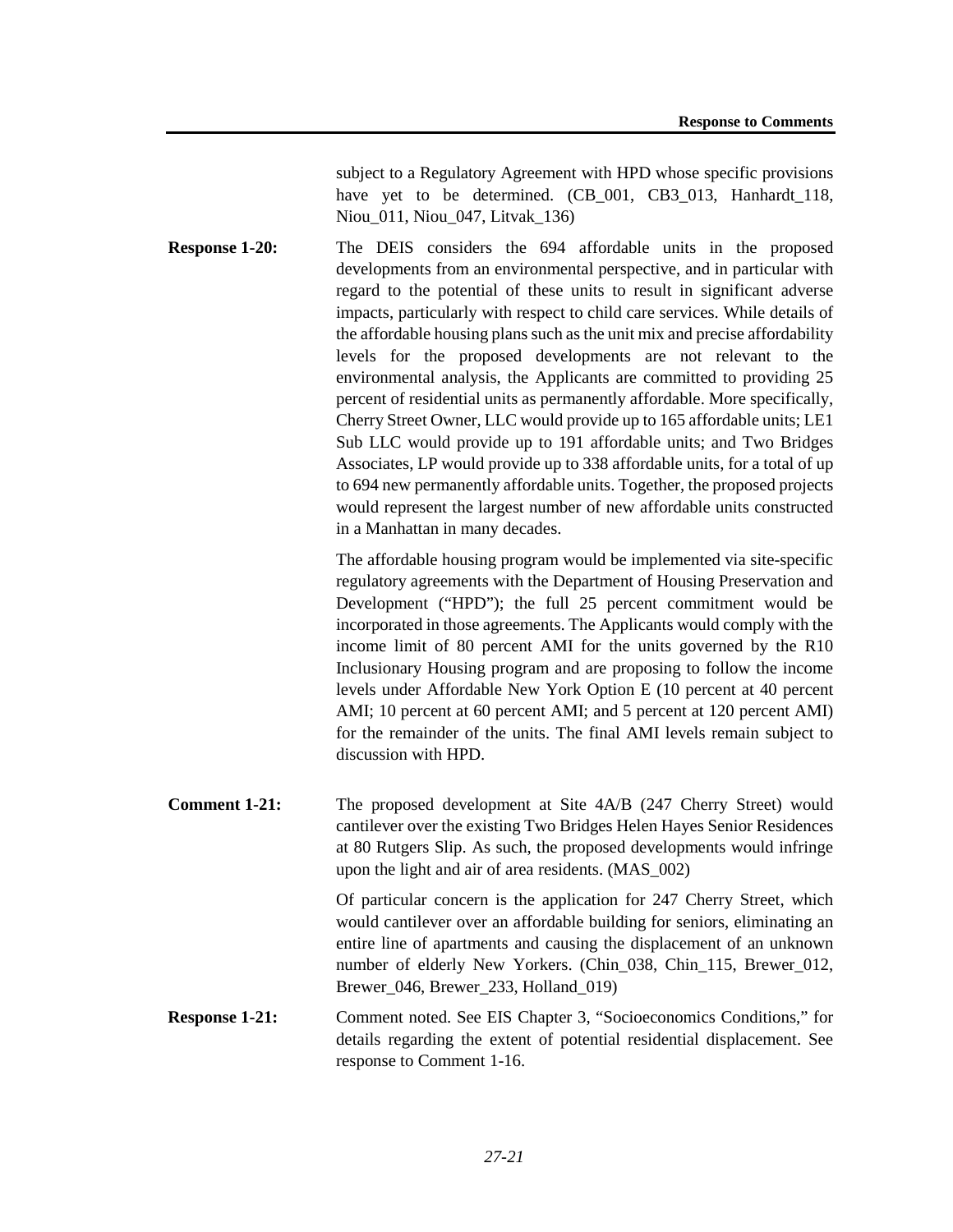| <b>Comment 1-22:</b>                | The project should increase the amount of proposed parking spaces on<br>Site 5. The 103 parking spaces is a replacement for existing parking on<br>the site and will not be open to the public. (TUFF-LES_006)                                                                                                                             |
|-------------------------------------|--------------------------------------------------------------------------------------------------------------------------------------------------------------------------------------------------------------------------------------------------------------------------------------------------------------------------------------------|
| Response 1-22:                      | Comment noted. As noted in Chapter 1, "Project Description," no new<br>parking would be created with the proposed projects. The existing 103 at-<br>grade parking spaces on Site 5 would be relocated to a below-grade<br>facility on that site.                                                                                           |
| <b>Comment 1-23:</b>                | As currently envisioned, the proposed projects would designate 25<br>percent of dwelling units as affordable units. This number should rise to<br>50 percent to address the shortage of affordable housing in the<br>community and to ensure Two Bridges retains its economically diverse<br>character. (Litvak_136, P_Chung_042, CPA_032) |
| <b>Response 1-23:</b>               | Comment noted. The proposed developments would provide affordable<br>housing units without subsidy at a level consistent with recent zoning<br>policy.                                                                                                                                                                                     |
| <b>Comment 1-24:</b>                | The proposed public space at Rutgers Slip is private space that serves as<br>the entrance to the residential building at 82 Rutgers Slip, and the<br>residents have expressed safety concerns with converting the space into<br>a public plaza. (CB3_001, CB_013, Holland_135, Mak_059)                                                    |
| <b>Response 1-24:</b>               | The paved open space at Site $4(4A/4B)$ is publicly accessible today.<br>Although this would not change, with the proposed projects it would be<br>dedicated as publicly accessible space and would be altered with new<br>pavers, plantings, and seating.                                                                                 |
| <b>Comment 1-25:</b>                | We believe that lot coverage should be limited to 40 percent of any lot<br>where the development is taking place, and should facilitate new publicly<br>accessible open space that allows through access to the waterfront from<br>the upland blocks. (Shelton_044)                                                                        |
| Response 1-25:                      | Comment noted. The proposed developments have each been designed to<br>take advantage of opportunities for the creation of open space.                                                                                                                                                                                                     |
| LAND USE, ZONING, AND PUBLIC POLICY |                                                                                                                                                                                                                                                                                                                                            |
| <b>Comment 2-1:</b>                 | The DEIS does not consider the impacts of the proposed actions on the<br>NYCHA NextGen plan, particularly for complexes within 1/2-mile of the<br>study area, including LaGuardia Houses and Smith Houses. The projects'                                                                                                                   |

consistency with HPD's Where We Live NYC plan must be considered, and any inconsistencies must be mitigated. (TUFF-LES\_006, CB3\_013, TUFF-LES\_020, Hanhardt\_118, AALD\_120, LESON\_124, Lopez\_041)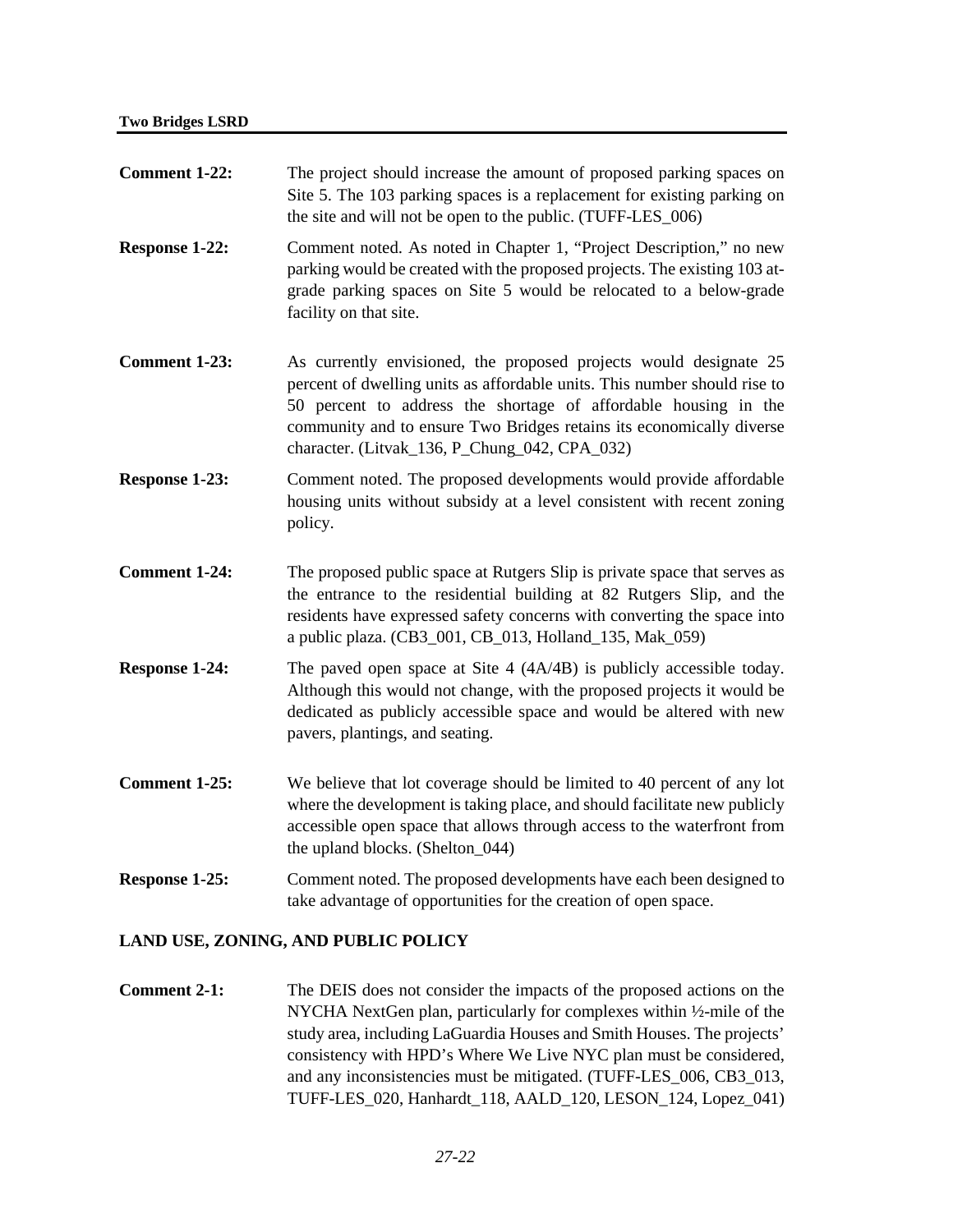**Response 2-1:** Because the project sites are not controlled by NYCHA or subject to its policies, the DEIS did not include an assessment of the proposed project's consistency with NextGen NYCHA. For informational purposes, the FEIS will include a description of NextGen NYCHA plans affecting NYCHA developments in the vicinity of the project sites.

> At this time, there is no formulated public policy associated with Where We Live NYC. Where We Live NYC is a collaborative planning process that includes extensive community participation as well as data and policy analysis that will culminate with the release of a public report in the Fall of 2019 with measurable goals and strategies that are designed to foster inclusive communities, promote fair housing choice, and increase access to opportunity for all New Yorkers. HPD is partnering with NYCHA to lead the process, along with a set of key government partners including the Department of City Planning, Department of Transportation, Department of Education, Department of Health and Mental Hygiene, Department of Social Services, and the NYC Commission on Human Rights, among others.

> Additional text has been added to the Chapter 2, "Land Use, Zoning, and Public Policy," of the FEIS. As described in Chapter 2, the study area includes one NextGen project at the LaGuardia Houses complex, located across Cherry Street from the project sites. The proposed projects would not affect the proposed development of new mixed-income housing at the LaGuardia Houses complex or at the existing LaGuardia Houses. The residential, community facility, and local retail space expected with the proposed projects would be consistent with and supportive of the overall residential character of the existing primarily residential development at LaGuardia Houses, including the mixed-income housing anticipated as part of NextGen NYCHA. The proposed projects would only directly affect the project sites within the Two Bridges LSRD, which does not include the LaGuardia Houses.

- **Comment 2-2:** The assessment of public policies in the DEIS with respect to Housing New York, NextGen NYCHA, and OneNYC are insufficient and require a more detailed consideration. (CB3\_001, CB3\_013, Stetzer\_040)
- **Response 2-2:** Additional assessment of Housing New York: 2.0 (Housing New York: A Five Borough, Ten Year Plan at the time of the DEIS), OneNYC (which was built on PlaNYC, analyzed in the DEIS), and NextGeneration, NYCHA (NextGen NYCHA) has been added to the public policy sections in FEIS Chapter 2, "Land Use, Zoning, and Public Policy." The FEIS analysis concludes that the proposed projects would support the goals and objectives of Housing New York: 2.0 to preserve and/or create 300,000 affordable dwelling units by 2026 and be consistent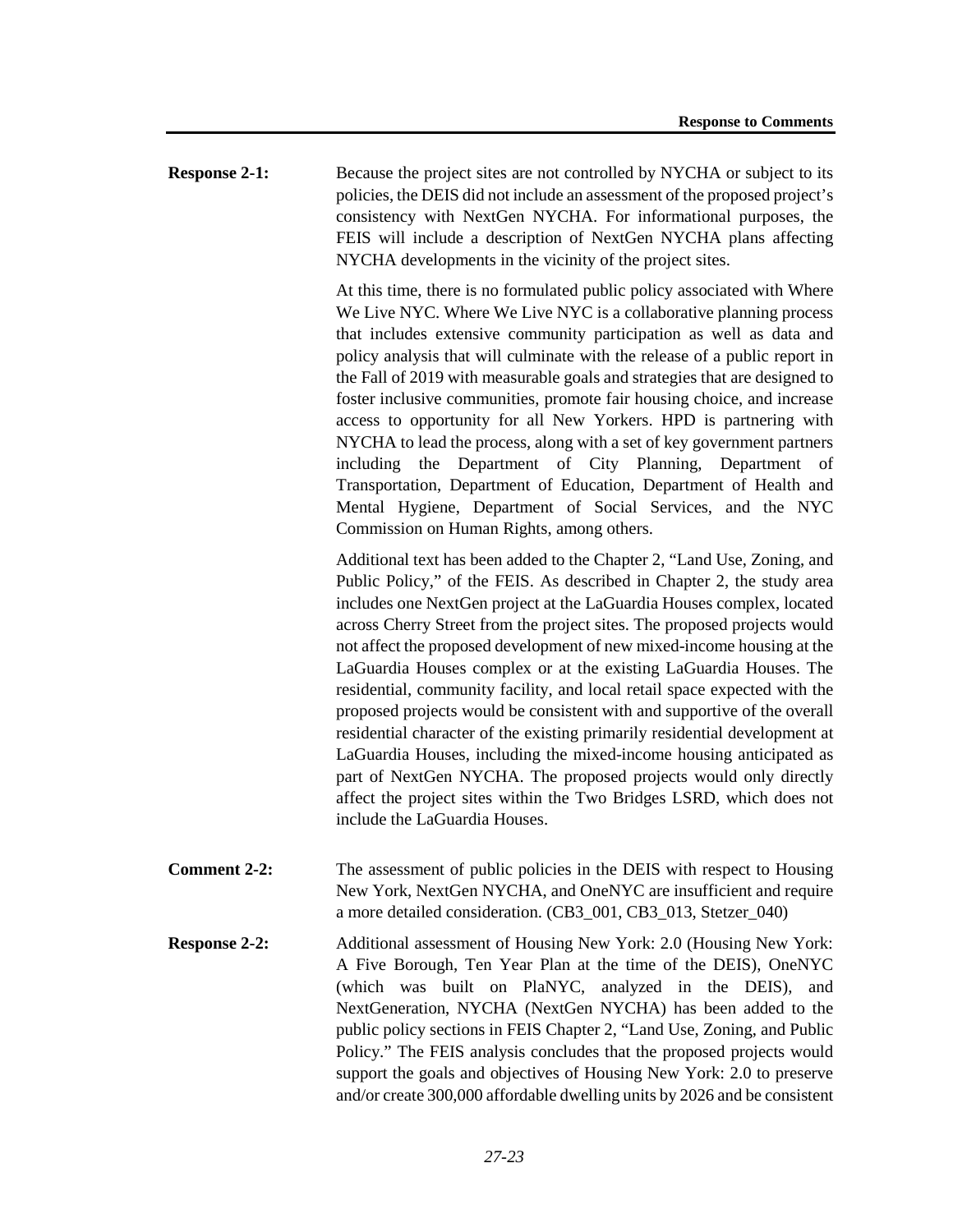with the goals of OneNYC including incorporating resiliency measures within each projects' design and providing increased resilience to the potential flooding and sea level rise conditions project through the 2050s. The proposed projects would not affect the proposed development of new mixed income housing or existing housing at LaGuardia Houses, which would be part of NextGen NYCHA. The proposed projects would not result in any significant adverse impacts to these or other public policies analyzed in Chapter 2, "Land Use, Zoning, and Public Policy." See also response to Comment 2-1.

- **Comment 2-3:** The DEIS identifies unmitigated significant adverse impacts on community facilities, transportation, and open space, and would result in inadequate public facilities and infrastructure, but states that "with appropriate mitigation measures in place, it is assumed that public facilities and infrastructure would be adequate in the future With Action condition." (CB3\_013, Chin\_038, Chin\_115, Cheung\_198, Ramirez\_134)
- **Response 2-3:** Comment noted. According to Chapter 24 of the DEIS, "Unavoidable Adverse Impacts," absent the implementation of mitigation for significant adverse impacts related to elementary schools, publicly funded child care, and construction, these impacts would be unmitigated. Because partial mitigation is proposed for significant adverse impacts associated with open space, shadows, and transportation, these impacts would also be considered unmitigated. For transportation, the DEIS disclosed potential unmitigated impacts to traffic and transit. Since its publication, significant adverse traffic impacts identified at two study area intersections were confirmed to be unmitigatable. However, for transit, NYC Transit has confirmed the feasibility of the mitigation measures identified in the DEIS; therefore, those impacts will be described as fully mitigated in the FEIS.
- **Comment 2-4:** Figure 2-2 of the DEIS does not indicate the M1-4 zoning on the Murry Bergtraum Field. (TUFF-LES\_006, Hanhardt\_118)
- **Response 2-4:** Figure 2-2 has been updated to reflect the M1-4 zoning mapped on the Murry Bergtraum Field.
- **Comment 2-5:** The DEIS does not consider impacts on and compliance with the Lower Manhattan Coastal Resiliency Project and the East Side Coastal Resiliency Project. (CB3\_001, AALD\_120, LESON\_124, Niou\_011, Niou 047, Lopez 041, Joye 045)
- **Response 2-5:** Chapter 2, "Land Use, Zoning, and Public Policy," of the FEIS has been revised to include discussions of the proposed projects' consistency with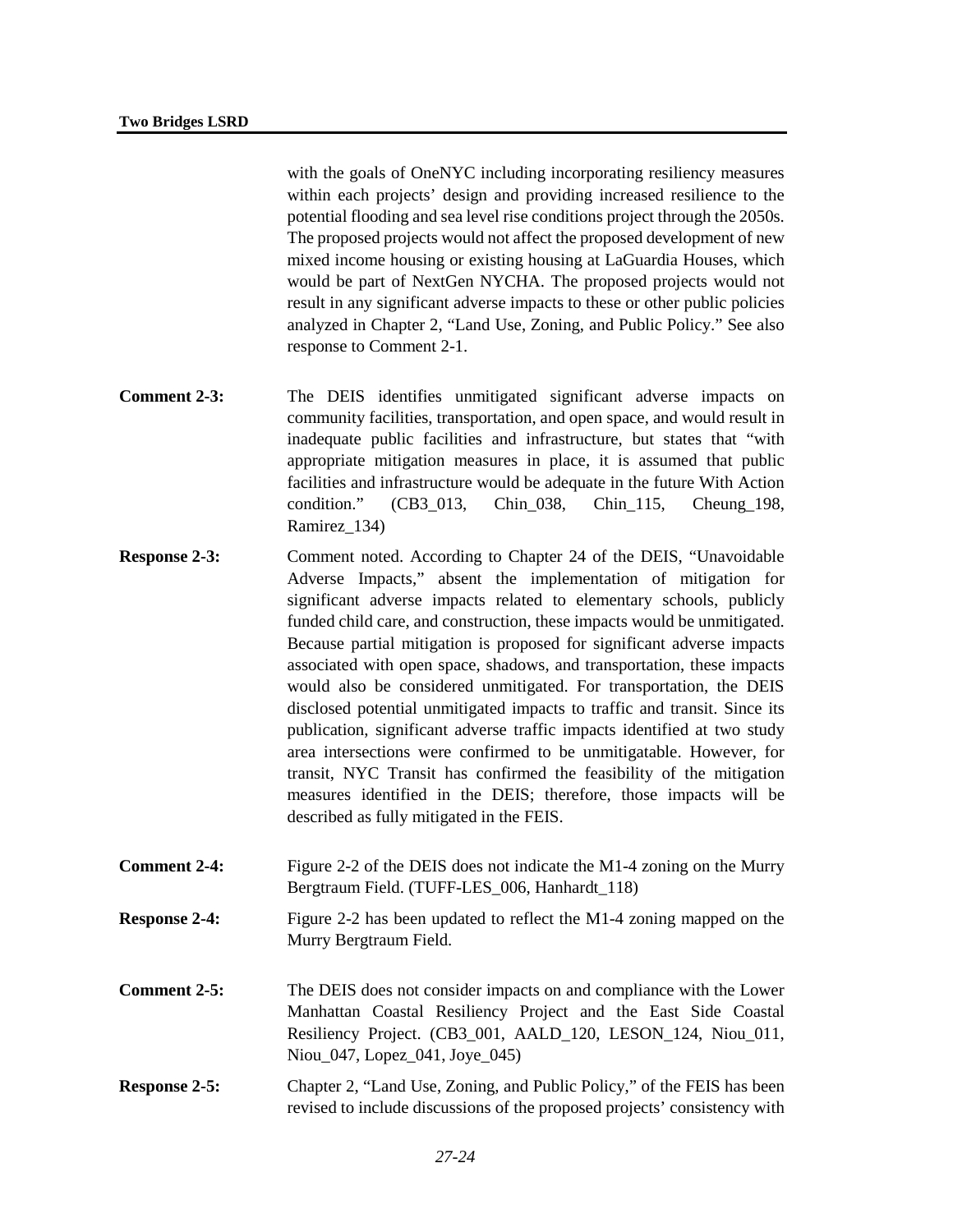the Lower Manhattan Coastal Resiliency (LMCR) Project and the East Side Coastal Resiliency (ESCR) Project. With LMCR and ESCR, the City is pursuing long-term, integrated coastal protection initiatives aimed at reducing flood risk due to coastal storms and sea level rise in Lower Manhattan while improving access to the waterfront and enhancing waterfront open space. The proposed projects would be consistent with the LMCR and ESCR projects by improving open space at Rutgers Slip, including the installation of new open space amenities and increasing the amount of permeable cover. The existing Rutgers Slip Open Space would be enlarged and would replace an existing paved surface parking area between the private Rutgers Slip Open Space and the 265 Cherry Street building with open space amenities. This area, in addition to the existing private Rutgers Slip Open Space, would total approximately 33,550 sf (approximately 0.72 acres) and would be dedicated as publicly accessible open space. The Rutgers Slip Open Space would serve as an attraction for pedestrians visiting the waterfront and would encourage integration into the upland community of Two Bridges. The proposed projects would be designed to provide increased resiliency to the potential flooding and sea level rise conditions projected through the 2050s, and the design would be adaptive such that enhancements could be implemented in the future to further protect uses up to the potential flooding elevations at the end of the century.

- **Comment 2-6:** The analysis of Waterfront Revitalization Policies in the DEIS is insufficient and inaccurate. The DEIS does not disclose the projects' proposed resiliency measures' effects on the surrounding area, nor does it address climate change or sea level rise. The proposed measures are not necessarily consistent with Policy 6, and could move flood waters to other areas that are less protected and have structures less resilient than the proposed project. (CB3\_001)
- **Response 2-6:** The FEIS will include a qualitative evaluation of the potential for the proposed resiliency measures to affect adjacent properties. Climate change and sea level rise were addressed in Chapter 16, "Greenhouse Gas Emissions and Climate Change," Section C, "Resilience to Climate Change" of the DEIS, which evaluated the effect of climate change and sea level rise on the proposed projects. This chapter concluded that the new construction for the proposed projects would be designed to provide flood resilience to the potential conditions projected through the 2050s, and the designs would be adaptive such that enhancements could be implemented in the future to further protect uses up to the potential flooding conditions projected for the end of the century if necessary, based on future adjustments to end-of-century potential flood elevations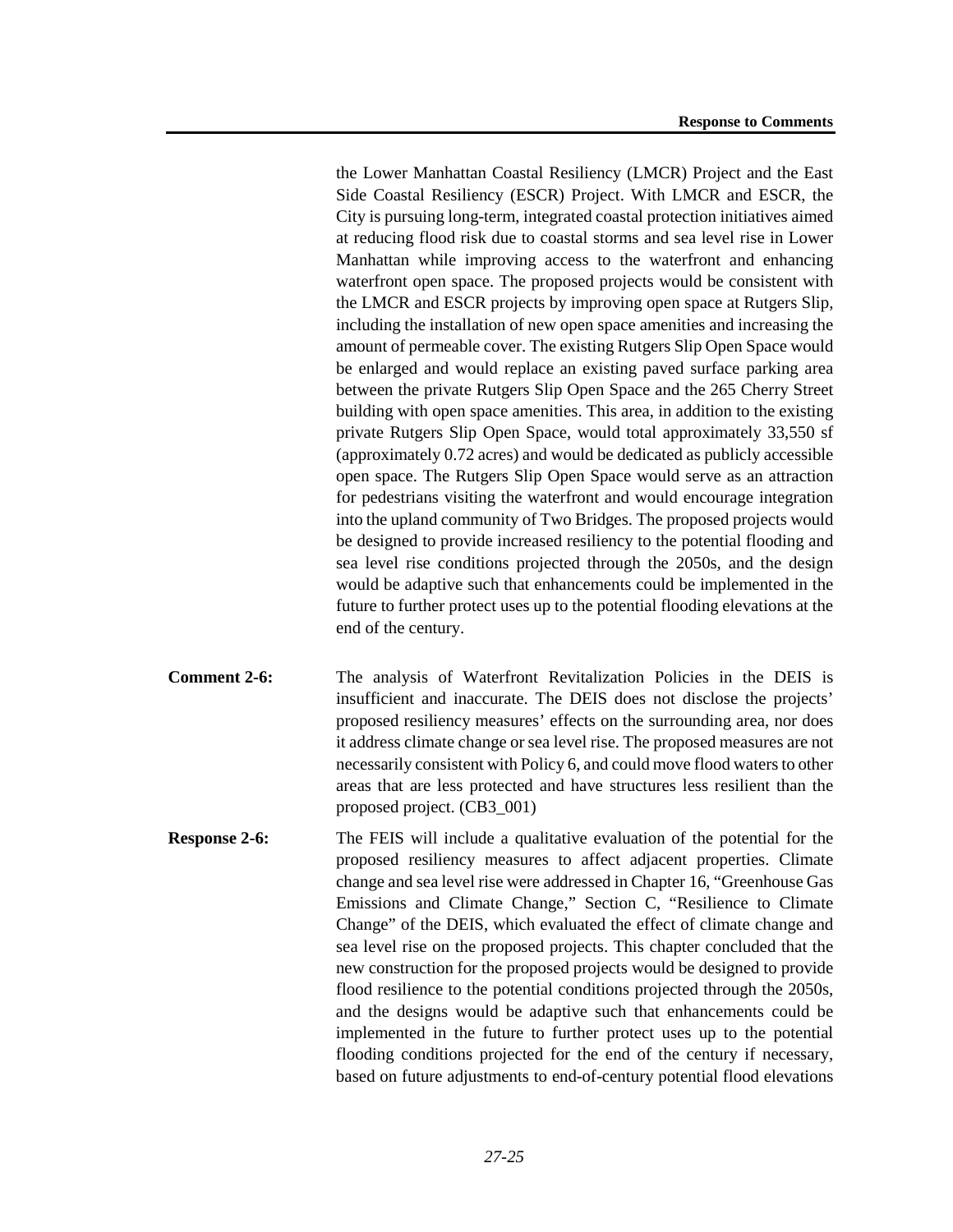estimates. An evaluation of the potential for the proposed resiliency measures to affect adjacent properties has been included in the FEIS.

**Comment 2-7:** The DEIS does not identify a proactive measure that would encourage and support recreational education and commercial boating; the project is not consistent with Policy 3.2, and is not applicable. The DEIS does not identify how the proposed projects would incorporate public access to the waterfront (Policy 8.2). (CB3\_001, TUFF-LES\_006, Hanhardt\_118)

**Response 2-7:** The project sites are separated from the waterfront by the FDR Drive. As such, the proposed projects do not include waterfront elements that can support recreational and commercial boating (Policy 3.2) or public access (Policy 8.2). Nevertheless, Chapter 2, "Land Use, Zoning, and Public Policy," of the DEIS discussed the consistency of the proposed projects with Policy 3.2 of the Waterfront Revitalization Program. As stated in Chapter 2, "The project sites are located adjacent to a Priority Marine Activity Zone that extends along the waterfront edge of Piers 35, 36, and 42 located roughly between Jefferson Street and the western edge of East River Park. The proposed projects would be located upland and separated from the waterfront by the FDR Drive and would not interfere with commercial boat operations or operations of other marine vessels. The proposed projects would not be developed in a way that would be incompatible with maritime use of the waterfront. As the proposed projects would be adjacent to a Priority Marine Activity Zone, but not in conflict with the Priority Marine Activity Zone or use of the waterfront, the proposed projects are consistent with this policy."

> EIS Chapter 2, "Land Use, Zoning, and Public Policy," also addresses consistency of the proposed projects with Policy 8.2:"The proposed projects are located within proximity to a Priority Marine Activity Zone that extends along the waterfront edge of Piers 35, 36, and 42, located roughly between Jefferson Street and the western edge of East River Park. The proposed projects are directly west of the East River Greenway and Esplanade, a separated pathway (two-way bikeway and walkway) along the FDR Drive. In addition, the project sites are within walking distance to East River Park, an open space resource, which provides access to the waterfront. Development of the proposed projects would not hinder or discourage access to the Priority Marine Activity Zone, which includes the East River Greenway and Esplanade and East River Park. For these reasons, the proposed projects would not hinder access to the waterfront and are consistent with this policy."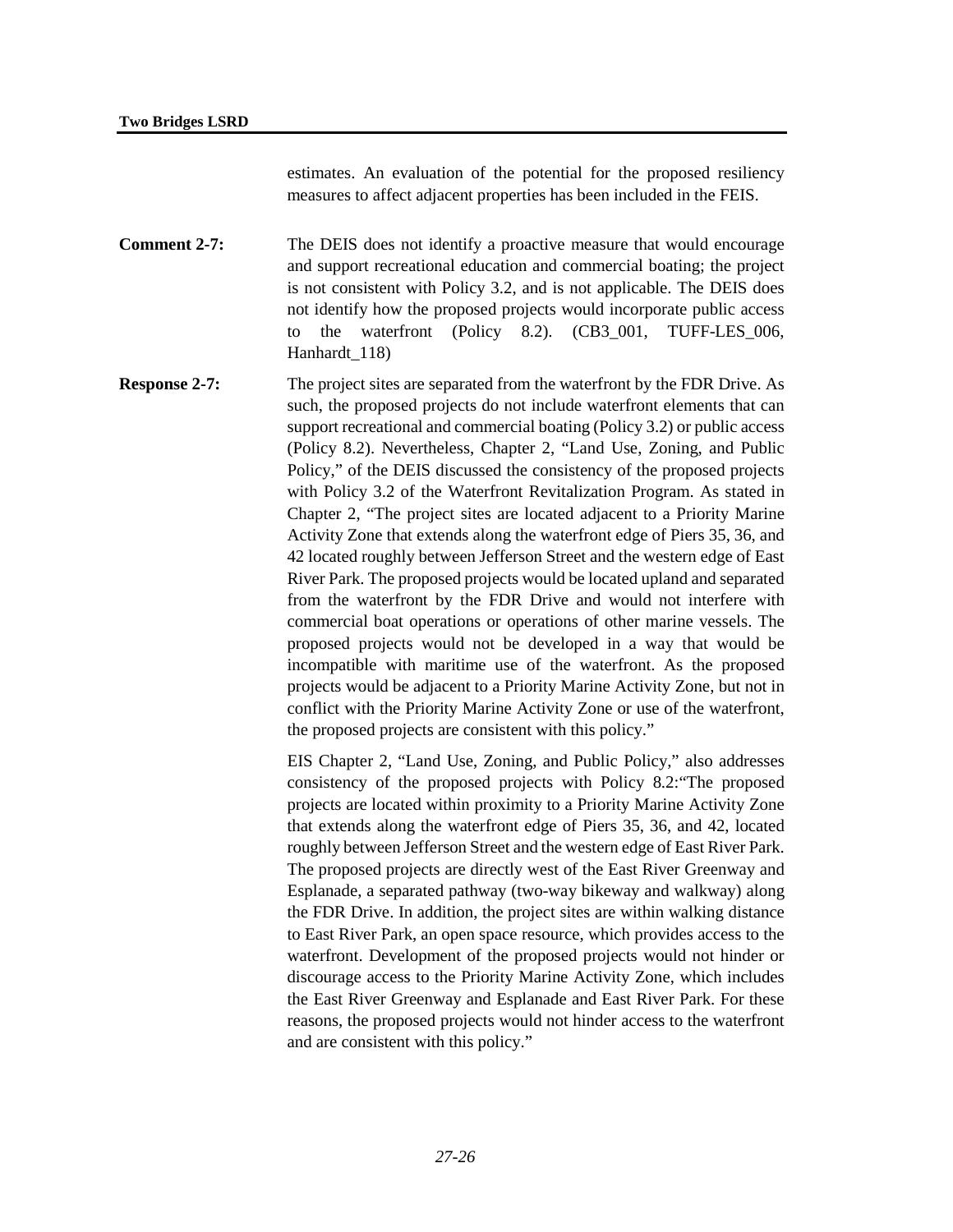- **Comment 2-8:** It is unclear how the conclusion in Policy 1.3 is supported. The DEIS states "with the appropriate mitigation measures in place, it is assumed that public facilities and infrastructure would be adequate in the future With Action condition." (TUFF-LES\_006)
- **Response 2-8:** Policy 1.3 "Encourage[s] redevelopment in the Coastal Zone where public facilities and infrastructure are adequate or will be developed." The proposed projects would be built where infrastructure such as sanitary sewer and water supply have capacity to support the projects; however, as per the *CEQR Technical Manual*, the proposed projects have the potential to result in significant adverse impacts to elementary schools, publicly funded child care facilities, open space, shadows, traffic, transit (subway station), pedestrians, and construction-period transportation and construction-period noise. EIS Chapter 21, "Mitigation," discusses the significant adverse impacts that would result in the future With Action condition and measures to mitigate these impacts to ensure that the infrastructure and public facilities are operational and fully cover the needs of the future population in the study area.
- **Comment 2-9:** The response to Policy 1.5 is non responsive. The narrative does not mention climate change or sea-level rise; it focuses only on floodplains. The non-structural and structural elements to provide protection against flooding on the project sites in the future are not necessarily consistent with Policy 6, which requires that projects "minimize loss of life, structures, infrastructure, and natural resources caused by flooding." The resiliency measures proposed may protect the project, but may be doing so by moving flood waters from this area to other areas that are both less protected and which have structures that are less resilient than those proposed. (TUFF-LES\_006, TUFF-LES\_020)
- **Response 2-9:** EIS Chapter 2, "Land Use, Zoning, and Public Policy," addresses Policy 1.5 and incorporates the response to Policy 6.2 by reference. The response to Policy 6.2 discusses how projections of climate change and sea level rise will inform the planning and design of the proposed projects. A qualitative evaluation of the potential for the proposed resiliency measures to affect adjacent properties has been added to this chapter of the FEIS.
- **Comment 2-10:** The DEIS does not explain how the proposed actions will address and minimize the potential for losses from flooding and coastal hazards in the surrounding area (Policy 6.1). (CB3\_001, TUFF-LES\_006, Hanhardt\_118)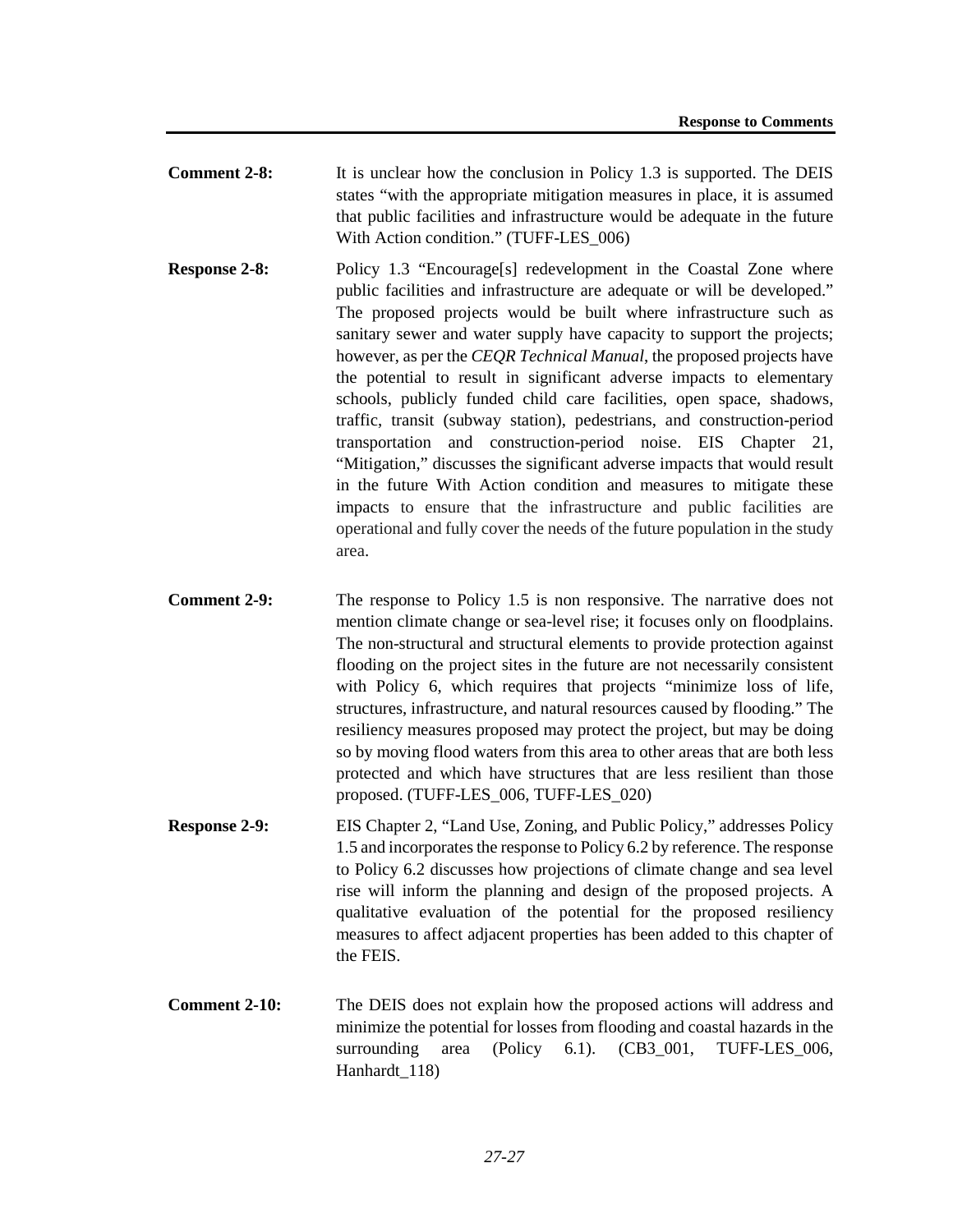**Response 2-10:** As described in Chapter 2, "Land Use, Zoning, and Public Policy," under "Consistency of Proposed Projects with the Waterfront Revitalization Program Policies," and Chapter 16, "Greenhouse Gas Emissions and Climate Change," under "Resilience of the Proposed Projects to Climate Change," the new construction for the proposed projects would be designed to provide flood resilience to the potential conditions projected through the 2050s, and the designs would be adaptive such that enhancements could be implemented in the future to further protect uses up to the potential flooding conditions projected for the end of the century, if necessary, based on future adjustments to end-of-century potential flood elevations estimates. This would include protecting all critical infrastructure up to potential flood conditions projected out to the year 2100, elevating all residential units above those levels, and designing non-critical uses located below the potential flood elevations projected for 2050 to either be protected from flood waters via stand-alone deployable barriers or to flood and quickly recover from severe flooding events. Nothing in the projects' designs would structurally or otherwise preclude the introduction, at a later date, of additional flood protection measures (such as flood barriers).

> As discussed in EIS Chapter 9, "Natural Resources," under both the "Future Without the Proposed Condition" and the "Future With the Proposed Condition" and Chapter 2, "Land Use, Zoning, and Public Policy," under "Consistency of Proposed Projects with the Waterfront Revitalization Program Policies," coastal flooding is controlled by astronomic tides and meteorological forces and is unaffected by occupancy of the floodplain. The proposed projects would not affect the floodplain or result in coastal flooding within or adjacent to the study area. Similarly, the flood resilience measures to address flood risk at the sites of the proposed projects described under "Policy 6" in Chapter 2, "Land Use, Zoning, and Public Policy," and "Resilience of the Proposed Projects to Climate Change" in Chapter 16, "Greenhouse Gas Emissions and Climate Change," would not have the potential to increase flood risk to adjacent properties.

- **Comment 2-11:** The DEIS does not explain how the proposed projects would address losses from flooding and coastal hazards in the surrounding area (Policy 6.2[d]). The FEIS must fully study the impact that the proposed projects and its flood mitigation measures will have on the surrounding neighborhood, and if significant impacts are found, a mitigation plan must be developed. (CB3\_001, TUFF-LES\_006, TUFF-LES\_020, Niou\_011, Niou\_047)
- **Response 2-11:** See response to Comment 2-10. A qualitative evaluation of the potential for the proposed resiliency measures to affect adjacent properties has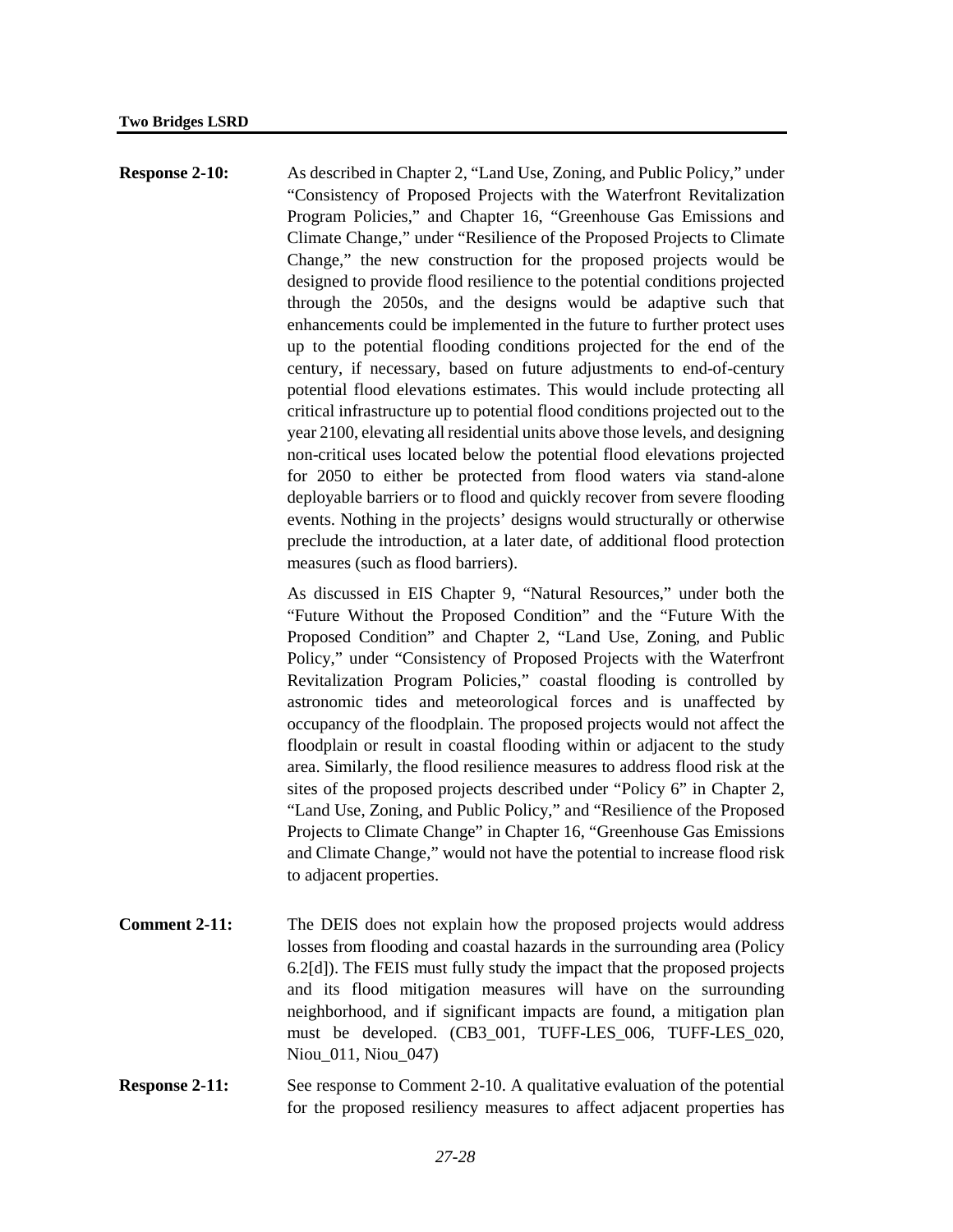been added to the EIS in Chapter 2, "Land Use, Zoning, and Public Policy," and Chapter 16, "Greenhouse Gas Emissions and Climate Change."

**Comment 2-12:** Given the unmitigated significant adverse impacts on community facilities, transportation, and open space, there are not adequate public facilities and infrastructure that currently exist or are planned to be built; therefore, the proposed projects are inconsistent with WRP Policy 1.3. (TUFF-LES\_006, Hanhardt\_118)

- **Response 2-12:** Policy 1.3 analyzes whether the proposed projects would "encourage" redevelopment in the Coastal Zone where public facilities and infrastructure are adequate or will be developed." As stated in EIS Chapter 2, "Land Use, Zoning, and Public Policy," the proposed projects would be built where infrastructure, such as sanitary sewer and water supply, have capacity to support the projects; however, in accordance with the *CEQR Technical Manual*, the proposed projects have the potential to result in significant adverse impacts to elementary schools, publicly funded child care facilities, open space, shadows, traffic, transit (subway station), pedestrians, and construction-period transportation and construction-period noise. EIS Chapter 21, "Mitigation," discusses the significant adverse impacts that would result in the future With Action condition and measures to mitigate these impacts to ensure that the infrastructure and public facilities are operational and fully cover the needs of the future population in the study area. The described flood resilience measures would provide for practicable and feasible public facilities and infrastructure in the future With Action condition. Moreover, the proposed projects would introduce new commercial, community facilities, and both new and altered publicly accessible and private open space that would contain new amenities on the project sites. Therefore, the proposed projects are consistent with this policy. Also see response to Comment 2-3.
- **Comment 2-13:** The DEIS should include a discussion of how the proposed building will be consistent with the City's policy on interbuilding voids, or identify modifications or mitigation to ensure consistency with the policy. An analysis of how the proposed project building on Site 4 (4A/4B) would address Section 28-103.8 of the Building Code should be provided. (CB3\_001, TUFF-LES\_006)

The Fire Department of the City of New York (FDNY) has serious concerns about interbuilding voids, and its potential to hinder efforts of firefighters in during emergency situations. The DEIS does not analyze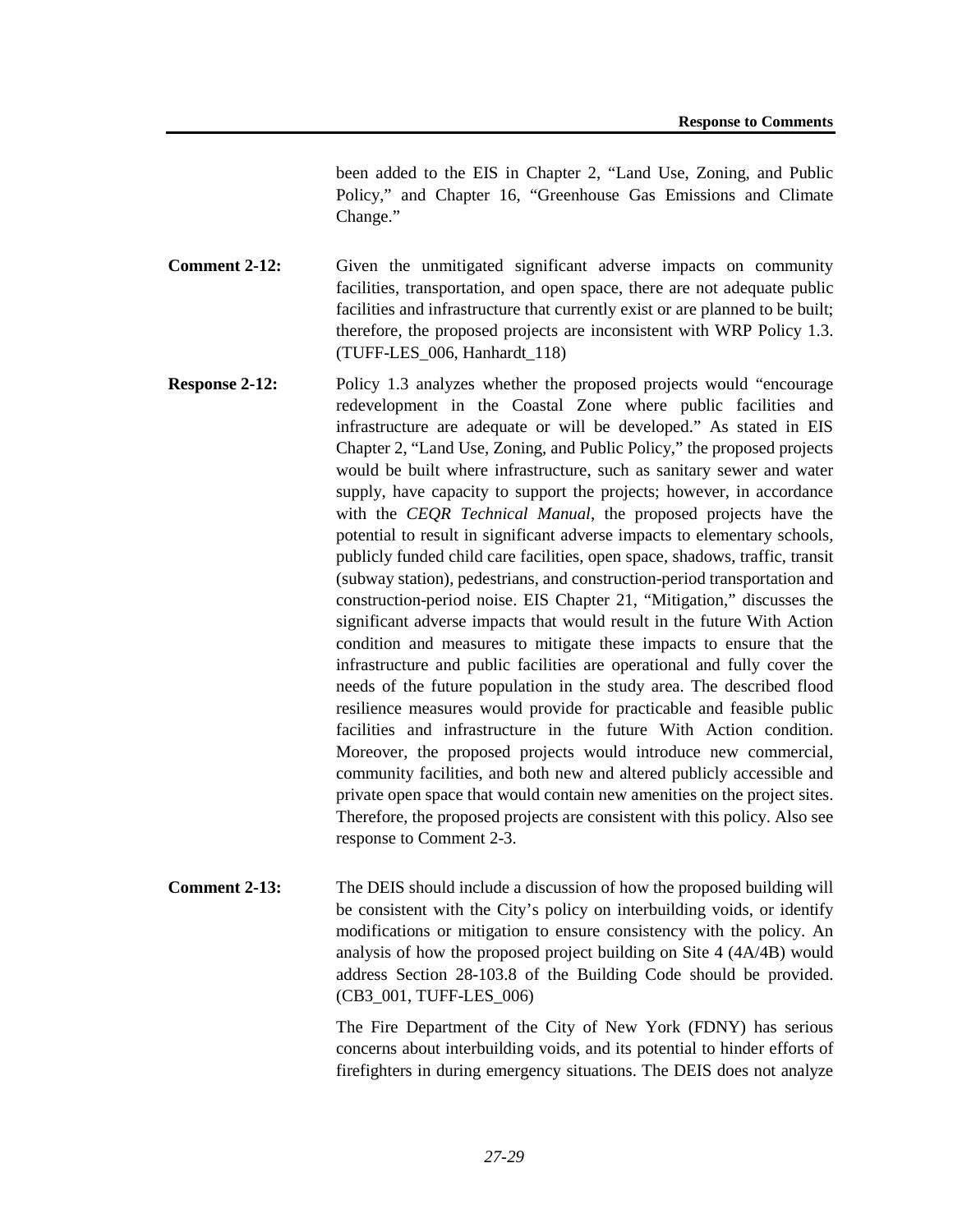how this building would address the concerns FDNY has outlined as policy including concerns in case of fire. (AALD\_120, LESON\_124)

- **Response 2-13:** Public Policy analysis under CEQR considers officially adopted and promulgated public policies, including formal plans or published reports. The City is at this time in the early stages of developing a zoning policy regarding "interbuilding voids."
- **Comment 2-14:** The DEIS is insufficient because the time between the close of the public scoping period and the issuance of the DEIS was more than 12 months, and therefore limited the opportunity to incorporate any new policies into the scope. The analysis of applicable public policies presented in the DEIS is insufficient. (CB3\_001, TUFF-LES\_006)
- **Response 2-14:** In accordance with the *CEQR Technical Manual*, officially adopted and promulgated public policies describe the intended use applicable to an area or particular site(s) in the City. The DEIS Public Policy analysis considers relevant public policies which were officially adopted and promulgated as of the date that the DEIS was completed. Chapter 2, "Land Use, Zoning, and Public Policy," of the FEIS includes analyses of additional policies not previously described in the DEIS; see also responses to Comments 2-7, 2-8, 2-9, and 2-10.
- **Comment 2-15:** The DEIS states that the C6-4 zoning is typically mapped in central locations that are well served by mass transit. The location of the proposed developments is neither central nor well served by mass transit (with only one proximate overused subway station). Thus, the LSRD regulations and findings to determine the parameters of appropriate development should supercede the C6-4 zoning regulations that govern the proposed development sites. (TUFF-LES\_020, Hanhardt\_031, Baron\_119)
- **Response 2-15:** Comment noted. The project sites are served by subway and bus service, including the F line at the East Broadway station and the M9, M15, and M15 Select Bus Service, as described in EIS Chapter 14, "Transportation." The City Planning Commission must make the referenced LSRD findings in order to waive or modify the underlying zoning requiremetns pursuant to an authorization or special permit. An approved LSRD site plan then supplements, but does not supersede, the underlying zoning. The proposed projects would modify the LSRD site plan in a manner that is consistent with the underlying zoning and do not require new authorizations or special permits. Therefore, the proposed projects may be approved as described in responses to Comments 1-1 and 1-5, above.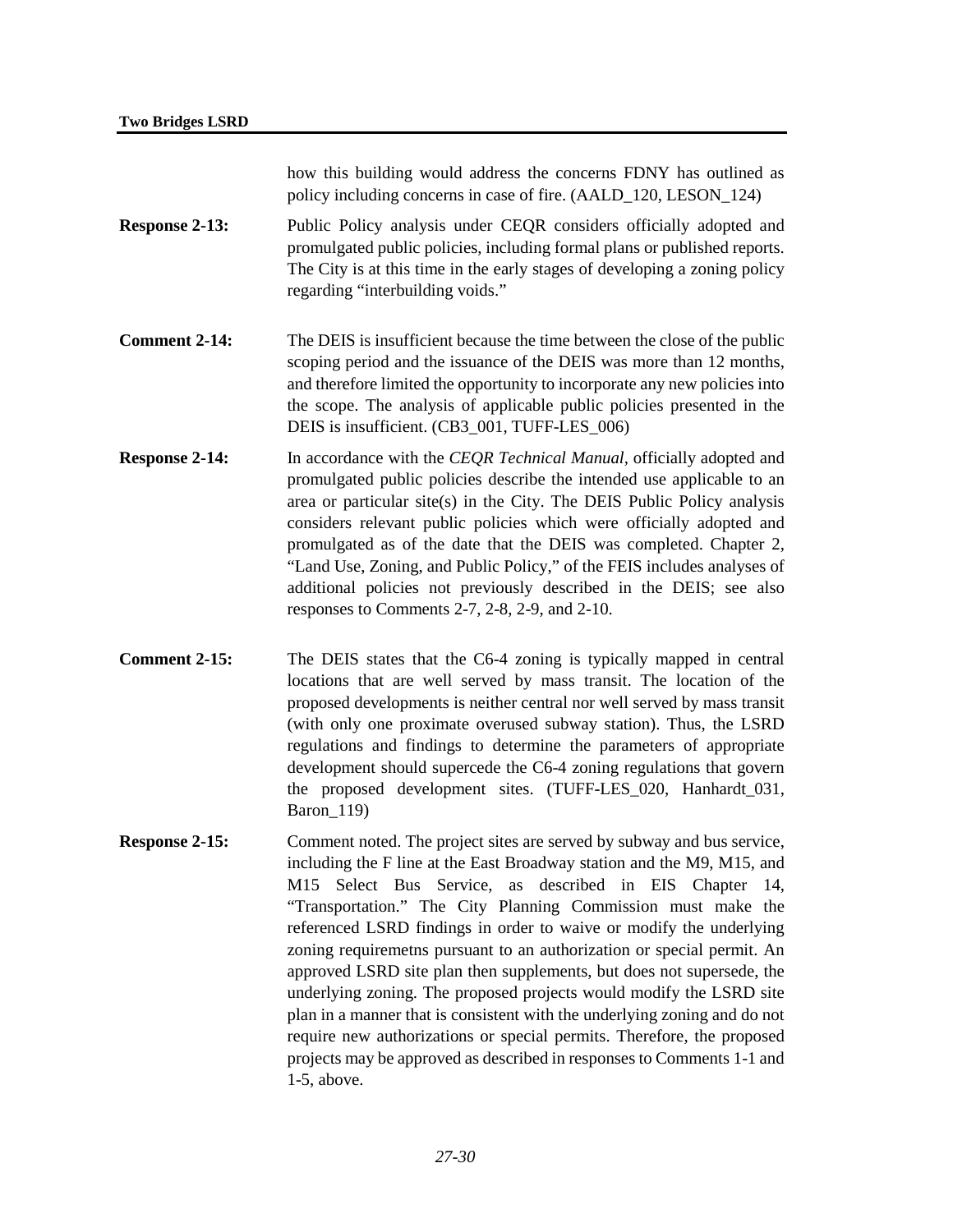- **Comment 2-16:** The DEIS does not explain how in relationship to Policy 9, the "development of the proposed projects would not obstruct prominent views to the waterfront and East River…" (TUFF-LES\_006)
- **Response 2-16:** As described in EIS Chapter 2, "Land Use, Zoning, and Public Policy," the development of the proposed projects would not obstruct prominent views to the waterfront and the East River but would be consistent with the context of the waterfront's new and active uses nearby. Views on north-south streets in the study area near the project sites would continue to include southward views toward the East River. As in existing conditions, however, these views would continue to be limited by the elevated FDR Drive. Views closer to the East River, including east-west views on South Street and areas near the FDR Drive would continue to include the East River.
- **Comment 2-17:** Shuang Wen School is P.S. 184, not P.S. 104 as stated in the text on page 2.5 of the DEIS. Playgrounds at P.S. 2 and P.S. 184 are not adequately represented in the DEIS Appendix of No Build Projects Anticipated to be Complete by 2021. (TUFF-LES\_006)
- **Response 2-17:** The playground at P.S. 184 is included as No. 4 in the No Build list. The playground at P.S. 2 is not included since it is not publicly accessible and any projects anticipated would be completed outside the Two Bridges 2021 build year.

## **SOCIOECONOMIC CONDITIONS**

- **Comment 3-1:** The DEIS determination of no significant impact to indirect business displacement is inaccurate. The changing demographics in the study area could have a significant impact on local retail because residents in new market rate units would have significantly higher incomes than current residents in the study area. The analysis should be revised and mitigation measures should be identified. (CB3\_001, Moskowitz\_009, Servin\_185, Derosia\_180, Burke\_184, Benitez\_029, Benitez\_086, Benitez\_150, Neff 108, Niou 011, Niou 047, Wang 065, Pena 098, Pena 248, Porteous-Fall\_236, Yap\_237, Kondik\_238, Wei\_241, Aa\_244)
- **Response 3-1:** Chapter 3, "Socioeconomic Conditions," of the EIS includes an assessment of the potential for indirect business displacement due to increases in rent. The assessment finds that the proposed projects would not result in significant adverse impacts due to indirect business displacement. The study area has well-established residential and retail markets such that the Proposed Actions would not add a new economic activity or add to a concentration of a particular sector of the local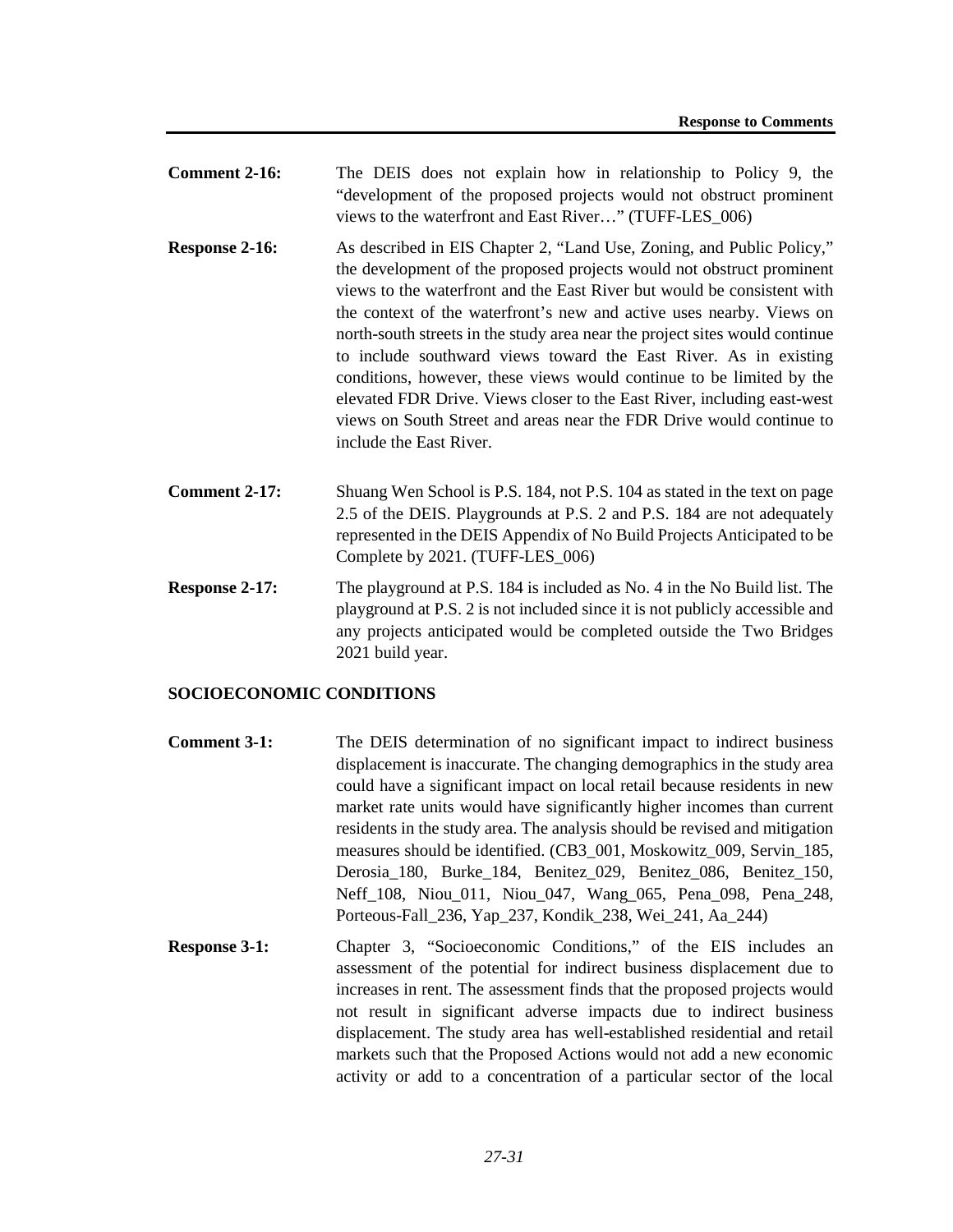economy enough to significantly alter or accelerate existing economic patterns.

The proposed projects' commercial uses would not be of a scale that could alter or accelerate study area trends. According to the *CEQR Technical Manual*, commercial development of 200,000 square feet or less would typically not result in significant socioeconomic impacts. Commercial uses resulting from the proposed projects only include retail uses. In terms of retail uses, there currently exists 13,660 gsf of retail floor area on the project sites and approximately 1.8 million gsf of retail floor area in the study area. The proposed projects would add an increment of 10,858 gsf of retail space. It is the applicants' intent that the additional retail space would enhance the streetscape and pedestrian environment, as well as strengthen local retail opportunities.

As compared to its commercial uses, the proposed projects' population would have a greater potential to influence retail trends in the study area. New residents' average income would be greater than the average income of current residents, and they would represent a sizeable portion of the study area's residential consumer base (the proposed projects' population would represent approximately 8.6 percent of the overall study area population by 2021). However, the study area overall, including areas closer to the project sites, are expected to see demographic change in the future without the projects, as market-rate units planned for the area will bring higher-income residents. Recent and planned developments include 815 market-rate condominiums at One Manhattan Square, located adjacent to Site 4; 50 Clinton Street, a 37-unit condominium building; 50 Norfolk Street, a 488-unit mixed-use building; 136 Baxter Street, an 11 unit luxury condominium building; and 123 Baxter Street, a 23-unit boutique, full-service condominium building. Planned projects and the proposed projects would contribute to this trend, which in turn could lead to additional displacement of some retail uses.

The *CEQR Technical Manual* specifies consideration of the following in determining the potential for significant adverse business displacement impacts: (1) whether potentially displaced businesses provide products or services essential to the local economy that would no longer be available to local residents or businesses; and (2) whether adopted public plans call for preservation of such businesses in the area. Stores that were identified as most vulnerable to indirect displacement do not meet these criteria. In addition, storefronts that are vacated due to indirect displacement would not remain vacant; they would turn over to other retail or community facility uses that could better capitalize on the market. The proposed projects would generate additional local demand for neighborhood retail and services necessary to maintain a strong retail presence along the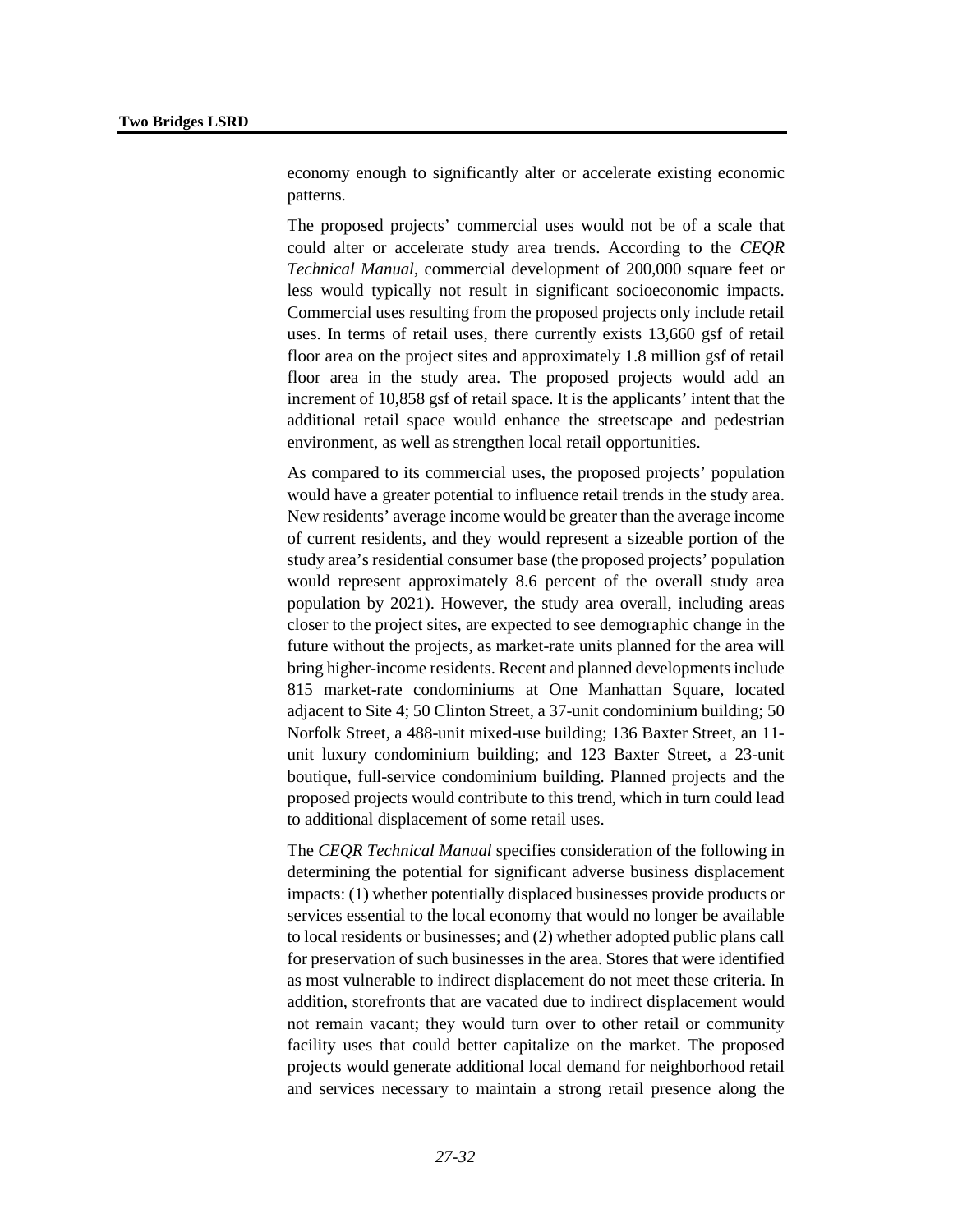major retail corridors in the study area. The additional population resulting from the proposed projects is not so large as to substantially transform the retail character of the neighborhood. Therefore, the limited indirect business displacement that could result from increased rents would not lead to vacancies and disinvestment within nearby commercial strips, would not result in adverse changes to neighborhood character, and would not result in significant adverse socioeconomic impacts. See also the response to Comment 3-2.

**Comment 3-2:** Chinese (Small Businesses) businesses are particularly vulnerable to displacement. (CB3\_001, Wolf\_159, CAAAV\_116, CAAAV\_231, Catalano\_203)

> The DEIS fails to consider the two-way relationship between residents and commercial businesses in an ethnically and culturally specific community such as Two Bridges and Chinatown. As such, its analyses of both indirect residential and indirect commercial displacement are inadequate. (CAAAV\_116, CAAAV\_231) Concerns about cultural displacement. (Cahill\_199)

**Response 3-2:** Race and ethnicity are not considered as part of a CEQR analysis of indirect business displacement. Based on *CEQR Technical Manual* guidelines, the assessment considers whether the proposed projects may introduce trends that make it difficult for businesses meeting the following criteria to remain in the area: if the businesses provide products or services essential to the local economy that would no longer be available in the "trade area" to local residents or businesses; or businesses that are the subject of regulations or publicly adopted plans to preserve, enhance, or otherwise protect them. Although some retail stores may be indirectly displaced, their displacement would not constitute a significant adverse environmental impact under CEQR because stores most vulnerable to indirect displacement would not meet these criteria.

> Existing study area retail establishments most vulnerable to indirect displacement would be those in the immediate vicinity of the project sites, where property values and rents could increase due to increased pedestrian activity and consumer incomes. While these retail establishments could potentially benefit from the increase in activity, stores that struggle to produce sales growth proportionate to rent increases would still be vulnerable to displacement. Convenience stores and other retailers that cater primarily to a low- and moderate-income customer base may be less likely to capture spending dollars from the more affluent households introduced by the proposed projects. However, there currently exists in the study area a substantial number of low- to moderate-income residents who contribute to the demand for goods at a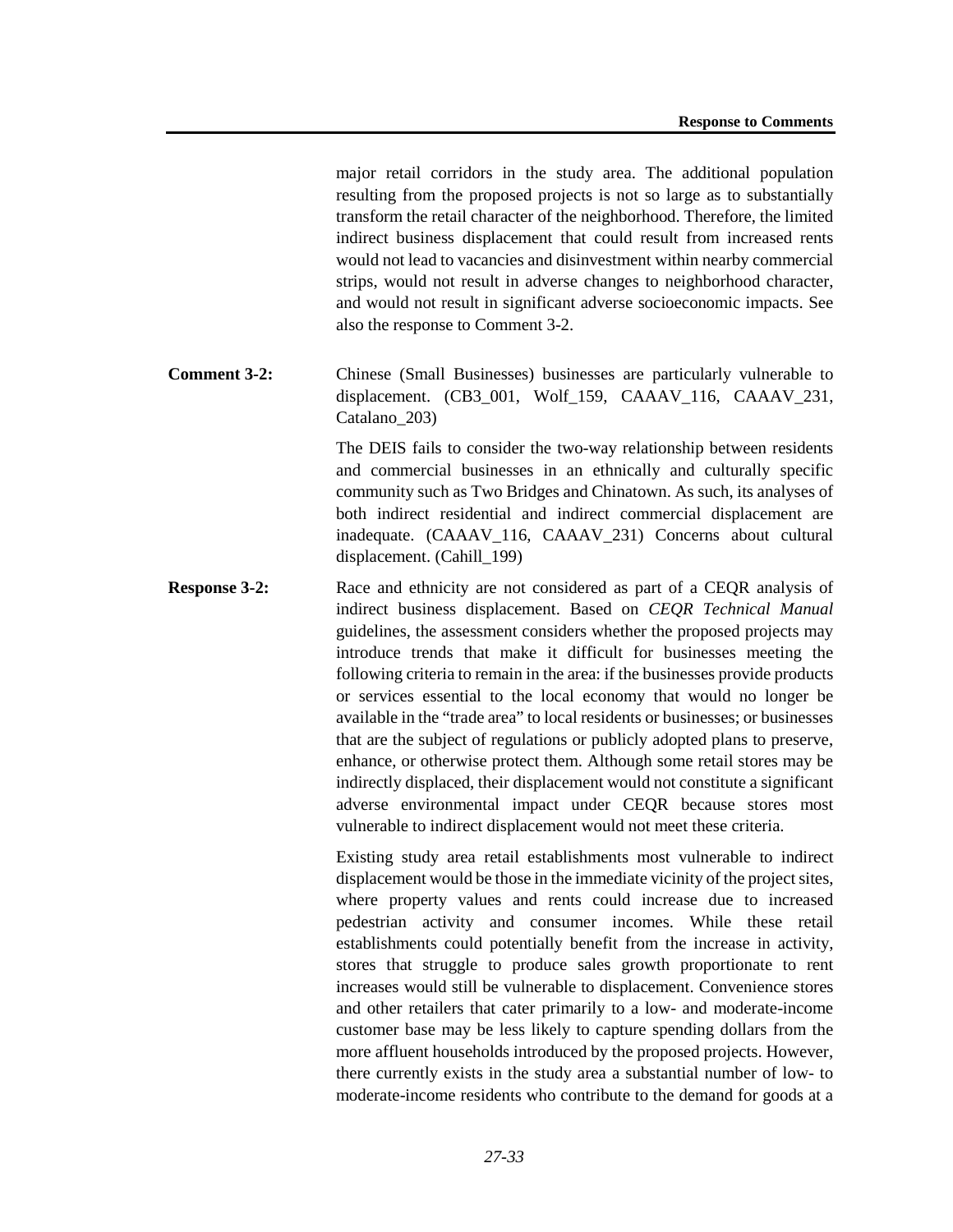range of price points within the neighborhood. Further, the proposed projects would add up to 694 DUs of permanently affordable housing, including low- and moderate-income residents who would contribute to the existing demand for goods and services at a range of price points. This could help to maintain neighborhood affordability and the overall consumer demand in the area at lower price points. While some additional retail stores might open that cater to households with higher incomes, with the proposed projects, there would continue to be a wide variety of household incomes, and over the long term, the permanently affordable housing could serve to maintain neighborhood affordability and preserve a mix of retail use types and price points in the study area.

**Comment 3-3:** The definition of "vulnerable population" outlined in the *CEQR Technical Manual* limits the analysis to "privately held units unprotected by rent control, rent stabilization, or other government regulations restricting rent," while excluding analysis of the market pressures on rent regulated units. The DEIS states that 88 percent of rental units in the study area are located in buildings that have received some form of government subsidy or have at least one unit protected by rent control, rent stabilization, or other government regulations; this by no means indicates that 88 percent of all rental units in the study are protected—merely that they are located in a building where at least one unit is rent protected, yet the DEIS proceeds with this faulty assumption and excludes all residents of these buildings from consideration as a vulnerable population. The vulnerable population is underestimated in the analysis, and market pressures, tenant harassment, and evictions are not properly accounted for in the analysis. (CB3\_001, CB3\_013, MAS\_002, CAAAV\_116, CAAAV\_231,, AALD\_120, LESON\_124, Niou\_011, Niou\_047, Wang\_065, Gaeza\_073, Mock\_028, Walters\_110, S\_234)

> The data regarding renter-occupied units (approximately 5,569 units) in buildings containing one or more units are not all rent protected units. The Furman Center (the reference used for this citation) does not go into further depth on this. A closer building-by-building or unit-by-unit analysis is required to substantiate the claim that the "vast majority" of renters are living within protected units. Without this analysis, referring to these buildings and units as "rent-protected" is meaningless. (Walters\_023, Litvak\_136, Walters\_075, Walters\_109, Walters\_110)

**Response 3-3:** EIS Chapter 3, "Socioeconomic Conditions," includes an assessment of potential indirect residential displacement due to increased rents. Consistent with *CEQR Technical Manual* guidelines, the assessment focuses on the potential impacts that may be experienced by renters living in privately held units unprotected by rent control, rent stabilization, or other government regulations restricting rents, and whose incomes or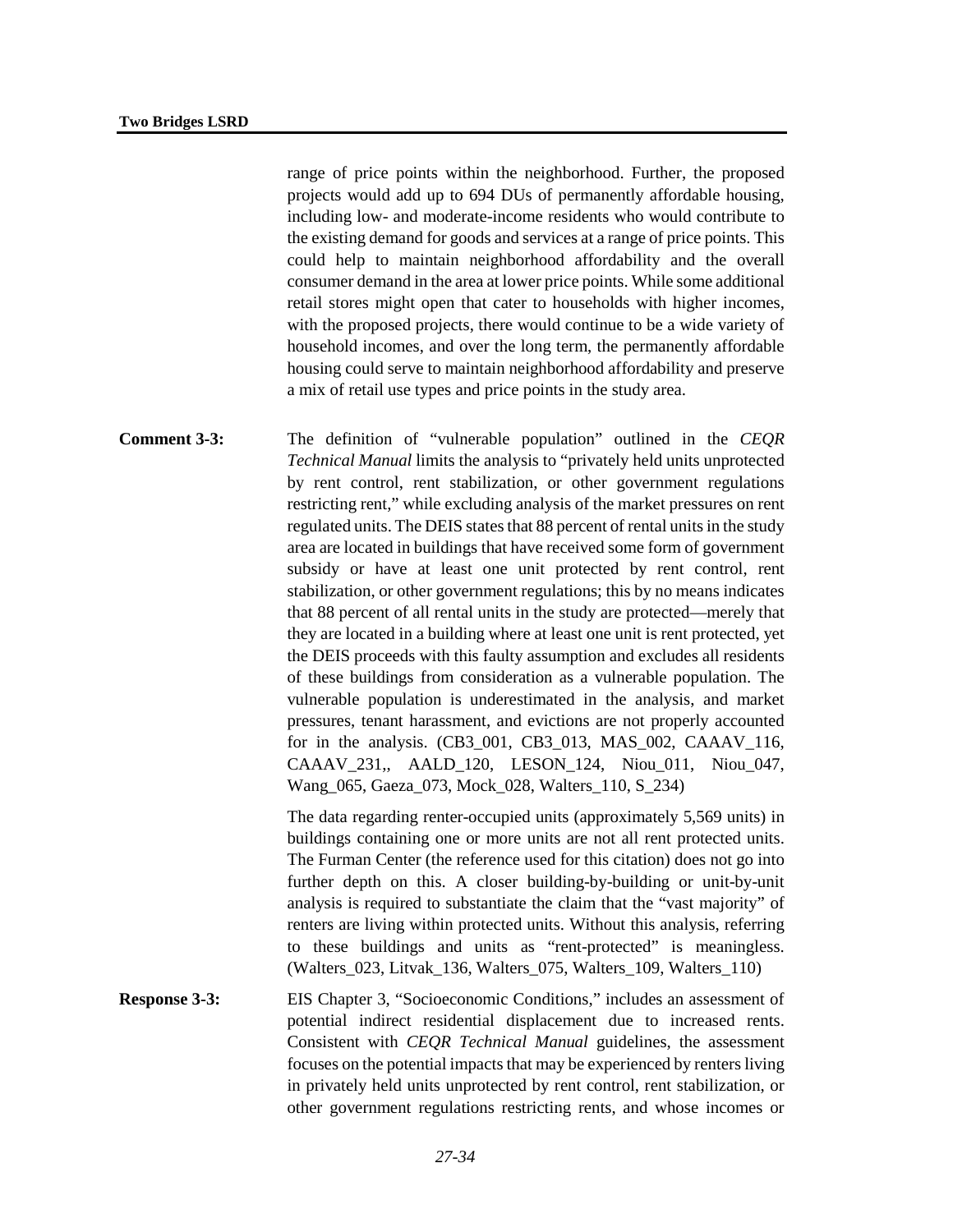poverty status indicate that they may not support substantial rent increases. Residents who are homeowners, or who are renters living in rent-restricted units would not be vulnerable to rent pressures. As noted in the *CEQR Technical Manual*, residential tenants are afforded protection against displacement through state rent regulations, regulations guiding the conversion of rental units to co-operatives or condominiums, and provisions against the harassment of tenants. Despite the protection afforded tenants under rent control and rent stabilization, tenants can be forced out of their apartments through illegal activities, such as harassment by landlords. Both the New York City Department of Housing, Preservation and Development (HPD) and DHCR administer measures against harassment that, in the more severe cases, provide very strong penalties for persons found guilty of harassment and illegal eviction. The CEQR analysis assumes that these and other planned measures and programs to prevent tenant harassment will be successful.

Based on the most current available data, the FEIS provides updated estimates of the percentage of rental units in the study area that are located in buildings that have received some form of government subsidy or have at least one unit protected by rent control, rent stabilization, or other government regulations. As set forth in the FEIS, approximately 83 percent of units within the ½-mile study area are within buildings that are subject to some form of rent protection for residents. These include units in NYCHA buildings and units in buildings with units protected by rent control, rent stabilization or other forms of governmental regulations limiting rent increases. A large proportion (59 percent of study area rental units) are located in buildings that ensure rent protections for all residents through long-term regulatory agreements or NYCHA ownership, and that are not subject to legal deregulation. Another 24 percent are within rent stabilized or rent controlled buildings that are not in a subsidy program or governed by an additional regulatory agreement. Individual units within these rent stabilized or rent controlled buildings can through legal means become deregulated. For example, if a rent controlled unit is a building with fewer than six units becomes vacant, it is generally removed from regulation. A rent stabilized unit can be deregulated if the legal rent exceeds \$2,773.75 following a vacancy. Given market-rate rents that exist in the study area, in the future with or without the proposed projects many vacated units in rent stabilized buildings could achieve a rent exceeding this threshold. Although there is no available data that can be used to accurately identify if units within non-subsidized rent stabilized and rent controlled buildings have been deregulated, assuming that some number of units have likely been deregulated in the past, the total proportion of units subject to rent protections, while less than 83 percent, is nevertheless likely to be well in excess of 59 percent. Given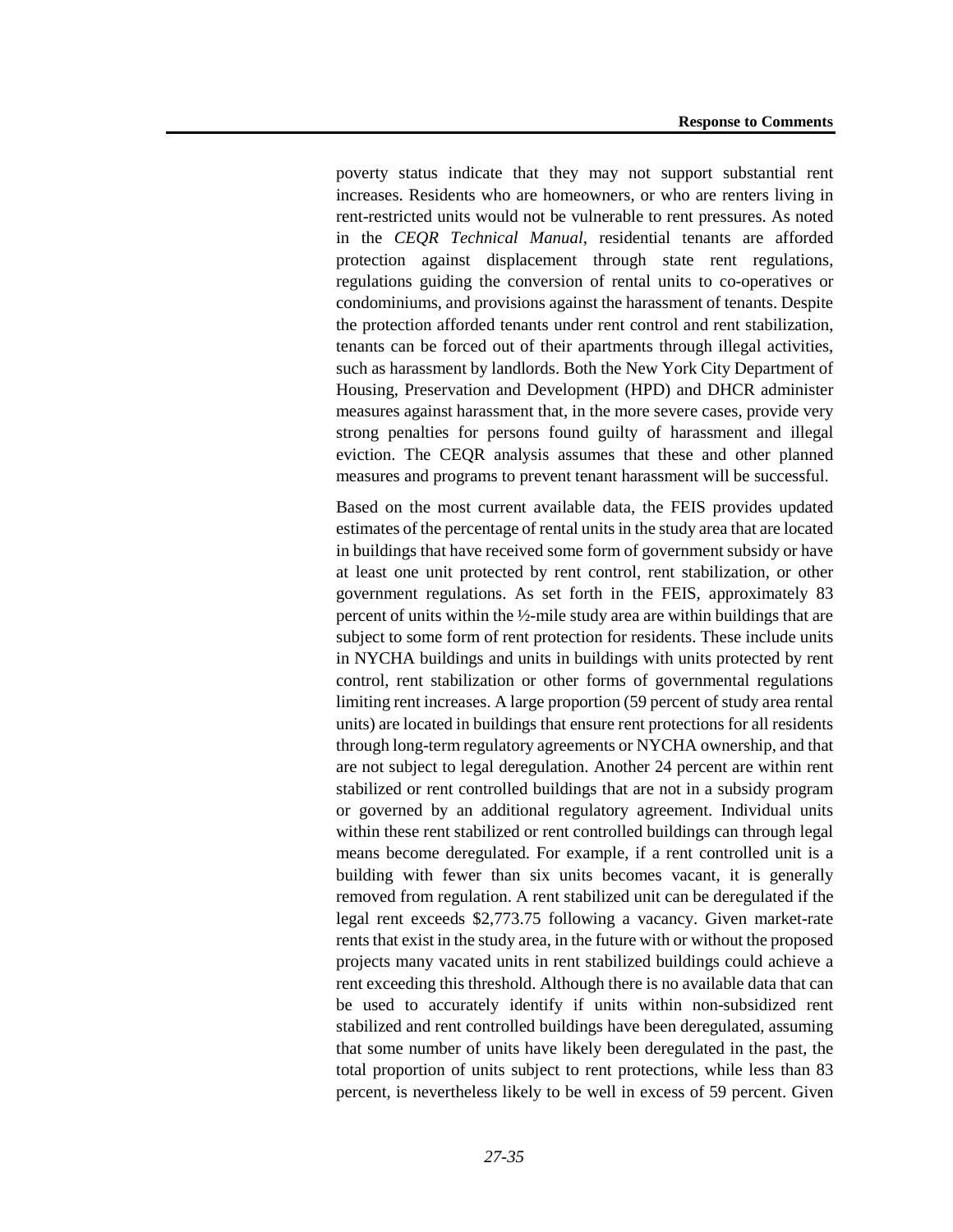current market-rate rent levels in the study area it is assumed that a vast majority of low- and moderate-income households in the study area live in housing that is protected by rent control, rent stabilization, or other government regulations limiting rent increases.

While the proposed projects would add new population, which, in the aggregate, would have a higher average household income than the average household income in the study area, the proposed projects are not anticipated to introduce or accelerate the existing trend of changing socioeconomic conditions, as defined by the *CEQR Technical Manual*. There is already a readily observable trend toward higher incomes and new market-rate residential development in the study area. The average monthly asking rent (lowest 10th percentile) for non-rent-protected units in the study area currently ranges from approximately \$1,900 for a studio unit to \$3,300 for a three-bedroom unit; these rents are generally not affordable to low- and moderate-income households. Therefore, the population living in units in buildings that are no longer rent stabilized are not likely a distressed population. CEQR considers if an action will potentially impact a low and moderate income population with risk of secondary displacement. Market-rate apartment rents are already high, and therefore likely occupied by a population of financial means. This is not a population at risk of displacement, because higher income families and individuals have options. The focus of a secondary residential displacement analysis is low and moderate families who live in housing units which are not subject to limitations on rent. The analysis found few such units exist in the study area.

The proposed projects are expected to introduce a higher percentage of affordable housing than is expected from planned development projects in the future No Action condition, which are primarily market-rate. In this respect, the proposed projects would serve to maintain a study area housing stock that is affordable to households with a wider range of incomes as compared to the No Action condition, in which projects are expected to continue the trend towards market-rate development and rising residential rents in the study area.

**Comment 3-4:** The DEIS analysis of indirect residential displacement is inadequate, and should consider vulnerable populations including rent-regulated tenants, as well as an account of government-subsidized buildings that are nearing the end of their regulated term agreements, and consideration of the effect of proposed federal budget cuts on regulated housing stock. Detailed mitigation measures should be identified. (CB3\_001, Chin\_038, Chin\_115, CTU\_117, Tang\_201, Niou\_011, Niou\_047, Wang\_065, Walters\_075, Benitez\_029, Benitez\_086, Benitez\_150, Pena\_098, Pena 248, Stetzer 040, Velazquez 010, Kazi 025, Kazi 061,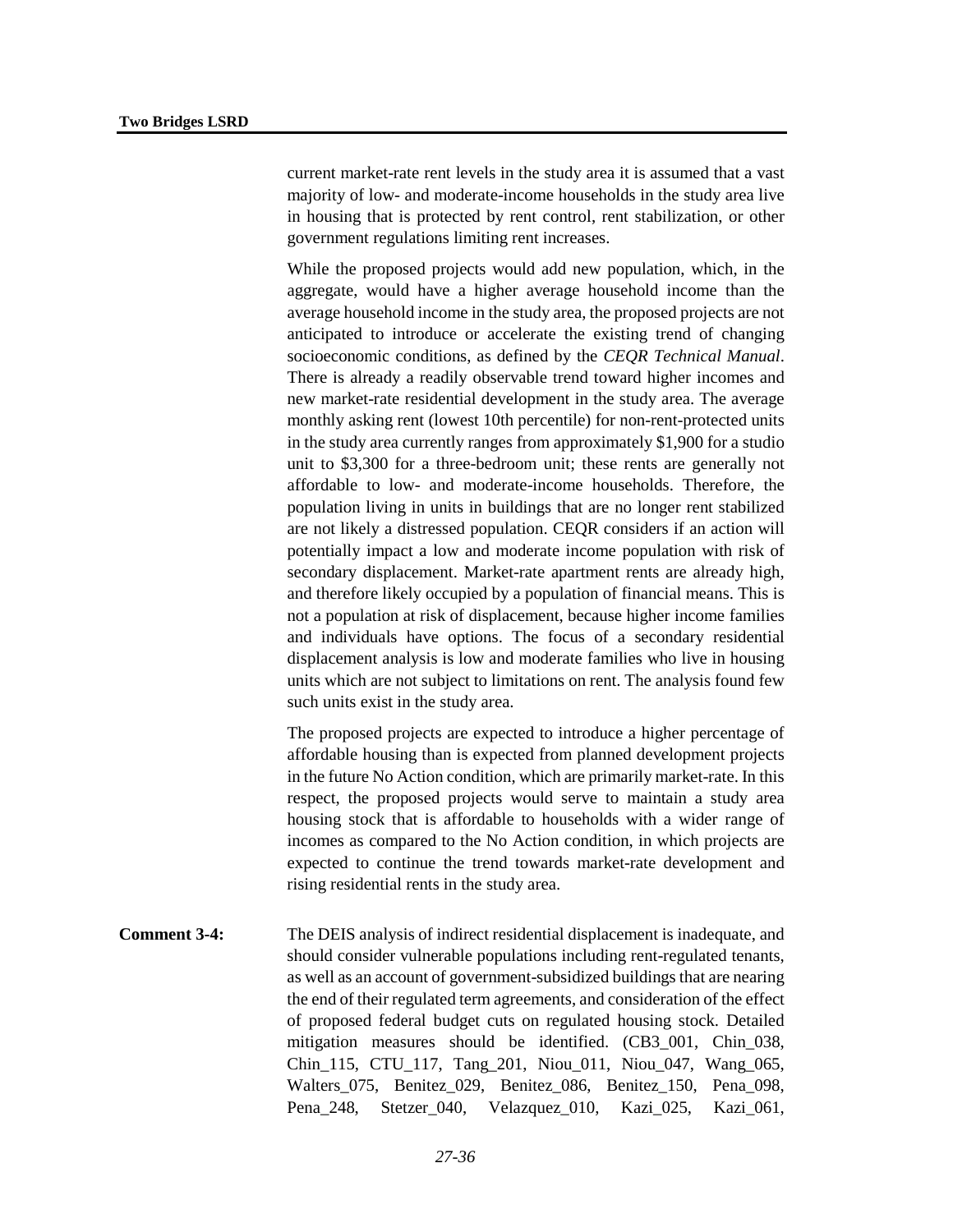Walters 109, Walters 110, Porteous-Fall 236, Yap 237, Kondik 238, Wei\_241, Aa\_244)

- **Response 3-4:** The assessment of indirect residential displacement in the DEIS follows *CEQR Technical Manual* guidance. According to the *CEQR Technical Manual*, the populations that are vulnerable to indirect residential displacement are renters living in privately held units unprotected by rent control, rent stabilization, or other government regulations that limit rents, whose incomes or poverty status indicate that they could not support substantial rent increases. See the response to Comment 3-3.
- **Comment 3-5:** A meaningful analysis of indirect residential displacement should be performed and mitigation measures should be identified. The proposed projects would result in indirect residential displacement. People will be priced out of the neighborhood and hundreds of affordable units will be lost forever in the nearby area. The limited number of rent regulated apartments at rental levels that far exceed real affordability for the majority of area residents would not mitigate the indirect residential displacement. (CB3\_001, GOLES\_004, Moskowitz\_009, Avila-Goldman\_182, Kitnick\_003, Yin\_146, MAS\_002, Taylor\_220, Linn\_214, Jolly\_112, Neff\_108, Niou\_011, Niou\_047, Morales\_068, Walters\_075, Georgis\_080, Rodriguez\_090, Jabul\_103, Stetzer\_040, Pieris\_016, Mock\_028, Walters\_109)
- **Response 3-5:** As noted in the DEIS, the projects' levels of affordability have not been finalized. Affordability requirements serve a range of incomes, from extremely low to moderate and middle incomes, as well as seniors, special needs, and formerly homeless. HPD issued updated term sheets in 2017 that reach deeper levels of affordability in all projects, serving a wide range of incomes that meet the underlying goals of the housing plan. It is expected that the applicants and HPD, as a supporting and regulatory agency, would at a later date establish levels of affordability for the proposed projects that meet the needs of the neighborhood in coordination with the applicants. The affordability requirements would be defined and ensured through regulatory agreements with City or State agencies or comparable binding mechanisms. Please also see the responses to Comments 3-3 and 3-4, above.
- **Comment 3-6:** The DEIS does not consider the implications of the increase in marketrate housing as it relates to the desirability of building on the soft sites in the CWG plan within the larger 0.5-mile area. (Hanhardt\_118)

The DEIS should consider how introducing 6,000-7,000 new residents will induce the addition or new construction of additional retail and other services. (Hanhardt 031, Hanhardt 118)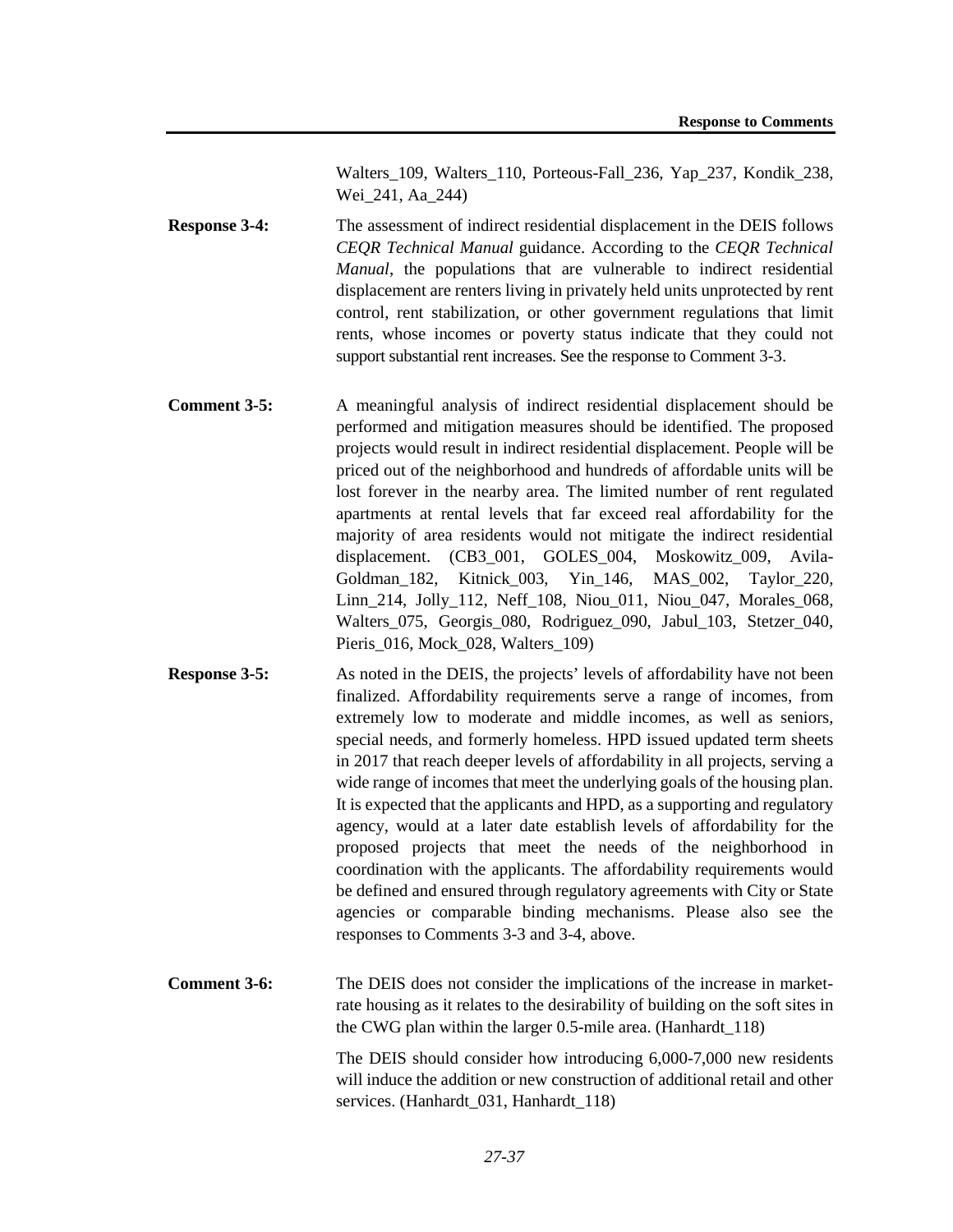| <b>Response 3-6:</b> | Chapter 3, "Socioeconomic Conditions," of the DEIS assessed the<br>potential for the proposed projects to affect residential and commercial<br>market conditions in a half-mile socioeconomic study area. The analysis<br>found that the study area already has well-established residential and<br>retail markets such that the proposed projects would not be introducing<br>new economic activities to the project sites or to the study area. The<br>proposed projects would not introduce or accelerate the existing trend of<br>changing socioeconomic conditions. There is already a readily<br>observable trend toward higher incomes and new market-rate residential<br>development in the study area. The proposed projects are expected to<br>introduce a higher percentage of affordable housing than is expected from<br>planned development projects in the future No Action condition, which<br>are primarily market-rate. In this respect, the proposed projects would<br>serve to maintain a study area housing stock that is affordable to<br>households with a wider range of incomes as compared to the No Action<br>condition, in which projects are expected to continue the trend towards |
|----------------------|------------------------------------------------------------------------------------------------------------------------------------------------------------------------------------------------------------------------------------------------------------------------------------------------------------------------------------------------------------------------------------------------------------------------------------------------------------------------------------------------------------------------------------------------------------------------------------------------------------------------------------------------------------------------------------------------------------------------------------------------------------------------------------------------------------------------------------------------------------------------------------------------------------------------------------------------------------------------------------------------------------------------------------------------------------------------------------------------------------------------------------------------------------------------------------------------------------------|
|                      | market-rate development and rising residential rents in the study area.                                                                                                                                                                                                                                                                                                                                                                                                                                                                                                                                                                                                                                                                                                                                                                                                                                                                                                                                                                                                                                                                                                                                          |

- **Comment 3-7:** The Stop 1 Food Market would be temporarily displaced with the proposed projects. The DEIS did not address the projects' indirect displacement impacts. (TUFF-LES\_006, TUFF-LES\_020)
- **Response 3-7:** Chapter 3, "Socioeconomic Conditions," of the DEIS assessed the potential effects of the temporary displacement of Stop 1 Food Market, and found that its temporary displacement would not result in a significant adverse impact. The Site 5 applicant is committed to working with Stop 1 Food Market to remain in operation during construction, if determined to be feasible, and to provide an opportunity for the business to re-tenant the building when the new space is ready for occupancy. However, even if Stop 1 Food Market did not re-tenant the space, its displacement would not constitute a significant adverse socioeconomic impact as defined under CEQR. The potential loss of employment (approximately 10 workers) falls well below the 100-employee CEQR threshold for assessment, and in this respect, its potential displacement would not alter the socioeconomic character of the neighborhood. In addition, while the Stop 1 Food Market is a convenient source of goods for residents of the study area and the project sites in particular, its products and services are not unique to the study area; alternative sources of similar products and services are available within close proximity. Finally, there are no regulations or publicly adopted plans aimed at preserving a market of this size (approximately 2,100 gross square feet [gsf]) within the neighborhood. EIS Chapter 3, Socioeconomic Conditions," also addresses the proposed projects' indirect displacement impacts. See also response to Comment G-20.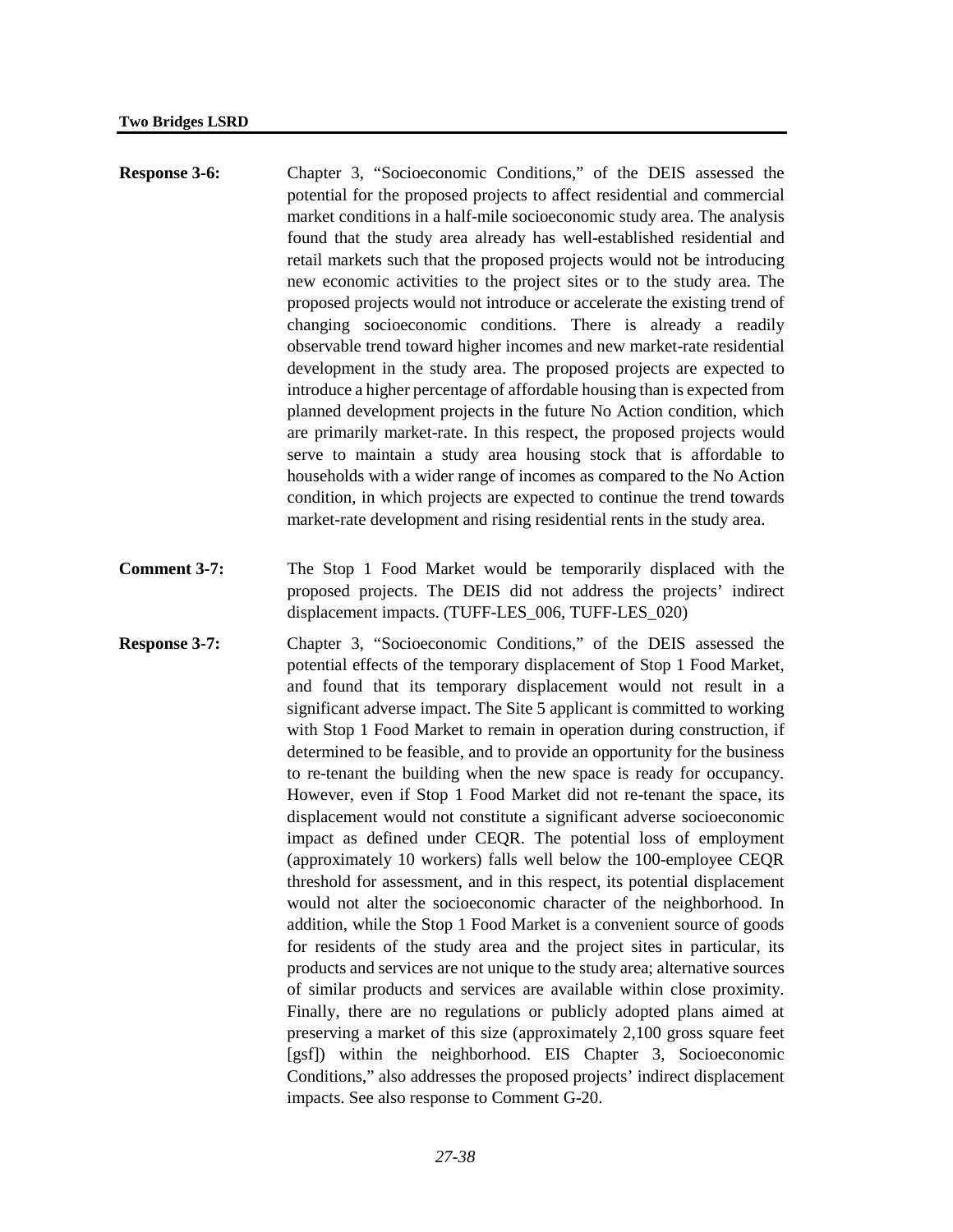- **Comment 3-8:** The indirect business displacement analysis should consider services for the linguistically isolated populations in the area. (CB3\_001, Niou\_011, Niou\_047)
- **Response 3-8:** The requested assessment is beyond the scope of the proposed projects' environmental review. Please also see the response to Comment 3-2.
- **Comment 3-9:** The *CEOR Technical Manual* methodology for socioeconomic impacts is flawed and inadequate. The methodology does not effectively approximate the threat of indirect residential displacement because it does: not consider race, ethnicity, or other demographics as part of the existing conditions; not provide enough guidance; exclude already gentrifying neighborhoods from indirect residential displacement analysis; exclude whole categories of housing from the potentially vulnerable/potentially undercounts vulnerable residents. The methodology only requires consideration of income when analyzing study area characteristics; does not require analysis of indirect displacement already in a gentrifying neighborhood; makes unjustified assumptions about rent stabilized residents; assumes tenants in regulated units are safe from displacement; and ignores less than legal loss of rent regulated housing. The analysis must count current residents of multi-unit buildings when considering those likely to be directly displaced by the proposed actions, and account for the acceleration of indirect displacement that the action would bring. It should also include the likely direct business displacement using methods that account for displacement of retail and commercial businesses that serve low-income residents in the study area, and address the cumulative impacts of the proposed actions on indirect business displacement. (TUFF-LES\_006, TUFF-LES\_020, Moskowitz\_009, Avila-Goldman\_182, Walters\_023, Walters\_109 CAAAV\_116, CAAAV\_231,, Tse\_228, Litvak\_136, Chok\_053, Wang\_065, Morales\_068, Walters\_075, Walters\_110)

Landlords will use tactics like Individual Apartment Improvements and Major Capital Improvements to increase tenants' rent beyond their means, resulting in stabilized and protected units vulnerable to displacement. (Walters\_023, CTU\_117, Liang\_018, Liang\_054, Tse\_228, AALD\_120, LESON\_124, Dia\_104, Mock\_028, Walters\_109)

There is a general consensus that the *CEQR Technical Manual* is outdated and insufficient. Housing market conditions have changed since its last revision, especially with regards to secondary displacement. In light of insufficient information about the potential for displacement, it is critical that the DEIS consider oral and written testimony of impacted community residents. It will tell the story that CEQR is unable to capture. (Baron\_119)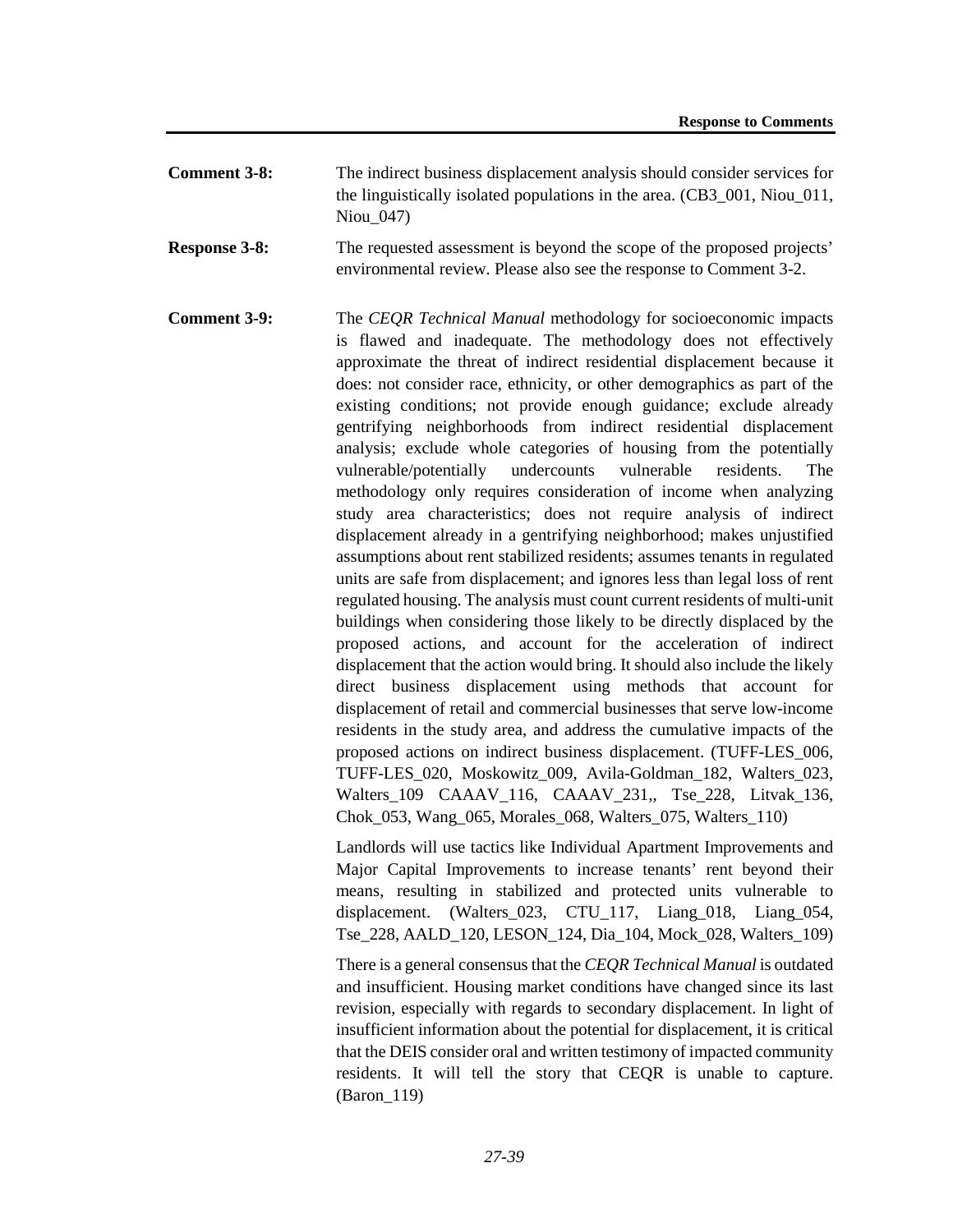| <b>Response 3-9:</b> | The assessment of indirect residential displacement in the DEIS follows     |
|----------------------|-----------------------------------------------------------------------------|
|                      | CEOR Technical Manual guidance. According to the CEOR Technical             |
|                      | <i>Manual</i> , the populations that are vulnerable to indirect residential |
|                      | displacement are renters living in privately held units unprotected by rent |
|                      | control, rent stabilization, or other government regulations that limit     |
|                      | rents, whose incomes or poverty status indicate that they could not         |
|                      | support substantial rent increases. Residents living within rent stabilized |
|                      | buildings that are not in a subsidy program or governed by an additional    |
|                      | regulatory agreement (within which individual units could be deregulated    |
|                      | through legal means) represent approximately 18 percent of the study        |
|                      | area population. An estimated 59 percent of study area rental units are     |
|                      | located in buildings that ensure rent protections through long-term         |
|                      | regulatory agreements or NYCHA ownership, and that are not subject to       |
|                      | legal deregulation. Race and ethnicity are not considered as part of a      |
|                      | CEQR analysis, nor does a CEQR analysis assume that tenant harassment       |
|                      | would occur, as this activity is illegal.                                   |

- **Comment 3-10:** The DEIS does not provide mitigation to protect existing businesses. The DEIS states that the expected additional population generating from the proposed project would not substantially transform the retail character of the neighborhood. This is not true; rising rents will push long-time businesses out of the neighborhood. (Moskowitz\_009, Harsanyi\_008, Derosia\_180, AALD\_120, LESON\_124)
- **Response 3-10:** The DEIS analysis of indirect business displacement concludes that the proposed actions would not result in significant adverse impacts. For this reason, mitigation measures have not been proposed. Please also see the responses to Comments 3-1, 3-2, and 3-7.
- **Comment 3-11:** Tenants living in private housing, such as rent-regulated units, that is subject to the high pressure real estate market and related gentrification are vulnerable to displacement pressure in many forms—not simply market pressure on rents. Displacement pressure often takes the form of landlord negligence or outright harassment. Examples of these types of actions include frivolous eviction lawsuits, repeated harassment by building management, building negligence, lack of repairs, and buyout pressure. These many forms of displacement pressure have material impacts on tenants beyond just the financial. Indeed, tenants often face mental and physical health issues brought on by poor housing conditions or aggressive harassment. In 2018, the City of New York launched a pilot program to expand the Certificate of No Harassment program across the city, in recognition of the impacts of landlord harassment of rent regulated tenants. However, this pilot is currently limited to several Community Districts across the city and does not include Manhattan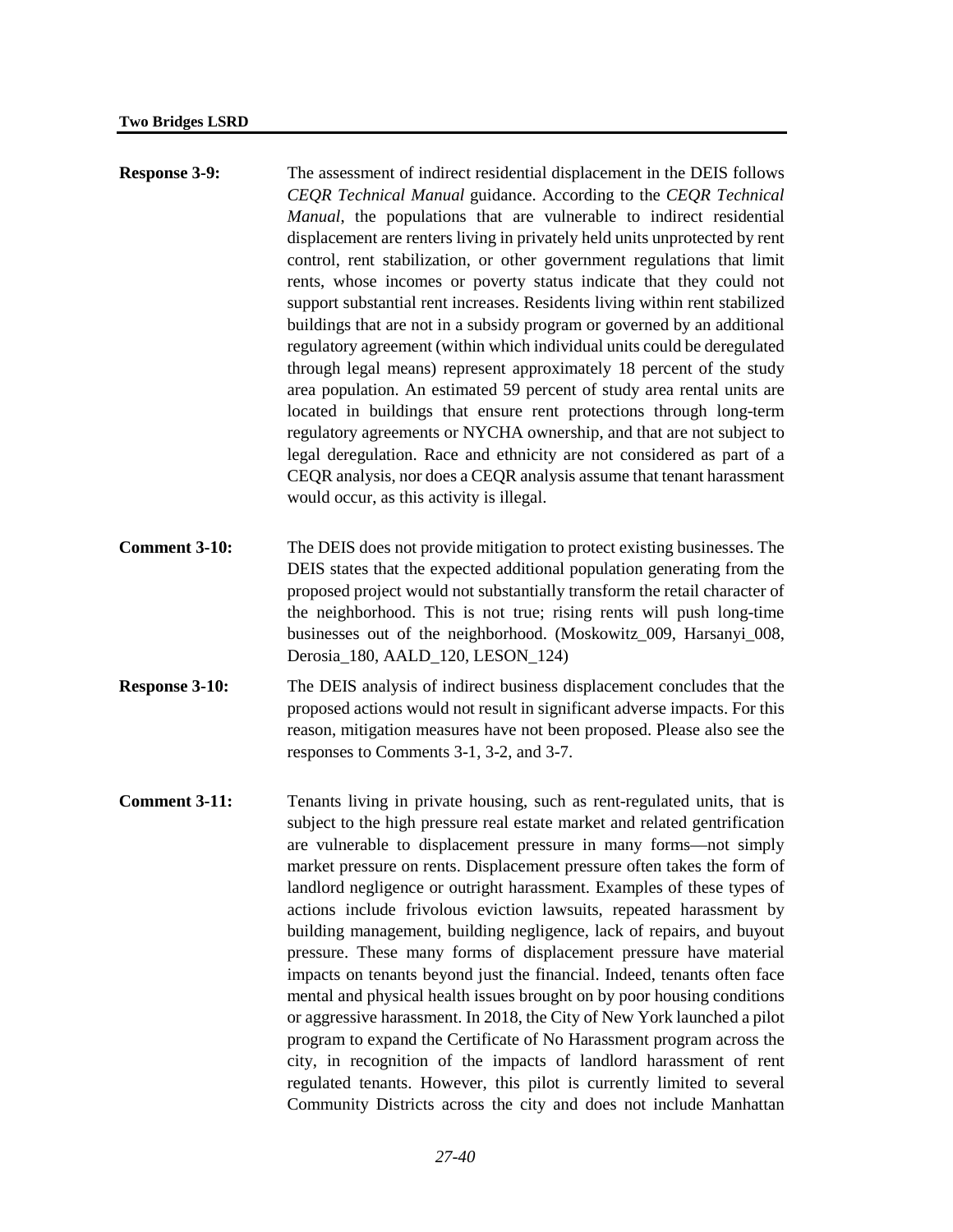CD3, which covers the study area, or indeed any CD in Lower Manhattan. There are provisions in the pilot program to allow in the inclusion of neighborhoods subject to city-sponsored rezonings, which the study area is not, and certain buildings across the city that have been subject to a full vacate order, participated in AEP, or with prior findings of harassment. The pilot is currently in effect for three years with no established mechanism for expansion. Based on these factors, the CONH pilot cannot be relied upon to mitigate harassment impacts to CD3. (CAAAV\_116, CAAAV\_231,, Tse\_228, Liang\_018, Liang\_054, Chen\_055, Mock\_028, Mock\_057, P\_Chung\_042, Echevarria\_017, Echevarria\_033, Echevarria\_099)

**Response 3-11:** Comment noted. Please see the response to Comment 3-9.

**Comment 3-12:** We are deeply concerned that because the 700 affordable units are accompanied by over 2,100 units of luxury housing, their development will result in a net loss of affordable housing within the Chinatown and Two Bridges community. The DEIS as it stands dismisses the wellunderstood vulnerabilities of regulated housing and therefore completely misses an opportunity for a thorough, adequate study of potential impact to the surrounding community. State law is not satisfied by regulations that do not actually require an applicant to capture the impacts SEQR requires be captured; omissions in the *CEQR Technical Manual* are not sufficient cover for agencies to hide from the State law requirement that impacts on the environment must be carefully considered before an action like the one proposed here can be taken. (CAAAV\_116, CAAAV\_231)

- **Response 3-12:** The proposed projects would introduce up to 694 new permanently affordable units, representing 25 percent of the total dwelling units proposed—a higher percentage than is expected to be built in the study area in the future without the proposed projects (Of the 2,817 DUs planned to be built in the socioeconomic study area by the 2021 analysis year, 465 DUs—approximately 16.5 percent—are known to be affordable units.) The proposed 694 new permanently affordable units also represent the largest number of new affordable units constructed in Manhattan in many decades. Please also see the response to Comment 3-9.
- **Comment 3-13:** The DEIS should evaluate the socioeconomic impact to other Newtown Creek sewer shed areas and neighborhoods whose future development capacity may be curtailed by the proposed projects, should they take up the entirety of the available growth capacity. (Yuen\_232, Pena\_098, Pena\_248)
- **Response 3-13:** As detailed in EIS Chapter 11, "Water and Sewer Infrastructure," the sanitary sewage generated by the proposed projects would be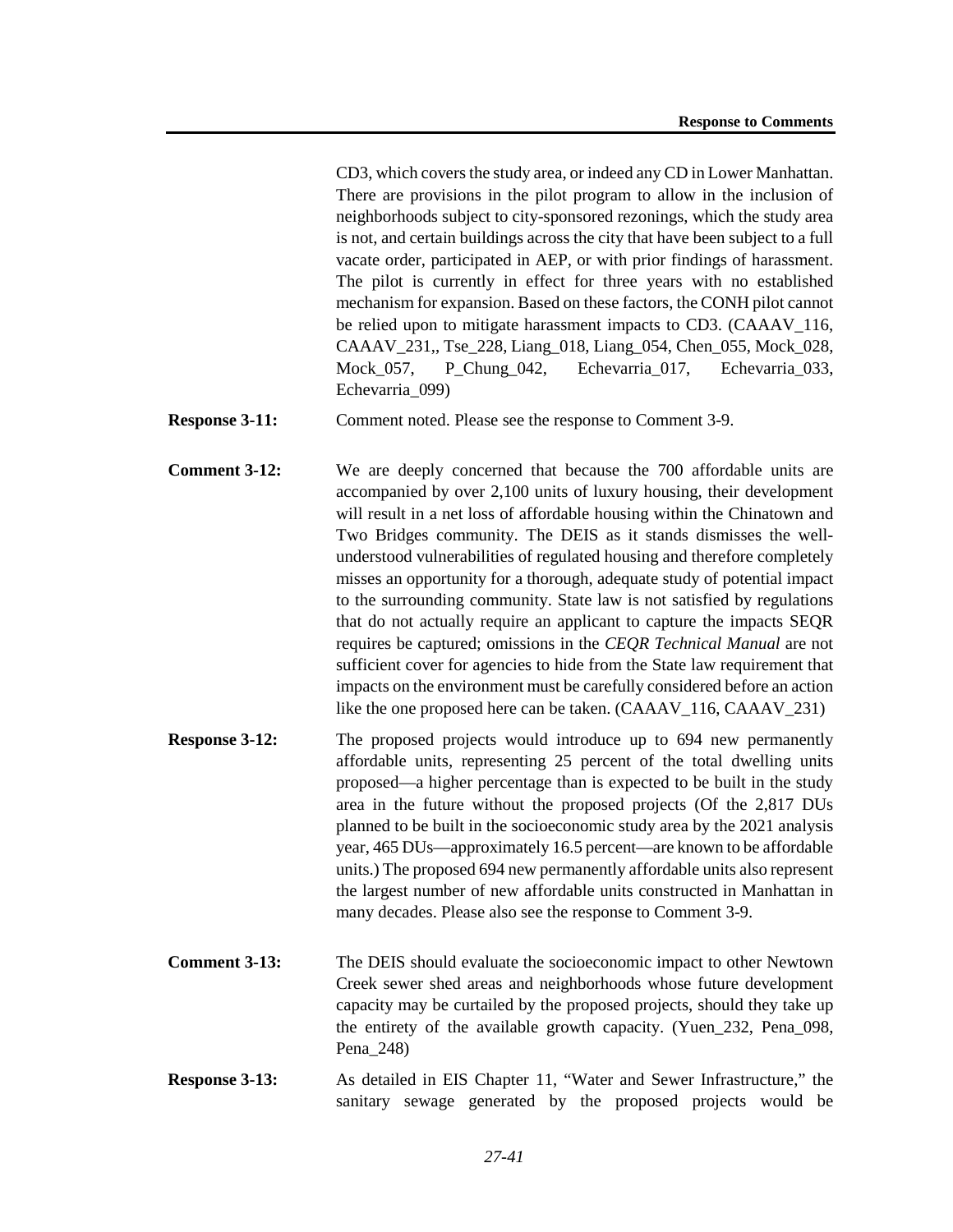approximately one-tenth of one percent (0.12 percent) of the average daily flow at the Newtown Creek Waste Water Treatment Plant (WWTP), and would not result in an exceedance of the plant's permitted capacity. The Newtown WWTP is well below its maximum permitted capacity.

- **Comment 3-14:** It's vital to include a study of the impacts the towers would have on wages, working conditions, and the safety of local workers in the community, because some of the developers have documented track records of hiring irresponsible construction contractors who break the law, exploit workers, and put the health and safety of workers and the public at risk. (Shetler\_076)
- **Response 3-14:** Comment noted. EIS Chapter 3, "Socioeconomic Conditions," uses *CEQR Technical Manual* guidance and methodologies to determine the potential for changes in residential and commercial market conditions. Effects on wages, working conditions and the safety of local workers are not anticipated as potentially significant adverse environmental impacts that result from development projects, and therefore, the requested analyses are outside the scope of socioeconomic analyses under CEQR.

### **COMMUNITY FACILITIES AND SERVICES**

# **Comment 4-1:** The community facilities analyses of publicly funded childcare and schools should specifically take into consideration the planned developments La Guardia Houses, Essex Crossing, and 151 Broome Street as part of the No Action condition. (CB3\_001, Niou\_011, Niou 047, Struthers 043)

The DEIS does not include the projected residential units in the larger study area. One Manhattan Square will include 815 units, the NYCHA NextGen development at LaGuardia Houses will contain over 300 units, Essex Crossing will include 1,000 units, and the Grand Street Guild will include 400 new affordable units (including 150 senior units) at 151 Broome Street. The community facilities analysis should be revised to include these developments, including developments that are currently in construction or would be completed beyond 2021. The DEIS should include assessments of health care facilities (including outpatient and skilled nursing care facilities, emergency care, and centers and services for the elderly), fire protection, and police protection, accounting for all projected residential units in the larger study area. The EIS should also include an assessment of the projects' effects on social services and culturally accessible programs, even though these are not included in the *CEQR Technical Manu*al. (TUFF-LES\_006, TUFF-LES\_020,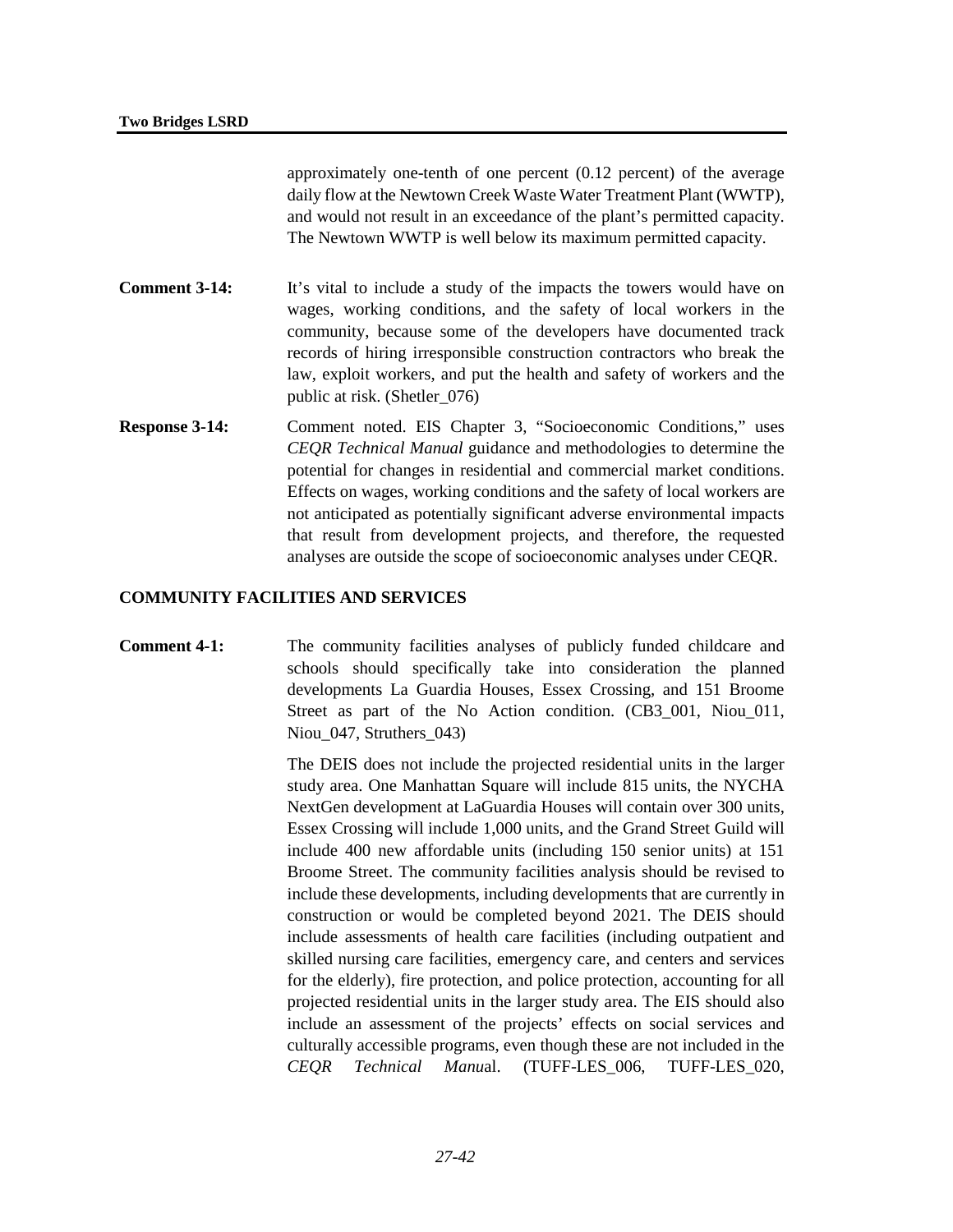Moskowitz 009, Avila-Goldman 182, Niou 011, Niou 047, Maloy\_062)

**Response 4-1:** In accordance with the *CEOR Technical Manual*, the analyses of publicly funded childcare takes into account all publicly funded child care services eligible affordable DUs expected by the proposed projects' build year of 2021, including One Manhattan Square and Essex Crossing. The NextGen Neighborhoods NYCHA and Grand Street Guild projects are undefined regarding the overall development timeline and are not anticipated to be completed and occupied by the 2021 analysis year. In accordance with the *CEQR Technical Manual*, the DEIS analysis of public schools used the most recent DOE data on school capacity, enrollment, and utilization rates for elementary and intermediate schools in the sub-district study area. Future conditions, including the No Action condition, are based on SCA enrollment projections and data obtained from SCA's Capital Planning Division on the number of new housing units and students expected at the sub-district level. The planned No Action developments are not directly used in the assessment of public schools.

> Regarding analyses of healthcare facilities, according to the *CEQR Technical Manual*, a detailed assessment of service delivery is conducted only if a proposed project would affect the physical operations of, or access to and from, a hospital or a public health clinic or where a proposed project would create a sizeable new neighborhood where none existed before. None of these circumstances are applicable to the proposed projects.

- **Comment 4-2:** The analyses of publicly funded childcare and schools in the DEIS should be revised to conservatively assume that all proposed senior units are family units that generate demand on schools and childcare services. (CB3\_001)
- **Response 4-2:** It is the applicants' intention to provide needed affordable senior housing as part of the proposed projects. As described in the DEIS in Chapter 4, "Community Facilities and Services," the analyses of publicly funded childcare and schools were performed based on 2,575 residential units (accounting for 200 senior units) as well as all 2,775 proposed residential units, for the purposes of presenting a conservative analysis. The conservative scenario in which the 200 permanently affordable units may not be developed exclusively for seniors would result in a significant adverse impact on public elementary schools and publicly funded child care. Chapter 21, "Mitigation," of the DEIS identified required mitigation measures for the With Action condition that conservatively assumes the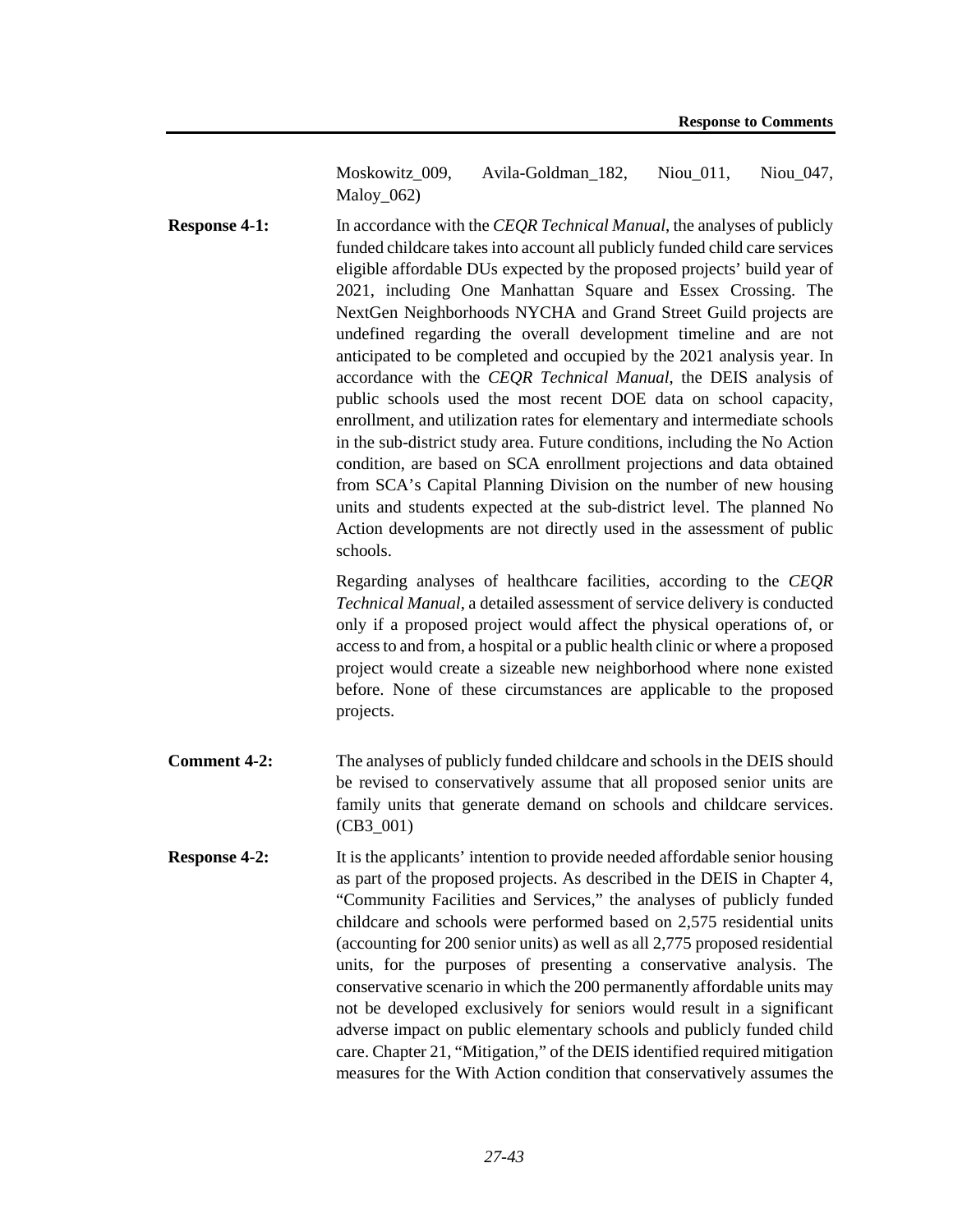2,775 residential units for the scenario's impact on public elementary schools, and publicly funded child care services.

**Comment 4-3:** The student generation rates in the *CEQR Technical Manual* (community facilities analysis) should be based on the Community District or some other sub-borough geography, not the entire borough of Manhattan. (CB3\_001)

- **Response 4-3:** Student generation rates used for the detailed analysis of public schools are based on the multipliers set forth in the *CEQR Technical Manual*, which recommends the use of borough-based multipliers for estimating the number public school students when conducting a detailed analysis of public schools. The multipliers are provided by the New York City School Construction Authority (NYCSCA) and represent the average number of students generated per residential unit. Since the October 17, 2018 Public Hearing, NYCSCA has released updated student multipliers that are at the Community School District (CSD) level. The multipliers were calculated using the latest 5-year estimates from the American Community Survey. For CSD 1, where the project is located, the multipliers are 0.05 for Primary Schools and 0.03 for Intermediate Schools, both of which are lower than the multipliers presented in the *CEQR Technical Manual* and in the EIS analysis; therefore, the conclusions presented in the EIS are more conservative than they would be if the latest data were used.
- **Comment 4-4:** The proposed projects would increase elementary school enrollment in CSD 1, Subdistrict 1 from 90 percent to 111.3 percent, a 22 percent increase, yet no demonstrable mitigation is proposed. Utilization in Community School District 1, as a whole, would increase to 100 percent. (TUFF-LES\_006, MAS\_002, CPC\_105, AALD\_120, LESON\_124AALD\_120, Mak\_059, CB3\_013, Lawrence\_133)
- **Response 4-4:** Given that CSD1 is a "school choice" district and its small geographic size, DCP, in consultation with SCA, determined that a district-wide analysis that includes CSD 1 and Sub-district 1 is appropriate for the public schools analysis. Therefore, although utilization would increase at the sub-district level, the potential for significant impacts is determined based on an analysis of CSD 1 as a whole. As described in Chapter 4, "Community Facilities," in the DEIS, in the scenario that assumes 200 of the permanently affordable units would be for senior housing, the proposed projects would result in an increase of more than five percentage points over the No Action condition, while elementary school utilization would remain just below 100 percent, and therefore would not result in a significant adverse impact. However, in the scenario that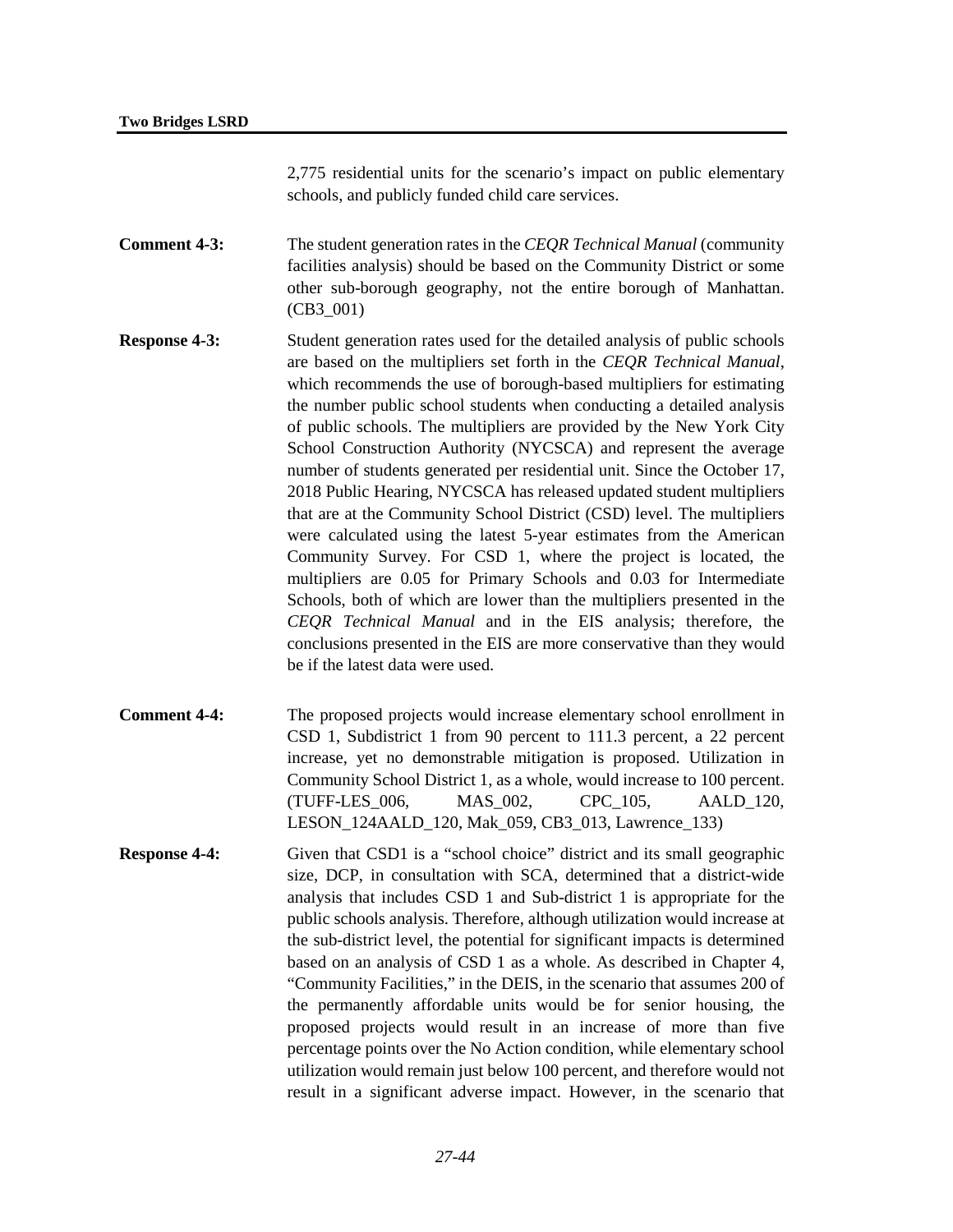conservatively assumes the 200 permanently affordable units may not be developed exclusively for seniors, the proposed projects would result in a significant adverse impact on public elementary schools in CSD 1 as a whole.

As noted in Chapter 21, "Mitigation," in the DEIS, possible mitigation measures for this significant adverse impact were to be developed in consultation with the lead agency, DOE, and SCA. Since the issuance of the DEIS, it has been determined that as mitigation to the identified elementary schools impact, the Restrictive Declarations for the proposed projects will require the applicants to fund the increase in school seat capacity, if required.

- **Comment 4-5:** The impact on equity and excellence of schools should be evaluated. (CPC\_105)
- **Response 4-5:** The DEIS schools analysis follows *CEQR Technical Manual* guidelines for assessing the potential for public elementary, intermediate and high school impacts.
- **Comment 4-6:** The proposed projects would increase utilization at publicly funded child care facilities in the study area from 87 percent in existing conditions to 110 percent, but no specific mitigation measures are proposed to address these impacts. (TUFF-LES\_006, MAS\_002, AALD\_120, LESON\_124)
- **Response 4-6:** As described in EIS Chapter 21, "Mitigation," mitigation measures for this significant adverse impact have been developed in consultation with ACS and will, if required, include the provision of funding to support adding capacity to existing or new facilities or the provision of a new child care facility within the project sites. The Restrictive Declarations for the proposed projects will require the applicants to implement the required mitigation measures.
- **Comment 4-7:** The EIS should provide an assessment of underutilized schools, which are in danger of losing funding, as requested by TUFF-LES and GOLES in the Draft Scope of Work comments. (TUFF-LES\_006)
- **Response 4-7:** The schools analysis in the DEIS followed *CEQR Technical Manual* methodology to consider potential impacts to public schools. Per *CEQR Technical Manual* guidance, the DEIS considered enrollment, capacity, and utilization based on current data and projections from SCA. The public school analysis considered both CSD 1 and the sub-district in which the proposed projects are located.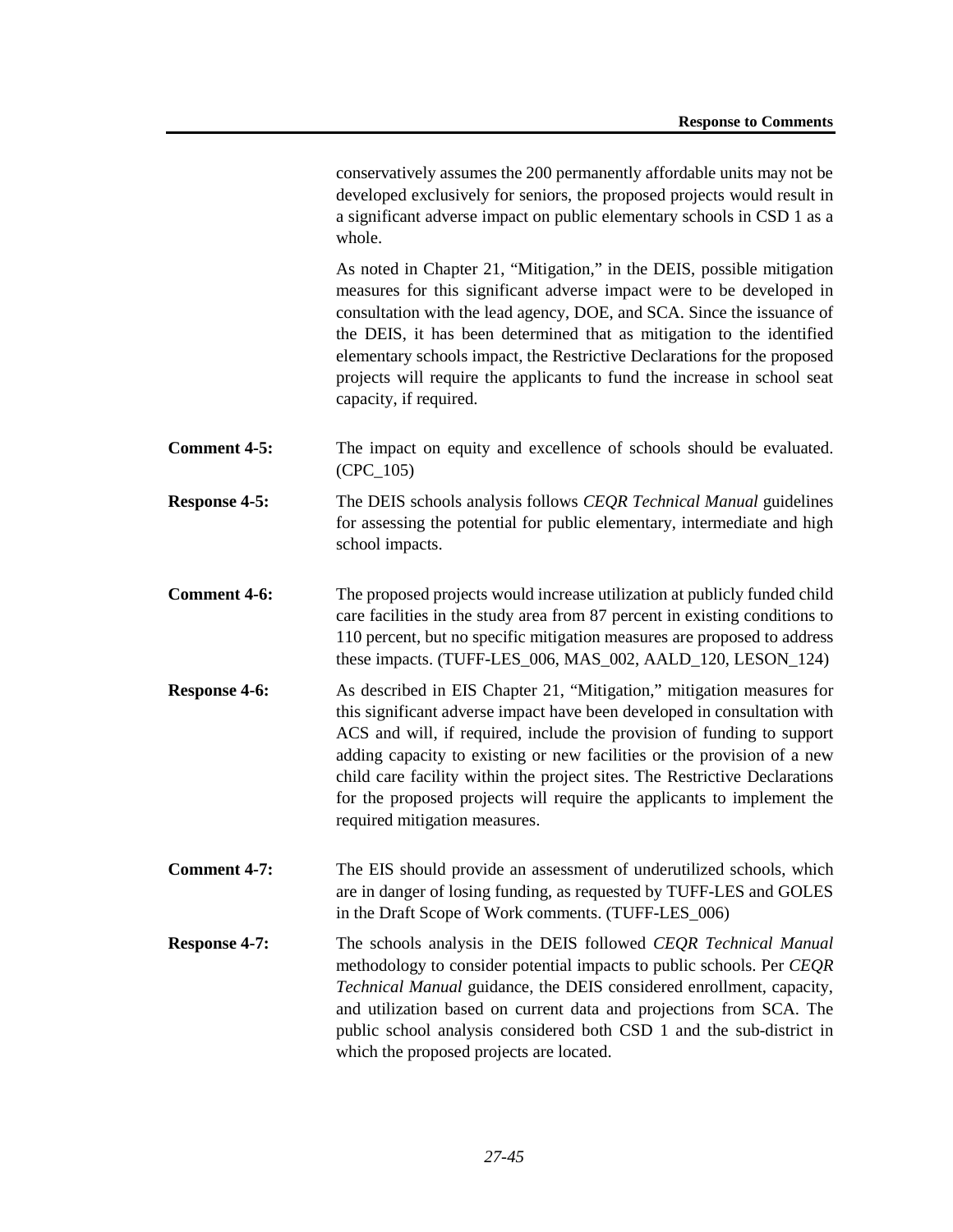- **Comment 4-8:** The community facilities analysis should be revised to account for the most current and accurate data available, including the most current American Community Survey data; the most recent school enrollment data (2017–2018 data for the subdistrict); assess the utilization based on subdistrict rather than district level. The analysis should also be revised to eliminate the senior units. Neighborhood schools are already overcrowded; the analysis methodology is flawed. Detailed mitigation measures should be provided for overutilization in the subdistrict. The square footage available is not enough for SCA standards. (CB3 001, GOLES\_004, TUFF-LES\_020, Liang\_018, Liang\_054)
- **Response 4-8:** In accordance with the *CEQR Technical Manual*, this analysis uses the most recent New York City Department of Education (DOE) data on school capacity, enrollment, and utilization rates for elementary and intermediate schools in the sub-district study area and New York City School Construction Authority (SCA) projections of future enrollment. Specifically, the existing conditions analysis uses data provided in the DOE's *Utilization Profiles: Enrollment/Capacity/Utilization, 2016–2017* edition.

As described in EIS Chapter 4, "Community Facilities," there is no zoned elementary school for the project sites; the school district has an school choice program, which allows students to apply to any elementary or middle school within CSD 1. Therefore, given that it is a "school choice" district and because of the district's small geographic size, a district-wide analysis that includes CSD 1 and Sub-district 1 is appropriate for the public schools analysis, and the potential for significant impacts is determined based on an analysis of CSD 1 as a whole, to appropriately reflect actual enrollment policies. It is the applicants' intention to provide needed affordable senior housing as part of the proposed projects. However, for the purposes of a conservative analysis, the EIS also considers a scenario in which these units would not be exclusively for seniors, and are analyzed as affordable family units. Possible mitigation measures for potential school impacts are discussed in EIS Chapter 21, "Mitigation." Also, see also responses to Comments 4-2 and 4-4 above.

**Comment 4-9:** The *CEQR Technical Manual's* methodology for calculating the number of school seats generated by a new residential unit is flawed. It obfuscates the demographic realities of the neighborhood. Unit sizes should be considered. The FEIS should update the numbers to reflect more current conditions, not using generation rates from the 2000 Census; the numbers can be developed by Community District or other sub-borough level to reflect neighborhood conditions. Multipliers from the American Community Survey sub-borough area should be used, along with the 2017–2018 school enrollment data. Overutilization in the subdistrict,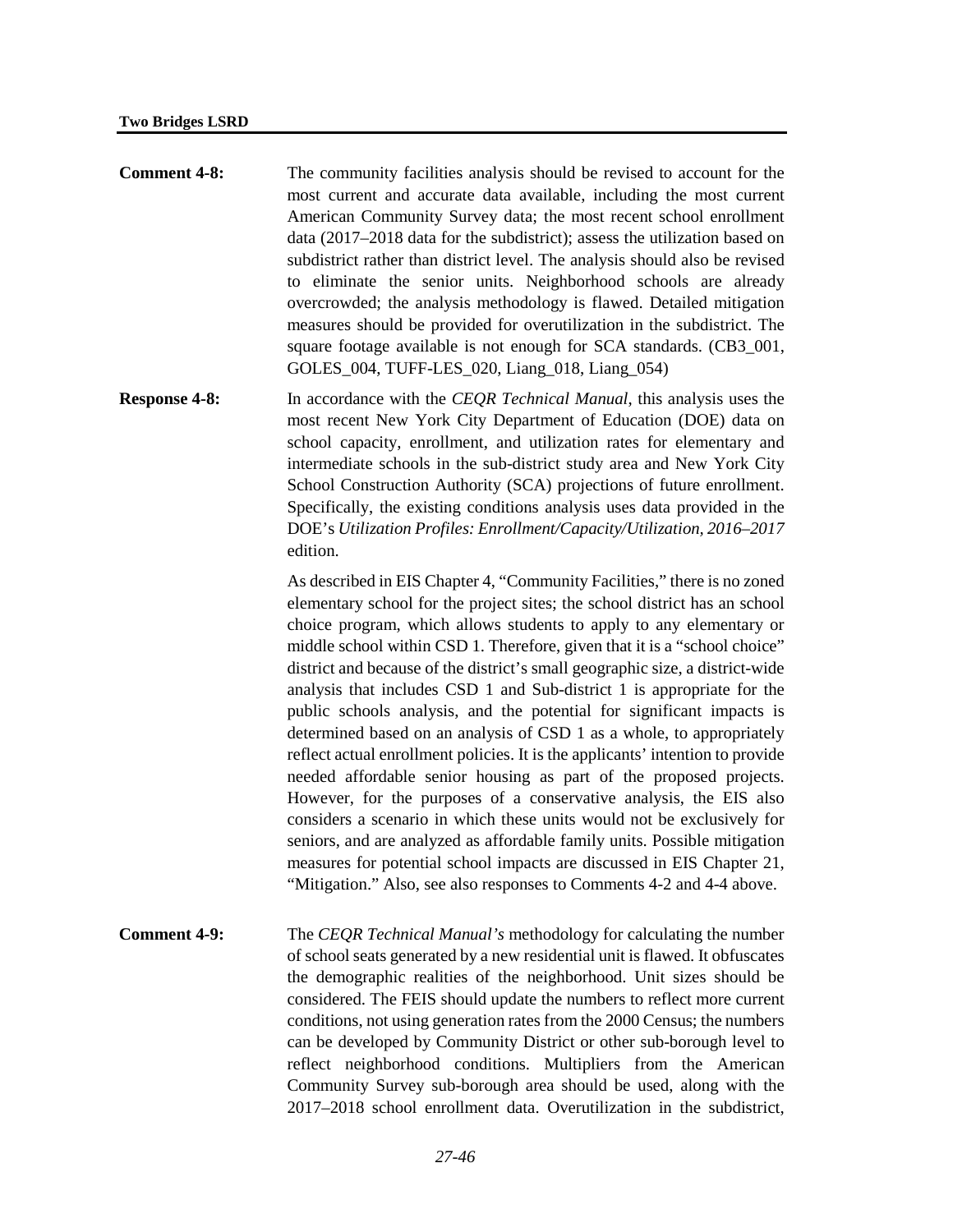rather than the district-wide level should be assessed, and meaningful mitigation measures should be provided. (TUFF-LES\_006, CB3\_001, Struthers 043)

- **Response 4-9:** See response to Comment 4-7.
- **Comment 4-10:** The combined development of the project sites and other developments in the study area could result in significant adverse impacts on public libraries. (TUFF-LES\_006, TUFF-LES\_020)
- **Response 4-10:** The public libraries assessment in the DEIS was based on *CEQR Technical Manual* guidelines. As discussed in Chapter 4, "Community Facilities," in the DEIS, for the libraries within the study area (Seward Park Library, Chatham Square Library, and Hamilton Fish Park Library), the population increases attributable to the proposed projects are below the five percent threshold cited in the *CEQR Technical Manual*. Therefore, the proposed projects would not result in a noticeable change in the delivery of library services.
- **Comment 4-11:** The DEIS did not address concerns about how the proposed project would change the socioeconomic makeup of schools due to the presence of luxury condominiums. Even if the children of these more affluent families decide to attend private or non-local schools, their income would affect funding for low-income students through programs like Title I. (AALD\_120, LESON\_124, Pena\_098, Pena\_248)
- **Response 4-11:** The schools analysis in the DEIS followed *CEQR Technical Manual* methodology to consider potential impacts to public schools. Per *CEQR Technical Manual* guidance, the DEIS considered enrollment, capacity, and utilization based on current data and projections from SCA. The public school analysis considered both CSD 1 and the sub-district in which the proposed projects are located.
- **Comment 4-12:** In Chapter 4, Page 17, the Table 4-10 is flawed because it omits a very important child care facility in the immediate LSRD area – Hamilton Madison House (also known as Clara Fox Head Start) at 82 Rutgers Slip houses three different child care programs under that space. (TUFF-LES\_020)
- **Response 4-12:** The Hamilton Madison House facility is accounted for in the child care analysis in DEIS Chapter 4, "Community Facilities and Services." The Hamilton Madison House facility has two addresses—253 South Street and 82 Rutgers Slip. It is identified in Table 4-10 (Map No. 16) as 253 South Street, which is the address used for this child care facility in the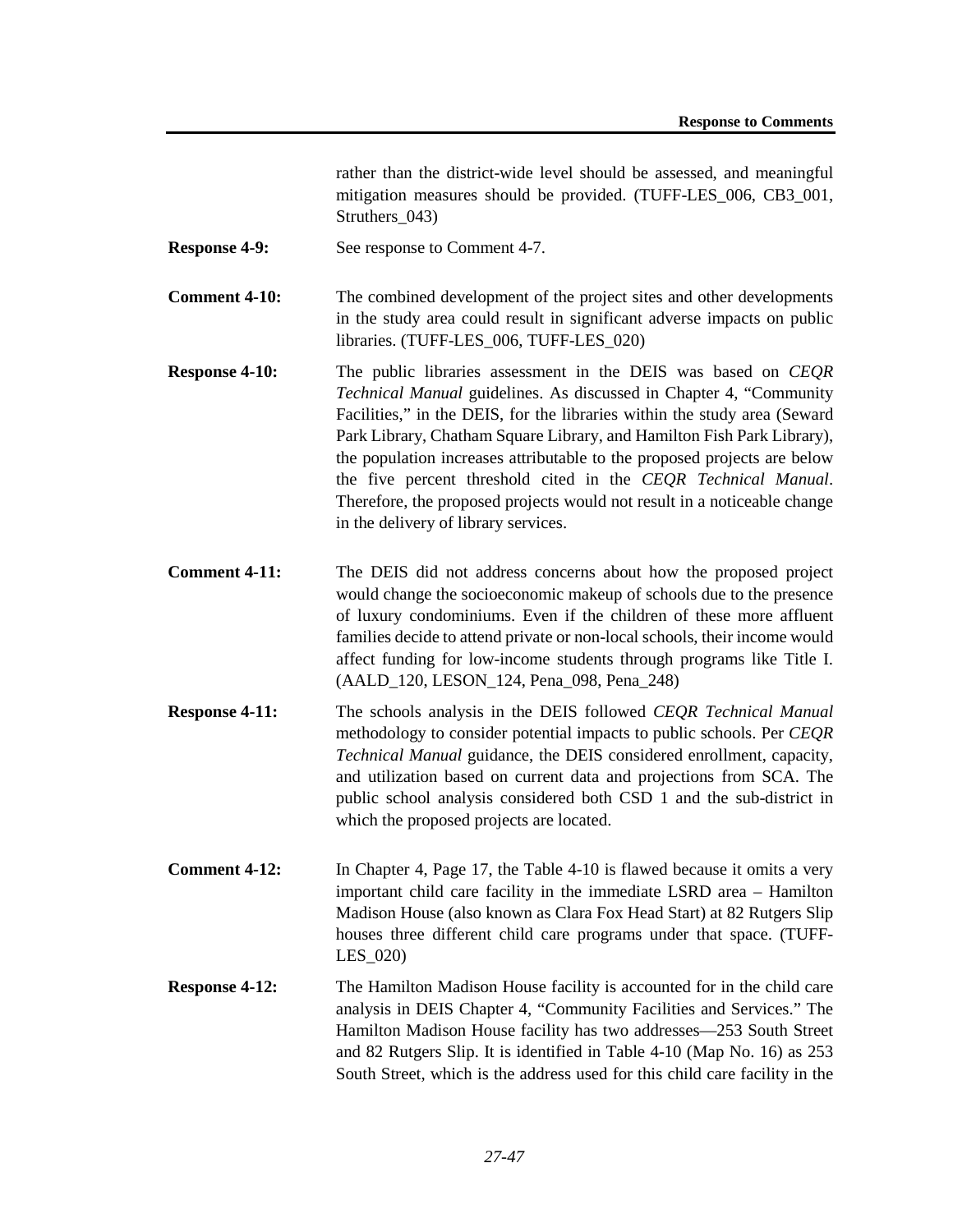ACS data set. Table 4-10 has been revised for the FEIS to include both addresses for the Hamilton Madison House facility.

### **OPEN SPACE**

- **Comment 5-1:** The proposed development would overburden existing open space and offers no new open space to address the demand expected from the approximate 6,000 new residents. According to the DEIS, the proposed development would decrease the open space ratio—which is a measure of acres of open space per 1,000 residents—by over 7 percent. (MAS\_002, AALD\_120, LESON\_124, Niou\_011, Niou\_047, Zeng\_034, Brawer 196)
- **Response 5-1:** As part of the proposed development, the existing private open space on Rutgers Slip would be expanded to 33,550 square feet (0.77 acres and dedicated to public use. Similarly, as mitigation, the existing private open space on Site 4(4A/4B) would be dedicated to public use. In addition, the three projects would fund improvements to three nearby playgrounds– Captain Jacob Joseph, Little Flower, and Coleman which would reconstruct these open spaces with new park features, resulting in up to 3.5 acres of revitalized open space. The improvements to the open spaces were developed in consultation among the applicants, DCP and NYC Parks.
- **Comment 5-2:** The request in the scoping comments that the impacts during construction period on availability, environmental quality, and accessibility of all local open space was not addressed in the DEIS. A community-driven assessment of the uses surrounding open spaces and an analysis of the new open space in relation to surrounding playgrounds requested during scoping were not answered or addressed in the DEIS. An analysis of impacts during construction on the availability and accessibility of all local open space within ½-mile (especially the Cherry Clinton Playground) should be addressed. (TUFF-LES\_006)
- **Response 5-2:** Responses to comments on the Draft Scope of Work were provided in the Final Scope of Work (FSOW). Reponses to comments related to the assessment of open space and playgrounds were provided in responses to Comments 5-1 through 5-9, Comment 6-5, Comment 16-4 and Comment 19-10 in the FSOW. Chapter 5 of the DEIS, "Open Space," relied on the methodology and guidance presented in the *CEQR Technical Manual.* No construction will take place on the existing public open spaces or the sidewalks adjacent to those open spaces. See also response to Comment 19-6.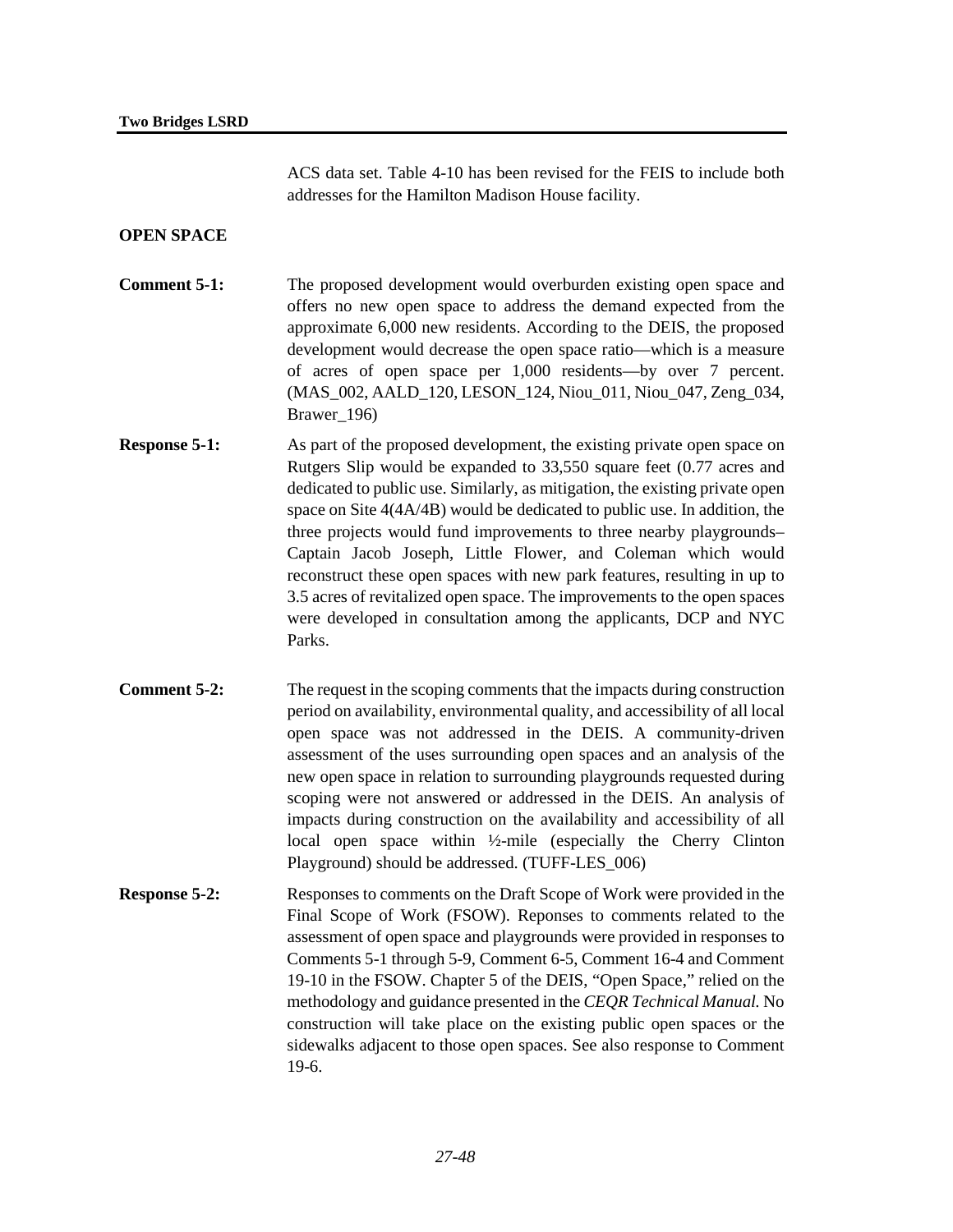| <b>Comment 5-3:</b> | The DEIS identifies a number of private open spaces and walkway      |
|---------------------|----------------------------------------------------------------------|
|                     | improvements connecting to the waterfront adjacent to Site 5 without |
|                     | identifying if they will be publicly accessible. (CB3_001, TUFF-     |
|                     | LES $006$ , Hanhardt 118)                                            |

**Response 5-3:** All proposed publicly accessible open space has been identified in the FEIS, including in Chapter 1, "Project Description" and Chapter 5, "Open Space" which also includes site plans and illustrative renderings of the proposed publicly accessible open spaces (Figures 5-3, 5-7 and 5-8).

## **SHADOWS**

- **Comment 6-1:** The Greenstreet analysis is deficient in that it identifies "shade-tolerant" and hardy plantings" without identifying what those plantings are. The shadows will impact the health of the trees. An inventory and identification of the specific species, including a discussion and analysis of how much sunlight they need compared to sunlight they would receive with the proposed projects, and an evaluation based on this inventory and detailed mitigation should be provided. (CB3\_001, TUFF-LES\_006, GOLES 004, Avila-Goldman 182)
- **Response 6-1:** Among the sunlight-sensitive resources included in the shadows analysis in the DEIS (Chapter 6, "Shadows") were two small traffic islands with planted areas and Greenstreets signage, located in the Rutgers Street roadbed on the block between Madison and Cherry Streets. One island is adjacent to the intersection of Madison Street, with a planted area about 300 square feet in size, and the other is adjacent to the intersection of Cherry Street, with a planted area approximately 480 square feet in size. There are no benches or other usable amenities. Each island is bounded by the adjacent crosswalk, the northbound and southbound roadbeds, and the parking lanes that occupy most of the middle of the roadbed between Madison and Cherry Streets.

The DEIS documented the extent and duration of project-generated incremental shadow that would fall on these planted areas, noted that they contained shade-tolerant and hardy plantings in order to thrive in their traffic-island environment, and calculated how much direct sunlight they would receive with and without the proposed project during the growing season months. The DEIS concluded that while during the "shoulders" of the growing season (March 21 and September 21) the additional projectgenerated shadow (30 minutes on the northern island, an hour and 20 minutes on the southern one) could cause additional stress to the plantings, during the more critical middle of the growing season from May through August, represented by the May 6/August 6 and June 21 analysis days, the islands would receive adequate direct sunlight for the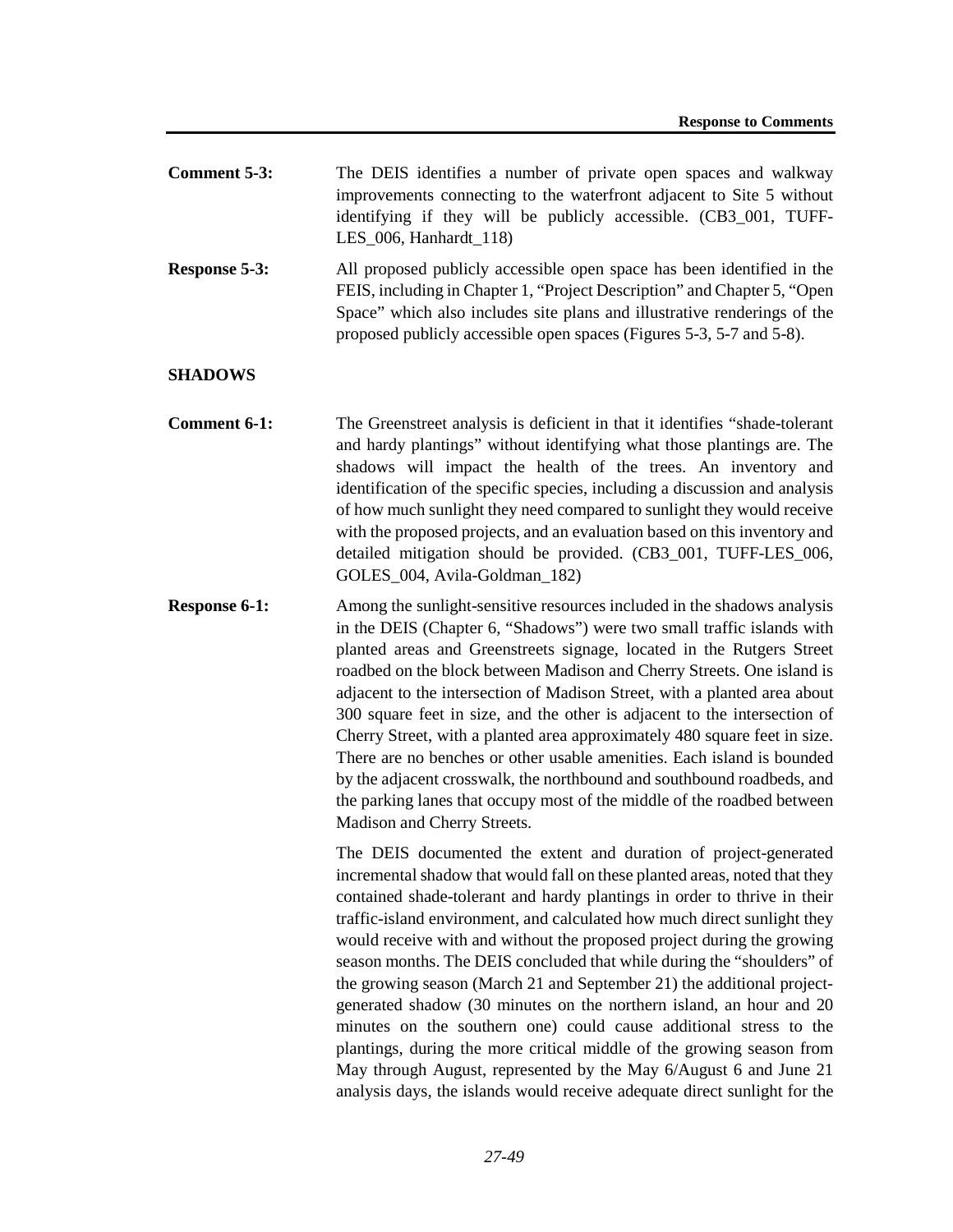health of the plantings, i.e., approximately six or more hours each day; therefore, the project would not cause significant adverse impacts to these resources.

On October 25, 2018, the two Rutgers Street planted medians were surveyed by a certified arborist, who identified the tree, shrub and herb species within them and their sunlight requirements. Both contained cockspur hawthorn trees (two in the Cherry Street island, one in the Madison Street island), rose bushes, fragrant sumac, and Russian sage. In addition the Cherry Street island contained bittersweet nightshade, and the Madison Street island contained milkweed and hosta. Rose bushes, Russian sage and milkweed generally require six or more hours of sun, during the growing season to thrive, while the other species present are shade-tolerant, generally requiring a minimum of 3 hours of sun in the growing season.

Solar exposure analysis of the planted areas of the islands on the three analysis days representing the growing season showed the following: on March 21/September 21, the Madison Street island would receive approximately 3 hours 15 minutes of sun without the project, and approximately 2 hours 45 minutes of sun with the project. On the May 6/August 6 and June analysis days, it would not receive any incremental shadow from the project, and would therefore continue to receive a minimum of 7 to 10 hours throughout the critical May through August period. Therefore, the brief 30-minute duration of new shadow on the March 21/September 21 analysis day should not significantly affect the health or survival of the Madison Street island's plantings. Regarding the Cherry Street island, on March 21/September 21 it would receive approximately 4 hours 45 minutes of sun without the project, and approximately 3 hours 30 minutes with the project. On the May 6/August 6 analysis day it would receive approximately 7 or more hours of sun without the project and approximately 6 or more hours with the project. On the June 21 analysis day, it would receive over 7 hours of sun with and without the project. With six or more hours of sunlight throughout the critical May to August period of the growing season, the hour and 20 minutes of incremental shadow on the March 21/September 21 analysis day would not be expected to significantly impact the health of the plantings in the Cherry Street island despite the suboptimal amount of sun for certain species on this analysis day. (The shade-tolerant species would receive three and a half hours of direct sun on this analysis day, which is sufficient for their survival.)

**Comment 6-2:** Sunlight will be spare and quality of life will suffer. (Avila-Goldman\_182)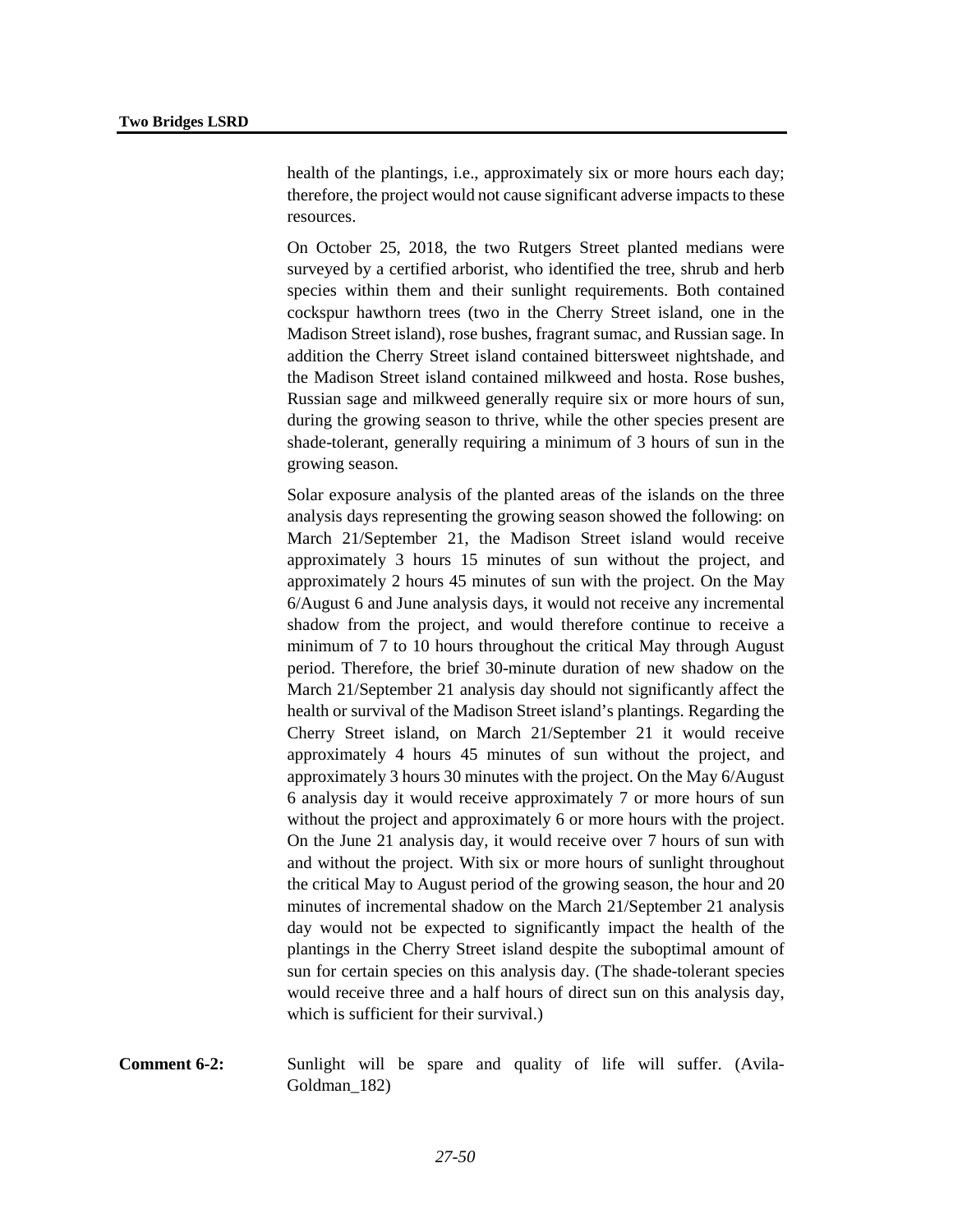- **Response 6-2:** As described in the DEIS and shown in the figures associated with the shadows analysis, shadows move clockwise, or generally west to east, across the landscape over the course of each day and are not permanent or perpetual at any given location. In the spring and fall and particularly in the summer, shadows are short from mid-morning to mid-afternoon. Shadows from the proposed projects as well as existing shadows would move across the area, falling to the west in the morning, north at mid-day and east in the afternoon, and would generally fall on portions of each sun-sensitive resource while leaving other parts in sun as they move, even in winter. The focus of the shadow analysis is the effect of new shadows on use and users of open spaces, on the health of the vegetation in the open spaces, and on the appreciation of sunlight-sensitive historic resources, and significant impacts were identified with regard to the use of two open spaces in the neighborhood.
- **Comment 6-3:** There are significant omissions of many "sunlight sensitive resources" in the analysis. The Two Bridges area contains many New York City parks, but also many additional publicly accessible open spaces that have the potential to be adversely impacted by shadows. The analysis did not consider ballfields, school yards and school playgrounds, including P.S. 2 Yard/Playground, Murry Bergtraum Softball Field, Shuang Wen School Yard with Playground, Orchard Collegiate School Yard, a ball court at NYCHA La Guardia Houses, and a tennis courts adjacent to the Cherry Clinton Playground. The shadows analysis should include additional sunlight sensitive resources in the study area: up to eight community gardens, and 33 publicly accessible open spaces. (CB3\_001, LESPP  $030$ , LESPP  $107$ , Struthers  $043$ )

Orchard Collegiate School Yard, Murry Bertraum Softball Field, the Tennis Courts at Shuang Weng, Shuang Wen School Yard with Playground, and the P.S. 2 Yard/Playground, along with up to 8 community gardens and 33 publicly accessible open spaces, should be included in the shadows analysis. (TUFF-LES\_006)

Significant shadows will be cast on ballfields, schoolyards, playgrounds, and parks where our kids play and elders spend time. (GOLES\_004)

The large extents and long duration of the incremental shadows from the proposed projects would significantly affect the user experience in the Lillian D. Wald Playground on the March 21/September 21 analysis day. (LESON\_132, LESON\_245, AALD\_120, LESON\_124)

**Response 6-3:** For the DEIS, the NYC Open Data GIS open space layer referenced in the comment was used, along with other datasets, as a starting point to determine the publicly accessible open spaces in the longest shadow study area. No open space features in this database were omitted from the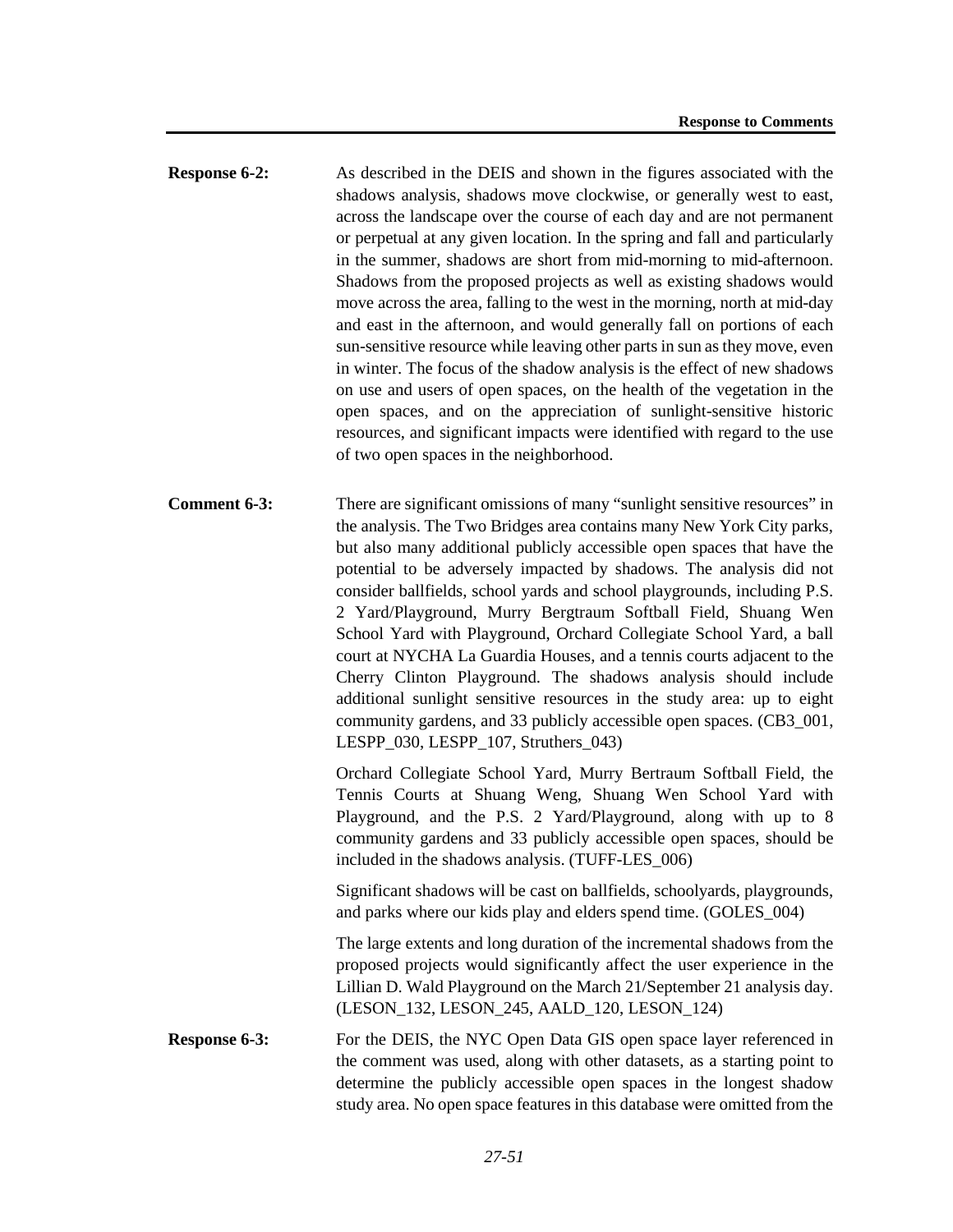initial data compilation effort. With this database as a starting point, study area surveys were conducted to determine the sun-sensitivity and accessibility of each open space resource. This fieldwork was supplemented by desktop research regarding ownership, operation, accessibility of these features. The fieldwork and desktop research were done in coordination with the research conducted for the open space analysis.

Open spaces determined not to be publicly accessible, or not intended for public use were not included in the DEIS analysis. Chapter 7, "Open Space," of the *CEQR Technical Manual* defines public open space as "open space that is accessible to the public on a constant and regular basis, including for designated daily periods…public open space may be under government or private jurisdiction," and private open space as "open space that is not publicly accessible or is available only to limited users and is not available to the public on a regular or constant basis." Regarding the specific locations referred to in the comment: the P.S. 2 schoolyard, Murry Bergtraum Ball Field, and Shuang Wen schoolyard were found not to be accessible during or after school hours during site visits. There are tennis courts within Cherry Clinton Playground, and those were considered part of the playground and assessed for potential shadow impacts along with the handball courts, workout area, seating areas, and trees and plantings in the playground; there are also tennis courts southeast of Cherry Clinton Playground that are part of the Shuang Wen schoolyard, and were not accessible as noted above. There are ball courts in Little Flower Playground, which is in the superblock occupied by the LaGuardia Houses; these courts were considered part of Little Flower Playground and were assessed for potential shadow impacts along with the seating areas, play equipment, and trees and plantings in the playground.

**Comment 6-4:** The DEIS does not evaluate shadow impacts on any NYCHA open spaces, and preliminary shadow analyses conducted by both the Municipal Art Society of New York (MAS) and George M. Janes & Associates have identified this significant shortcoming. (CB3\_001, LESPP\_030)

> Although CEQR guidelines do not require that privately owned open space be evaluated for shadow impacts, the FEIS should provide a shadow analysis for Rutgers Park, Rutgers Slip, and all proposed new private open space areas. All private open spaces will have very restricted access to sunlight, severely limiting the public's enjoyment and use of such spaces. CEQR instructs that publicly accessible housing complex grounds should be considered open space; the grounds are open from the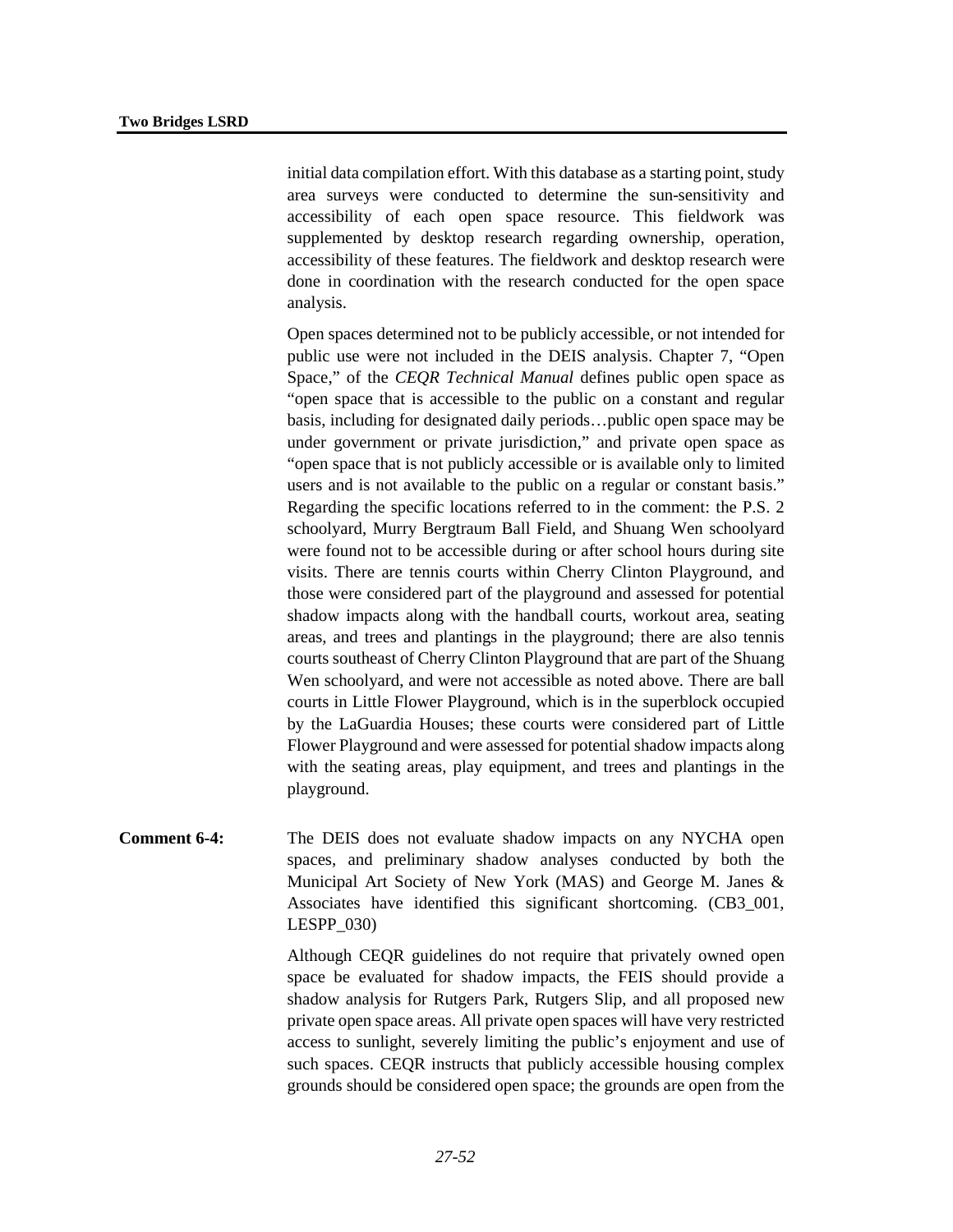sidewalk and freedom of movement between the neighborhood and the open space is not impeded. (TUFF-LES\_006)

Public housing should be considered a sunlight-sensitive resource (even if not specifically identified in the *CEQR Technical Manual*). (Yuen\_232)

- **Response 6-4:** The general grounds of the NYCHA LaGuardia Houses and the NYCHA Rutgers Houses are not considered publicly accessible open space as defined in the Chapter 7, "Open Space" of the *CEQR Technical Manual* in Chapter 5, "Open Space," nor in Chapter 6, "Shadows," of the EIS. However, the entire Little Flower Playground, located within the LaGuardia Houses, was included as it is under the jurisdiction of the Department of Parks and Recreation, and its seating areas, play structure areas and ball courts were analyzed for potential shadow impacts. Similarly, the general grounds of the NYCHA Vladeck Houses and NYCHA Gov. Alfred E. Smith Houses are not considered publicly accessible open space in the DEIS, but the Alfred E. Smith Playground, located in the Alfred E. Smith Houses, was included in the analysis as it is under the jurisdiction of the Department of Parks and Recreation, and Vladeck Park, located within the Vladeck Houses, was also included in the shadows analysis. Private open spaces such as Rutgers Park are not publicly accessible and the *CEQR Technical Manual* explicitly states that they are not considered resources for inclusion in an EIS shadow study. The landscaped grounds of NYCHA developments are considered accessory to the residential use of a NYCHA development. They are not publicly accessible and are intended for the use of NYCHA tenants, not the general public.
- **Comment 6-5:** The DEIS fails to elaborate on its methodology and give the CPC or residents a way to assess the developer's claims. To evaluate whether effects from the proposed project's shadows would be insignificant, the DEIS must be redone to include metrics by which community members can better assess the effects of light deprivation. These should include a month-by-month breakdown of sunlight availability for areas that are in danger of being affected by shadows from the proposed project. This is important because light varies by season, so deprivation must be understood as a shifting concept of harmfulness.
- **Response 6-5:** The DEIS followed *CEQR Technical Manual* guidelines and clearly presented the methodology, assumptions, data sources, analysis results and conclusions in its shadow study. The study quantified the extent and duration of incremental shadows on all sunlight-sensitive resources that could potentially be reached by project-generated shadow, and presented the results graphically in 48 figures. Representative dates in each season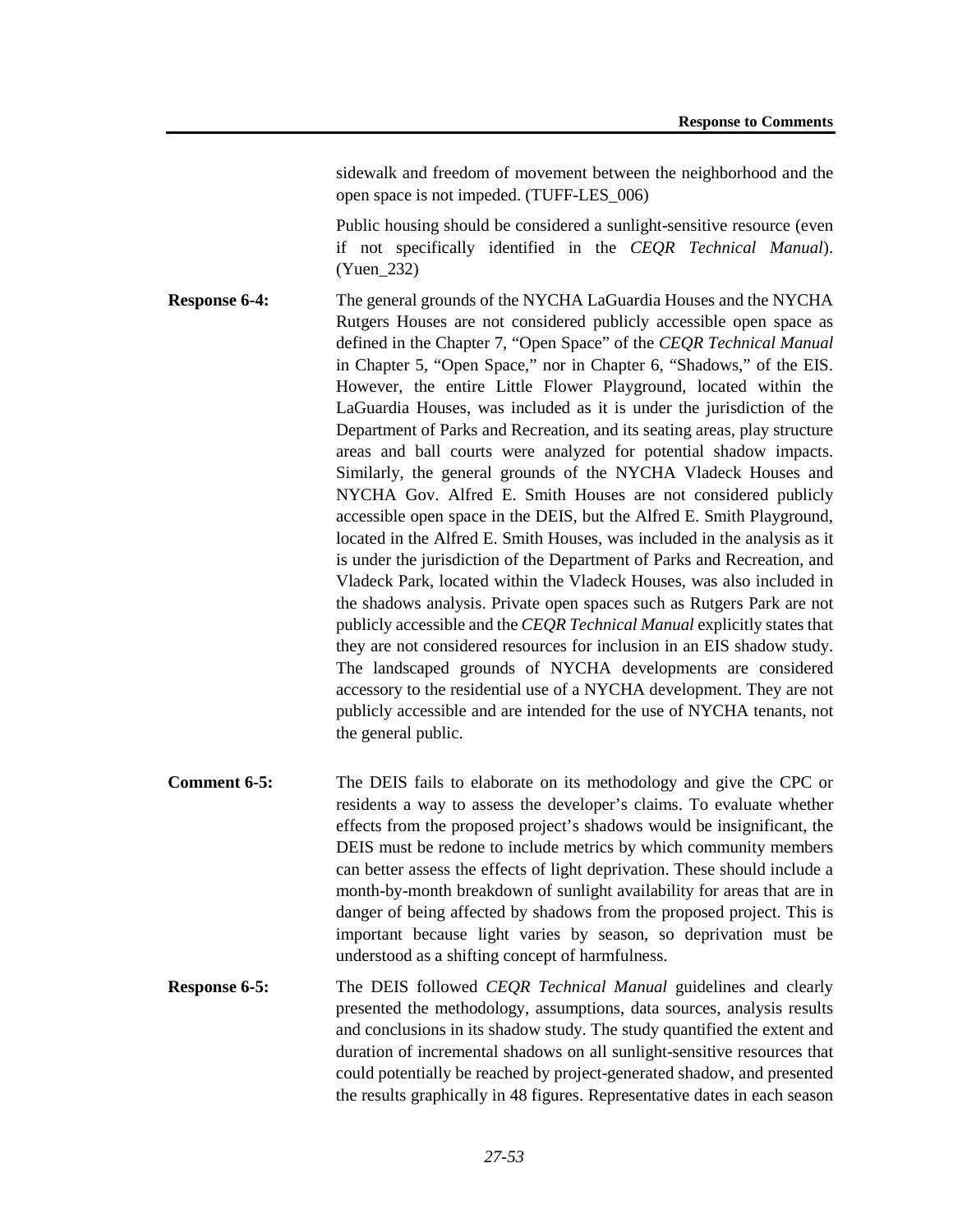were included in order to account for the full range of possible shadows over the course of the year, plus an extra date in the growing season per CEQR guidelines. The study explicitly stated the criteria for determination of impact significance and explained for each sunlightsensitive resource how the criteria was applied.

**Comment 6-6:** The DEIS does not consider the impacts on fish and benthic community in the water that will be shaded by the proposed buildings (Policy 4.8). (CB3\_001, TUFF-LES\_006, Hanhardt\_118)

- **Response 6-6:** The areas that receive the longest durations of new shadow would continue to receive many hours of direct sunlight because there are no intervening structures to the south. Fish would have ample areas of the East River available for foraging and to maintain anadromous fish migration. The incremental shadows resulting from the proposed projects would not have a significant effect on fish migration, or movement or spawning in the East River. The portion of the East River in the vicinity of the proposed projects ranges from approximately 15 to 50 feet deep. The average summer Secchi reading (a measure of turbidity) in the Inner Harbor or New York, which the East River is part of, was 3.3 feet. Therefore, light attenuation in the East River, due to depth and turbidity of the water, is already high. Accordingly, incremental shadows resulting from the proposed projects would not have a significant effect on benthic habitat. Incremental shadows from the proposed projects would therefore not significantly affect aquatic resources in these areas of the East River.
- **Comment 6-7:** The DEIS does not evaluate how shadows might result in increased amounts of crime due to lack of light and decreased residential use. (AALD\_120, LESON\_124)

The DEIS does not address the shadow impacts to transportation and street conditions due to lowered temperatures from lack of sunlight. With the addition of shadows from the proposed project, commuters may endure more dangerous walking and biking conditions during winter months. Lower shadow temperatures could cause ice to freeze more solidly and lead to greater slip-and-fall accidents, cause residents and businesses to spend longer on winter cleanup, and lead to quicker sidewalk deterioration as a result of increased salting. (AALD\_120, LESON\_124)

**Response 6-7:** As noted above in the response to Comment 6-2, the DEIS shadow analysis follows CEQR methodology and focuses on the potential effects of new shadows on use and users of publicly accessible open spaces, on the health of the vegetation in the open spaces, and on the appreciation of sunlight-sensitive features of historic resources, and significant impacts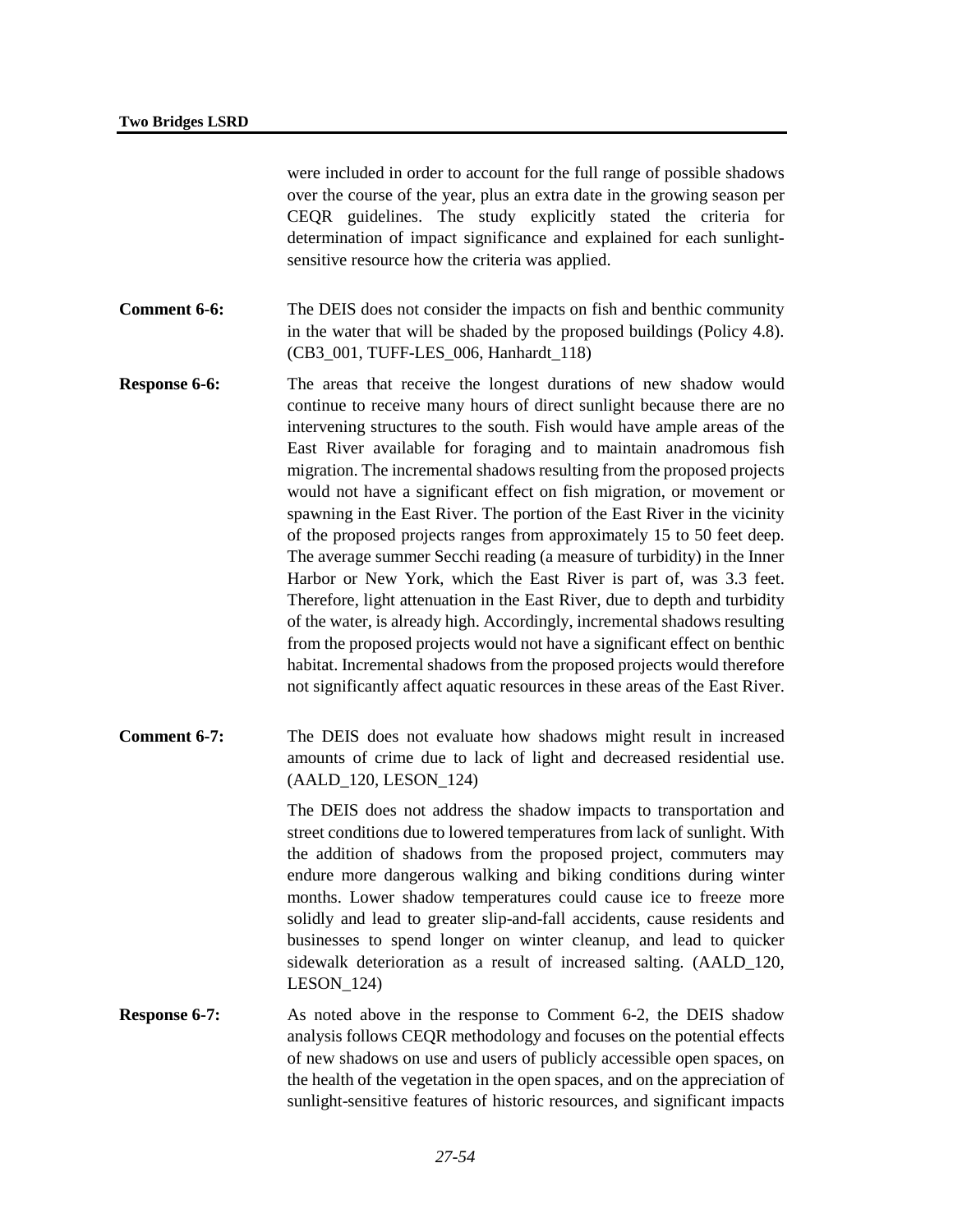were identified with regard to two open spaces in the neighborhood. Shadows falling on streets and sidewalks are outside the scope of the DEIS. However, as stated earlier, shadows move clockwise and generally west to east throughout the day, falling on different areas at different times of day, and varying in angle and length by season. Shadows in the study area would be typical for dense urban areas, like many neighborhoods in New York City. No effects on levels of criminal activity are expected from the limited shadow impacts caused by this project. Any shading effects on temperature of paved streets and sidewalks would likely be minimal and temporary at any one location as the incremental shadows moved across the landscape over the course of the day.

- **Comment 6-8:** The shadows should be shown in plan view, as shown in the *CEQR Technical Manual.* The FEIS should present images consistent with the standards outlined in the *CEQR Technical Manual*. (TUFF-LES\_006)
- **Response 6-8:** The shadows analysis rigorously followed the standards and methodology set forth in the *CEQR Technical Manual*. The graphic material documenting the incremental shadows on each affected resource were presented clearly and according to CEQR standards. Site plans and photos of both resources where significant adverse shadow impacts were identified were presented. Incremental shadow was highlighted in a contrasting color per CEQR guidelines.
- **Comment 6-9:** In all of the shadows figures, the north arrow does not point true north; it should be turned to the east by six degrees. However, the analyses appear to have been rendered correctly. (TUFF-LES\_006)
- **Response 6-9:** In some of the shadows figures, the diagram was rotated a bit to maximize the efficiency of the view or align the street grid to the page. In these cases the north arrow, which must point to geographic north, also rotated with the diagram. As the comment notes, the analyses correctly modeled and rendered the shadows.

# **URBAN DESIGN AND VISUAL RESOURCES**

**Comment 8-1:** The Urban Design and Visual Resources analysis in the DEIS should be revised to include a more detailed analysis, more accurate photo simulations, and consider the impairment of the quality of a viewpoint rather than the complete blockage as an impact threshold. Detailed mitigation strategies should be provided. (CB3\_001)

> The DEIS should provide more renderings so that views from the existing LSRD buildings and from Brooklyn would not obstruct views of the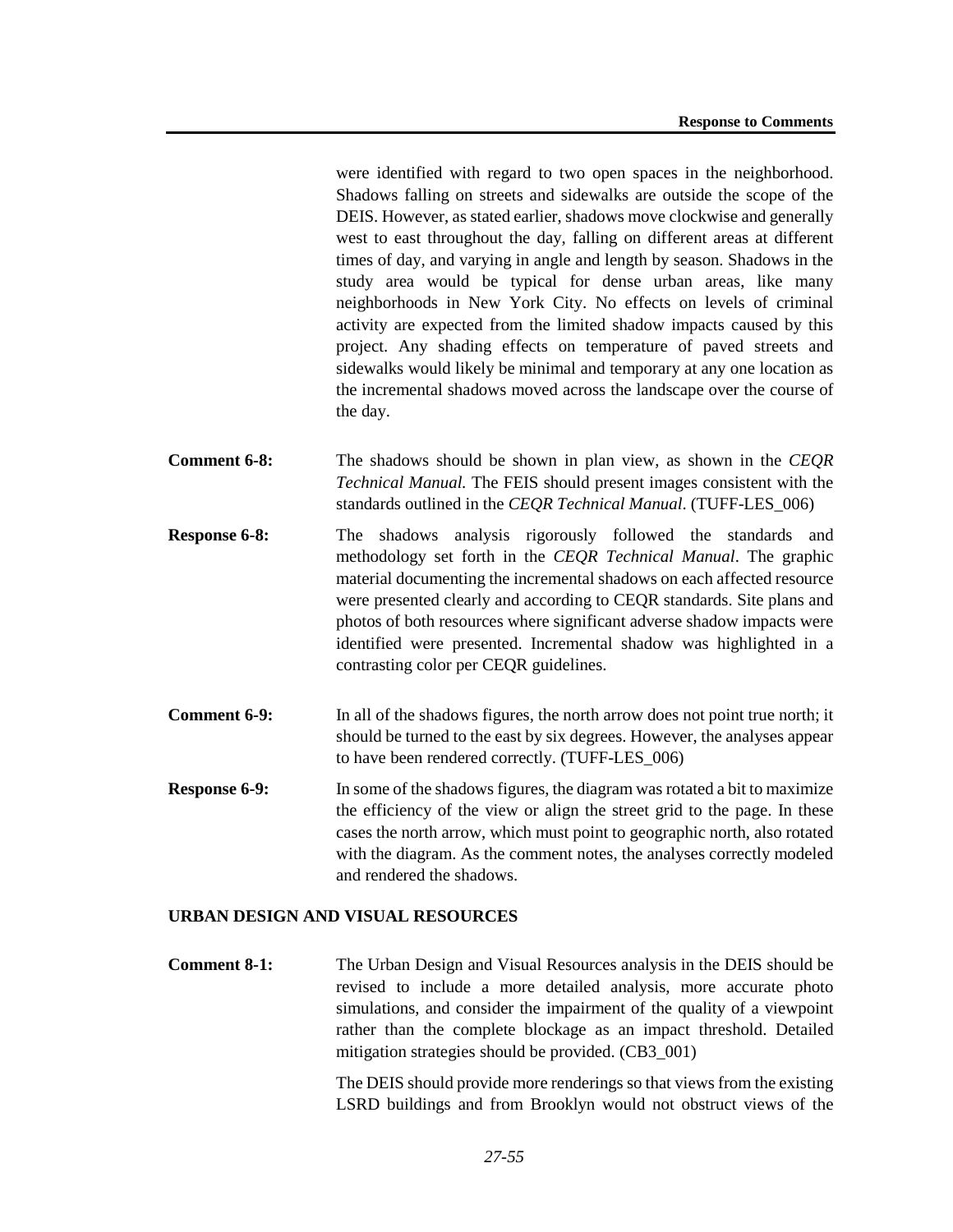Manhattan Bridge and other bridges, the East River, and the Brooklyn waterfront. The illustrative renderings should show the tops of buildings. Three-dimensional renderings should be included to show how views from areas upland of the development sites, existing buildings in the LSRD, and views from Brooklyn are obstructed to prominent features such as the Manhattan Bridges and other Bridges, to the East River and to the Brooklyn Waterfront and other prominent views. (CB3\_001, TUFF-LES\_006)

**Response 8-1:** The Urban Design and Visual Resources analysis follows *CEQR Technical Manual* guidelines for a detailed analysis. As part of the detailed analysis, components that may affect a pedestrian's experience of public space were analyzed using drawings, maps, renderings, and photographs and photographic montages. The drawings and illustrative renderings included in EIS Chapter 8, Urban Design and Visual Resources," provide artistic views of what the spaces would likely look like at the completion of the project; however, these drawings and illustrative renderings are based on plans rather than existing photographs. Photographs and photographic montages are created using recent photographs of the area to show existing pedestrian conditions and views. Massings of the proposed project buildings are inserted into the photographs to give a sense of the changes to scale and to assess the potential of view corridor obstructions. No other alterations are made to the photographs from the existing conditions photograph to the with action photographic montages. Generally, in the DEIS, illustrative renderings of the proposed projects were used to show closer views of the project sites to better show the street-level alterations that would alter the pedestrian experience of the areas immediately adjacent to the project sites. These renderings depict greater details about the material, groundfloor usage, open spaces, and street life. Photomontages and massings were used in the DEIS to depict changes to building scale and context, closer street-level views, and longer contextual view corridors.

> When analyzing whether there would be an impact to a visual resource, the Urban Design and Visual Resources analysis follows the guidance of the *CEQR Technical Manual*, which states that "Key considerations in the assessment of the significance of a visual resource impact may include whether the project obstructs important visual resources and whether such obstruction would be permanent, seasonal, or temporary; how many viewers would be affected; whether the view is unique or do similar views exist; or whether the visual resource can be seen from many other locations." Based on CEQR guidance, the proposed projects would not result in a significant adverse impact on important visual resources as they would not permanently eliminate any unique views. Views to visual resources including the East River, the Brooklyn and Manhattan Bridges,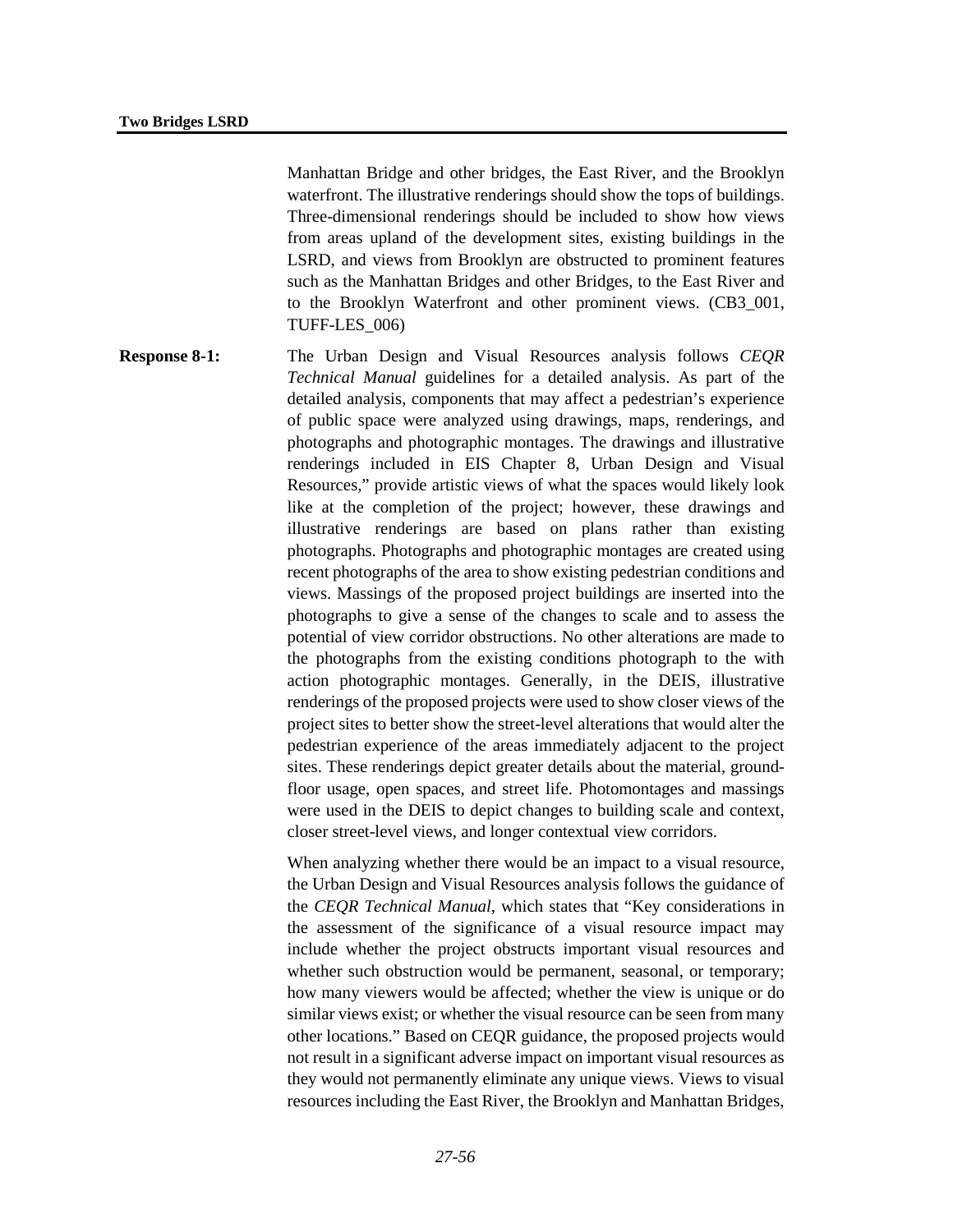One World Trade Center, Empire State Building, and Chrysler Building would remain available from multiple vantage points throughout the primary and secondary study areas as well as from longer, more distant vantage points from Brooklyn.

**Comment 8-2:** The wind study should be provided for review. The identification of comparable locations in the City and the safety and comfort of wind conditions for pedestrians should be disclosed. If significant adverse impacts are found, adequate mitigation measures, including the placement and number of marcescent trees that would be needed and the effectiveness of such mitigation measures should be identified. (CB3\_001)

> No detailed information about the pedestrian wind study was included in the DEIS. Where are the comparable locations in the City where wind conditions would be similar? Are wind conditions there safe for pedestrians? Pedestrian comfort is not addressed in the EIS. Mitigation measures and their effectiveness should be disclosed. (TUFF-LES\_006)

**Response 8-2:** The pedestrian wind study was provided in the DEIS as Appendix G. The results of the wind tunnel study indicated that pedestrian wind conditions at the project sites in the With Action condition would be similar to conditions at comparable locations along the waterfront at locations near the East River. There would be up to seven locations in the Two Bridges LSRD where pedestrian-level winds could potentially exceed the safety criterion, and two additional locations that are not on the project sites or within the Two Bridges LSRD where pedestrian-level winds could potentially exceed the safety criterion; exceedances at the measured locations were predicted to occur primarily or entirely during the winter months (November to April). The DEIS identified measures that would be undertaken at each of the project sites to reduce or minimize the effects of wind at ground level. With these measures in place, no significant adverse urban design impacts at the project sites would result from potential pedestrian wind conditions.

**Comment 8-3:** The DEIS evaluation of the proposed developments' impacts on urban design and visual resources fails to recognize the scale and proportion of the proposed projects. With towers ranging between 730 and over 1,000 feet tall, and additional bulk that would bring over 2.5 million square feet of floor area, the magnitude of the developments cannot be overstated. (MAS\_002, TUFF-LES)

> The tallest proposed development (Site 4A/4B) will be over 15 times taller than the median height of existing buildings within the primary area (including One Manhattan Square). There are 370 buildings within the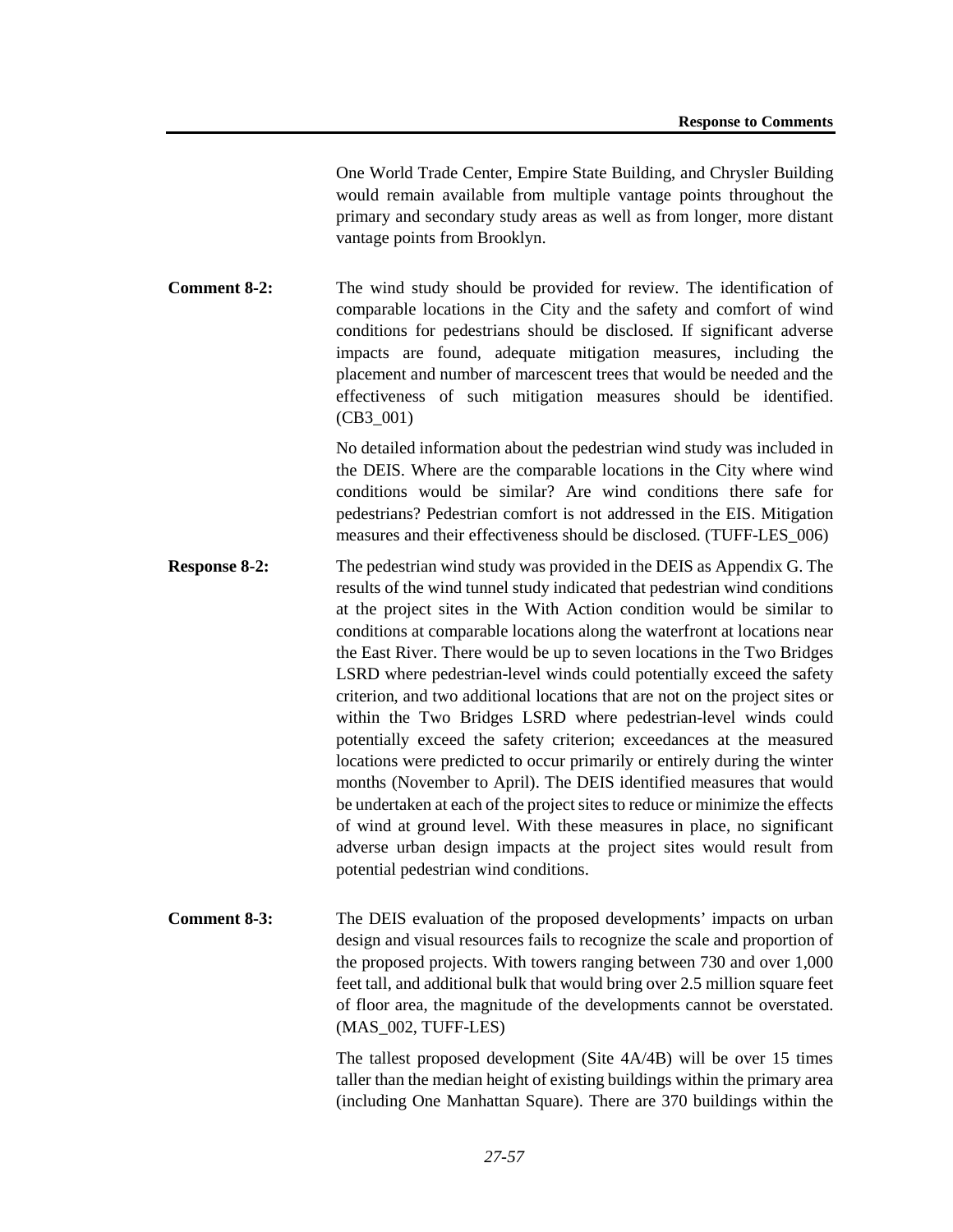primary study area (quarter-mile distance). The mean height of these buildings is 67 feet, hundreds of feet shorter than the proposed projects. Within the secondary study area there are 1,414 buildings, these have a mean height of approximately 62 feet. Only 21 buildings in New York City surpass the 800 foot mark, and only one (One Manhattan Square) is within the urban design study area. The DEIS does not evaluate potential impacts of the proposed development on views of the Manhattan Bridge. (MAS\_002, TUFF-LES\_006, Chaitin\_188, Randolph\_186, CB\_013)

**Response 8-3:** Chapter 8, "Urban Design and Visual Resources," of the DEIS accurately disclosed the scale and massing of the proposed projects and considers the effects of the proposed projects' scale and massing on the surrounding study area. As disclosed in the DEIS, the proposed buildings would be considerably taller than the existing buildings in the primary study area, with bases with higher lot coverage that would alter the streetwalls along Cherry Street, Clinton Street, South Street, and Rutgers Slip. However, the study area is already developed with a variety of building heights, forms, and massings, with buildings ranging from three-story townhouses and tenements with small footprints and high lot coverage, to 27-story buildings with large footprints and low lot coverage set within landscaped grounds. In addition, a new context for tall buildings in the primary study area is currently being developed, with the construction of the 80-story (819-foot-tall) One Manhattan Square building immediately west of Site 4 (4A/4B).

> The urban design and visual resources analysis evaluates changes to views of the Manhattan Bridge from vantage points adjacent to the project sites, from longer distances within the primary study area, and longer views from the Brooklyn waterfront. The analysis also considers changes to views of the Manhattan Bridge expanse over the East River and views to the bridge's approaches and piers from vantage points within the primary study area.

- **Comment 8-4:** The developments would affect existing urban design and the pedestrian experience in the neighborhood. (MAS\_002, TUFF-LES\_006)
- **Response 8-4:** In accordance with the methodology of *CEQR Technical Manual*, the urban design and visual resources analysis considers changes to the pedestrian experience of urban design in the study areas. The bulk of the massing of the proposed buildings would front onto South Street and the elevated FDR Drive, away from the narrower north-south streets. The new buildings would establish a more consistent streetwall along Cherry and South Streets, with new retail frontage and residential lobbies, replacing a surface parking lot and an undeveloped lot. Changes to landscaping and the Rutgers Slip Open Space and Site 4(4A/4B) open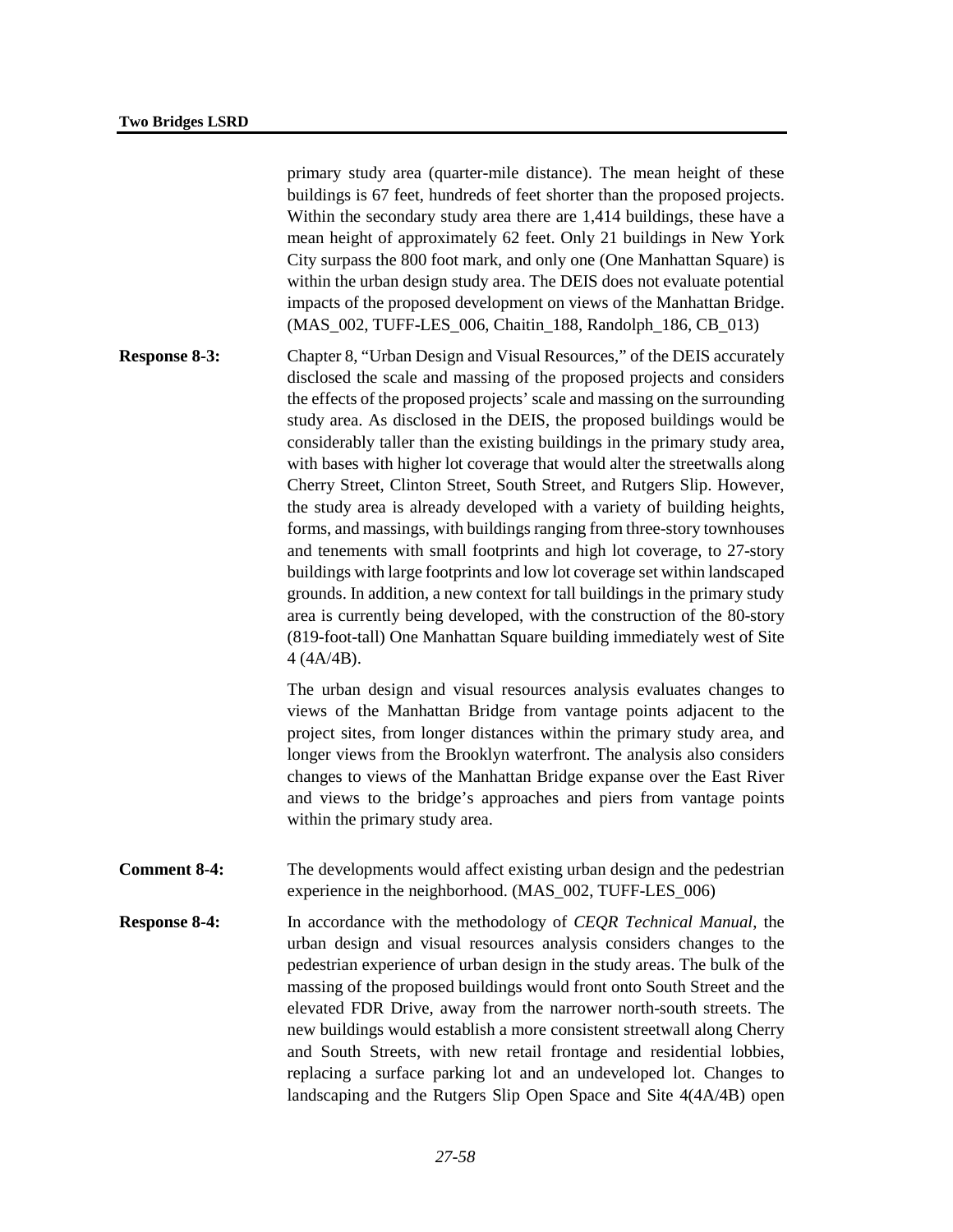space would also change the pedestrian experience of the project sites. These changes to the urban design of the project sites would enliven the streetscape near the project sites, contributing to the urban design character of the study area.

**Comment 8-5:** The *CEQR Technical Manual* has no requirement for photosimulations, instead requiring "photographic montages" and/or "sketches or renderings for each view." The DEIS, however, includes many images that appear to be photosimulations, but when closely analyzed, follow no standard and are misleading and confusing. The photosimulations found in the DEIS do not appear to follow best practices to disclose impacts on visual resources. They shows a different aspect ratio, shading, colors of building and sky. A photosimulation should use the exact same base image and it should only show changes in that image that are due to the action. Changes in the image that are not proposed by the action have the potential to mislead the public reviewing the image. Techniques that lessen the perception of building mass should not be used in environmental review. Many of these images alter the base photograph significantly, bringing into question just what the action is. Many of the other images in the DEIS do not alter the underlying photograph and use architectural massing models to describe the proposed building. While not ideal, it is acceptable to show photosimulations using architectural massing models, especially if materials for the proposed actions have not yet been determined. But the representation of the massing must be guided by the principle of showing reasonable worst case visibility conditions. All the figures from 42 through 48 use white for massing models against a white, cloud-filled sky. There's just no good reason for this choice of colors and it understates the impact on the resource. The FEIS should amend all of these figures so that they better disclose the project's impacts on visual resources using reasonable worse case assumptions. (TUFF-LES\_006)

**Response 8-5:** As the commenter notes, the DEIS figures comparing existing/No Action conditions to the future With Action condition utilize both architectural massings imposed on photographs as photographic montages and illustrative renderings prepared that are by project architects. The two are produced by different methods. As described in Response 8-1, photographic montages are created using recent photographs of the area to show existing pedestrian conditions and views. Massings of the proposed project buildings are inserted into the photographs to give a sense of the changes to scale and to assess the potential of view corridor obstructions. The massings of the proposed buildings are typically shown in neutral tones as the purpose of these figures is to illustrate the proposed building's massing in the context of the existing built environment. The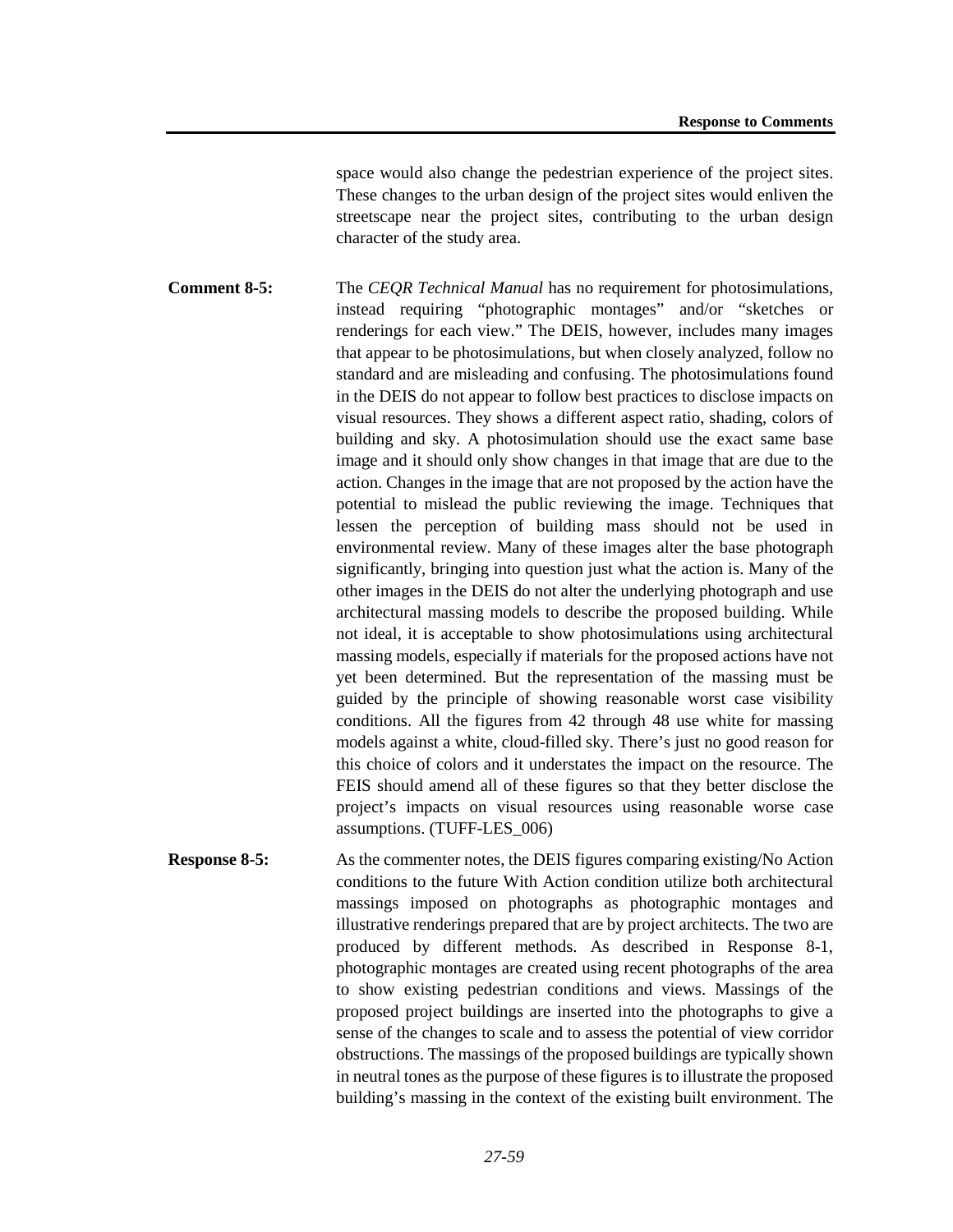color used for the massings shown in the FEIS has been adjusted to a darker gray to better contrast the existing built environment. No other alterations are made to the photographs from the existing conditions photograph to the with action photographic montages. Illustrative renderings are intended to match the viewpoints of the existing conditions photographs, but do not utilize existing conditions photographs in their preparation and thus have some differences. Per *CEQR Technical Manual* guidance, details that are shown on illustrative renderings that would not be required as part of the proposed projects are noted as being illustrative on the figures.

- **Comment 8-6:** The DEIS claims that the project will "not eliminate any significant publicly accessible view corridors or completely block public views to any visual resources." While this may be true, "completely blocking" is not the only standard for assessing impacts in a DEIS. Rather, the DEIS should have studied how the project impairs the quality of the viewpoint, or otherwise significantly impacts public views to visual resources. The FEIS should explain how the "project sites do not have a connection to the urban design of the area west of the approach." And "therefore, the proposed buildings would not adversely impact the urban design character of the western portion of the primary study area." Views do not need to be unique to be important. The analysis of impacts minimizes the visual impacts created on views to the bridges stating that you can see these views elsewhere. That's not an acceptable mitigation program. (TUFF-LES\_006)
- **Response 8-6:** The *CEQR Technical Manual* guidance for determining a visual resources impact states that "key considerations in the assessment of the significance of a visual resource impact may include whether the project obstructs important visual resources and whether such obstruction would be permanent, seasonal, or temporary; how many viewers would be affected; whether the view is unique or do similar views exist; or whether the visual resource can be seen from many other locations." Following the CEQR guidance, the Urban Design and Visual Resources analysis did not identify any significant adverse impacts.
- **Comment 8-7:** The DEIS should list views from upland and Brooklyn as a natural resource. (Hanhardt\_118)
- **Response 8-7:** In the *CEQR Technical Manual*, "natural resources" are defined as (1) the City's biodiversity (plants, wildlife, and other organisms); (2) any aquatic or terrestrial areas capable of providing suitable habitat to sustain the life processes of plants, wildlife, and other organisms; and (3) any areas capable of functioning in support of the ecological systems that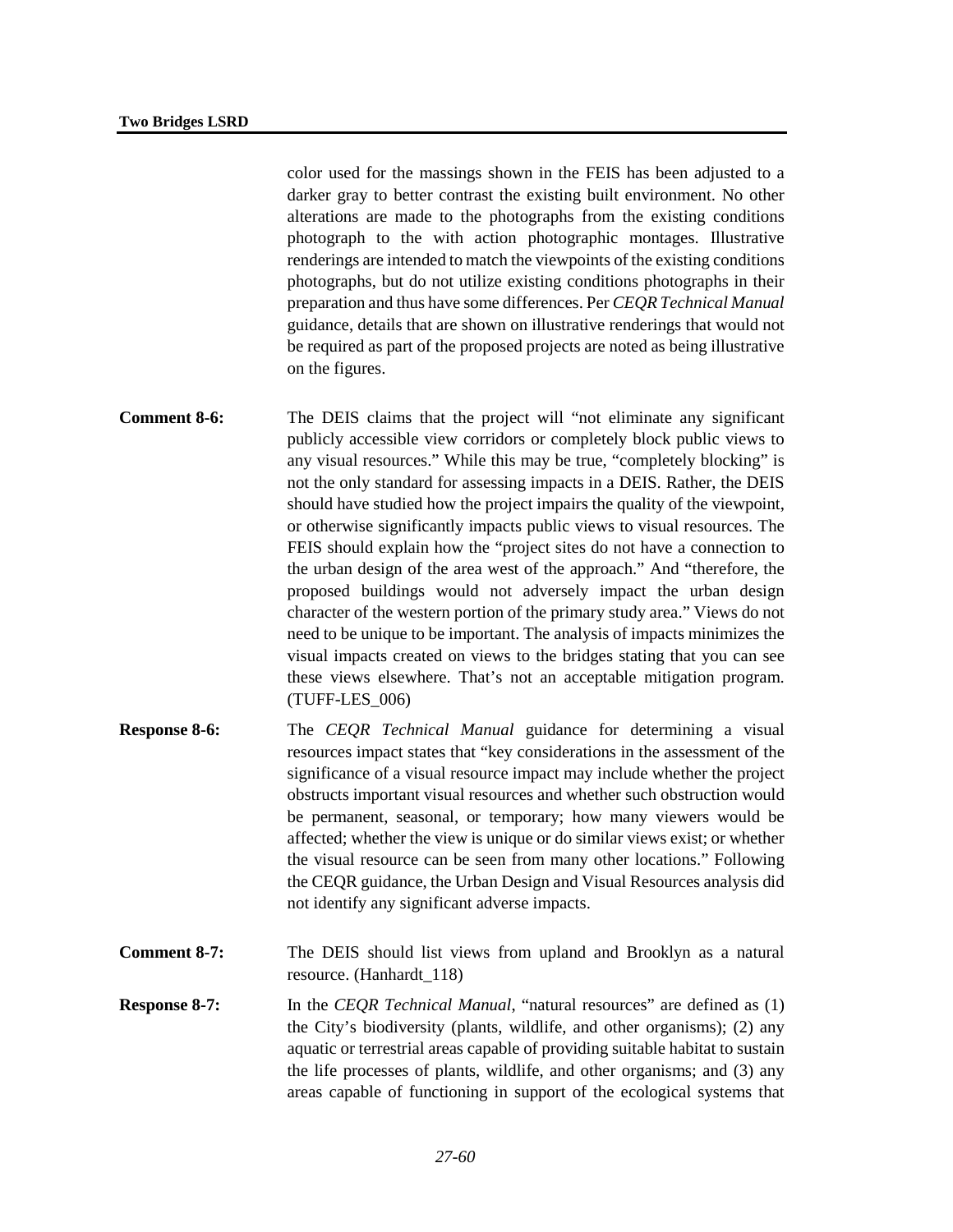maintain the City's environmental stability. Views from upland and Brooklyn do not meet this definition of natural resources. The proposed projects' potential to affect views from upland and Brooklyn is considered in DEIS Chapter 8, "Urban Design and Visual Resources."

**Comment 8-8:** The DEIS concludes that "the proposed buildings would be consistent with new development projects in the primary and secondary study areas..."; the proposed project is not generally consistent with or similar to other nearby projects or most of the recent development projects in the primary or secondary study area. The EIS should acknowledge that the proposed projects are consistent with just two of the approximately 40 major construction projects in the study area and virtually none of the existing buildings. (TUFF-LES\_006)

- **Response 8-8:** The Urban Design and Visual Resources analysis considers the variety of building heights, forms, and massings from different development periods within a changing urban context, which includes new development. In accordance with CEQR methodology, the analysis considers the future condition of the primary and secondary study areas, which includes No Build development projects, such as 80-story One Manhattan Square and the multi-building Essex Crossing mixed-use development with buildings ranging from 14 to 25 stories that will contain residential, office, and retail use. The analysis therefore considers the future condition of the study area, which includes changing trends in development. As described in EIS Chapter 8, "Urban Design and Visual Resources," the proposed buildings would change the context of the study areas, particularly the primary study area, by replacing underdeveloped sites with structures that are taller than most buildings in the primary and secondary study areas; however, the proposed buildings but would be comparative in height, material, and form to the 80-story building under construction at One Manhattan Square directly west of Site 4 (4A/4B) and the multi-building, mixed-use Essex Crossing development currently under construction.
- **Comment 8-9:** Shuang Wen School is labeled incorrectly in the Urban Design and Visual Resources Chapter. It is P.S. 184. (TUFF-LES\_006, TUFF-LES\_020) **Response 8-9:** The Shuang Wen school number has been corrected in FEIS Chapter 8, "Urban Design and Visual Resources," and in View 27 of Figure 8-16.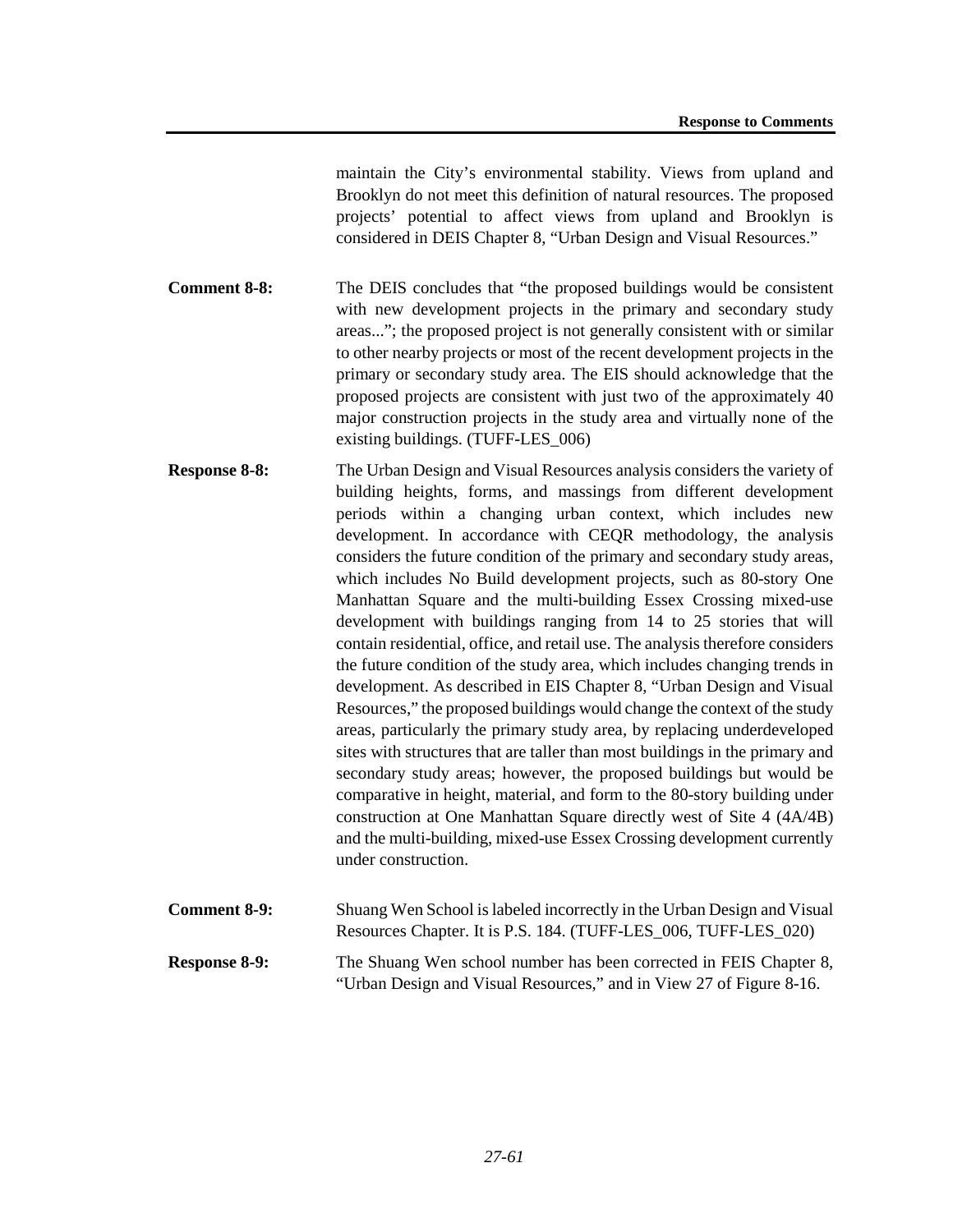### **NATURAL RESOURCES**

**Comment 9-1:** Details of the buildings' design and confirmation of the applicants' commitment to implementing design features to reduce bird collisions should be provided. (CB3\_001, MAS\_002)

> The DEIS downplays the impacts of the proposed development on bird collisions. The DEIS describes methods that could reduce bird collisions (patterned or frittered glass), but does not indicate that these methods would be implemented or how bird collisions would be reduced by the proposed design or materials, yet the DEIS concludes that there would be no significant impacts to natural resources. (TUFF-LES\_006)

**Response 9-1:** The available details of the proposed buildings' design are presented in the DEIS. As detailed in EIS Chapter 9, "Natural Resources," nighttime bird collisions with the proposed buildings would likely be a rare occurrence and have no significant impact on migratory birds. The potential for daytime collisions at the proposed buildings would depend on the design and glass coverage of the proposed buildings as well as the presence of nearby vegetation. To minimize the potential for daytime bird collisions, design features would be considered, such as the use of patterned or fritted glass on the first two stories of the buildings at locations where trees would be adjacent to the project site buildings.

#### **HAZARDOUS MATERIALS**

**Comment 10-1:** The DEIS should include a Phase II analysis much like the one conducted for the Health Care Chaplaincy EAS. (LandsEnd2RA\_137)

**Response 10-1:** The 2016 *Health Care Chaplaincy EAS* (CEQR No. 12DCP157M) cited a June 2008 Phase II Site Investigation Report. The previously proposed Health Care Chaplaincy project would have been developed on Site 5. As described in EIS Chapter 10, "Hazardous Materials," as part of the environmental review for the Health Care Chaplaincy project, an (E) Designation (E-312) was placed on the property, requiring that prior to any new construction entailing subsurface disturbance, the applicant was required to submit a Phase I Environmental Site Assessment and sampling protocol for any additional subsurface investigation to the New York City Office of Environmental Remediation (OER) for review and approval. A report documenting the subsurface investigation findings along with a Remedial Action Plan (RAP) setting out procedures to be followed prior to, during, and following construction would have been submitted to OER for review and approval, and documentation that the RAP procedures were properly implemented would have been required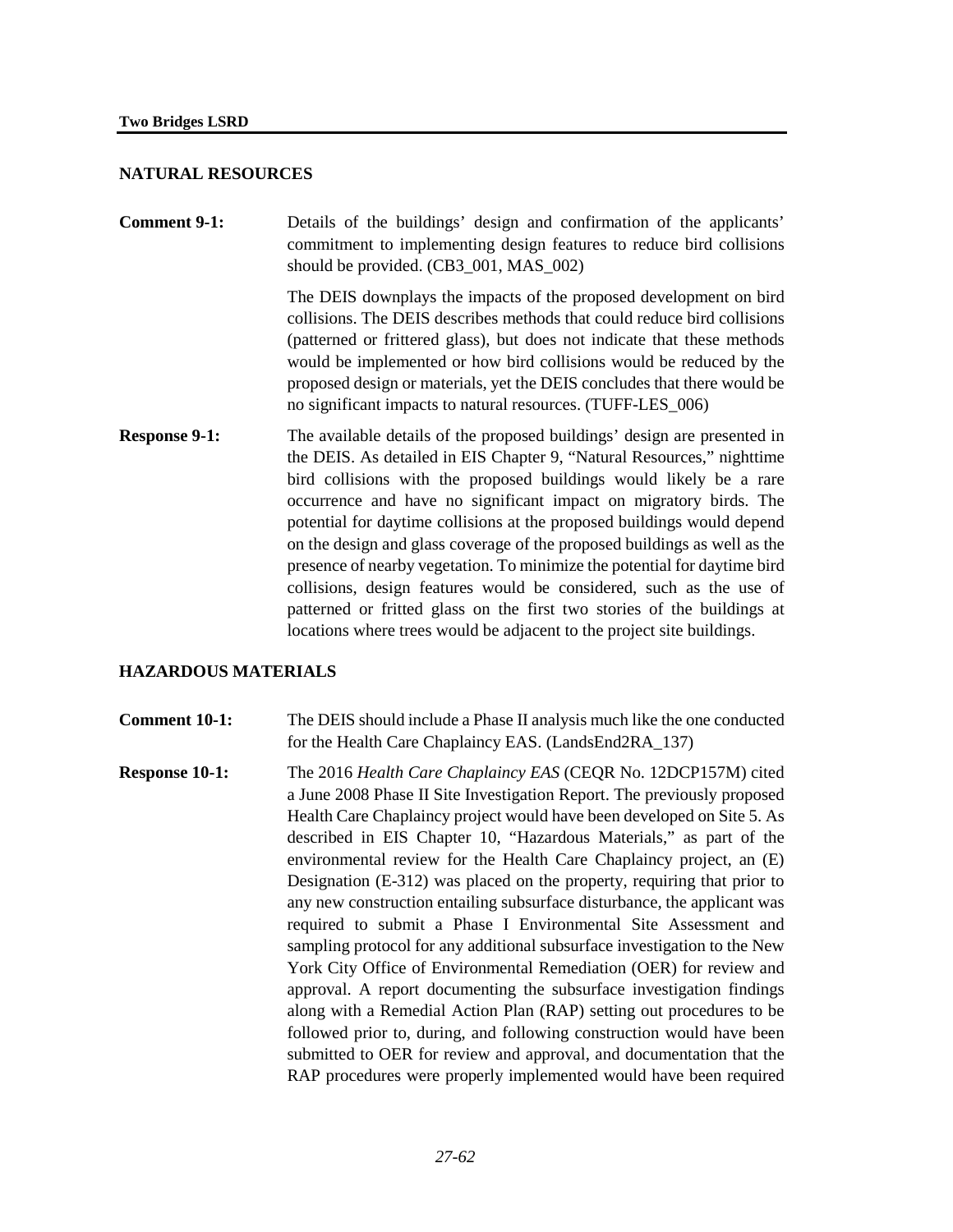by OER before New York City building permits allowing occupancy could be issued.

Similarly, as described on page 10-4 of the EIS, an (E) Designation (E-489) would be placed on each of the three project sites requiring, among other things, that prior to any new construction entailing subsurface disturbance, the applicants would submit to OER, for review and approval, a Phase I ESA and sampling protocol for any additional subsurface investigation. A report documenting the subsurface investigation findings along with a RAP setting out procedures to be followed prior to, during, and following construction (e.g., for soil management, dust control, air monitoring for workers and the community, health and safety, and vapor controls for each new building) is then submitted for OER review and approval. For each project site, documentation that the RAP procedures were properly implemented is required by OER before New York City building permits allowing occupancy can be issued. With the measures required under the (E) Designation, no significant adverse impacts related to hazardous materials would be expected to occur as a result of the proposed projects.

### **WATER AND SEWER INFRASTRUCTURE**

**Comment 11-1:** The DEIS fails to include the NYS Department of Environmental Conservation as an involved party. Because the City of New York has not complied with multiple provisions of the Clean Water Act, and the Newtown Creek LTCP requirements have been identified and not yet fulfilled, the New York State DEC must be a party to any EIS evaluating major development that could interfere with compliance. (Yuen\_232)

> The USEPA is an involved party due to significant legal compliance requirements affected by the project under two major statutes, CWA (The Clean Water Act: USEPA Administrative Compliance Order No. CWA-02-2016-3012 for State Pollution Discharge Elimination System permit violations including NY0026204 pertaining to the Newtown Creek Wastewater Treatment Plant) and CERCLA. Comprehensive Environmental Response, Liability and Compensation Act (CERCLA, also known as "Superfund")—Newtown Creek, the single location of wastewater treatment for the project and dozens of other large-scale developments, is the site of a major Superfund Cleanup. A draft report of the investigative phase was submitted to EPA for review on November 15, 2016 pursuant to a Consent Order for the site. Given the sensitivity of the area to additive contaminants and the overarching need to comply with the federal cleanup requirements, USEPA expertise and oversight is required for the Two Bridges EIS. (LESON\_132, LESON\_245, Ning\_094, Ning\_235)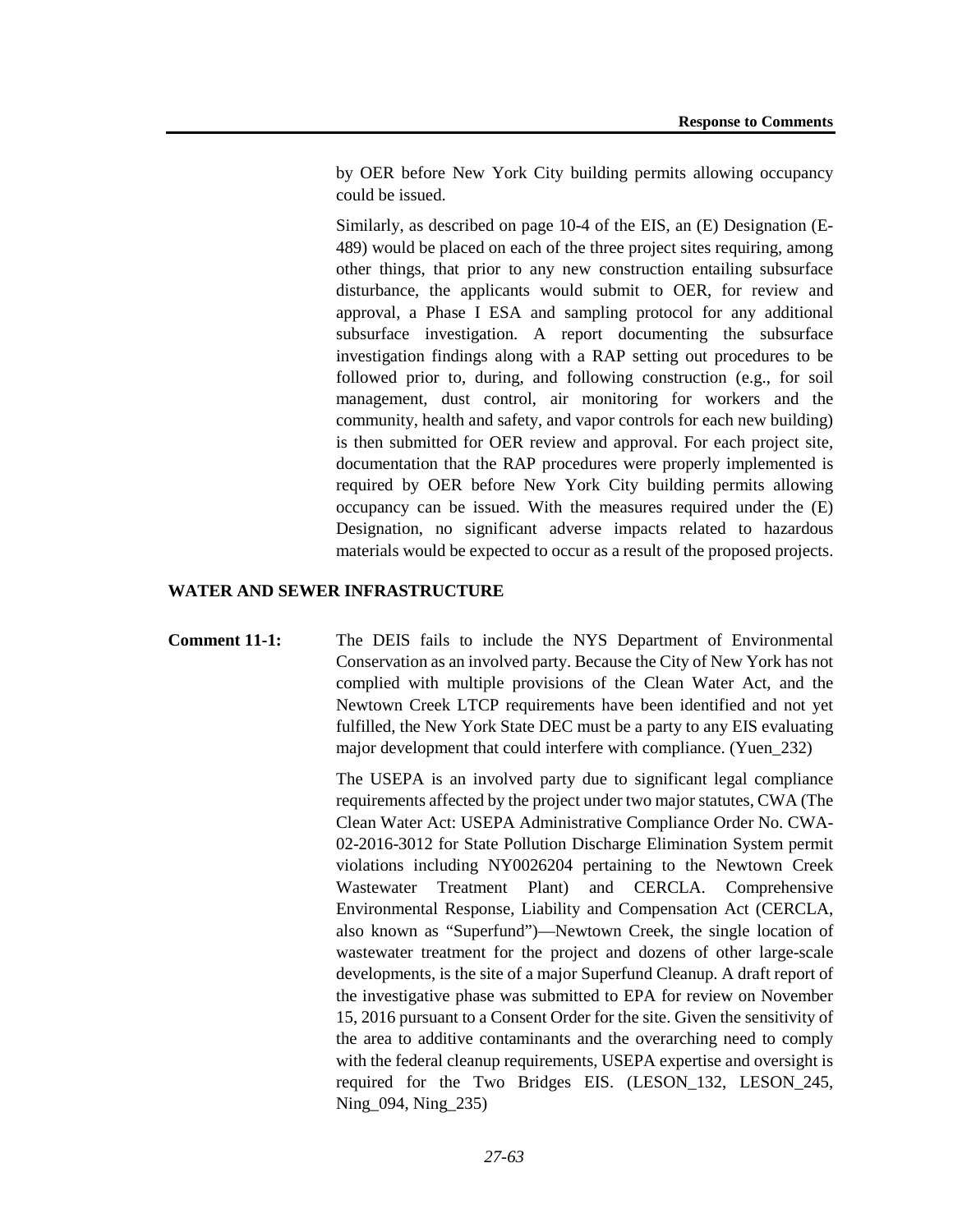- **Response 11-1:** As defined in Chapter 1, "Procedures and Documentation," of the *CEQR Technical Manual*, involved agencies are "agencies other than the lead agency, that have the jurisdiction to fund, approve, or undertake an action." The NYS DEC and U.S. EPA are not involved agencies because they are not undertaking any discretionary actions with respect to the proposed projects.
- **Comment 11-2:** The DEIS does not identify any concrete mitigation measures for the demand that the proposed projects would place on the sewer systems. During a high tide or storm surge event, flooding could result and potentially causing the precipitation and sanitary sewage in the local drainage system to backup and surcharge into streets and properties. The project sites and the local combined sewage drainage area are naturally vulnerable to many types of flooding as they are low lying and next to the coast, and during a storm event the drainage areas low lying points may need to simultaneously manage the compounded impacts of tidal flooding, extreme rainfall, sanitary sewage generation, and storm surge, resulting in a heightened and disastrous flood risk. The proposed actions would result in total on-site sewage generation of 820,429 gallons per day (gpd), 3.30 times the volume of current sanitary sewage generation, resulting in that much less space for the local drainage area to simultaneously manage storm water during flash or tidal flooding, or a coastal storm event. The principal conclusions in this analysis should include and represent these incremental increases as percentage values to illustrate the relative change in volume as measured in Table 11-5. (CB3\_001, Moskowitz\_009, Avila-Goldman\_182, Harsanyi\_008, Newton 163, Simpkins 111)

The proposed projects will make the area more vulnerable to tidal flooding and storm surges, including potential sewage flooding. (GOLES\_004, Simpkins\_111, Zeng\_034)

- **Response 11-2:** Incremental increases as percentage values have been added to Table 11-5, "DEP Flow Volume Matrix: Existing and With Action Volume Comparison," in Chapter 11, "Water and Sewer Infrastructure," of the FEIS. These increases show an increase of approximately 50 percent during various rainfall events. See also response to Comment 11-4.
- **Comment 11-3:** The load exceedances will be even worse in wet weather and must be analyzed separately from dry-weather factors using data from both the building operations and stormwater runoff, fully accounting for system limits including regulators that currently allow only approximately two times the amount of design dry weather flow into the interceptors to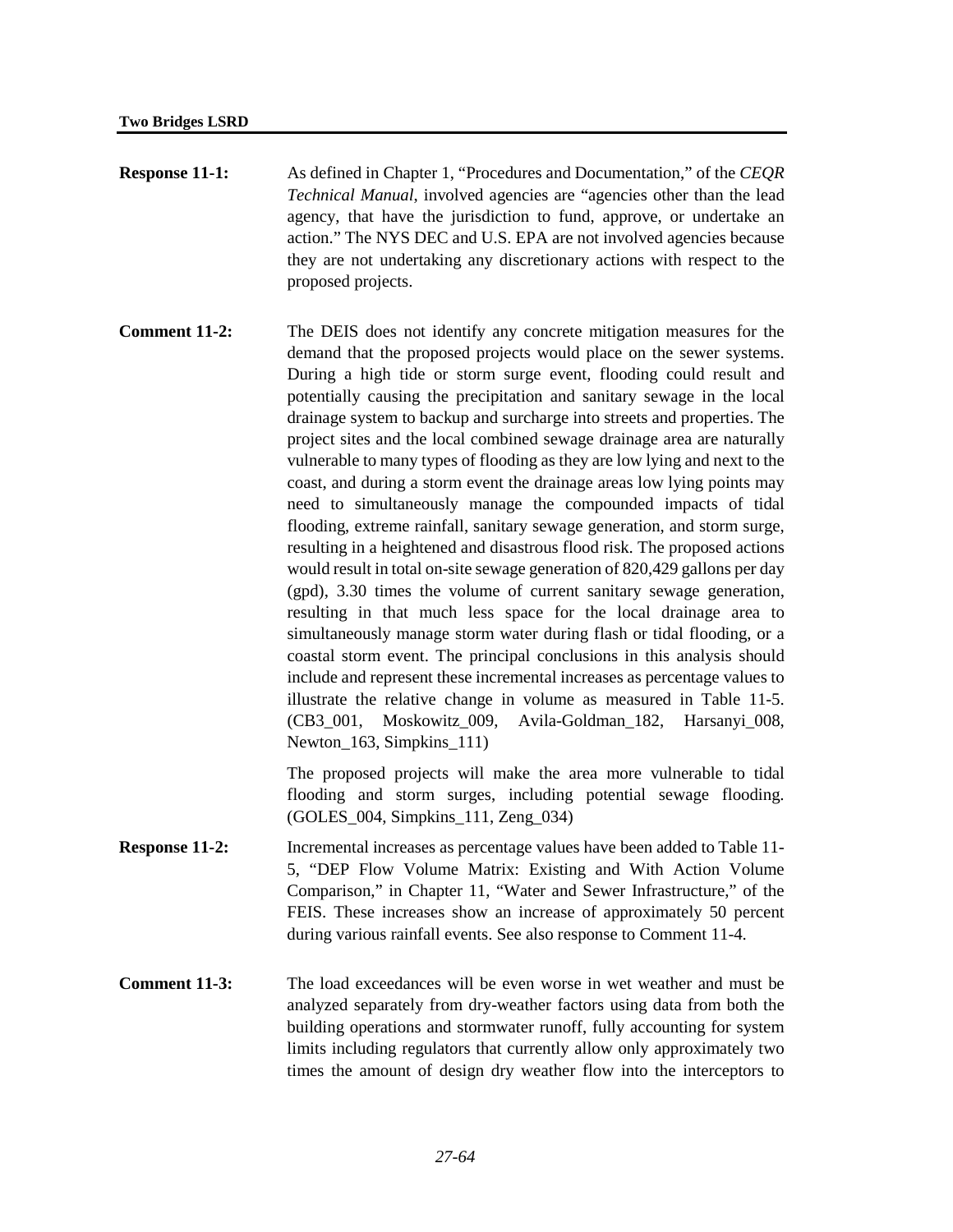control flooding at the Newtown Creek. (LESON\_132, LESON\_245, AALD\_120, LESON\_124)

- **Response 11-3:** Table 11-5 separately identifies increases in dry weather flow and wet weather flow.
- **Comment 11-4:** Based on DEP data, the outfall servicing the combined sewer system spilled over 18 million gallons of raw sewage across 26 Combined Sewer Overflow events in 2016. With the proposed actions, it is expected that there would be a significant increase in the frequency of CSO events and the volume of raw sewage overflow. The proposed actions would overwhelm the sewer system, causing millions of gallons of raw sewage to contaminate the East River on an annual basis. The DEIS grossly underestimates recent rainfall volume trends and erroneously concludes that there would not be adverse impacts on the sewer system. (TUFF-LES\_006)
- **Response 11-4:** As stated in EIS Chapter 11, "Water and Sewer Infrastructure," the incorporation of the required sanitary flow and stormwater source control best management practices (BMPs) as part of the NYC Department of Environmental Protection (DEP) site connection approval process would reduce the volume of sanitary sewer discharge as well as the peak stormwater runoff rate from the project sites. The specific stormwater detention measures that will be reviewed and approved by DEP will detain stormwater on-site, releasing stormwater at a restricted flow rate, whereas in the existing condition, all stormwater from the project sites runs directly to the combined sewer during a rainfall event.
- **Comment 11-5:** The developments would exacerbate the City's inability to comply with Federal and State water pollution laws, including the Clean Water Act. (Petition\_037, Theodos\_189, Argenti\_174, Simpkins\_111, Chan\_211, Yuen 232, LESON 132, LESON 245, LESON 026, Haines 127, Pena\_098, Pena\_248, Hiller\_081, Kranes\_085, Antush\_129, Form\_130)

The construction of these proposed projects and their subsequent sewage impact are inconsistent with the City's One NYC policy, and New York State's LINAP initiative, which aims at reducing nitrogen pollution in water bodies surrounding Long Island, including the Long Island Sound. As already mentioned, these developments would undermine pledges to reduce CSOs and nitrogen pollution. Furthermore, these developments would deprive the city of valuable potential green infrastructure. Green infrastructure absorbs stormwater, keeping it out of the sewage system and thus limiting, and potentially preventing, untreated sewage from overflowing into the water. The need for green infrastructure is especially acute in the Lower East Side, where there is a low amount of permeable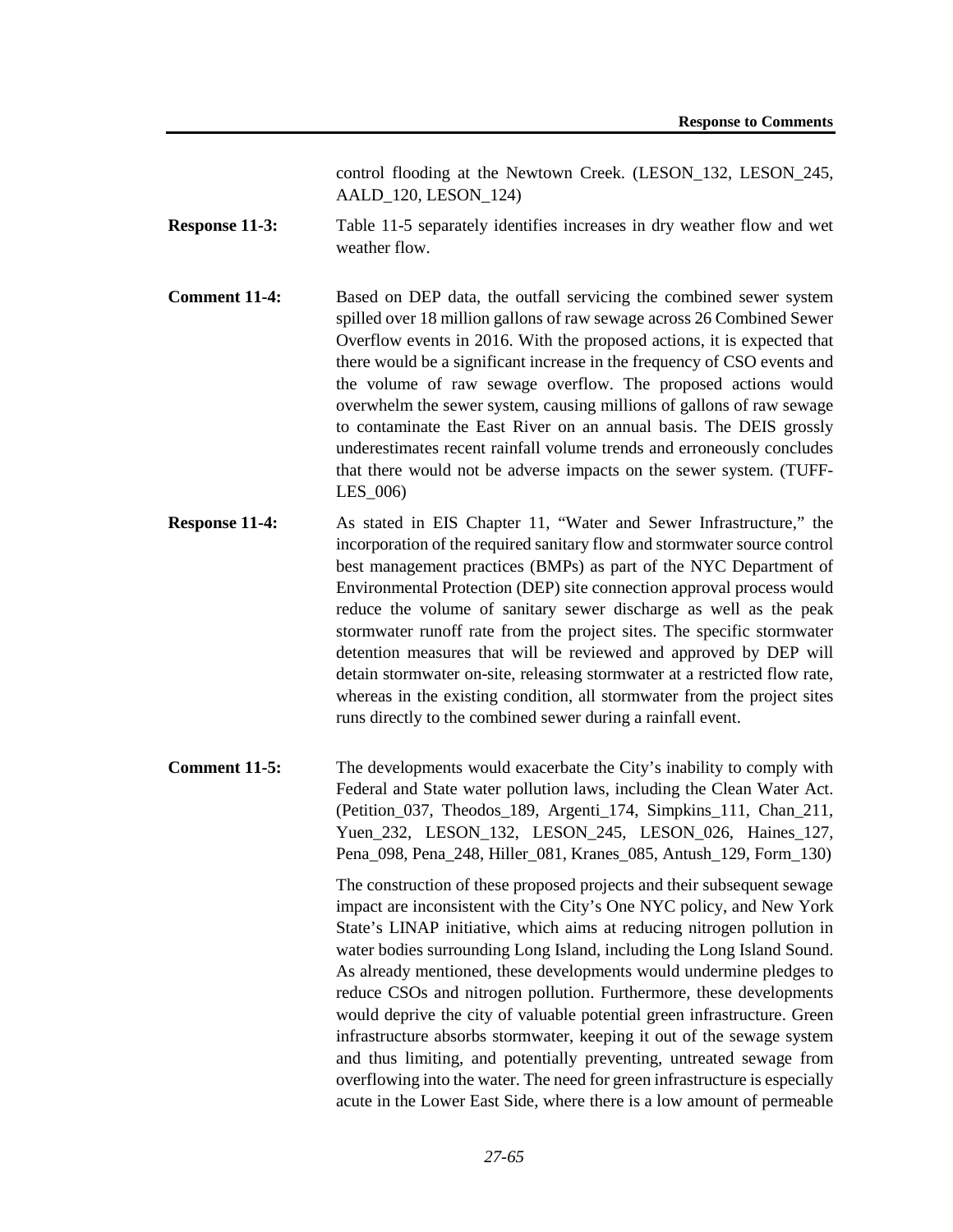surfaces and above-ground green space. Furthermore, the city is already planning on converting existing permeable surfaces at LaGuardia House as part of its Next Generation NYCHA plan. Additionally, these waterfront developments are in a FEMA flood zone, and are thus in desperate need of green infrastructure to mitigate the effects of flooding. Any development in a FEMA flood zone, due to all the excess water, would also further exacerbate CSOs. Instead of endangering the existing residents, the Commission should reject these proposed developments and consider smart green infrastructure projects that would safeguard their health, livelihoods, and lives. (Simpkins\_082, Simpkins\_111, LESON\_027)

- **Response 11-5:** The developments would not affect the City's compliance with its policies or its obligations with respect to federal and state water pollution laws. As discussed in EIS Chapter 11, "Water and Sewer Infrastructure," the proposed project's wastewater and stormwater will be conveyed to the Newtown Creek WWTP via the City's combined sewer system. The City has entered into an Order on Consent with the NYS DEC (DEC Case No. C02-20110512-25) concerning combined sewer overflows (CSOs). The City has agreed to implement certain projects and facility plans to address CSOs. In connection with this Order on Consent, the City has completed all required milestones to date for the Newtown Creek CSO relating to: (i) enhanced aeration in East Branch and Upper Newtown Creek; (ii) construction and implementation of bending weirs/floatable controls; and (iii) submission of drainage basin specific Long Term Control Plan for Newtown Creek which has been approved by DEC.
- **Comment 11-6:** The DEIS lacks a full system analysis required by law and the *CEQR Technical Manual*, especially as the analysis concedes a major adverse impact due to sewer system exceedances from project loading and runoff. The DEIS must identify the wastewater treatment plant(s) that would serve the site; identify affected components of the downstream collection system, including pumping stations, regulators, and interceptors; if the area of the proposed project is currently served by a combined sewer system, describe and show on a map the affected combined sewer system, including affected drainage or catchment areas, outfalls, and receiving waterbodies. (LESON\_132, LESON\_245, LESON\_026, Kranes\_085)

The DEIS does not assess the impacts to the transport and flow infrastructure of the wastewater infrastructure nor does it assess the impaired Newtown Creek, the newly drafted long term control plan (LTCP) for Newtown Creek, or the combined sewage overflows into the East River from Manhattan, Brooklyn, and Queens. Multi-borough access and use of sewage and water discharge capacity must be shared and sustained for future generations. (Yuen\_232)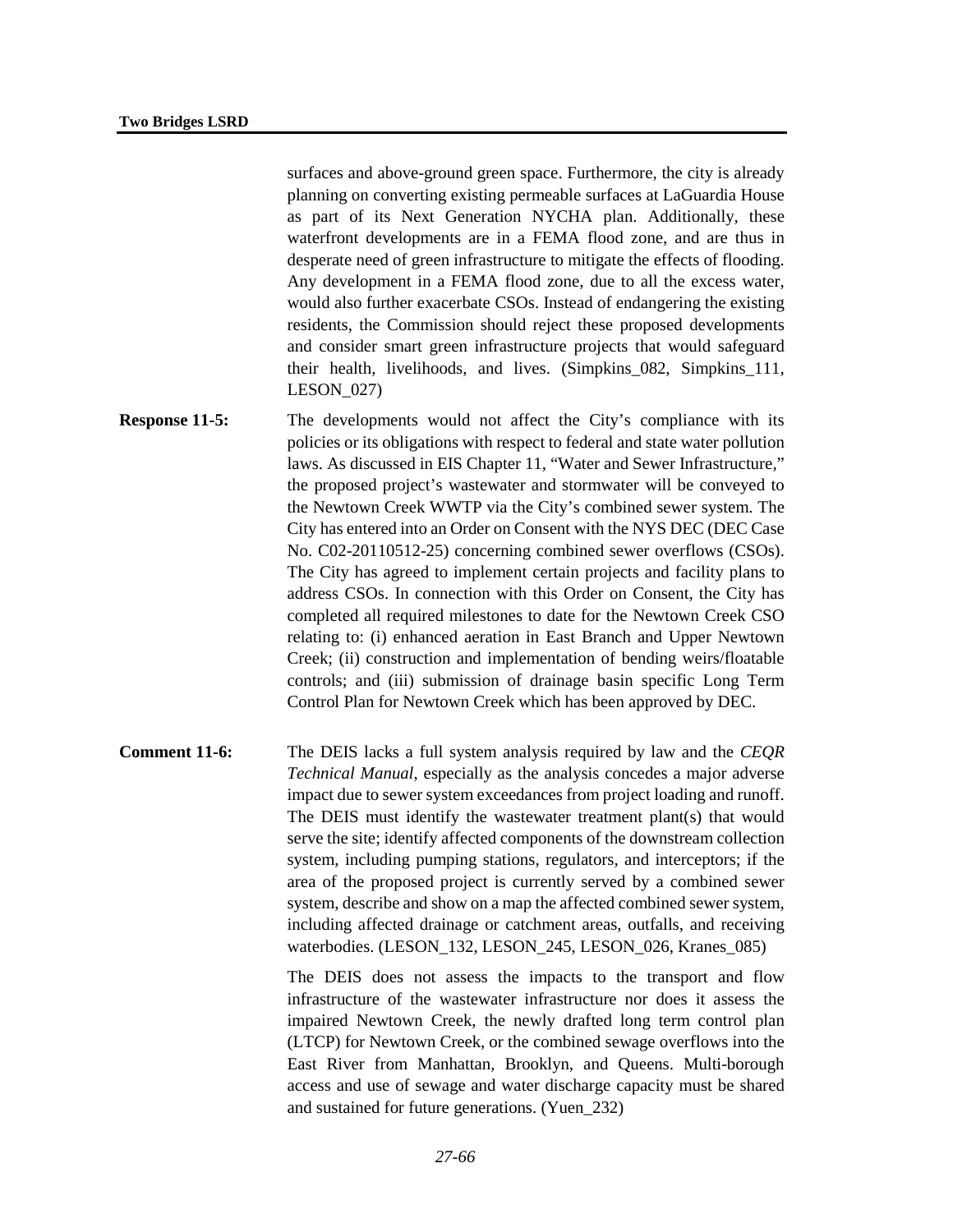This disclosed sewer capacity overload also requires a full analysis of the corresponding and compounding impacts to regulators, interceptors, drainage and catchment, outfalls, receiving water bodies (including Combined Sewer Overflow exceedances), other compliance violations, and operational interference with requirements of the Newtown Creek Wastewater Treatment Plant Long Term Control Plan. Although sewer permit issuance does not require a separate EIS, no sewer permit can be considered while New York City is under the multiple sewage compliance orders in place and City Officials are aware (as they are now) that the system capacity would be overloaded and compliance interference is likely by virtue of the impacts uncovered and disclosed in this EIS. Granting such permits without fully evaluating potential system overload, violations, and compliance interference could be tantamount to knowing conversion of public property to private use or as official misconduct. The acknowledged overload to the sewage system must be assessed for Cumulative Impacts including—and especially—the additive and compounding load levels from the Extell Tower, the Essex Crossing Megaproject, 1 Seaport and other scaled development feeding the same sewer shed infrastructure and using the same infrastructure capacity from street to wastewater treatment plant to receiving body. Furthermore, such a study should become the basis for an EIS for passing the full Chinatown Working Group rezoning plan. The Two Bridges Megatower proponents have acknowledged the project exceeds the capacity of the existing sewers, and notably fail to include necessary evaluation of linked infrastructure of the existing pumping stations, regulators and interceptors, affected drainage or catchment areas, outfalls, and receiving waterbodies. (LESON\_132, LESON\_245, AALD\_120, LESON\_124, Tsu\_084, Echevarria\_017, Echevarria\_033, Echevarria\_099, Richardson\_242)

The EIS should require the LSRD area to function as a true resilient community with permeable surfaces, maximum street trees with tree guards, bioswales, and solar-wind power requirements and maintenance for these initiatives through a resident-led LSRD Neighborhood Improvement District. (TUFF-LES\_006, Joye\_045)

Additional water and sewer analyses should be performed. (LandsEnd2RA\_137)

**Response 11-6:** Table 11-5 identifies increases in flow to the combined sewer system as per the analysis required by the *CEQR Technical Manual*. These volumes do not, however, reflect the use of the incorporation of the required sanitary flow and stormwater source control best management practices (BMPs) as part of the NYC Department of Environmental Protection (DEP) site connection approval process, which would reduce the volume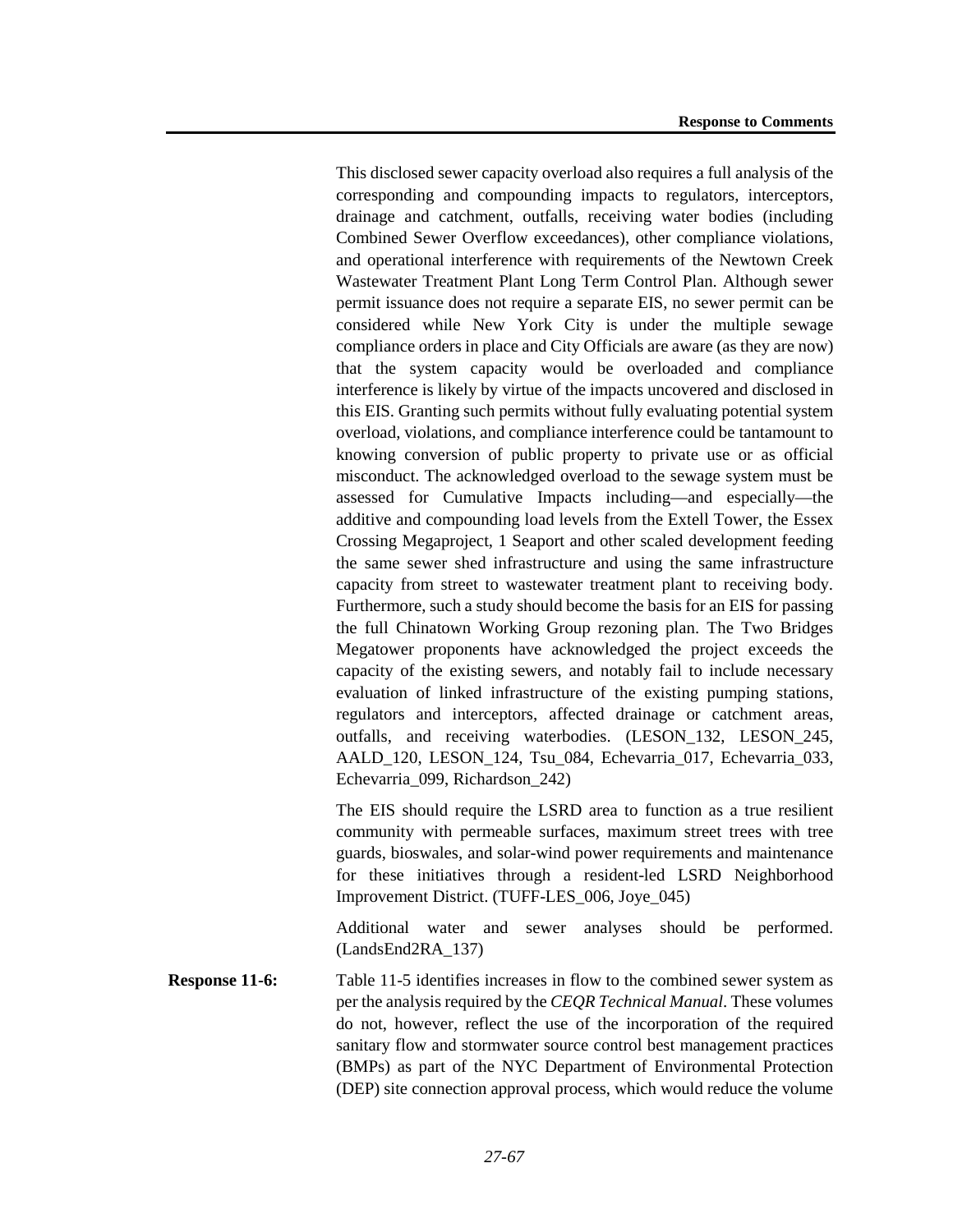of sanitary sewer discharge as well as the peak stormwater runoff rate from the project sites.

**Comment 11-7:** The analysis of scenarios that would be considered flash flooding or greater by the National Weather Service (NWS) (identified as rainfall of at least to 1.5 in over 1 hour) should be performed to accurately assess and disclose the capacity of drainage systems during heavy rain and coastal flooding events which the area is naturally predisposed to. (CB3\_001, Struthers\_043)

- **Response 11-7:** As discussed on page 11-9 of the EIS Chapter 11, "Water and Sewer Infrastructure," the stormwater detention system for each site will be reviewed and approved by DEP as a part of the site connection approval process. The systems will be designed based on the DEP design storm of 5.95 inches per hour of rainfall.
- **Comment 11-8:** The DEIS states that the proposed projects would be adequately served by existing sewer infrastructure. It then states that the proposed projects are not within the limits of the existing sewers and would require at-grade improvements. The DEIS does not discuss the nature of the sewer improvements; this analysis should be included in the FEIS. (Simpkins\_111)
- **Response 11-8:** EIS Chapter 11, "Water and Sewer Infrastructure," states that the projects sites are all served by combined sewers. The chapter discusses the DEP sewer that is located within an easement on Site 5. Per easement requirements, no building construction is allowed within the easement and any other minor construction, such as a playground structure, benches, etc., is required to be coordinated with DEP. No sewer improvement work is proposed within the City right-of-way. On-site stormwater site detention is required and will require the review and approval of DEP as a part of the site connection approval process,
- **Comment 11-9:** Best management practices (BMPs) should be identified and disclosed. (CB3\_001, Simpkins\_111, Joye\_045, LESON\_027)

Mitigation measures should be identified. (TUFF-LES\_006)

**Response 11-9:** The specific best management practices will vary by building depending on final design; regardless of what the selected practice is, it will achieve the same outcome because the system for each site will be designed to meet the restricted stormwater release rate per DEP site connection proposal requirements. As discussed on page 11-9 of the EIS Chapter 11, "Water and Sewer Infrastructure," a DEP approved site connection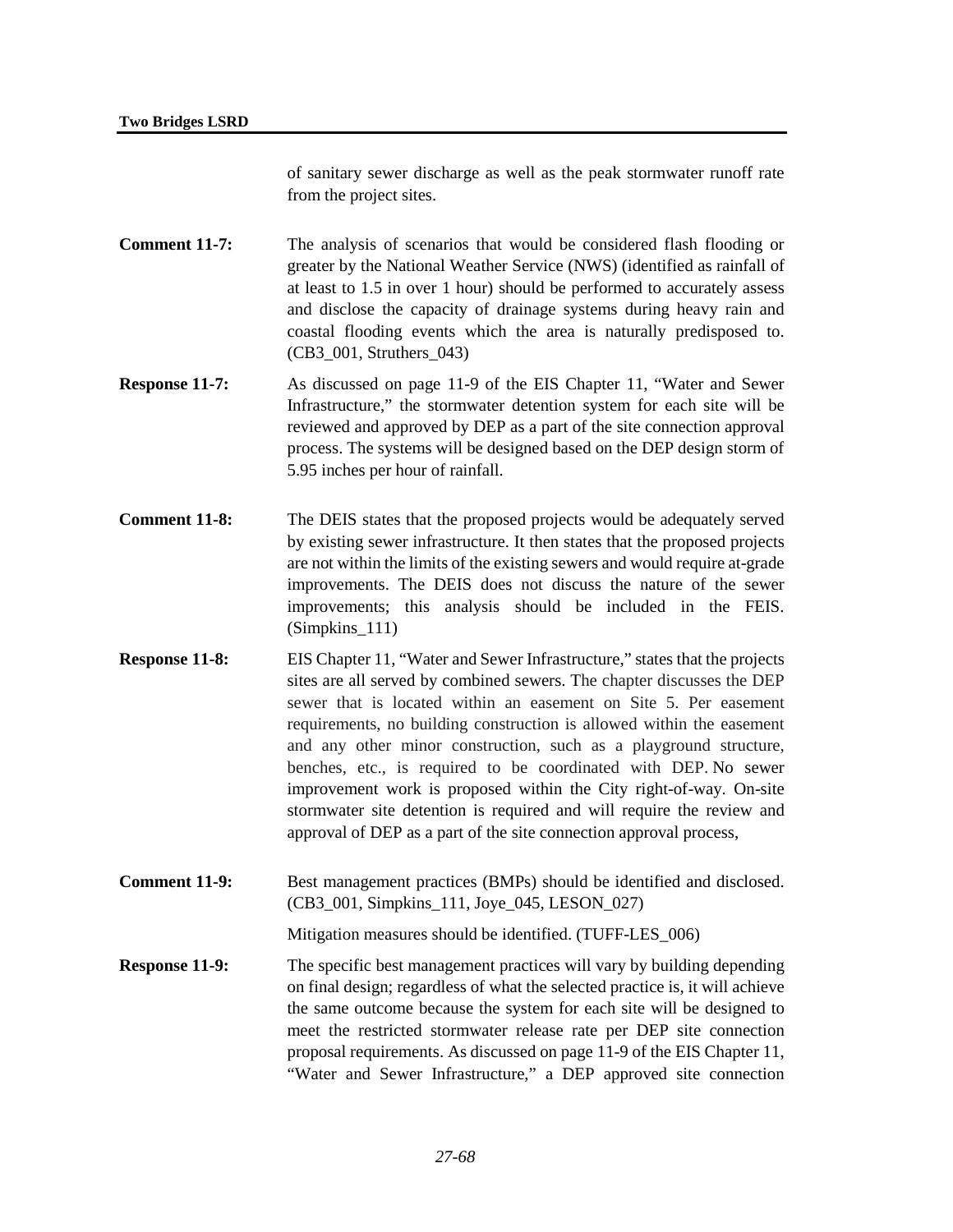proposal is a requirement for a new building approval issued by the NYC Department of Buildings (DOB).

**Comment 11-10:** There is no reason for the CPC to vote to approve the proposed projects, which are in a crowded residential area that already has mixed uses, and has little infrastructure to handle the excessive potential sewage. (Argenti\_174)

- **Response 11-10:** As discussed in EIS Chapter 11, "Water and Sewer Infrastructure," the conveyance system and the Newtown Creek WWTP have sufficient capacity to convey and treat sanitary waste resulting from the proposed projects. The proposed projects would be expected to generate 588,010 gallons per day (gpd) of sanitary sewage; this incremental increase in sewage generation would be approximately 0.12 percent of the average daily flow at the Newtown Creek Waste Water Treatment Plant (WWTP) and would not result in an exceedance of the plant's permitted capacity.
- **Comment 11-11:** Because the combined sewer system must convey both sanitary sewage and ground level stormwater within a drainage area, sewage generated by the proposed project would result in less space for the local drainage area to simultaneously manage stormwater during flash or tidal flooding, or during a coastal storm event. Further analysis should be performed on other potential flood scenarios that more closely align with National Weather Service flash flood classifications to see how the additional sanitary sewage generated by the project will impact the local area's ability to respond to the variety of flooding hazards it faces. (TUFF-LES\_006)
- **Response 11-11:** The stormwater detention system for each site will be reviewed and approved by DEP as a part of the site connection approval process. The systems will be designed based on the DEP design storm of 5.95 inches per hour of rainfall.
- **Comment 11-12:** There will be significant environmental impacts due to the proposed projects location within the FEMA flood zone. The DEIS should review the additional cost in the monthly rental given the FEMA insurance expense for the 25% affordable housing units in these proposed projects. (Argenti\_174, Chan)
- **Response 11-12:** Construction for the proposed projects would occur in accordance with NYC Building Code. For buildings within the floodplain, this would include the requirement that all residential units be located above the base flood elevation. As noted in EIS Chapter 16, "Greenhouse Gas Emissions and Climate Change," the proposed projects would be designed to provide resilience to the potential conditions projected through the 2050s,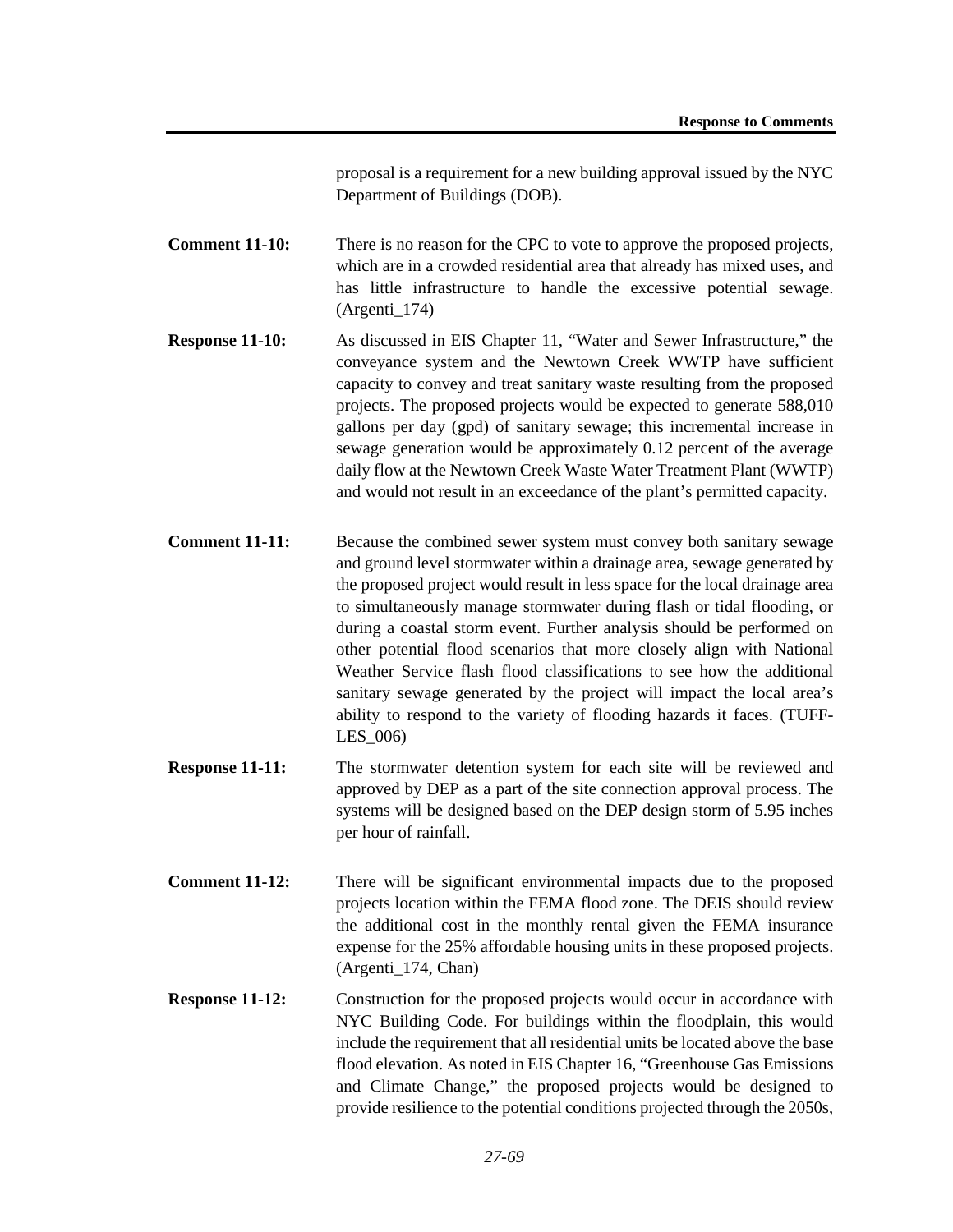and the design would be adaptive in the event of future adjustments to end-of-century potential flood elevations estimates. All new residential units would be protected from potential 1-in-100 flood events throughout the end of the century.

**Comment 11-13:** The City is legally responsible for limiting Nitrogen pollution from the East River to the Long Island Sound by limiting development along the corridor. (Argenti\_174, Simpkins\_082, Simpkins\_111, LESON\_027)

**Response 11-13:** The City is committed to reducing the combined nitrogen discharges from its WWTPs located along the East River by 58.5 percent by January 2017. By September 2016, the City had exceeded this goal, reducing nitrogen discharges from the City WWTPs to the East River by approximately 61 percent. (Source: http://www.nyc.gov/html/dep/html/press\_releases/17- 001pr.shtml)

> As stated in EIS Chapter 11, "Water and Sewer Infrastructure," the Newtown Creek WWTP wastewater is fully treated by physical and biological processes before it is discharged into the Hudson River. The quality of the treated wastewater (effluent) is regulated by a State Pollutant Discharge Elimination System (SPDES) permit issued by the New York State Department of Environmental Conservation (DEC), which establishes limits for effluent parameters (i.e., nitrogen). The treatment capacity at the Newtown Creek WWTP is sufficient to handle wastewater flow resulting from the proposed projects.

- **Comment 11-14:** The adverse environmental impacts of the proposed towers cannot be mitigated without considering the cumulative impact of all the development happening in the Newtown Creek WWTP sewer system, which is currently not meeting the terms of the Long Island Sound Study to eliminate nitrogen pollution. The adverse environmental impacts on public waters must adequately be studied and mitigated. (Argenti\_174, Simpkins\_111, LESON\_027, Yuen\_232, AALD\_120, LESON\_124, Pena\_098, Pena\_248, Travers\_097, Petition\_037)
- **Response 11-14:** As mentioned above, the City committed to reducing the combined nitrogen discharges from its WWTPs located along the East River by 58.5 percent by January 2017. By September 2016, the City had exceeded this goal, reducing nitrogen discharges from the City WWTPs to the East River by approximately 61 percent. (Source: http://www.nyc.gov/ html/dep/html/press\_releases/17-001pr.shtml)

The quality of treated wastewater (effluent) is regulated by SPDES permits issued by DEC, which establishes limits for effluent parameters (i.e., nitrogen). As stated in EIS Chapter 11, "Water and Sewer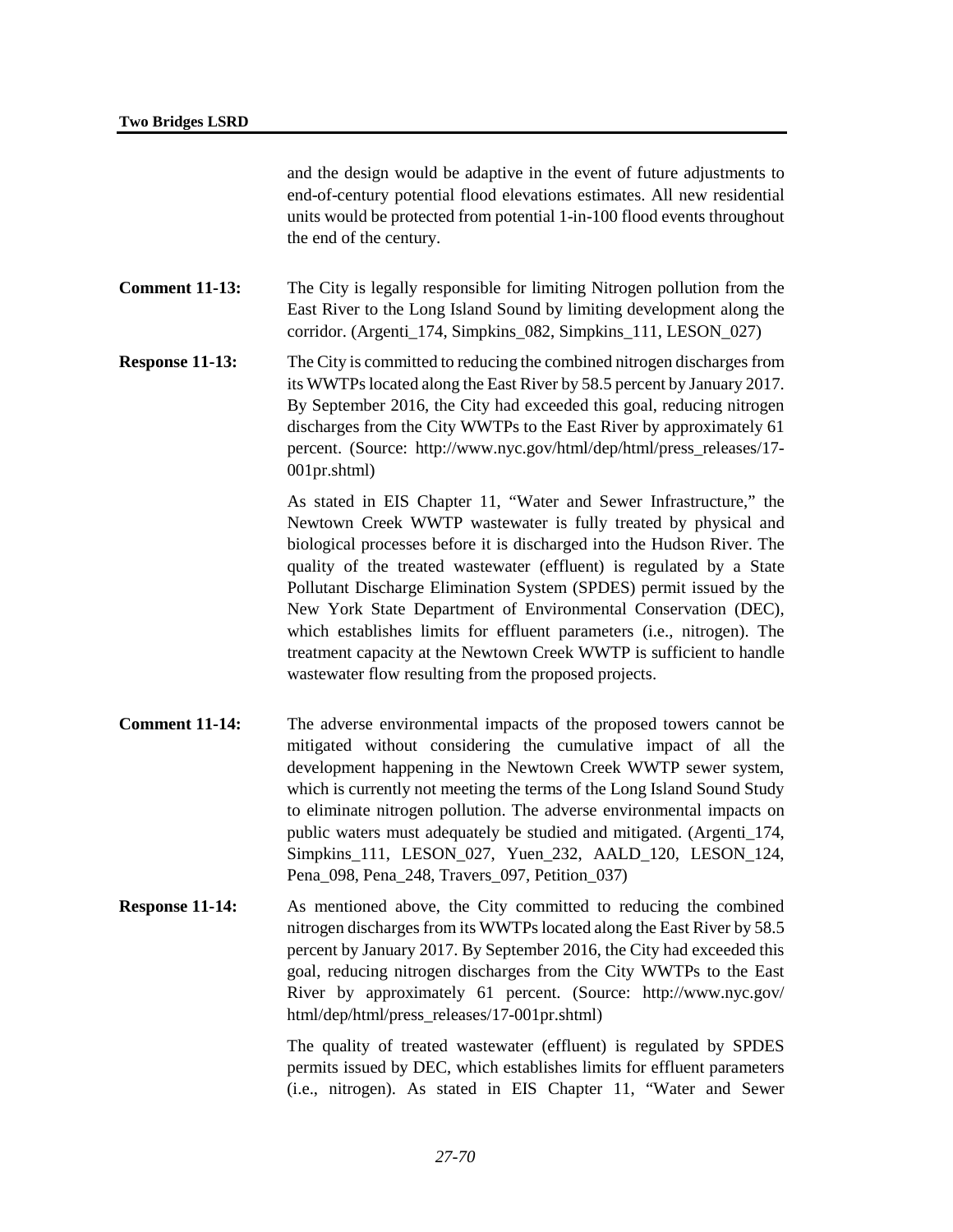Infrastructure," the treatment capacity at the Newtown Creek WWTP is sufficient to handle wastewater flow resulting from the proposed projects. Therefore, the proposed projects would not result in a failure of the Newtown Creek WWTP to meet its SPDES effluent limits and would not have the potential to affect water quality of the East River.

**Comment 11-15:** New York City is operating under a 2014 CSO BMP Order on Consent that requires all of the City's thirteen SPDES Permits meet effluent limitations, monitoring requirements, special conditions and general conditions, including certain permit conditions under the Section titled "BEST MANAGEMENT PRACTICES FOR COMBINED SEWER OVERFLOWS (CSO BMPs)." The BMPs are technology-based controls designed to reduce CSOs and their effects on receiving water. DEC recognizes that the City's system is not currently designed to assure that individual regulators will not discharge outside a critical wet weather event, a factor that must be addressed in the DEIS. The DEIS must include data and evidence showing the CSO Consent Order BMPs are in place for the sewage system components being overloaded by the Megatower Project that interconnect with the unfixed sewers, including system operational impacts under both dry and wet weather flow levels (including Regulator NC-M21, CSO outfall NCM-063, and the intercept to the Newtown Creek WWTP). The DEIS should also assess whether and how additive cumulative load to the sewage system can be managed in unique weather events, especially given the area is in a floodplain. (LESON\_132, LESON\_245, AALD\_120, LESON\_124)

- **Response 11-15:** The proposed projects do not run counter to the City's application of the Newtown Creek WWTP CSO BMPs. The referenced BMP provisions of the CSO BMP Order (Order) have been incorporated into the Clean Water Act permits for the City's WWTPs issued by NUSDEC and are no longer enforced under the Order. That said, the Proposed Project is unrelated to and will not impact the City's compliance with the BMPs in the permit for the Newtown Creek WWTP. The permit BMPs do not limit or otherwise impede development in the City. In fact, the City's long term CSO planning accounts for projected population growth. Moreover, the statements that the sewage system components would be overloaded by the development, or that there are "unfixed" sewers, are without foundation.
- **Comment 11-16:** The EA incorrectly stated that no permit was required from the New York Department of Environmental Protection (DEP) for stormwater and sewer needs. The Newtown Creek WWTP is not collecting stormwater or sewage overflow. The DEP has started a pilot program called "Wait…," a volunteer program that texts users when there is heavy rain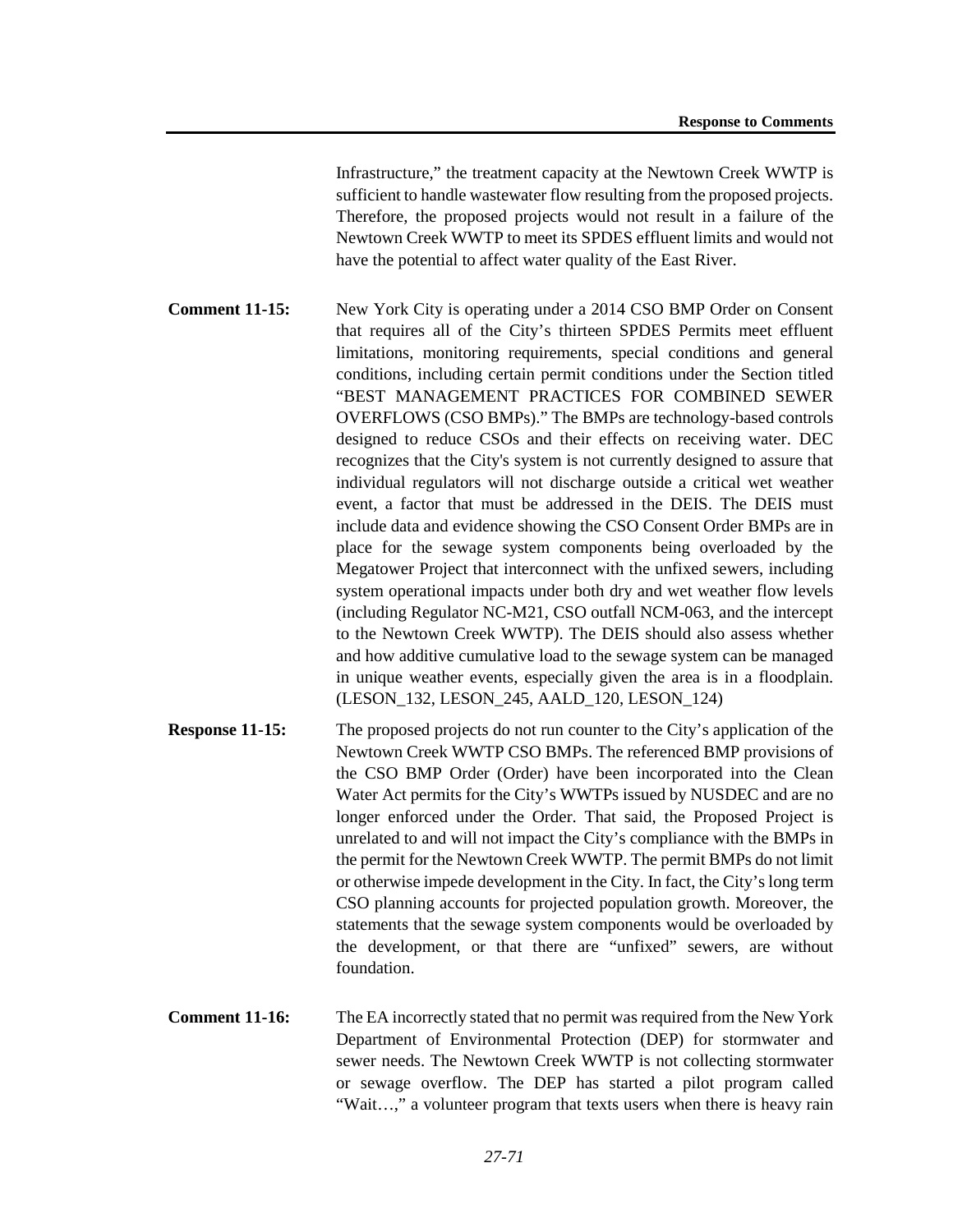so that they avoid using their indoor drainage. More residential units would exacerbate this issue. (Argenti\_174, Simpkins\_082, Simpkins 111, LESON 027)

**Response 11-16:** During and immediately after wet weather, combined sewers can experience a much larger flow due to stormwater runoff collection. To control flooding at the Newtown Creek WWTP, regulators built into the system allow approximately two times the amount of design dry weather flow into the interceptors and to the WWTP; the excess flow is discharged to the combined sewer overflow (CSO). The Wait… Pilot Program is designed to minimize these discharges by voluntary reduction in sanitary water use during a heavy rain, when the sewers reach capacity. (Source: http://home2.nyc.gov/html/dep/html/stormwater/wait\_program.shtml)

> As stated in EIS Chapter 11, "Water and Sewer Infrastructure," the incorporation of the required sanitary flow and stormwater source control BMPs as part of the site connection approval process would reduce the volume of sanitary sewer discharge as well as the peak stormwater runoff rate from the project sites. Sewer conveyance near the project sites and the treatment capacity at the Newtown Creek WWTP are sufficient to handle wastewater flow resulting from the proposed projects. No significant adverse impacts to water and sewer infrastructure would result from the proposed projects.

- **Comment 11-17:** The information in Chapter 11 has many errors. For instance, Croton Aqueduct does not have 22 MGD. (Argenti\_174)
- **Response 11-17:** Information regarding NYC water supply system was sourced from NYC DEP—http://www.nyc.gov/html/dep/pdf/wsstate17.pdf. This source is referenced in Chapter 11, "Water and Sewer Infrastructure."
- **Comment 11-18:** The DEIS incorrectly states that treated wastewater from the Newtown Creek WWTP is released into the Hudson River. Treated wastewater is discharged into the East River, where it flows to the Long Island Sound. (Simpkins\_111, LESON\_027)
- **Response 11-18:** The text in FEIS Chapter 11, "Water and Sewer Infrastructure," has been corrected to refer to the East River.
- **Comment 11-19:** The DEIS does disclose impacts on the stormwater infrastructure during heavy rain events. According to the DEIS, the volume of sewage sent to combined sewer system (CSS) NCM-063 will more than double from existing conditions, up to 480,000 gallons. Including the runoff volume of a 2.5-inch storm event with a duration of 19.5 hours, the total volume of wastewater sent to CSS NCM-063 is expected to reach 840,000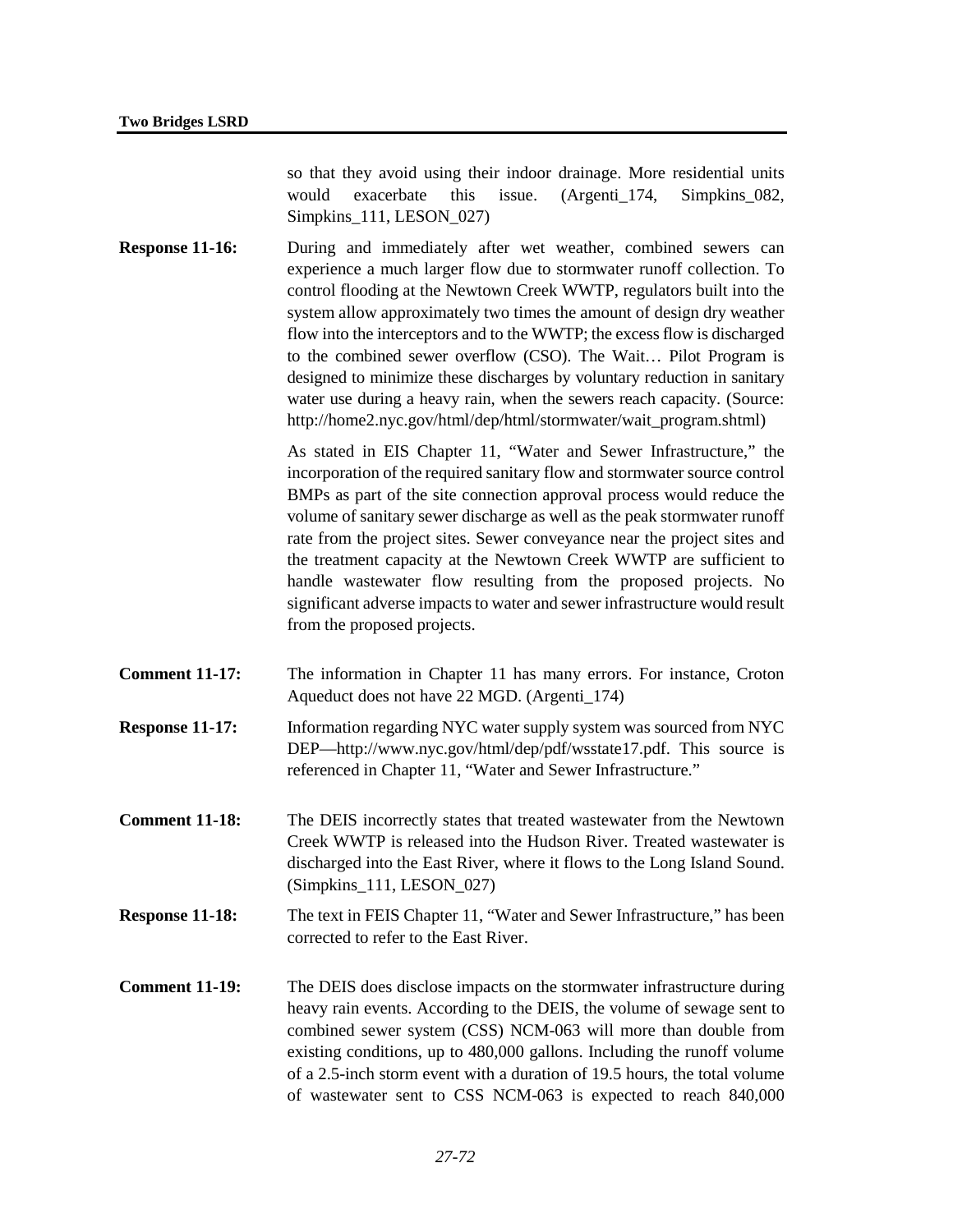gallons, a 50 percent increase over existing conditions. No mitigation measures have been identified. (MAS\_002)

- **Response 11-19:** As stated above and in EIS Chapter 11, "Water and Sewer Infrastructure," the incorporation of the required sanitary flow and stormwater source control BMPs as part of the DEP site connection approval process would reduce the volume of sanitary sewer discharge as well as the peak stormwater runoff rate from the project sites. The specific stormwater detention measures that will be reviewed and approved by DEP will detain stormwater on-site, releasing stormwater at a restricted flow rate, whereas in the existing condition, all stormwater from the project sites runs directly to the combined sewer during a rainfall event. See also responses to Comments 11-7 and 11-9.
- **Comment 11-20:** The DEIS does not show on a map or describe the affected combined sewer system, including affected drainage or catchment areas, outfalls, and receiving water bodies. (Simpkins\_111, LESON\_027, LESON\_132, LESON\_245, AALD\_120, LESON\_124)
- **Response 11-20:** The affected combined sewer system is described in text within the body of EIS Chapter 11, "Water and Sewer Infrastructure."
- **Comment 11-21:** The DEIS should consider the loss of permeable surfaces that can absorb rain and flood waters. (Hanhardt\_118)
- **Response 11-21:** As stated in EIS Chapter 11, "Water and Sewer Infrastructure," due to the reconstructed Rutgers Slip Open Space and other landscape improvements on the project sites, the amount of pervious surfaces will increase as compared to the existing condition.

# **SOLID WASTE**

- **Comment 12-1:** The proposed projects exceed the management population sewage and garbage disposal. Curbside pickup would increase, and more rodents would be present. The sanitation department would need sufficient space to pick up garbage, and the proposed buildings would need sufficient storage space to properly store garbage. I'm very concerned about multiplying the rat population in this neighborhood. (Jeter\_101)
- **Response 12-1:** Comment noted.

# **TRANSPORTATION**

**Comment 14-1:** Full mitigation of all 15 identified traffic impacts, as well as disclosure of proposed signal timing changes and lane restriping plans with approval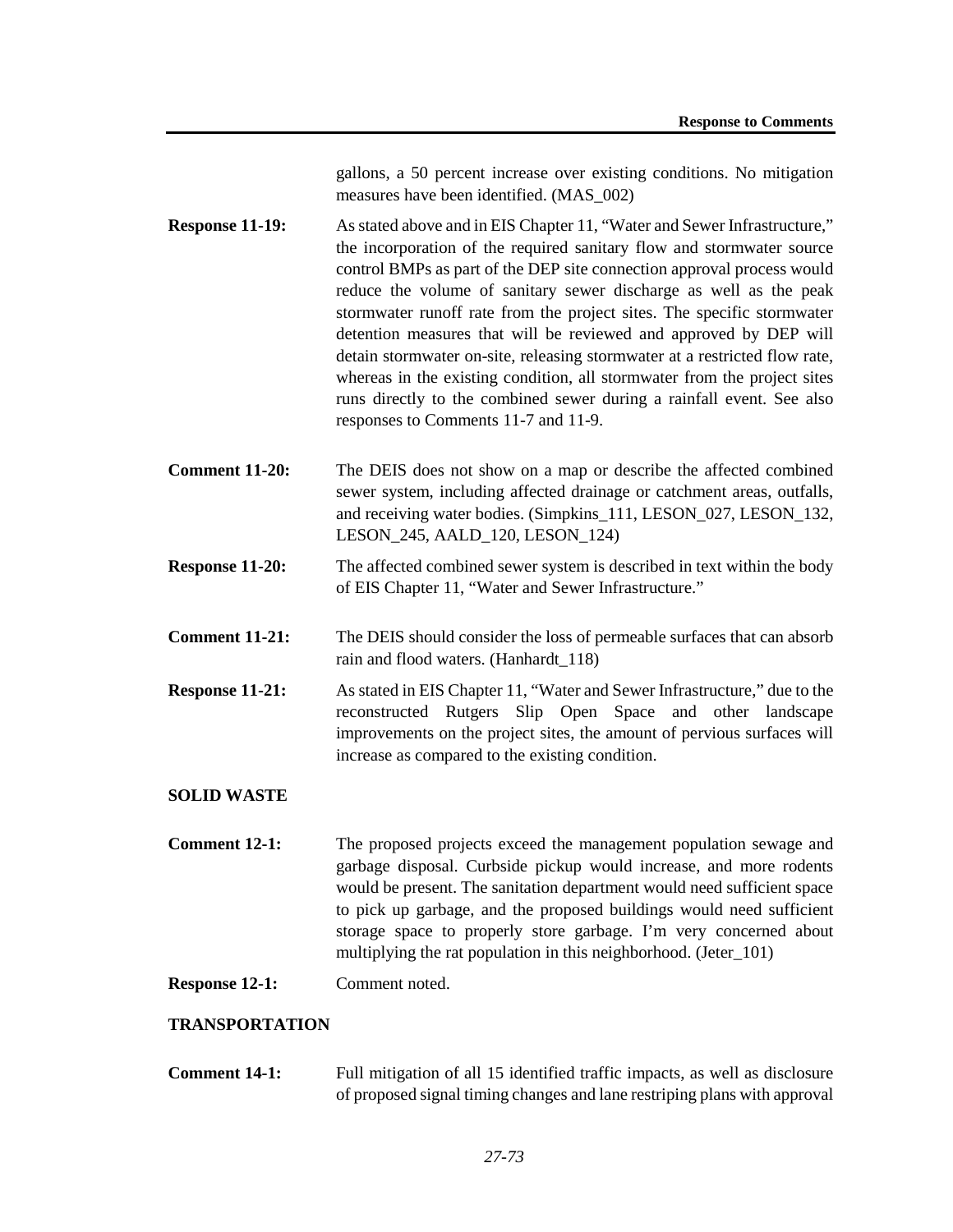from DOT should be provided. (CB3\_001, AALD\_120, LESON\_124, Niou\_011, Niou\_047)

The DEIS does not go beyond identifying standard mitigation measures such as signal timing changes and lane restriping. The DEIS states that mitigation measures have yet to be approved by NYCDOT, and may be deemed infeasible, which would leave the impacts unmitigated. This is unacceptable. (TUFF-LES\_006)

**Response 14-1:** As described in Chapter 1, "Procedures and Documentation," Section 243.5 of the *CEQR Technical Manual*, "CEQR requires that any significant adverse impacts identified in the DEIS be minimized or avoided to the greatest extent practicable. Mitigation measures must be identified in the DEIS. A range of mitigation measures may be presented and assessed in the DEIS for public review and discussion, without the lead agency selecting one for implementation. Where no mitigation is available or practicable, the DEIS must disclose the potential for significant adverse impacts."

> The DEIS provided full disclosure of the proposed traffic mitigation measures, including signal timing and lane restriping changes. NYCDOT has continued their review of these measures subsequent to the issuance of the DEIS and the NYCDOT findings are reflected in the FEIS. The unmitigated impacts disclosed in the DEIS for the two intersections referenced in the comment would remain unmitigated. If NYCDOT determines that other proposed mitigation measures are not feasible, then those corresponding impacts would also be unmitigated.

- **Comment 14-2:** The traffic impact study should consider ride-sharing modes such as Uber and disclose substantial explanation of the methodology for calculating the impacts of the growing ride-hailing industry or the impacts of onlinebased vendor deliveries to the area, both of which may have an elevated impact in the study area under the proposed With Action conditions due to the higher anticipated income of new residents. (CB3\_001)
- **Response 14-2:** As described in DEIS Chapter 14, "Transportation," applicable references and the latest available census data for nearby tracts, which capture recent area travel patterns including those attributable to the ridehailing industry, were used to develop pertinent travel characteristics for analyzing potential impacts associated with the proposed projects. These and other travel demand assumptions were reviewed by NYCDOT and deemed appropriate for the DEIS analyses. Furthermore, an abundance of recent transportation data were collected to form the basis of the DEIS's analyses of existing conditions; these data and analyses accounted for travel via all modes of transportation in the area surrounding the project sites. However, there are no specific data that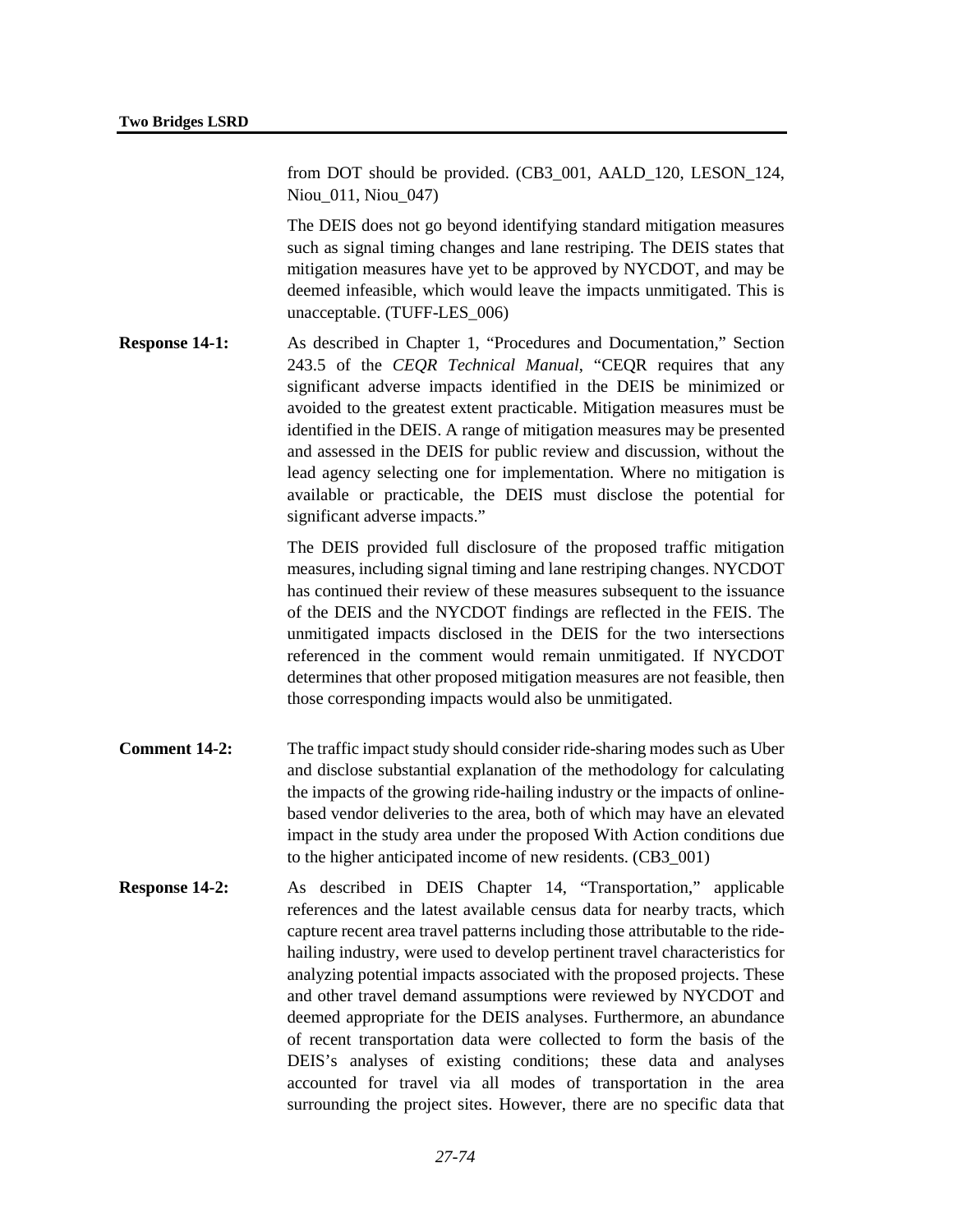correlate how, which, and to what extent travel modes have changed due to the ride-hailing industry. There are also no income-based statistics on users of this type of transportation services.

**Comment 14-3:** The vehicle occupancies from the 2011–2015 ACS used for the residential trip generation is not the most current data available. Travel demand data from the Seward Park Mixed-Use Development Project should not be used because Essex Crossing is 50 percent affordable, and the Two Bridges developments would have higher incomes and therefore might own more cars. Also, Two Bridges has fewer mass transit options than Seward Park, so residents might need to use ride hailing or taxis more often. (TUFF-LES\_006)

> The DEIS states that the proposed projects would not significantly impact subway line service, but would result in adverse impacts to station access and pedestrian circulation during the AM and PM peak hours. (TUFF-LES\_006)

> A detailed bus line-haul analysis should be conducted to address the unique conditions in the study area, including limited access to subway lines, that would differ from the standard Travel Demand Assumptions outlined in the *CEQR Technical Manual* regarding modal splits. (CB3\_001, CPC\_105)

> The DEIS does not address potential crowding on the M9 bus line. (AALD\_120, LESON\_124)

**Response 14-3:** Travel demand assumptions, including the application of the most recently available census data for tracts encompassing and near the project sites as well as other applicable factors, were reviewed and approved by NYCDOT. Specifically, prevalent travel modes for this area's residents are based on journey-to-work data from local census tracts. These statistics reflect mode choice of local residents, including the use of rail-hailing or taxis, and are specific to this neighborhood and are not the same as those used in studying the potential impacts for the Seward Park project. That project was referenced only for its taxi occupancy factor, which is common with most other studies for residential projects across the City, and for its local retail travel characteristics. While there is only one nearby subway line (F train) serving the project sites, its East Broadway station provides access at various locations, the closest of which is located at Madison and Rutgers Streets, at generally less than ¼-mile (5-minute walk) from the project sites. As such, recent census data showed a relatively low share of travel via bus. Contrary to the commenter's assertion, this is not based on standards prescribed by the *CEQR Technical Manual*, which does not provide data on modal splits. As demonstrated in the DEIS's travel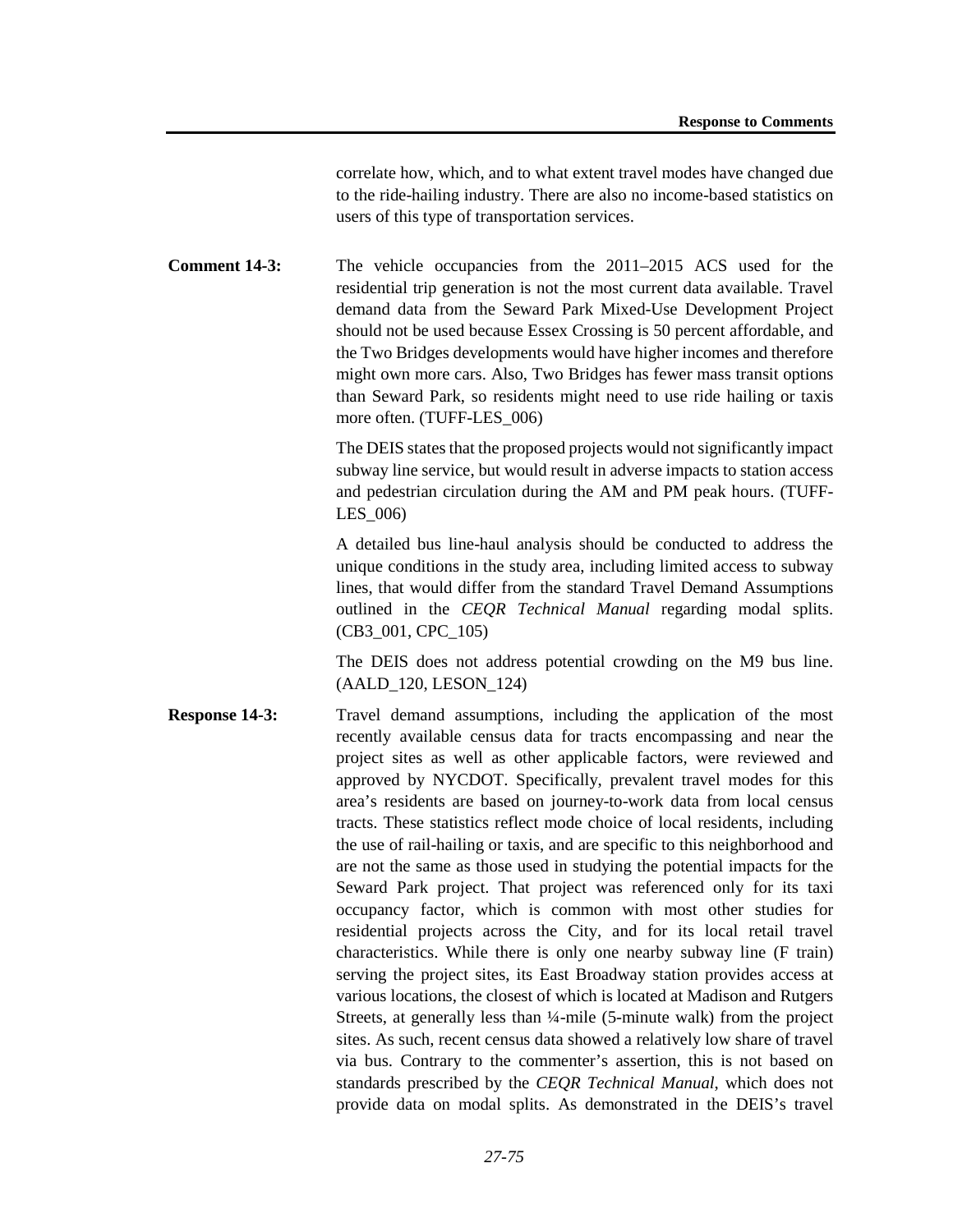demand projections, the number of projected peak hour bus riders would not amount to a level that would warrant a detailed analysis of bus linehaul conditions or result in significant impacts to bus lines. This conclusion was reviewed by NYCDOT and NYC Transit.

**Comment 14-4:** Anticipated MTA New York City Transit repairs to the Rutgers Tube slated for 2022 are expected to limit F-line service at the East Broadway subway station just after the proposed actions' 2021 projected build year. The only significant adverse impacts identified in the DEIS are for the Fline East Broadway subway station S1 stairway during weekday AM and PM peak hours, and the P3 stairway for the weekday AM peak hour, and therefore the only mitigations proposed are station accessibility and circulation-based. The conceptual engineering studies for these mitigations have at this time been performed and are described as feasible in the DEIS; the details of these studies should be disclosed. The subway line haul methodology and trip generation methodology should be refined to more accurately reflect use patterns the proposed actions will influence, as well as reflect publicly known service interruptions that are expected to impact transit in the study area. (CB,\_001, CB3\_013, Joye\_045)

> The East Broadway F train has an average weekday ridership of 14,365. The Draft EIS states that the approximately 7,000 additional residents expected with the new developments would not significantly impact the subway line service (but will result in adverse impacts to station access and pedestrian flow during peak hours). (GOLES\_004, Harsanyi\_008, Stroman 193, MAS 002, Chin 038, Chin 115, CPC 105, Beach 200, LESPP\_107, LESPP\_243)

**Response 14-4:** The closest entrance to the East Broadway (F train) station is generally less than ¼-mile (5-minute walk) from the project sites, whereas the Grand Street (B/D train) station is nearly one mile away (20-minute walk). Transfers between the F and B/D trains can also be made at the Broadway-Lafayette Street station, two stops from the East Broadway station and one stop from the Grand Street station. Accessing the East Broadway station is more convenient for area residents; however, some are expected to use the Grand Street station, which is closer to key shopping areas in Chinatown. These assumptions were discussed with NYC Transit during the review of the DEIS analyses and were deemed reasonable. As a result, a quantified analysis, in conformance with *CEQR Technical Manual* guidelines, of subway line-haul conditions on the F line was prepared. Using data provided by NYC Transit, this analysis showed that incremental trips generated by the proposed projects would not result in the potential for significant adverse subway line-haul impacts. This finding was reviewed by NYC Transit. Regarding the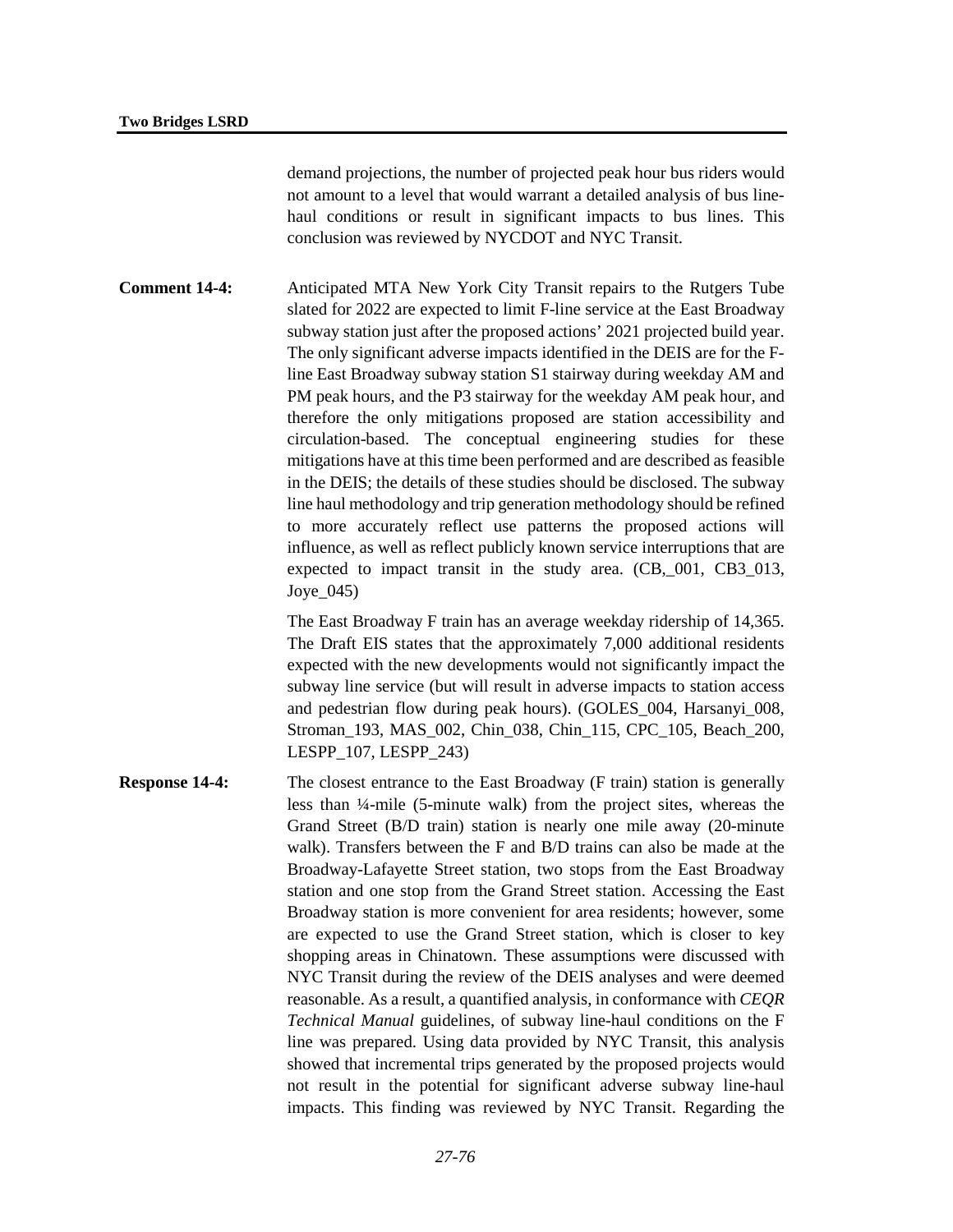planned Rutgers tube repair by NYC Transit, while it would affect service on the F line, it will be temporary and not a function of the proposed development projects. Similar to the upcoming repair of the Canarsie tube that serves the L train, NYC Transit is expected to take actions to accommodate area users during the repair work to the extent practicable. The specific activities related to this project, however, is outside of the scope of study for this EIS. Regarding the stairway impacts identified in the DEIS, additional discussions with NYC Transit have taken place since the issuance of the DEIS to ascertain the feasibility of the proposed mitigation measures, which will be funded entirely by the developers of the proposed project. The text in the FEIS has been updated.

- **Comment 14-5:** The transit mitigation proposed in the DEIS are major capital improvements. Are there commitments to make sure that these improvements are made? The community requires commitments to improve this station now. The City should commit to a feasibility study for mitigating the impacts at this subway station, and true community input is required to determine possible improvements. The EIS should examine building an elevator at Rutgers and Madison Streets. (TUFF-LES\_006)
- **Response 14-5:** The applicants will enter into Restrictive Declarations committing them to coordinate with NYC Transit and implement the mitigation measures set forth in the DEIS. This work would have to be completed before a temporary certificate of occupancy (TCO) can be issued to the first completed building. Although NYC Transit's capital program does not include other improvements to this station, analysis has indicated that building an elevator at Rutgers and Madison Streets is infeasible. Therefore, the agency has identified for the applicants that the two elevators accompanying the stairway improvements should be sited at the southeast corner of East Broadway and Rutgers Street.
- **Comment 14-6:** There should be select bus stops (SBS) added to Pike Street between Madison Street and Henry Street, in both directions. (LESPP\_243) The EIS should consider adding a M15 SBS stop at Pike Street. (TUFF-LES\_006)
- **Response 14-6:** The addition of bus stop locations is under the purview of New York City Transit, which determines service routes and schedules based on demand.
- **Comment 14-7:** The intersections of Allen Street with Canal, Delancey, and Division Streets, the intersection Bowery and Canal Street at the Manhattan Bridge, the intersection of Chatham Square and Park Row, the intersection of Worth Street and Mott Street, the intersections of Pike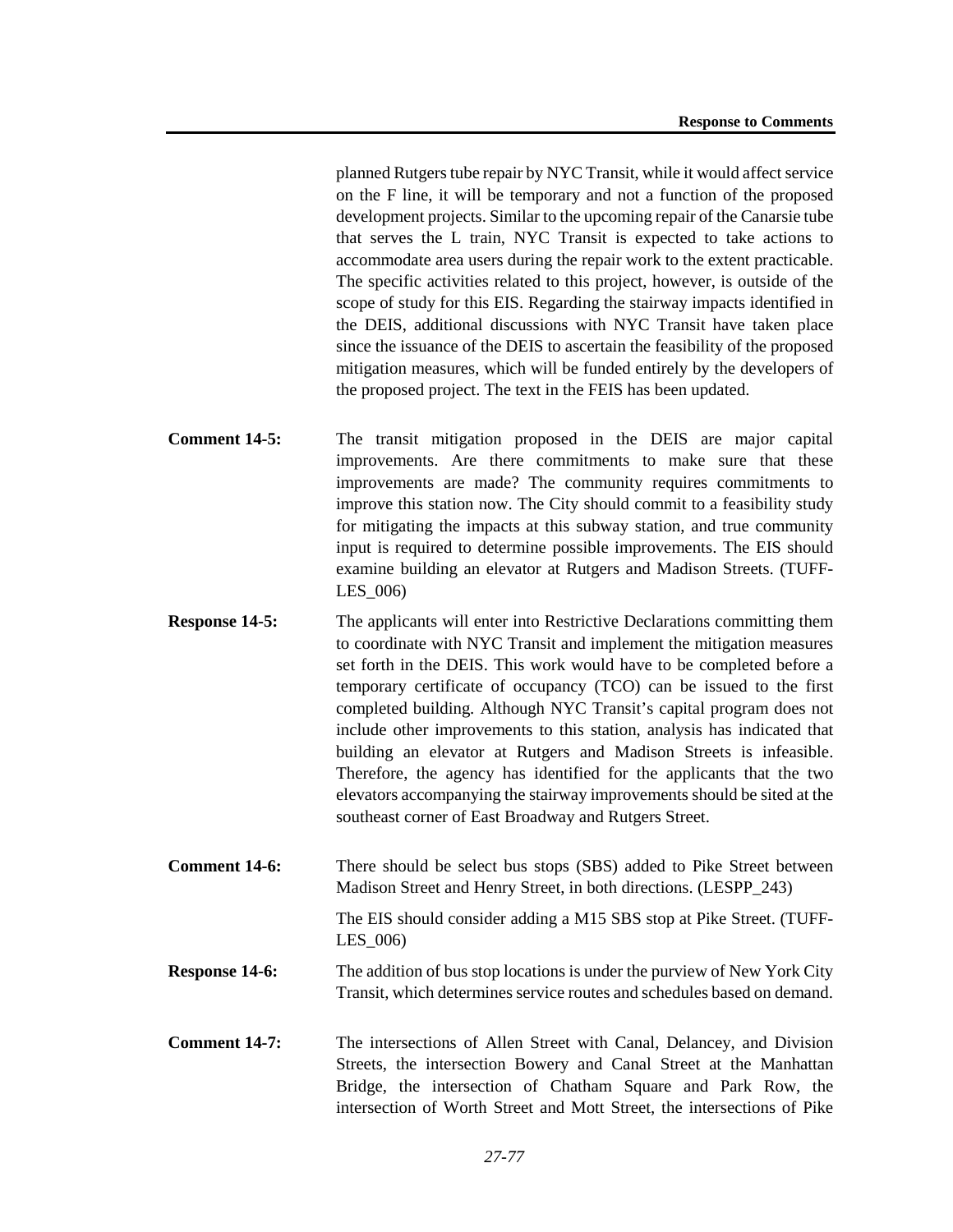Street with East Broadway and Madison Street, and the intersection of Rutgers Slip and South Street were highlighted in the DEIS as having been the site of ten or more injuries during the study period between November 1, 2013 and October 31, 2016. The DEIS indicates that none of these intersections were found to have design deficiencies, yet a number of the intersections, such as Chatham Square/Park Row and Worth Street/Mott Street are very difficult to navigate and involve several turning movements and pedestrian crossings. Further study of the intersections of Chatham Square/Park Row and Worth Street/Mott Street and South Street and Montgomery Street should be performed, and the intersections should be redesigned as a necessary mitigation of the anticipated adverse impact. (CB3\_001, Moskowitz\_009)

The intersection of Rutgers and Cherry Streets is difficult for both pedestrians and vehicles. It would benefit from additional study and possibly a redesign, considering the projected increase in traffic. Vehicular and pedestrian traffic will increase along Clinton, Montgomery, and South Streets. The DEIS should identify enhancements and amenities along South Street between Montgomery Street and Rutgers Slip as mitigation for pedestrian accessibility and usability. (TUFF-LES\_006, TUFF-LES\_020)

- **Response 14-7:** In accordance with criteria presented in the *CEQR Technical Manual*, three intersections (Allen Street and Canal Street, The Bowery and Bayard Street, sand Chatham Square/Park Row and Worth Street/Mott Street) were identified as high crash locations, for which safety improvements were recommended where possible. In recent years, geometric and operational changes have been made at these and other study area intersections in the study area to improve safety and provide delineated space for all road users (i.e., bicyclists and pedestrians). As part of Mayor de Blasio's Vision Zero initiatives, NYCDOT continues to explore traffic safety strategies for implementation to improve traffic, bike, and pedestrian safety across the City. Regarding the unmitigated traffic impacts identified for the two study area intersections, no feasible mitigation measures have been identified through studies and discussions with NYCDOT, partly due to traffic, bike, and pedestrian safety measures that have been already put in place and which limited the ability to provide additional capacity for traffic movements. Therefore, these impacts would remain unmitigated.
- **Comment 14-8:** The DEIS has identified significant parking shortfalls that will result from the proposed actions, yet the *CEQR Technical Manual* does not designate parking shortfalls in the borough of Manhattan as constituting a significant adverse impact due to the magnitude of available alternative modes of transportation. The study area in fact lacks a significant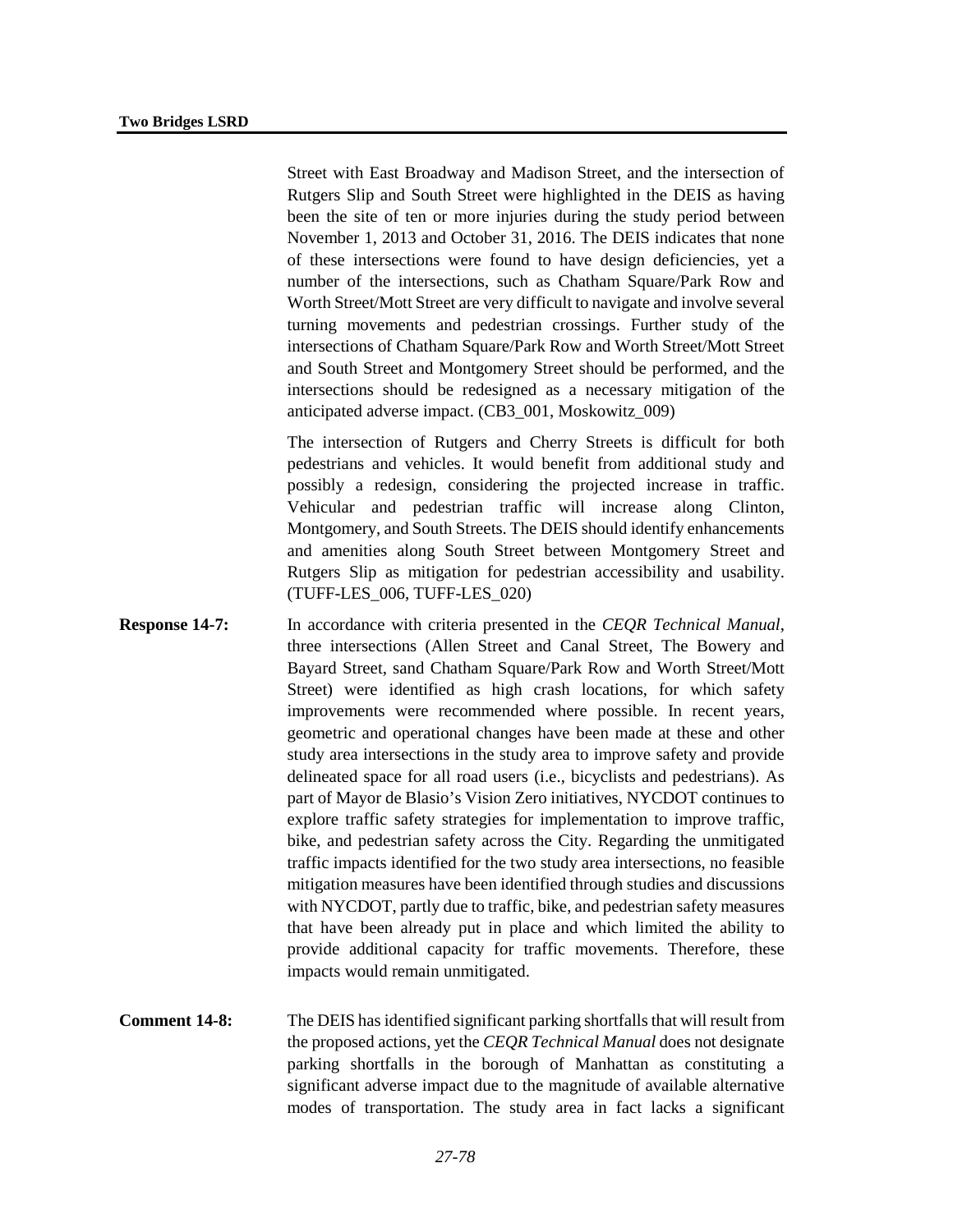magnitude of alternative modes of transportation as exemplified by the transit analysis trip generation methodology that identifies 95 percent of residents in the study area are likely to use a single subway station and line, the F-line at the East Broadway subway station. Further study of these parking shortfalls and a reconsideration of the mitigation standards typically applied to Manhattan actions due to the unique circumstances of limited public transit access in the study area should be performed. The DEIS fails to note that almost all of the parking facilities in the study area, including Pier 42, have closed, exacerbating the parking shortfall. Therefore, it is faulty to conclude that the proposed projects would not result in a significant adverse parking impact. (CB3\_001, MAS\_002, TUFF-LES\_006)

The area will be short over 700 parking spaces during peak hours after these mega-towers are built, plus an additional 355 more parking spaces during the three years of construction—for three years, the neighborhood will be short over 1,000 parking spaces. (GOLES\_004, Moskowitz\_009, Avila-Goldman\_182)

Within one-half-mile of the project area, public parking utilization will increase to more than 112 percent of off-street parking facility capacity in the area. This represents a parking shortfall of more than 1,500 spaces during weekday peak periods. Furthermore, during the anticipated 30–36 month construction period, the proposed development is expected to generate a need for 355 additional spaces based on construction worker demand. (MAS\_002, AALD\_120, LESON\_124, Niou\_011, Niou\_047, LandsEnd2RA\_137)

**Response 14-8:** The DEIS stated that 95 percent of the proposed project's subway riders are expected to use the East Broadway F train station (not 95 percent of residents in the study area). EIS Chapter 14, "Transportation," shows that only 44 percent of residential trips are expected to be made via the subway. Also, the commenter's assertion that the area is unique with regard to its limited public transit access and therefore should be studied differently is incorrect. The area is part of the Manhattan Central Business District and although different neighborhoods within this District may have different characteristics corresponding with nearby transportation systems, such as highway, local roadway, and public transportation access, study of potential transportation impacts is subject to the same *CEQR Technical Manual* requirements. The parking shortfall that would result from the proposed projects were identified in accordance with *CEQR Technical Manual* guidance. Parking facilities that would be closed in the No Action condition, including Pier 42, are reflected in the No Action public parking supply shown on Table 14-52 in EIS Chapter 14, "Transportation." As stated in EIS Chapter 14, "Transportation," such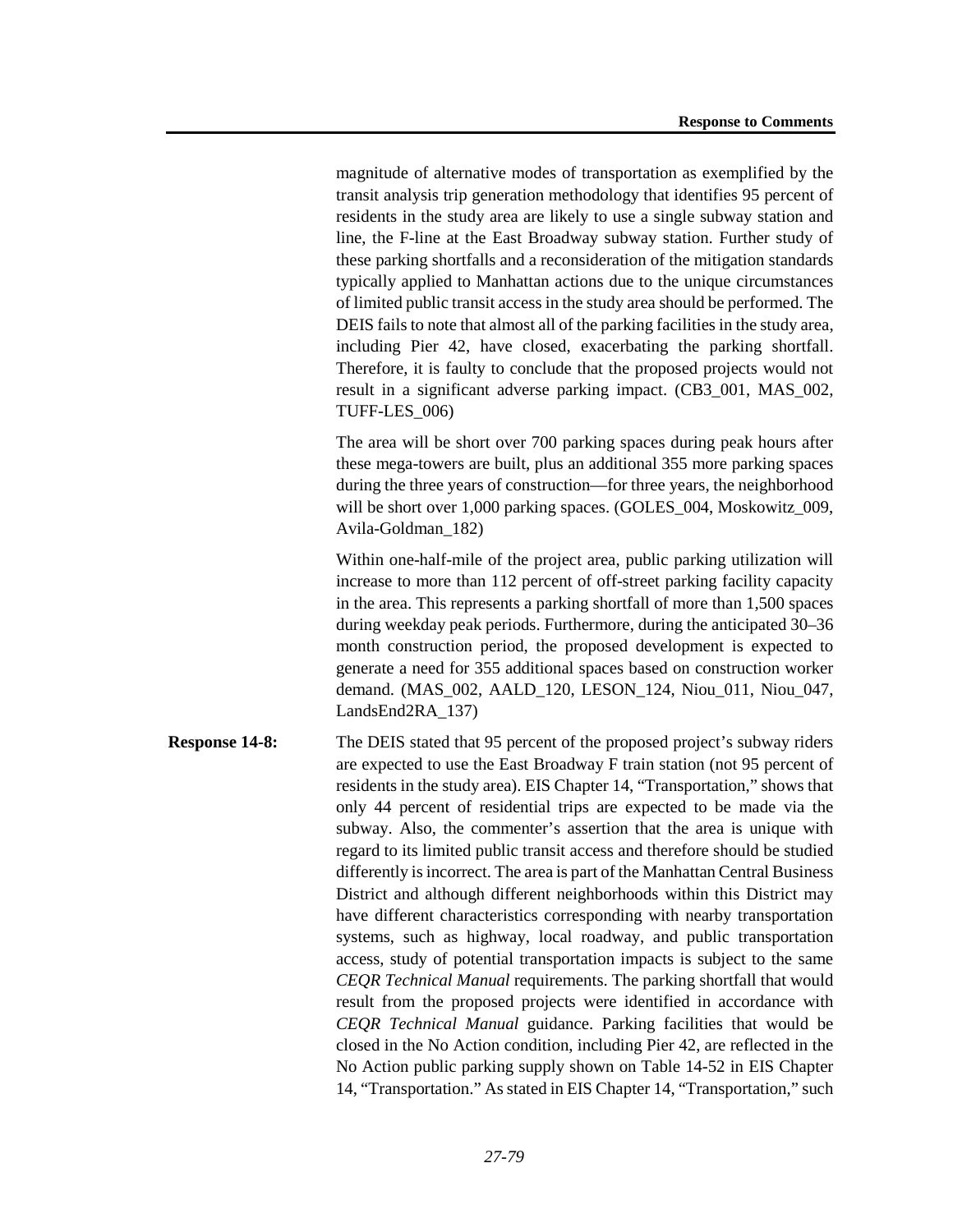parking shortfall in Manhattan does not constitute a significant adverse parking impact, due to the magnitude of available alternative modes of transportation.

**Comment 14-9:** For those who cannot afford parking, we would have to rely on public transportation. For a family of five, in which four pay public transportation, that is an additional \$480 a month. (LandsEnd2RA\_137)

- **Response 14-9:** Comment noted.
- **Comment 14-10:** The EIS should assess adding residential parking permits, as has been done in other parts of the City. Street parking for cars along South Street and other highly restrictive streets should be implemented immediately, which will help increase the availability of off-street parking. Bus parking and overnight commercial parking should be eliminated. (TUFF-LES\_006)
- **Response 14-10:** The purpose of the EIS is to assess potential impacts associated with the proposed projects, including effects on the area's parking resources. The proper disclosures have been made in the DEIS. The requests made in the comment are beyond the scope of this environmental review document.
- **Comment 14-11:** The DEIS claims that only 10 traffic intersections and 4 pedestrian elements would be impacted; proposed mitigation includes retiming the lights and restriping the lanes. The DEIS ignores added congestion generated by the proposed 3,550 units. The DEIS should detail more effective mitigation. (Moskowitz\_009)
- **Response 14-11:** The DEIS identified the potential for impacts on the area's transportation system associated with the estimated trips from the proposed projects' up to 2,775 new dwelling units and approximately 28,000 square feet of supporting uses. Where significant adverse impacts were identified, improvement measures were proposed to mitigate those impacts to the extent practicable. These measures were reviewed by NYCDOT for the publication of the DEIS. The status of agency review and acceptance of these mitigation measures will be reflected in the FEIS.
- **Comment 14-12:** The EIS should examine the potential for additional traffic on South Street that would result from the future L Train construction and protect side streets such as Rutgers Slip from being overwhelmed by redirected traffic. (TUFF-LES\_006)
- **Response 14-12:** Based on recent press release, the planned rehabilitation of the Canarsie subway tunnel and resulting L train service shutdown between Manhattan and Brooklyn, are anticipated to begin in April 2019 and last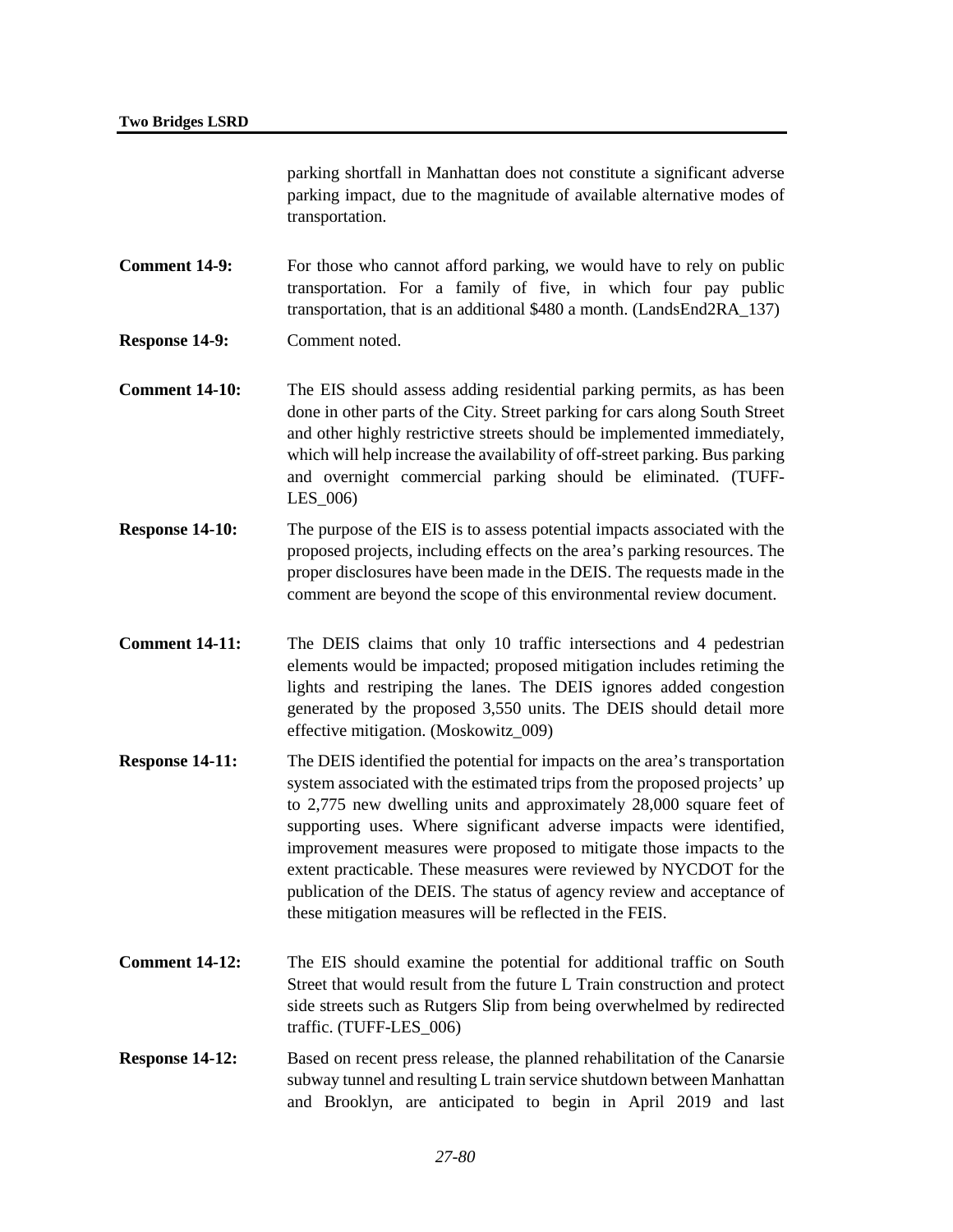approximately 15 months. While prolonged, the temporary condition would end prior to the completion and occupancy of the proposed projects. It is not a function of the proposed projects and does not need to be considered in evaluating potential impacts of the proposed projects. The rehabilitation work is being undertaken by NYC Transit, which is expected to take actions in collaboration with NYCDOT to accommodate L train riders and manage conditions in affected areas during the repair work to the extent practicable.

- **Comment 14-13:** Tables within Chapter 14 directly contradict one another. For instance, Table 14-18 and 14-49. Additionally, Table 14-18 and Table 14-18 cont'd contradict one another. (Moskowitz\_009)
- **Response 14-13:** The comment is incorrect. Table 14-49 provides a summary of existing parking supply and utilization within ½-mile of the project site, while Table 14-18 provides a list of projects that are expected to be completed by the proposed projects' anticipated build year (i.e., the No Action condition). Specifically, Pier 42, which currently operates as a public parking garage of 400 spaces, is expected to be redeveloped into an open space use while the 294-space parking lot on Delancey Street, which was operational when the existing parking inventory was conducted, is now being developed as part of the Essex Crossing (i.e., Seward Park Mixed-Use Development) project. The displaced parking spaces were accounted for in Table 14-50, which shows the projected future No Action parking supply and utilization. These tables and the calculations contained in them were reviewed by NYCDOT.
- **Comment 14-14:** The Two Bridges area is already afflicted with traffic congestion from the Brooklyn and Manhattan Bridges and FDR Drive. According to the DEIS, the proposed projects would result in additional significant adverse impacts at six intersections during the weekday AM peak hour, five intersections during the weekday midday peak hour, and 10 intersections during the weekday PM peak hour. According to Table 21-1 of the DEIS, a maximum of 10 intersections and 18 lane groups will experience significant adverse impacts. The weekday PM peak hour will be most affected. For mitigation of these impacts, the DEIS does not go beyond identifying the implementation of standard traffic mitigation measures such as signal timing and lane restriping. The mitigation measures have not been approved by DOT and may in fact be deemed infeasible, which would leave the impacts unmitigated. (MAS\_002, AALD\_120, LESON\_124, Niou\_011, Niou\_047)
- **Response 14-14:** Where significant adverse impacts were identified, improvement measures were proposed to mitigate those impacts to the extent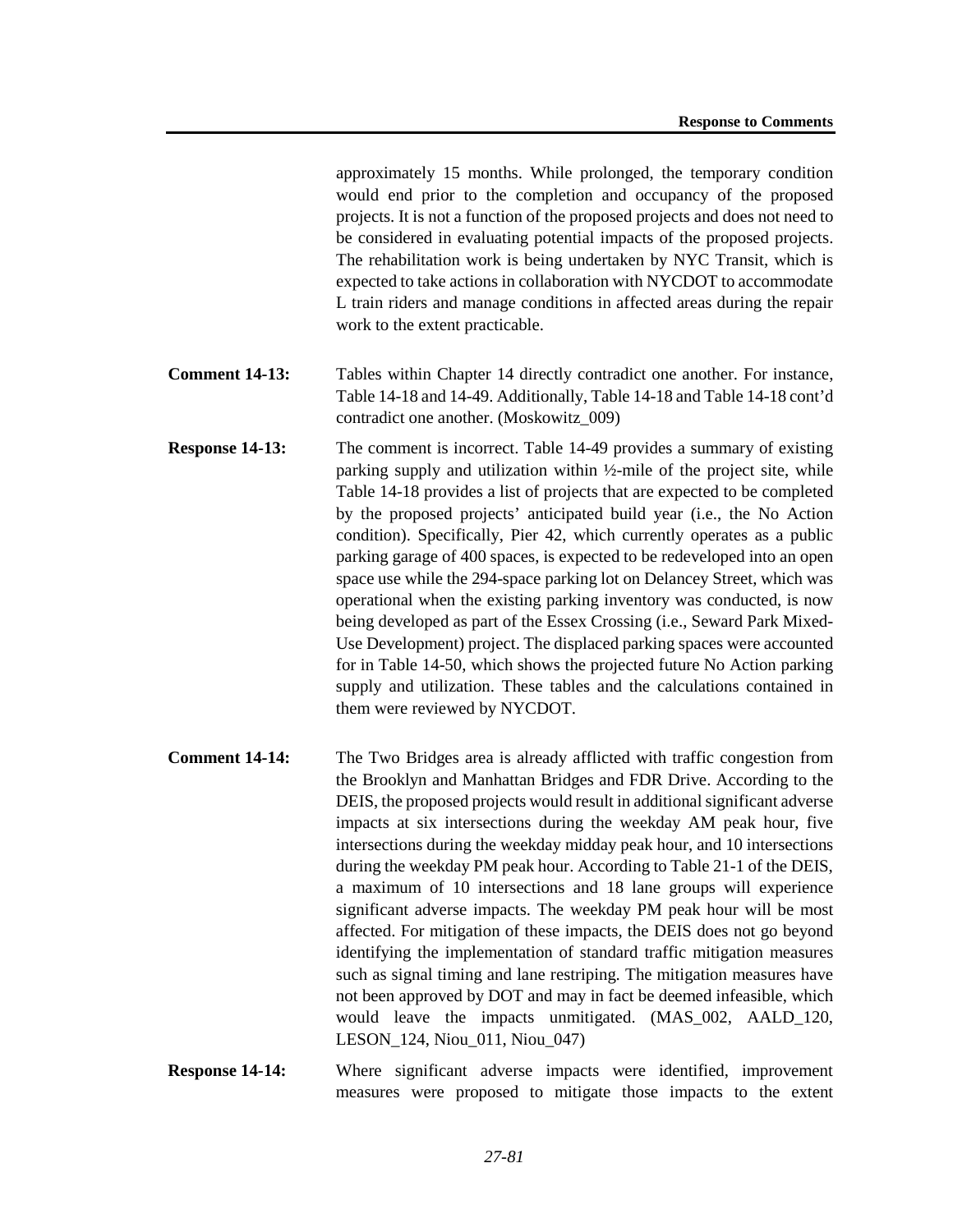practicable. These measures were reviewed by NYCDOT for the publication of the DEIS. Their final sign off and acceptance of these mitigation measures are reflected in the FEIS. Nevertheless, no feasible measures can be identified to mitigate the impacts at South Street and Montgomery Street and at Chatham Square and Worth Street/Oliver Street. These impacts would remain unmitigated.

- **Comment 14-15:** Cumulative effects of the proposed project and existing traffic issues must be studied. (AALD\_120, LESON\_124)
- **Response 14-15:** In accordance with *CEQR Technical Manual* procedures, The DEIS studied existing conditions, a future baseline condition that accounts for background growth and other area projects, then a future condition with the proposed projects in place. The cumulative effects were then evaluated to assess potential significant adverse impacts. Where impacts were identified, improvement measures were proposed to mitigate those impacts to the extent practicable.
- **Comment 14-16:** The DEIS must consider potential effects of the proposed project on biking. As was noted during the October 17, 2018 hearing, Citibike use is already so high that finding a bike in the morning is a large challenge (AALD\_120, LESON\_124)
- **Response 14-16:** Chapter 16, "Transportation," of the *CEQR Technical Manual* does not require an analysis of a proposed action on bicycling; therefore an analysis of the potential effects of the proposed project on biking is outside the scope of this environmental review. In New York City, siting Citibike stations is coordinated between NYCDOT and the community boards. As demand in the area grows, to which the proposed projects would further contribute in the future, more station locations are expected to be explored for installation. This is, however, not within the control of the applicants and the possible installation of bike stations is not subject to environmental review in connection with the proposed project.

# **AIR QUALITY**

- **Comment 15-1:** The DEIS should account for the air quality effects of 35 additional garbage trucks assigned to the Pier 36 Sanitation facility. (TUFF-LES\_006)
- **Response 15-1:** The traffic analysis presented in the DEIS was based on conservative projections of traffic conditions in the future with the proposed projects as well as with the proposed projects. The Pier 36 sanitation facility is an existing use that is expected to continue operating independent of the proposed projects. Changing the number of garbage trucks stored at this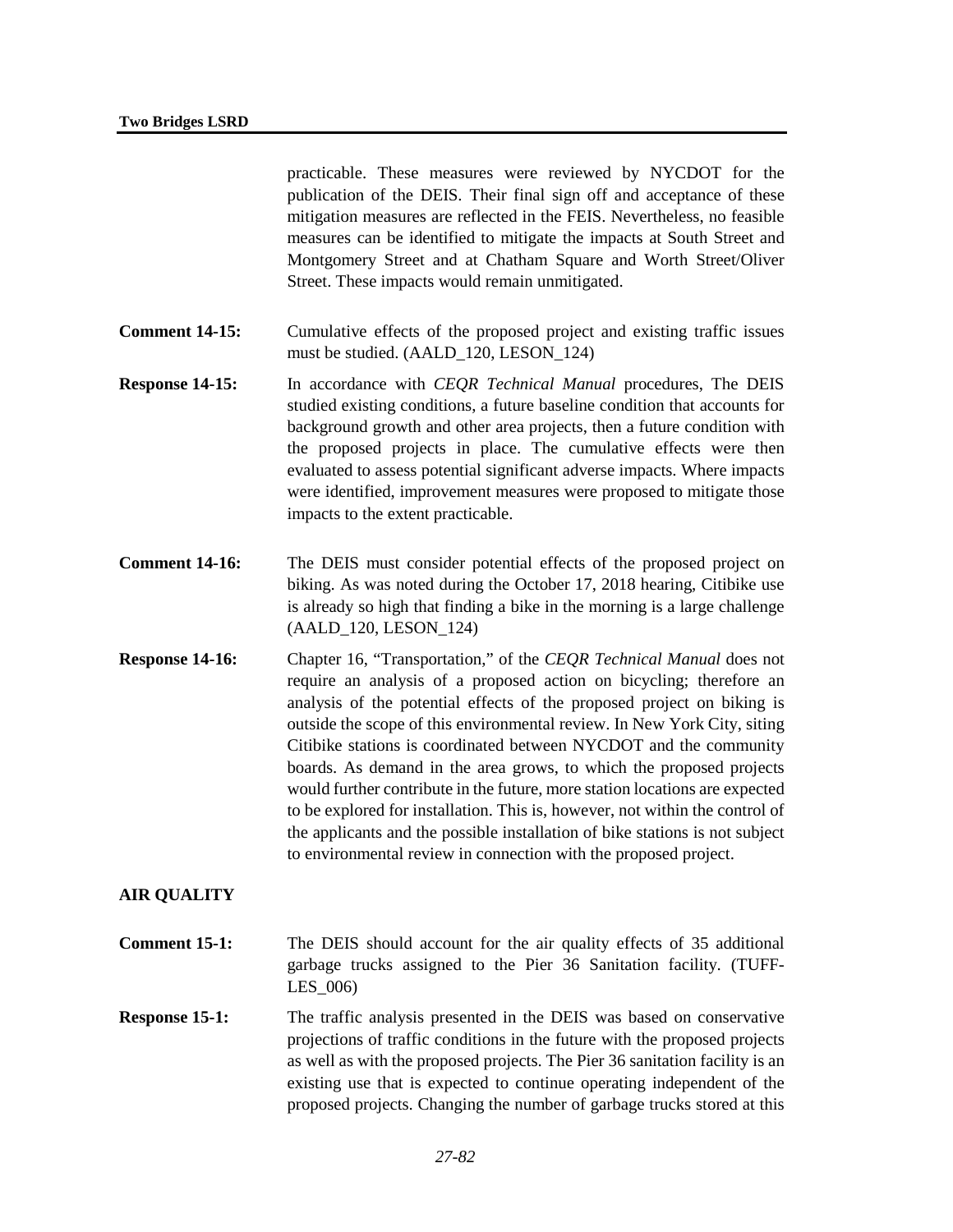facility is part of DSNY's operating plans to serve the surrounding communities; nevertheless, the air quality effects on the neighborhood due to an increase such as noted by the commenter would be imperceptible. These trucks typically operate during off-peak hours and are dispersed onto various roadways to meet garbage pick-up needs. Therefore, any potential change in particulate matter concentrations would be negligible at local intersections.

#### **NEIGHBORHOOD CHARACTER**

- **Comment 18-1:** The study area for neighborhood character should be revised to exclude the East River. The conclusion that the proposed projects would not result in a significant adverse impact to neighborhood character is not supported by the analysis contained in the DEIS. (CB3\_001, TUFF-LES\_006)
- **Response 18-1:** The *CEQR Technical Manual* notes that "because a neighborhood's character is the result of the combination of various contributing elements, the salient features of the neighborhood should be identified." There is no precedent for excluding the East River, a large and important area, from the Neighborhood Character analysis. As discussed in the Response 18-2 below, urban design and visual resources are a component of Neighborhood Character as is land use. The conclusion of no significant adverse impact is supported by the analyses in the individual chapters pertaining to the components of Neighborhood Character.
- **Comment 18-2:** The DEIS should include a more detailed explanation as to why the proposed projects would not result in a significant adverse impact to neighborhood character. (CB3\_001, TUFF-LES\_006, Yuen\_232)
- **Response 18-2:** The analysis in EIS Chapter 18, "Neighborhood Character," is based on methodology presented in the *CEQR Technical Manual*. Neighborhood character is an amalgam of elements including a neighborhood's land use, socioeconomic conditions, open space, shadows, historic and cultural resources, urban design and visual resources, transportation, and/or noise conditions, but not all of these elements contribute to neighborhood character in every case. To determine the effects of the proposed projects on neighborhood character, the defining features were considered together. Furthermore, as discussed in response to Comment 1-3, the three proposed projects were considered together for environmental review purposes since all three project sites are located within the Two Bridges LSRD and would be developed during the same construction period. As such, the potential environmental impacts of the three proposed projects were analyzed cumulatively. By considering the three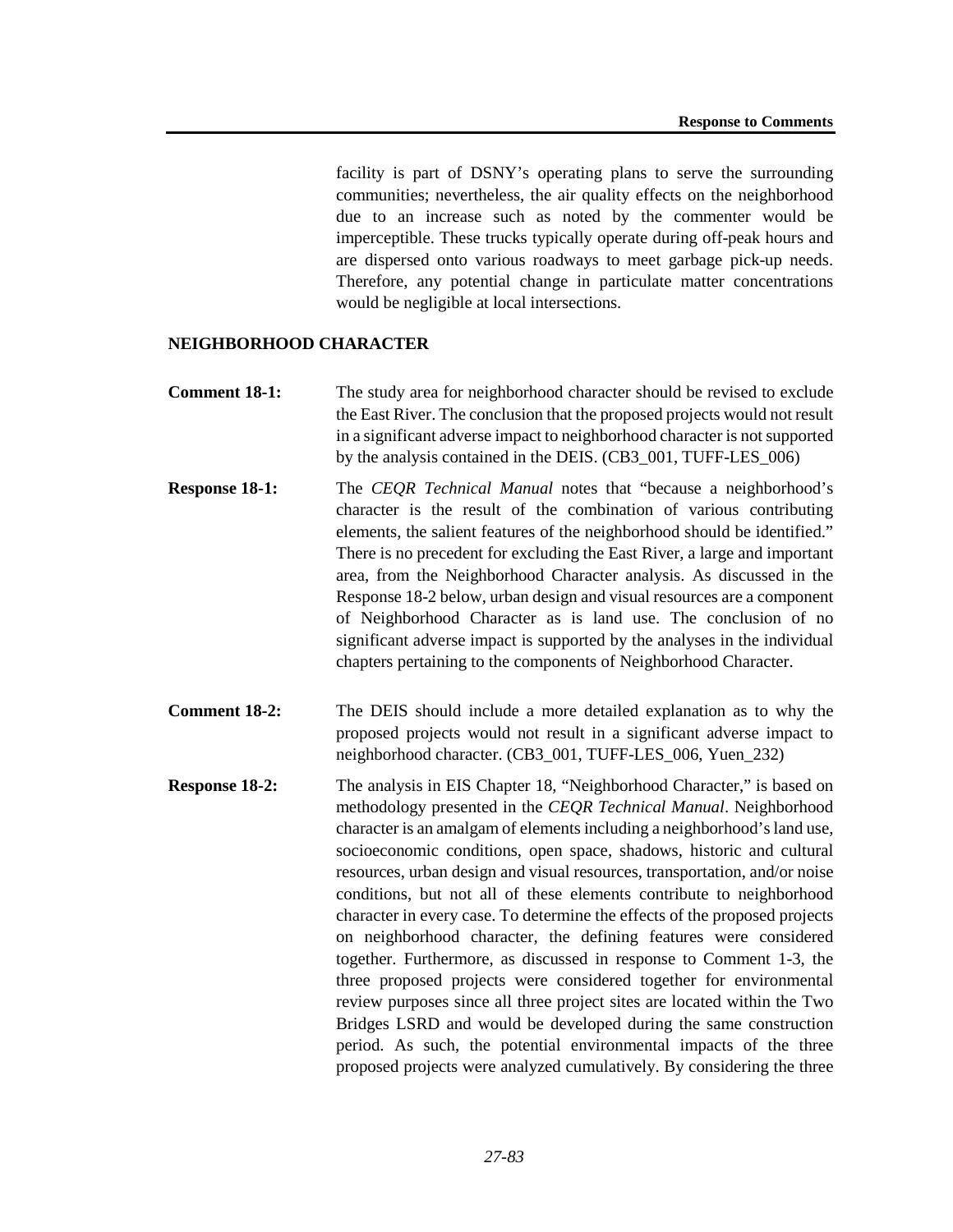applications together on a cumulative basis, the EIS provides a conservative analysis of the potential for significant adverse impacts.

According to the *CEQR Technical Manual*, neighborhood character impacts are rare, and it would be unusual that, in the absence of a significant adverse impact in any of the relevant technical areas, a combination of moderate effects to the neighborhood would result in an impact to neighborhood character. In addition, a significant adverse impact identified in one of the technical areas that contributes to a neighborhood's character does not necessarily constitute a significant impact on neighborhood character, but rather serves as an indication that neighborhood character should be examined. As described in EIS Chapter 18, "Neighborhood Character," defining features of the projects' study area include the Manhattan Bridge, the Franklin Delano Roosevelt (FDR) Drive, the East River, and the prevalence of affordable mixed-income and public housing complexes. Based on the analyses presented in the EIS, the proposed actions would not result in significant adverse impacts to land use, zoning, and public policy; socioeconomic conditions; historic and cultural resources; urban design and visual resources; or noise. Although significant adverse impacts would occur with respect to increased utilization of open space, shadows on two open spaces, and increased traffic, pedestrians, and transit riders, these impacts would be at least partially mitigated and would not result in a significant overall change to the defining features of neighborhood character.

# **CONSTRUCTION**

- **Comment 19-1:** A large number of significant adverse construction-period traffic impacts, parking shortfalls during peak construction, and construction-period noise impacts will remain unmitigated. Study area residents have already endured unmitigated construction impacts during the construction period of the adjacent One Manhattan Square project. (CB3\_001, CTU\_117, AALD\_120, LESON\_124, Morales\_068)
- **Response 19-1:** The applicants are committed to implementing a variety of construction measures that well exceed NYC Code and local law requirements in order to minimize the construction effects on the nearby community. For example, in addition to complying with the requirements under the NYC Noise Control Code, the applicants are committed to using quieter models for certain pieces of equipment and using drilled caissons technique in lieu of the noisier driven piling method where practicable for foundation installation. However, even with the implementation of measures that are beyond regular NYC Code and local law requirements, the construction analysis presented in the DEIS disclosed the potential for unmitigatable noise impacts during the construction period. The additional control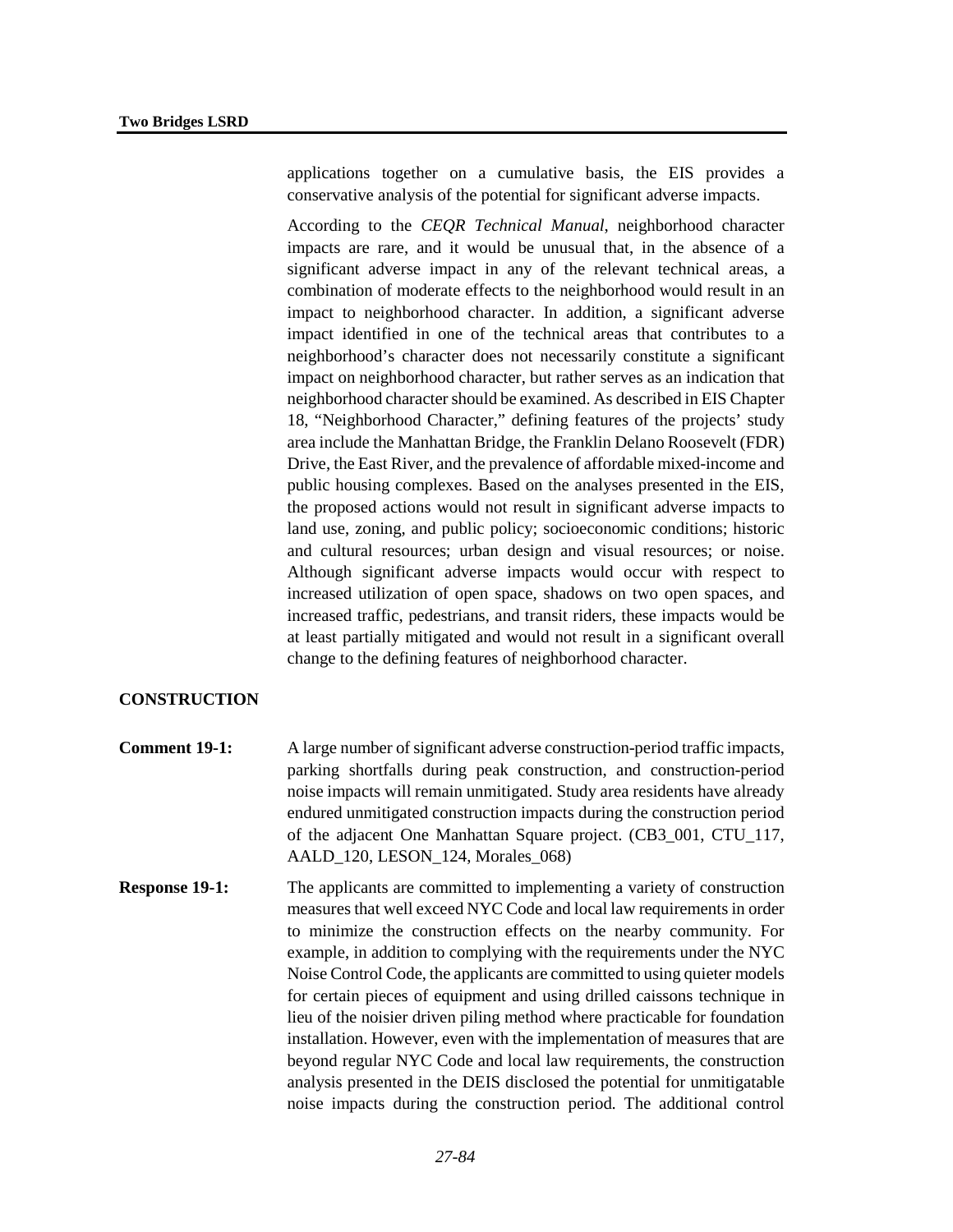measures would be memorialized in the Restrictive Declarations to ensure appropriate implementation during construction.

As presented in the DEIS, all of the significant adverse traffic impacts identified at the 13 study area intersections could be fully mitigated except for those at the South Street and Montgomery Street and the Chatham Square and Worth Street/Oliver Street intersections. Nevertheless, a more detailed construction traffic analysis will be added to the FEIS, with the purpose of providing additional information related to mitigation strategies that would be appropriate for implementation during interim stages of project development.

The One Manhattan Square project did not require environmental review and therefore did not include commitments to implement construction measures designed to minimize the construction effects on the nearby community.

- **Comment 19-2:** Staggered build years (like Essex Crossing) should be considered. Residents of the LSRD have already endured five years of construction on the One Manhattan Square project and will experience the upcoming Lower Manhattan Coastal Resiliency work. (TUFF-LES\_006, Joye\_045)
- **Response 19-2:** As described in the DEIS, the three proposed projects have separate developers, approvals, and financing; however, they are being considered together for environmental review purposes since all three project sites are located within the Two Bridges LSRD and would be developed during the same construction period. The applicants are committed to implementing a variety of construction measures that well exceed NYC Code and local law requirements in order to minimize the construction effects on the nearby community.

The One Manhattan Square project did not require environmental review and therefore did not include commitments to implement construction measures designed to minimize the construction effects on the nearby community.

- **Comment 19-3:** The DEIS fails to identify 3 early childhood facilities located in the commercial portion of 82 Rutgers and the impact of construction and noise on these sites. The EIS should require the relocation of the early childhood facilities located in the retail base of 82 Rutgers Slip during the construction period. (TUFF-LES\_006)
- **Response 19-3:** As in the case of residential units in 82 Rutgers Slip, the childcare facilities are considered sensitive receptor locations and the potential air quality and noise impacts on these locations were studied. At 82 Rutgers Slip, even with the implementation of measures that are beyond regular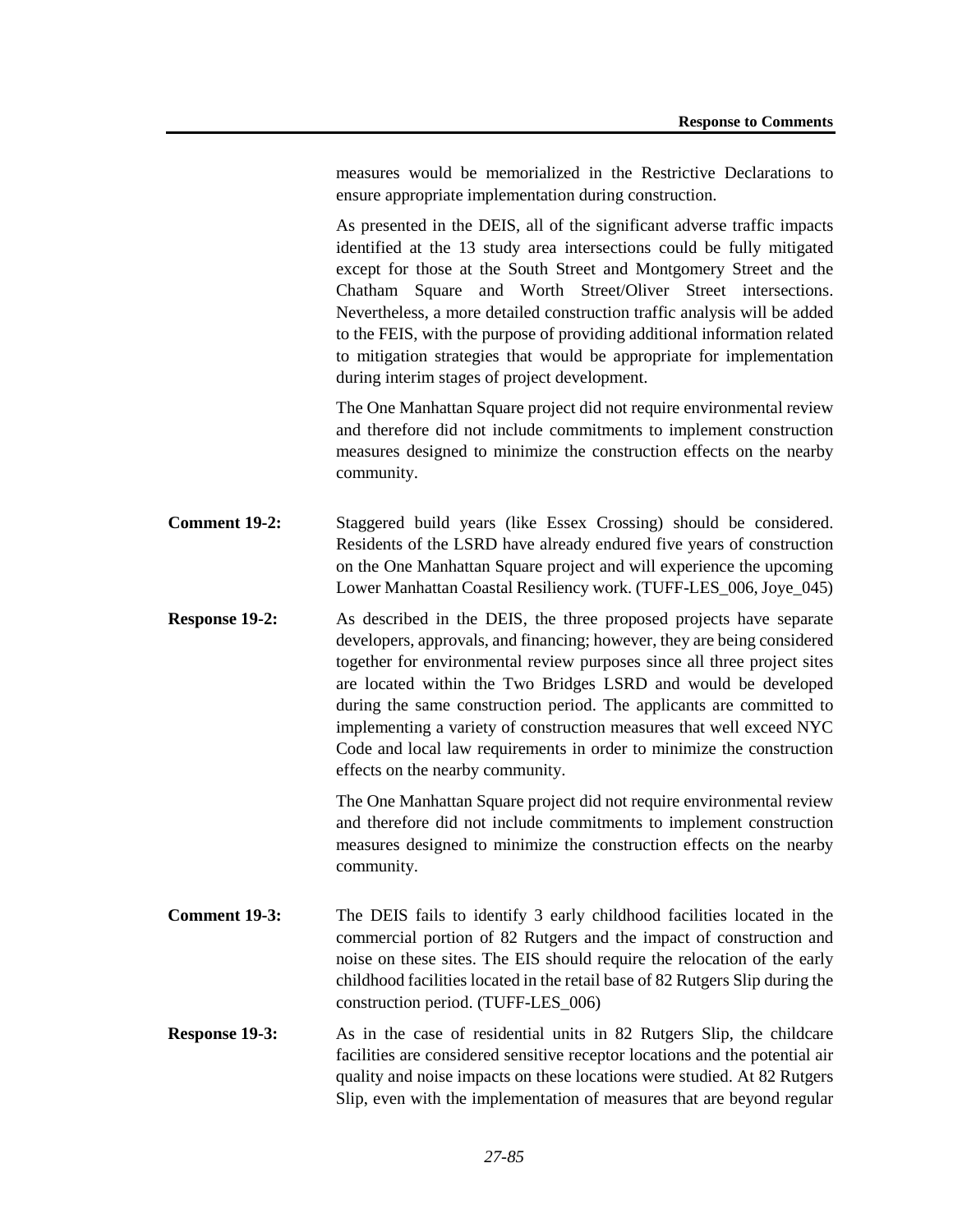NYC Code and local law requirements, the DEIS disclosed the potential for significant adverse construction noise impacts at the northern, eastern, and southeastern facades of the building. The maximum noise levels predicted by the construction noise analysis would not persist throughout the construction period and would occur only for a limited period of time.

- **Comment 19-4:** The DEIS does not provide sufficient details about the mitigation measures to be employed during the projects' stated 30- to 36-month construction period. (TUFF-LES\_006, CTU\_117, Niou\_011, Niou\_047, Joye  $045$ )
- **Response 19-4:** A more detailed construction traffic analysis that encompasses a study area of 15 intersections has been added to the FEIS, with the purpose of providing additional information related to mitigation strategies that would be appropriate for implementation during interim stages of project development.

As detailed in the DEIS, construction of the proposed projects would not only include noise control measures as required by the New York City Noise Control Code, but may also include measures such as the use of quieter equipment, where practicable. These additional controls would include the use of quieter models for certain pieces of equipment and the use of drilled caissons technique in lieu of the noisier driven piling method where practicable for foundation installation. However, even with these measures, elevated construction-period noise levels are predicted to occur for an extended period of time at the façades of residences facing the project sites on Cherry Street; the eastern, southern, and western façades of 64 Rutgers Street; 80 Rutgers Slip; the northern, eastern, and a portion of the southern façades of 82 Rutgers Slip; a portion of the northern façade and the eastern and western façades of 265 and 275 Cherry Street; residences immediately adjacent to Site 6A; portions of the northern and western façades of 286 South Street; and portions of the northern and eastern façades of the residences west of Site 4 (4A/4B). No feasible and practicable mitigation measures have been identified that would fully mitigate the construction-period noise impacts.

**Comment 19-5:** Adverse construction impacts are disclosed, but not mitigated. Mitigation measures that will limit and mitigate construction impacts should be examined. (TUFF-LES\_006)

> Full disclosure of all mitigation plans and a detailed explanation of: the process by which communication with the community would occur, including procedure for delivering construction updates and disclosure of dedicated hotline information; Maintenance and Protection of Traffic (MPT) plans for temporary sidewalks, street closures, etc. during the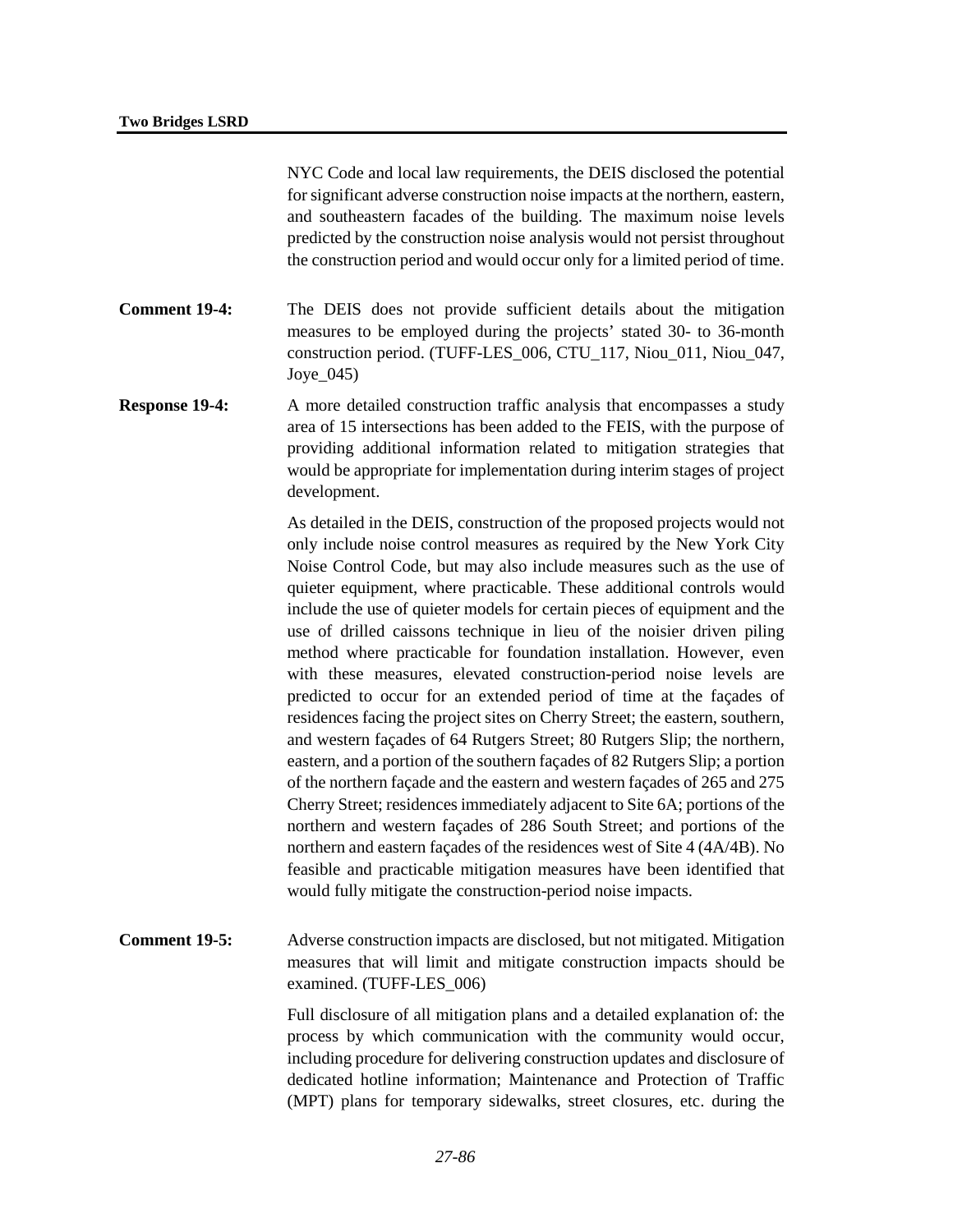entire construction period; pest management strategies that would be employed at the project sites during the construction period; emissions reduction strategies and best practices that would be employed during the construction period; and specific noise control measures being proposed should be provided. A commitment to regular coordinating meetings with all appropriate agencies and stakeholders as an additional and necessary mitigation; and Site 4 (4A/4B) relocation of residents during construction should be required. (CB3\_013, CTU\_117, Liang\_018, Liang\_054,, Niou 011, Niou 047, Morales 068)

**Response 19-5:** As noted in DEIS Chapter 19, "Construction," information about upcoming construction activities would be provided to the community members through regular email updates and a dedicated hotline would be established for community members to register concerns or problems that may arise during the construction period. In addition, a Community Construction Task Force will be established per requirements in the Restrictive Declarations. Details of the community outreach program will be further developed as construction planning efforts advance.

> An overview of anticipated construction logistics was provided in Chapter 19, "Construction," of the DEIS. Detailed MPT plans will be developed as the project design and construction planning efforts advance. These plans are subject to stringent review, stipulation, and enforcement by NYCDOT's Office of Construction Mitigation and Coordination (OCMC).

> As detailed in the DEIS, construction contracts for all projects sites would include provisions for a rodent control program. Before the start of construction, the contractor would survey and bait the appropriate areas and provide for proper site sanitation. During construction, the contractor would carry out a maintenance program, as necessary. Measures that may be implemented during construction include baiting the project sites within fenced construction areas, providing covered trash receptacles that would be emptied daily, trimming all vegetation regularly, and elevating construction trailers dumpsters and sheds to discourage rodents from nesting in them. To keep the community safe, signage on all baiting areas would be posted, and coordination would be conducted with the appropriate public agencies.

> The project applicants are committed to implementing a comprehensive emissions reduction program during construction to reduce air pollutant emissions. As detailed in the DEIS, this program would include, to the extent practicable, dust suppression measures, use of ultra-low sulfur diesel (ULSD) fuel, idling restrictions, diesel equipment reduction, best available tailpipe reduction technologies, and the utilization of newer equipment.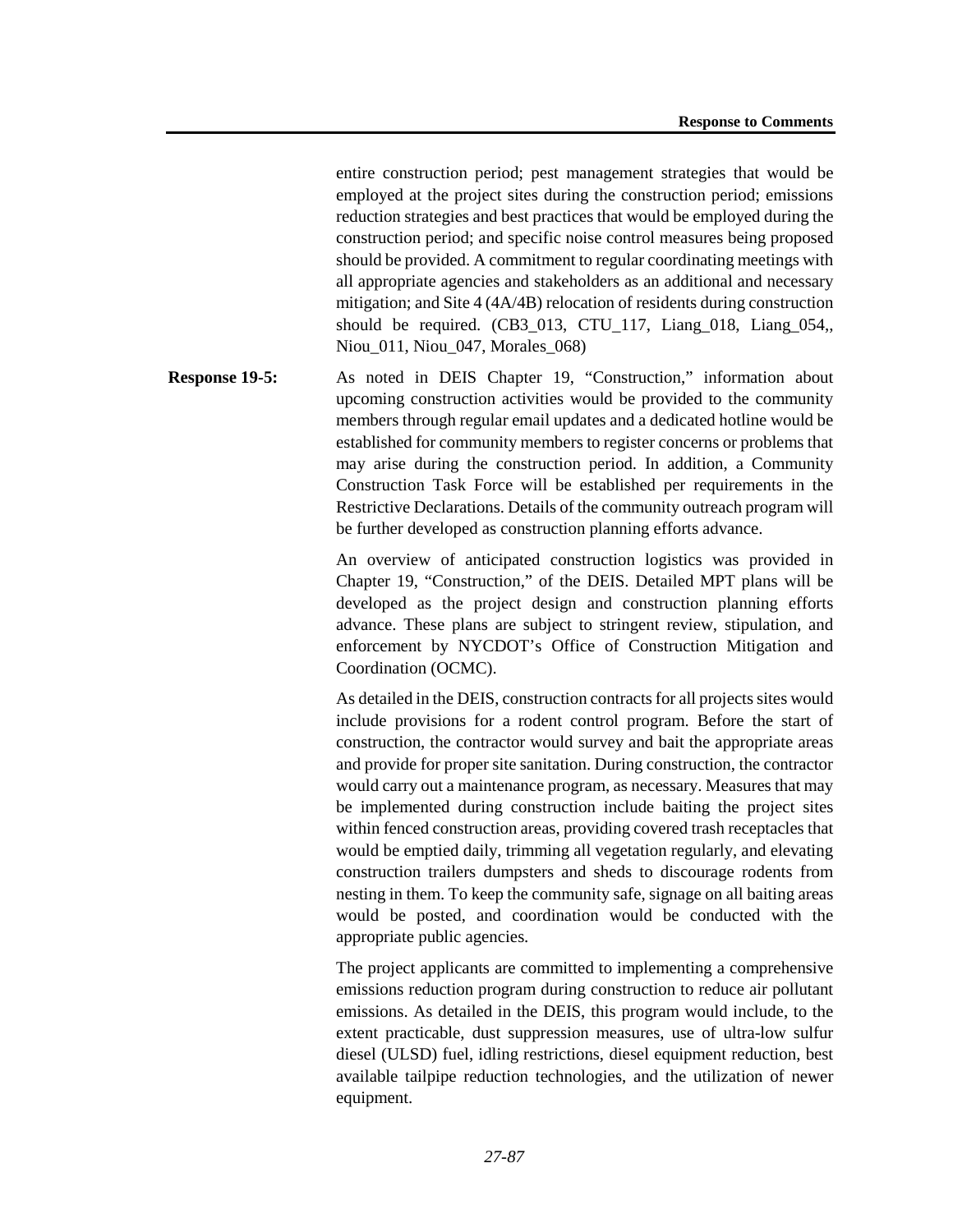As detailed in the DEIS, construction of the proposed projects would not only include noise control measures as required by the New York City Noise Control Code, but may also include measures such as the use of quieter equipment, where practicable. These additional controls would include the use of quieter models for certain pieces of equipment and the use of drilled caissons technique in lieu of the noisier driven piling method where practicable for foundation installation.

The control measures that are committed by the Project Applicants to minimize the effects of construction would be memorialized in the Restrictive Declarations to ensure appropriate implementation during construction.

- **Comment 19-6:** The scoping request to examine pedestrian safety and usability of the waterfront section of the East River Esplanade along South Street between Montgomery Street and Rutgers Slip was not addressed in the DEIS. The closure of Rutgers Slip during construction will limit pedestrian access to the waterfront to Montgomery Street and Pike Slip, and possibly Clinton Street. Safety measures should be identified in the EIS. (TUFF-LES\_006, TUFF-LES\_020)
- **Response 19-6:** Detailed Maintenance and Protection of Traffic (MPT) plans will be developed as the project design and construction planning efforts advance. These plans are subject to stringent review, stipulation, and enforcement by NYCDOT's Office of Construction Mitigation and Coordination (OCMC). As discussed in the DEIS, a number of measures would be employed to ensure public safety during the construction of the proposed projects including the erection of sidewalk bridges, the employment of flag persons, and the installation of safety nettings. See also response to Comment 5-2.
- **Comment 19-7:** The DEIS fails to consider dangers caused by increased pollution. Many buildings in the Lower East Side are old and lack central air conditioning, thus prompting residents to keep their windows open during hot days in the fall, spring, and summer. This—along with poor insulation—creates a greater risk for current residents to inhale pollution from the project site during construction. This is more of a concern due to the size of the proposed projects. (AALD\_120, LESON\_124, Liang\_018, Liang\_054)
- **Response 19-7:** The DEIS included a detailed analysis of the proposed projects' potential to result in air quality impacts due to construction. Air pollutant levels were studied and predicted at locations along the sidewalks closest to the construction sites that would remain publicly accessible, at surrounding residential buildings, other sensitive receptors such as schools, and in open spaces. The applicants are committed to implementing an emissions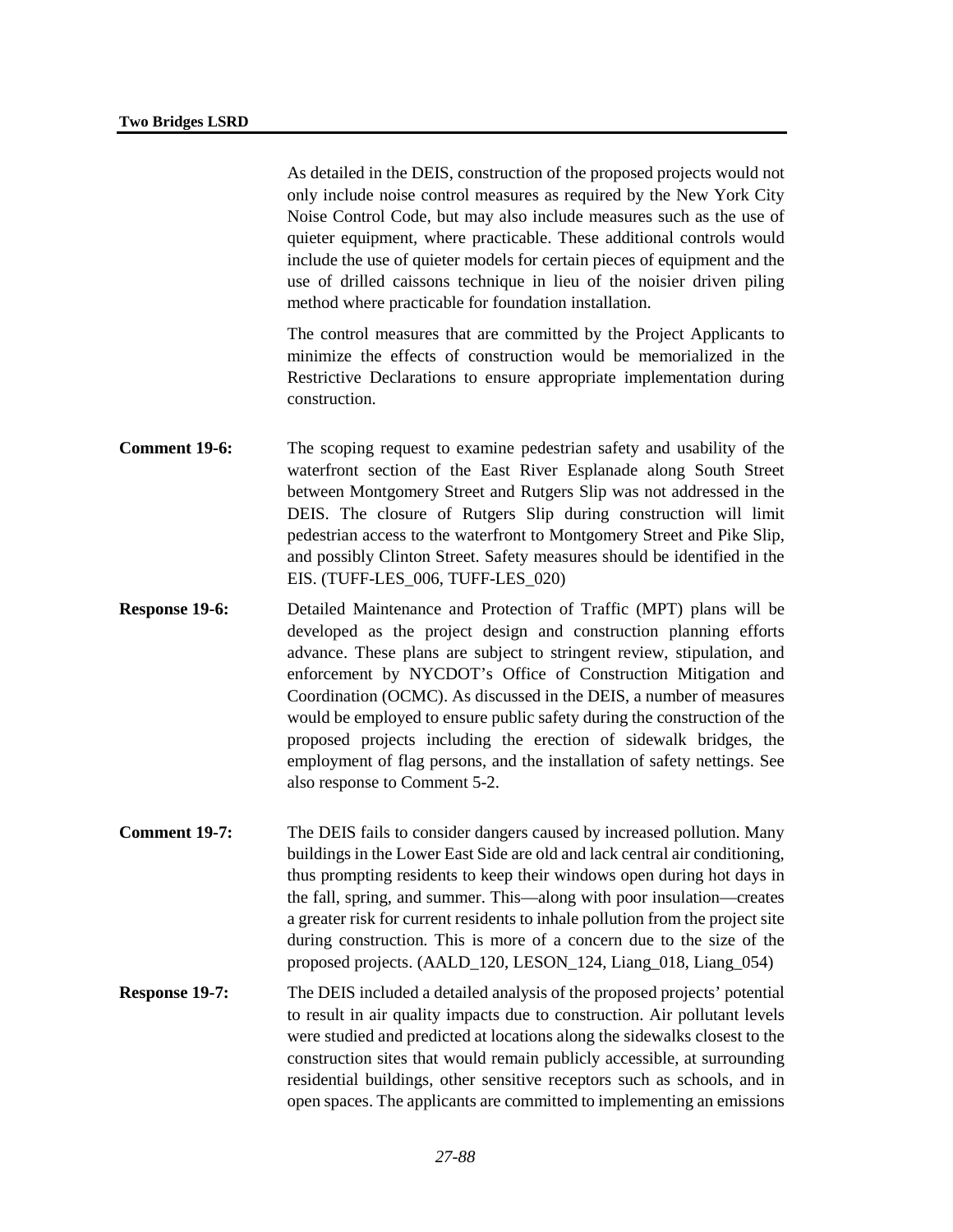reduction program to minimize the effects of construction activities on the surrounding community. Measures would include, to the extent practicable, dust suppression measures, use of ULSD fuel, idling restrictions, diesel equipment reduction, best available tailpipe reduction technologies, and the utilization of newer equipment. As described in the DEIS, with the implementation of the proposed projects' emission reduction measures,  $PM_{2.5}$ ,  $PM_{10}$ , annual-average  $NO_2$ , and  $CO$ concentrations would be below their corresponding *de minimis* thresholds or the National Ambient Air Quality Standards (NAAQS), respectively. Therefore, the construction of the proposed projects would not result in significant adverse air quality impacts due to construction sources.

- **Comment 19-8:** The DEIS should include a qualitative noise analysis via resident survey. The insulation of the Lands End II buildings, built in 1979, has degraded; therefore, noise is greater within those apartments. (LandsEnd2RA\_137)
- **Response 19-8:** Chapter 17, "Noise," and Chapter 19, "Construction," of the DEIS summarize the operational and construction noise analyses, respectively, prepared in accordance with guidelines presented in the *CEQR Technical Manual.* The DEIS quantitative construction noise analysis identified the potential for a significant adverse construction noise impact at the Lands End II buildings and examined the interior noise levels during construction, which would be anticipated to be in the low 60s dBA. These interior noise levels are up to approximately 17 dBA higher than the 45 dBA threshold recommended for residential use according to CEQR noise exposure guidelines. The units include through-the-wall air conditioning units and there are no additional practical or feasible methods to further reduce construction noise levels to the 45 dBA threshold.
- **Comment 19-9:** Construction duration is expected to last for about three years. There is nothing that promises tenants that it will not extend for a longer period of time. Where will tenants go during these three or more years? (Chok\_053)
- **Response 19-9:** See response to Comment 19-5. The applicants are committed to implementing a variety of construction measures that well exceed NYC Code and local law requirements in order to minimize the construction effects on the nearby community. These commitments will be required through the Restrictive Declarations. While construction of the proposed projects would cause temporary disruptions on the adjacent community, it is expected that such disruptions in any given area would be temporary and would not be ongoing for the full duration of the construction period, due to the phasing of construction activities.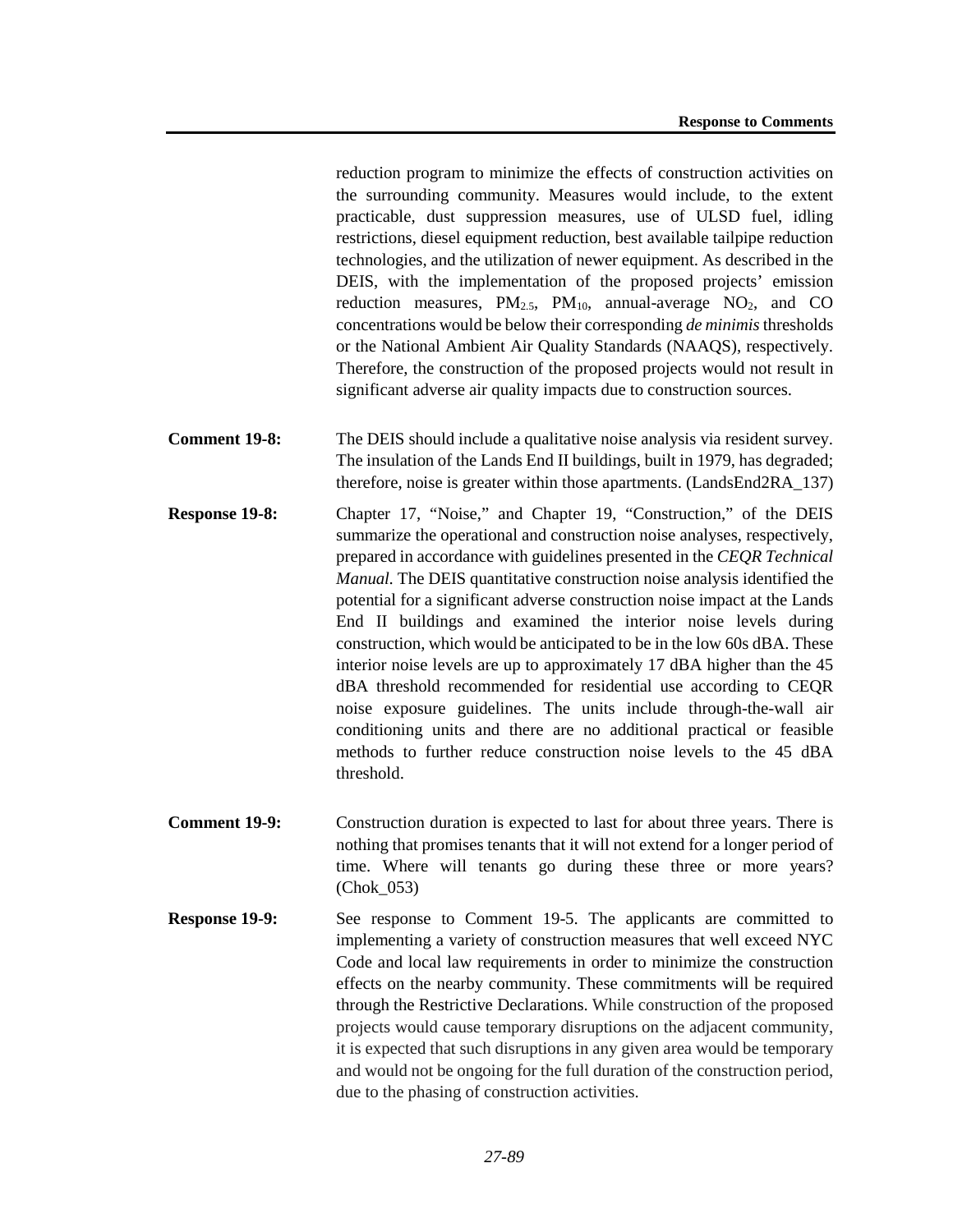- **Comment 19-10:** There are concerns about cumulative impacts to air quality with regards to airborne crystalline silica, known to cause respiratory diseases, and sometimes death. (LandsEnd2RA 137)
- **Response 19-10:** The DEIS included an analysis of potential air quality impacts from the proposed actions, including impacts fine particulate matter  $(PM_{10}$  and PM<sub>2.5</sub>) associated with regulated air pollutants will be analyzed. These pollutants include all types of particles, including those from man-made and natural sources of minerals in the atmosphere. As noted in EIS Chapter 15, "Air Quality," the proposed actions would not result in significant adverse air quality impacts, Concentrations of PM<sub>10</sub> due to the proposed projects would not result in any violations of National Ambient Air Quality Standards (NAAQS) at intersections in the study area, and incremental concentrations of PM2.5 would not exceed the City's *de minimis* criteria for  $PM_{2.5}$ . In addition, concentrations of  $PM_{2.5}$  from the projects' parking facility would not result in any significant adverse air quality impacts. Emissions of  $PM_{2,5}$  from the projects' heating and hot water systems would be less than the applicable annual average criterion of local impacts and for neighborhood scale impacts, an the highest predicted increase in 24 hour average PM2.5 concentrations would not exceed the City's applicable *de minimis* criterion.

# **ALTERNATIVES**

**Comment 20-1:** The DEIS should include a Lower Density Alternative to the proposed projects. CB3 disagrees that a reduction in density would reduce the amount of permanently affordable housing and compromise the goals and objectives of the proposed projects. (CB3\_001, Hanhardt\_031, Hanhardt\_118)

> We believe height limits of 350 feet could also limit some of the shadow impacts while remaining consistent with the site planning and urban design goals of the LSRD, while also providing enough residential development capacity, given the FAR that's available here, to still meet deeply affordable housing goals that will advance the New York Housing Plan and are consistent with the needs of actual area residents. (Shelton\_044)

**Response 20-1:** A Reduced Height Alternative has been added to EIS Chapter 20, "Alternatives," in response to this comment. In this case, the buildings on the project sites would be limited to a maximum height of 350 feet. Instead of up to 2,775 units provided by the proposed actions, the Reduced Height Alternative would provide only up to 1,023, thereby reducing the density of development on the project sites.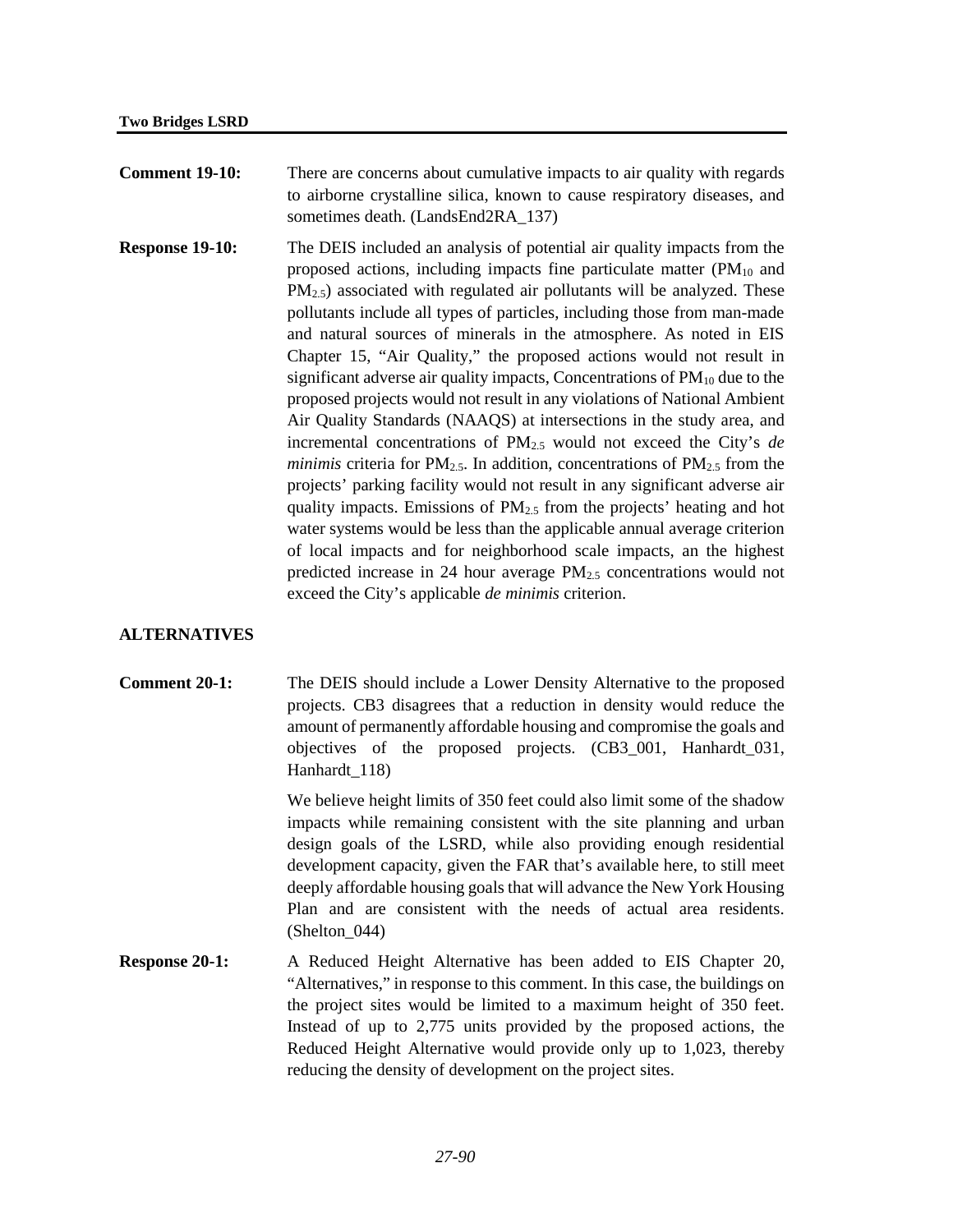**Comment 20-2:** The DEIS fails to examine a range of reasonable alternatives to the proposed developments. The Chinatown Working Group Plan Subdistrict D should be considered and discussed as public policy. (TUFF-LES\_006, Linn\_214, Simpkins\_111, CAAAV\_116, CAAAV\_231,, Hanhardt\_031, Hanhardt\_096 Hanhardt\_118, Hanhardt\_229, Baron\_119, Tsu\_084, Hollander\_087, Rodriguez, Figeroa\_092, Winters\_093, Ning\_094, Ning\_235, Yap\_237, Kondik\_238, Wei\_241, Aa\_244)

> The DEIS fails to explain why the proposed heights are required to meet the goals of the proposed projects, and fails to examine an alternative with equivalent floor area in buildings that are lower and cover more of the lots in the LSRD. The same FAR and affordable housing units could be accommodated in lower buildings more consistent with the LSRD regulation findings and the surrounding area (e.g., the Chinatown Working Group Plan). (Niou 011, Niou 047, TUFF-LES 006, Hanhardt\_031, Hanhardt\_096, Hanhardt\_229)

- **Response 20-2:** See response to Comment 20-1. The Reduced Height Alternative with 1,023 units analyzed in FEIS Chapter 20, "Alternatives," was considered and found to be inconsistent with project goals and objectives to provide new housing, including a significant amount of affordable housing in furtherance of the City's Housing New York program.
- **Comment 20-3:** The Alternatives methodology does not consider a "proposed action." Without the inclusion of a "proposed action," it is difficult to compare other alternatives with lesser or least amount of impact. Furthermore, the DEIS states that the alternative with lesser units is not viable because it would not provide enough affordable housing units; there is no limit to affordable housing and therefore the number of affordable units could be the same as in the With Action condition. The Alternatives section is fatally flawed; the projects' goals and objectives have little to do with alternative analysis to reduce the adverse impacts of the proposed actions. (Argenti\_174)
- **Response 20-3:** See Response to Comment 20-1. As detailed in the Reduced Height Alternative, the applicants have advised that given the land costs, construction costs and the cost of the transit mitigation measures, it would not be financially feasible to provide affordable units, for example, under the Reduced Height Alternative. Increasing the affordable units while decreasing the number of market-rate units would similarly not be viable.
- **Comment 20-4:** The proposed projects' goals and objectives do not align with the Alternatives analysis goal of reducing adverse impacts of a proposed action. If the Alternatives section considered a proposed action to build affordable housing in lieu of the residential and mixed-use towers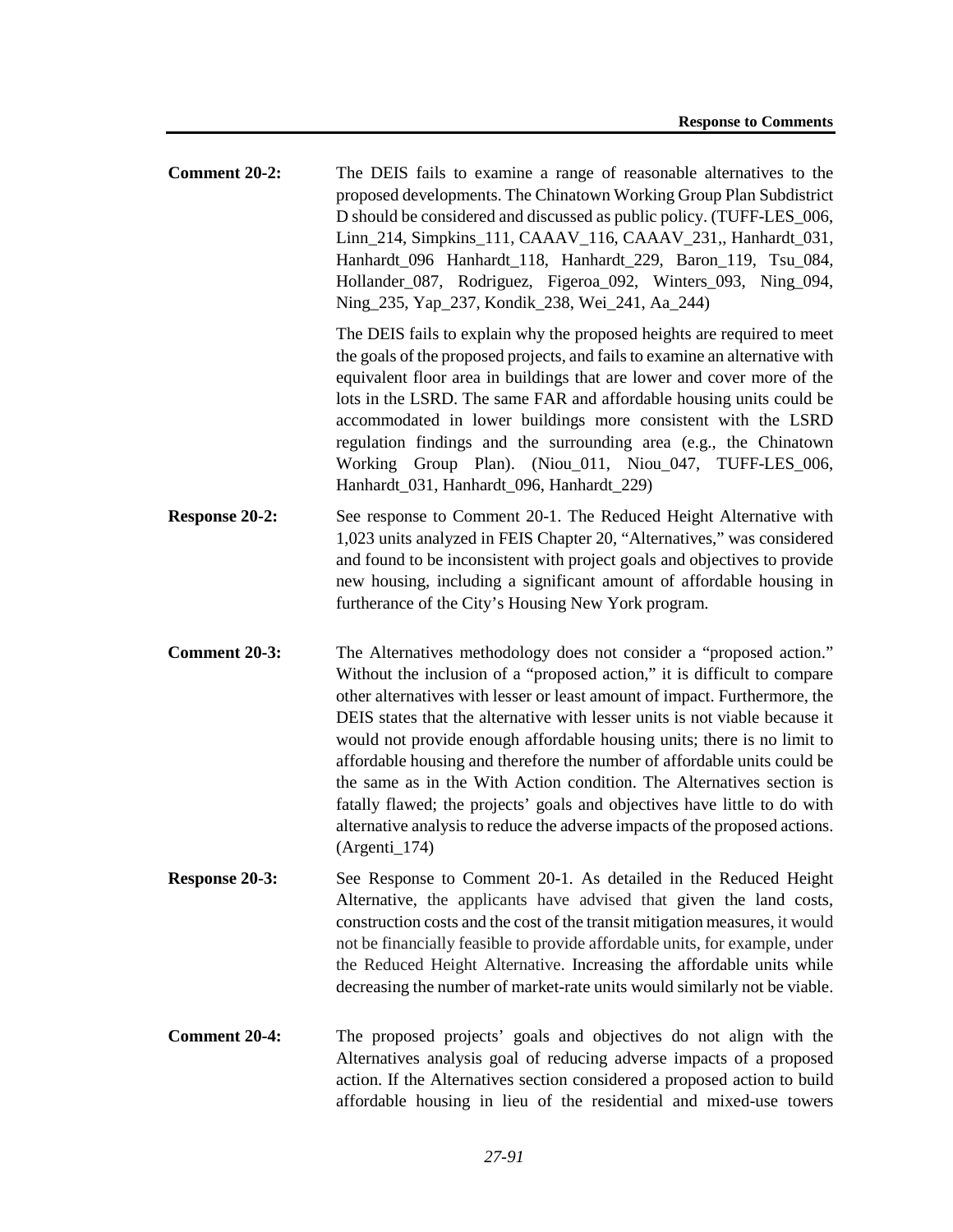currently proposed, the alternatives analyzed could be smaller with less units, or could omit mixed uses entirely. (Argenti\_174)

**Response 20-4:** As noted in the *CEOR Technical Manual*, "SEORA requires that alternatives to the proposed project be identified and evaluated in an EIS so that the decision maker may consider whether alternatives exist that would minimize or avoid adverse environmental effects. 6 NYCRR 617.9(b)(5). The EIS should consider a range of reasonable alternatives to the project that have the potential to reduce or eliminate a proposed project's impacts that are feasible, considering the objectives and capabilities of the project sponsor." The alternatives analysis provided in Chapter 20, "Alternatives," of the FEIS considers a No Action Alternative, a No Unmitigated Significant Adverse Impacts Alternative, and a Reduced Height Alternative. The DEIS also considered a Lesser Density Alternative that would eliminate both the mitigated and unmitigated significant adverse impacts of the proposed projects. However, as detailed in EIS Chapter 20, "Alternatives," the significant reductions in the amount of permanently affordable housing delivered by the alternatives to the proposed projects would substantially compromise the proposed projects' stated goals and objectives, and unsubsidized projects providing only affordable housing are not financially viable.

**Comment 20-5:** The DEIS should consider the following visualizations of height and bulk alternatives to the proposed project. These visualizations are based on zoning and height limits prescribed by the Chinatown Working Group plan. (Segal \_113, CAAAV\_116, CAAAV\_231, Holland\_135, Ning\_094, Ning\_235)

> The only alternatives that are considered are the required No Action Alternative and a No Unmitigated Significant Adverse Impacts Alternative. The DEIS also discusses their consideration of a Lesser Density Alternative and erroneously concludes that the percentage of affordable units would necessarily remain the same thus significantly reducing the number of affordable units and substantially compromise the projects stated goals and objectives. The CWG Plan's Subdistrict D is not a "lesser density alternative" as it does not propose a reduction in density although it would lower the permitted heights, thus requiring a different massing of the bulk. For these reasons, the CWG plan is a "reasonable alternative" that should be added as an alternative considered and fully evaluated in the FEIS. (CAAAV\_116, CAAAV\_231)

**Response 20-5:** See responses to comments 20-1, 20-2, and 20-3, above.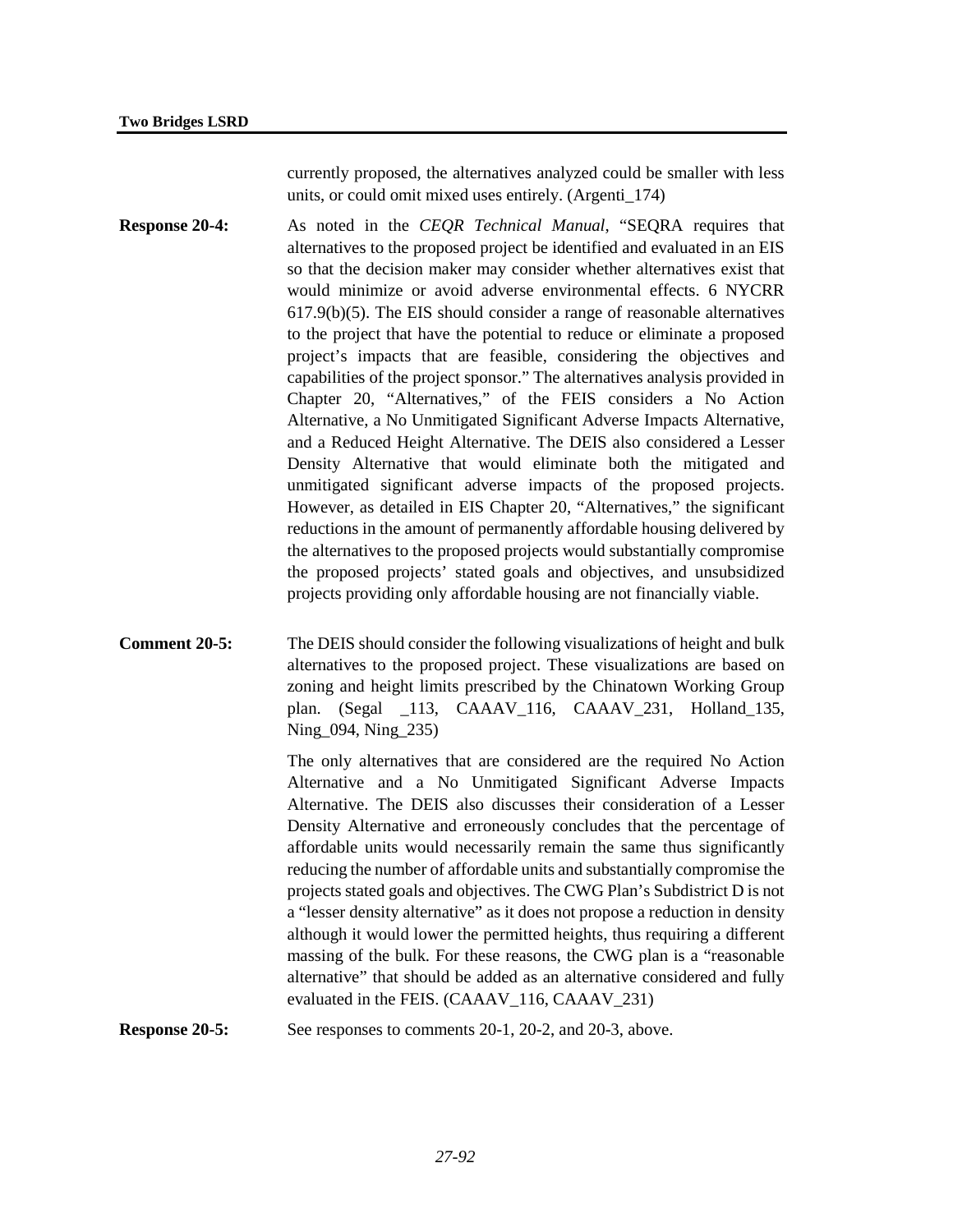## **MITIGATION**

**Comment 21-1:** The DEIS does not provide many details for specific mitigation for any stated adverse impacts. The public would have no opportunity to comment on proposed mitigation measures if they are disclosed in the FEIS. A full ULURP should be required. (TUFF-LES\_006, TUFF-LES 020, Maloy 062, Lopez 041, Echevarria 017, Echevarria 033, Echevarria\_099, Kazi\_025, Kazi\_061)

> Mitigation that has been identified in the DEIS has not been finalized. It is unclear why specific mitigations have not been determined in the DEIS, thus prohibiting the public from being able to assess and provide input. Mitigation measures that have not been solidified include significant adverse impacts to open space, shadows, transportation, construction and noise. In some instances, these impacts are not able to be mitigated at all. It is problematic to exclude the public from being able to comment on mitigation measures. (Hanhardt\_031, Hanhardt\_096, Shelton\_044)

> CB3 requests further explanation of the justifications, decision-making, public outreach, and agency consultations that went into the selection of all proposed mitigations. There must be a project timeline and cost estimate for all mitigations in significant capital projects and changes to neighborhood infrastructure so their feasibility and impacts on the neighborhood can be understood. (Joye\_045)

> CB3 believes that any proposal to define mitigations during the period between the October 17, 2018 DEIS hearing and the completion of the FEIS is insufficient as it denies the community boards and the public formal and guaranteed opportunity to vet, review, and comment on significant and necessary proposals prior to a CPC vote on the project application. (Joye\_045)

- **Response 21-1:** A range of mitigation measures was provided in the DEIS for public comment. Based on public comment, the lead agency, in consultation with expert agencies (e.g., the Department of Parks and Recreation for open space), then identified mitigation measures that will be required through the Restrictive Declarations.
- **Comment 21-2:** The proposed mitigation measures to address impacts to publicly funded childcare and schools are insufficient because the measures would not be fully defined until the FEIS and would not provide CB3 adequate opportunity for review. The measures are also insufficient because allotted square footage for public school and childcare facilities is not enough to address the significant adverse impacts. (CB3\_001, TUFF-LES 006, CTU 117, Niou 011, Niou 047, Shelton 044)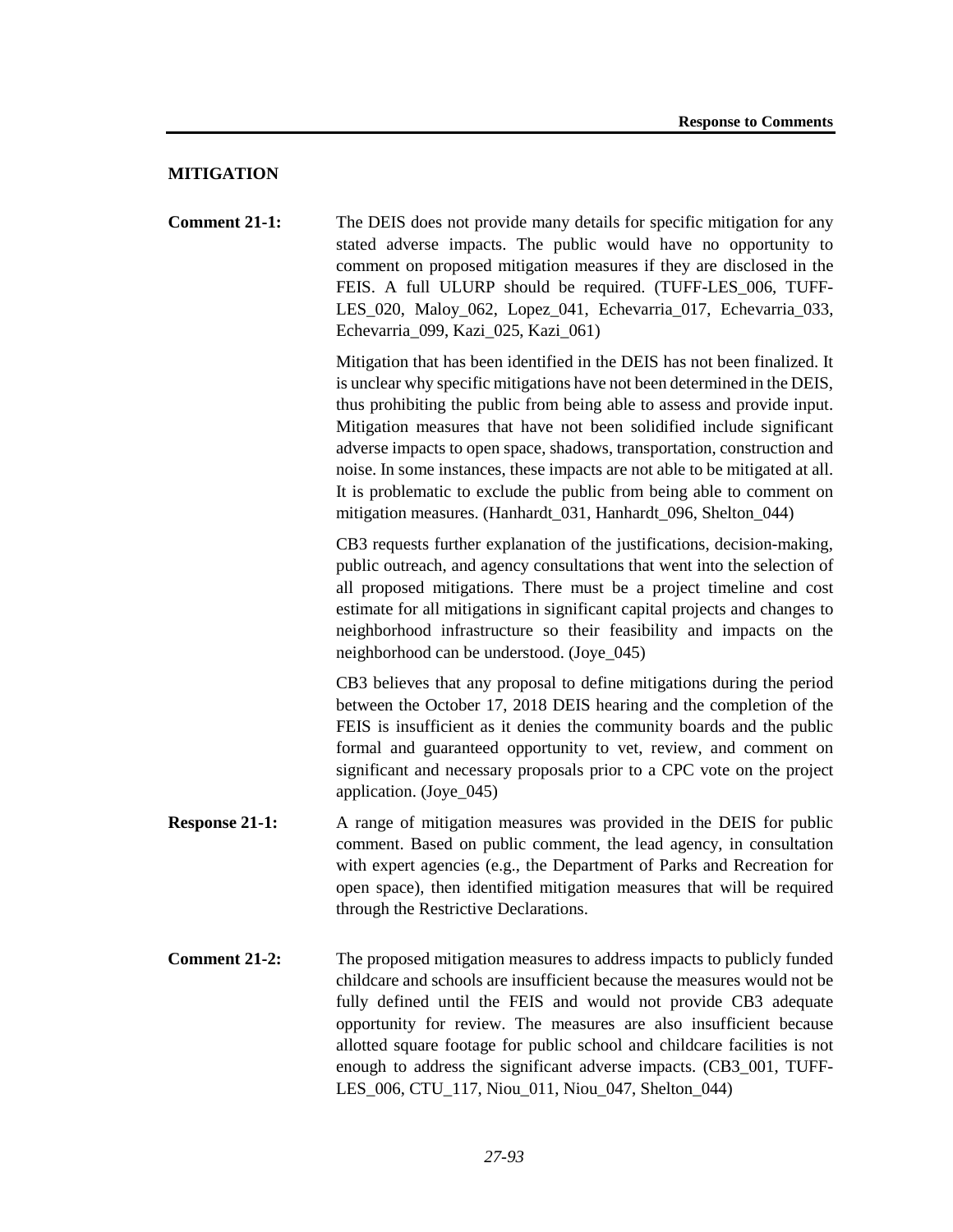With the influx of at least 494 permanently affordable housing, the developers are proposing to add a measly 19 child care slots. That is an insane, low ball amount of seats and unheard of in other affluent neighborhoods with mega developments of this magnitude. In those areas, they actually build and create a whole new child care center or school to accommodate the incoming population. (TUFF-LES\_020)

**Response 21-2:** In accordance with the *CEOR Technical Manual*, a range of mitigation measures for potential school and child care impacts was provided in the DEIS for public comment. As noted in Chapter 21, "Mitigation," of the FEIS, it was determined that, as mitigation, the Restrictive Declarations for the proposed projects will require the applicants to fund the increase in school seat capacity in CSD1. With the funding provided by the applicants, DOE and SCA responses to identified demand could take place in stages and include administrative actions and/or enlargement of existing schools. The *CEQR Technical Manual* lists potential mitigation measures for public school impacts, which may be implemented with these funds. These measures may include, but are not limited to, relocating administrative functions to another site, thereby freeing up space for classrooms; making space within the buildings in the school study area available to DOE; and/or restructuring or reprogramming existing school space within a district.

> As discussed in FEIS Chapter 21, "Mitigation," mitigation measures for the significant adverse impact to child care have been developed in consultation with the New York City Administration for Children's Services (ACS) and will, if required, include the provision of funding to support adding capacity to existing or new facilities or the provision of a new child care facility within or near the project sites.

- **Comment 21-3:** The proposed 17,028 square feet of community facility space is not enough to meet the 46,000 square feet needed to accommodate elementary school children. The child care center requirements include at least 30 square feet per child and the SCA requires 1,000 square feet per pre-K classroom. (TUFF-LES\_006, Moskowitz\_009, Hanhardt\_118, Niou\_011, Niou\_047)
- **Response 21-3:** As described in the DEIS in Chapter 4, "Community Facilities and Services," the analyses of publicly funded childcare and schools were performed based on 2,575 residential units (accounting for 200 senior units) as well as all 2,775 proposed residential units, for the purposes of presenting a conservative analysis. Potential child care and elementary school impacts would only occur if the projects are developed with less than 200 units of affordable senior housing. In this instance, the applicants would be required to fund increases in child care and school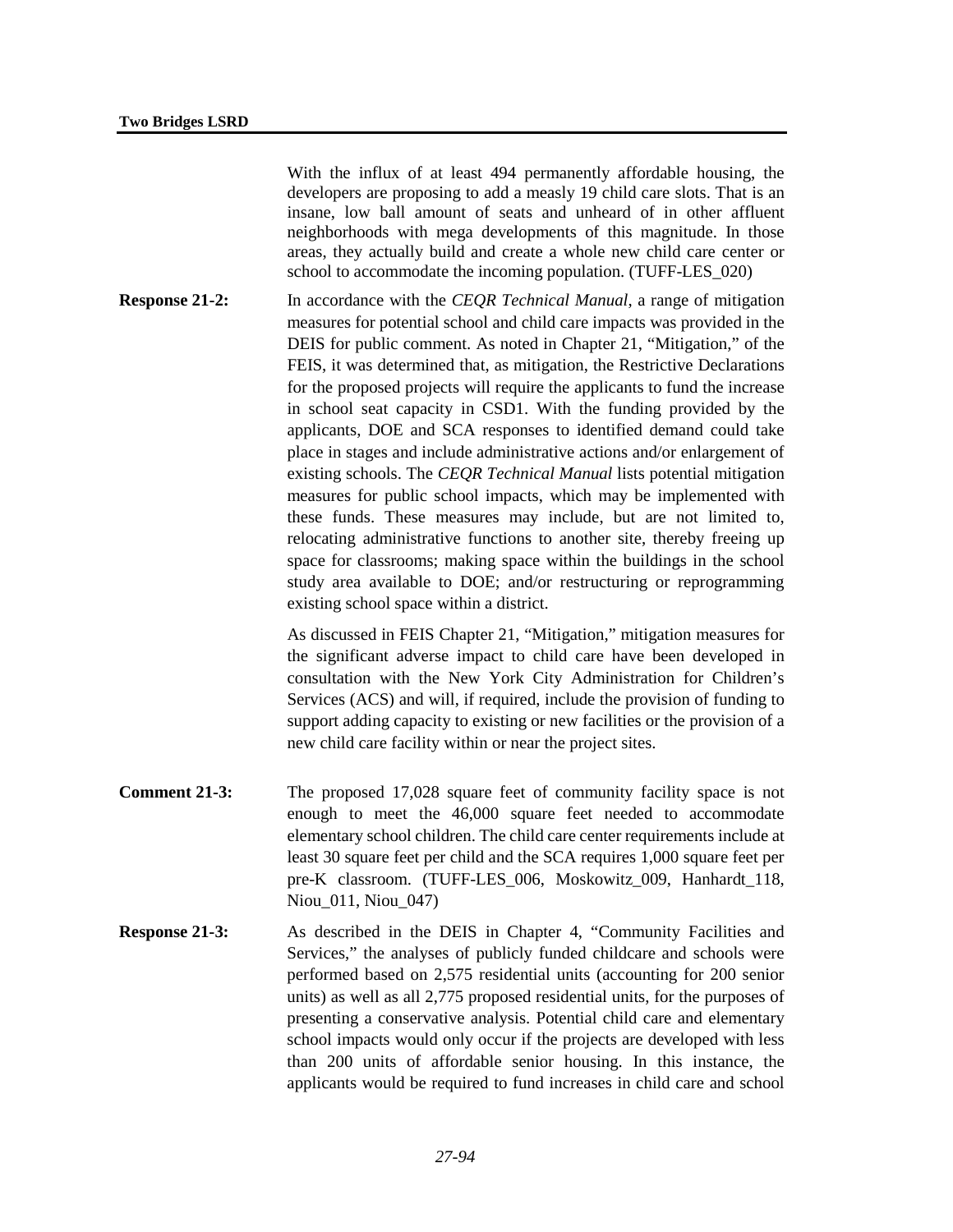seat capacity. The community facility space within the building is not required for these purposes. See response to Comment 21-2.

**Comment 21-4:** The FEIS should examine expanding the capacity at P.S. 184. (TUFF-LES\_006)

- **Response 21-4:** As described in the DEIS in Chapter 4, "Community Facilities and Services," the analysis of schools was performed based on 2,575 residential units (accounting for 200 senior units) as well as all 2,775 proposed residential units, for the purposes of presenting a conservative analysis. Potential elementary school impacts would only occur upon completion and occupancy of all three buildings if the projects are developed with less than 200 units of affordable senior housing. In this instance, SCA would identify the facility or facilities that are most appropriate for capacity increases and the applicants would be required to fund the increase in school seats.
- **Comment 21-5:** The open space mitigation proposed in the DEIS is insufficient to address the loss of open space and impacts of shadows on vegetation and use. Proposed mitigation includes \$15 million to improve local parks. Recent local park renovations cost \$3-7 million each. Therefore, the proposed \$15 million is not adequate to mitigate the negative impacts. (CB3 001, Moskowitz\_009, Struthers\_043, Shelton\_044)
- **Response 21-5:** As described in DEIS Chapter 21, "Mitigation," while the approximately 33,350 square feet of dedicated publicly accessible open space that would be developed with the proposed projects would reduce the significant adverse open space impacts, it is not sufficient to avoid significant adverse open space impacts. The *CEQR Technical Manual* lists potential mitigation measures for open space impacts; these measures include, but are not limited to, creating new open space within the study area; funding for improvements, renovation, or maintenance at local parks; or improving existing open spaces to increase their utility or capacity to meet identified open space needs in the area, such as through the provision of additional active open space facilities. The proposed open space mitigation summarized in the DEIS was developed in consultation with the Department of Parks and Recreation based on the needs of the open spaces. The payments for maintenance of the two playgrounds affected by shadows is in addition to what will be paid to mitigate the impacts due to increased utilization. The costs to improve and expand the Rutgers Slip open space (east of Rutgers Slip) and to improve the Site 4 (4A/4B) open space are also not considered in the identified costs of mitigation measures for the three Department of Parks and Recreation playgrounds. As described in FEIS Chapter 21, "Mitigation," potential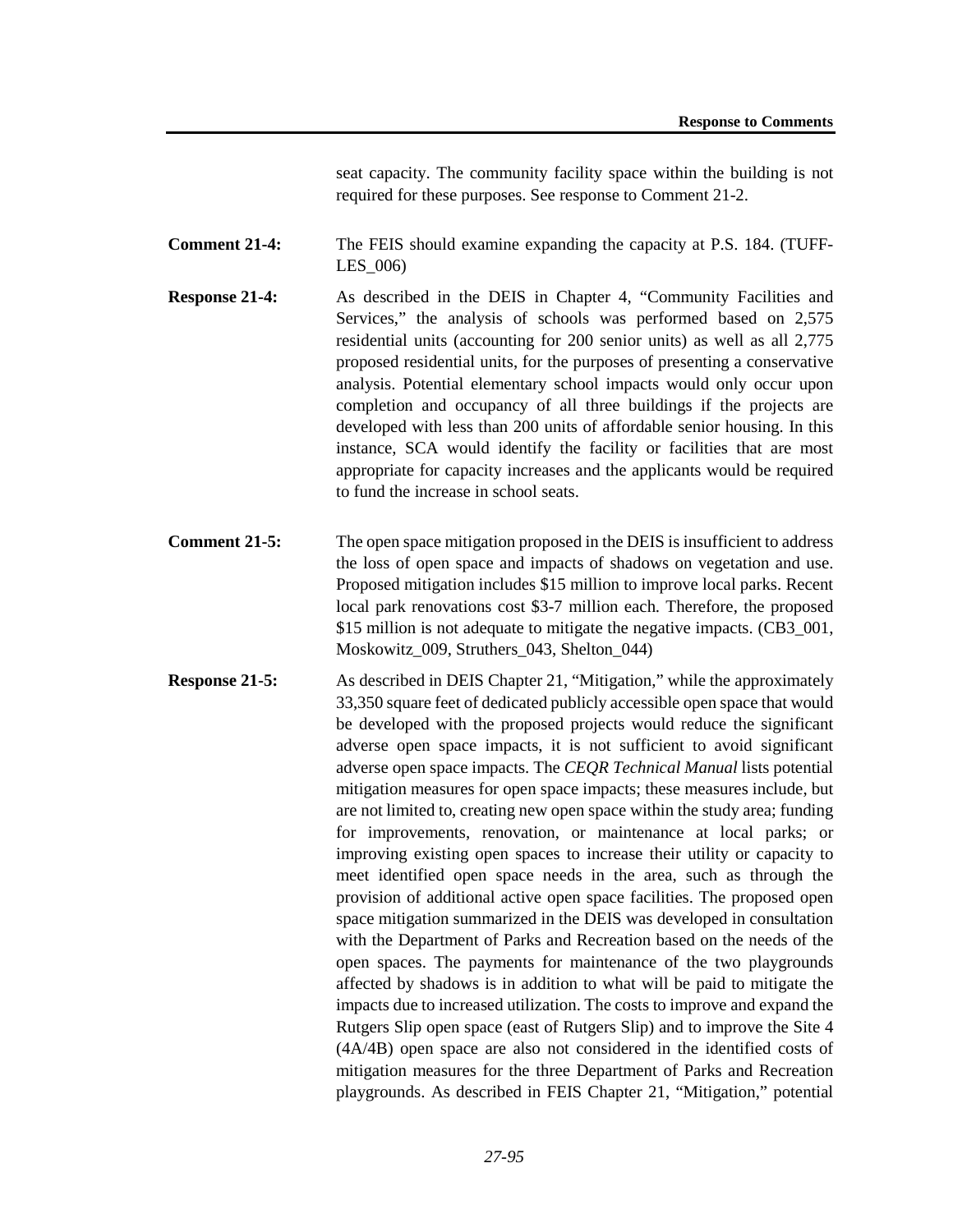mitigation measures were explored by the applicant in consultation with DCP and NYC Parks between the DEIS and FEIS. As partial mitigation for the open space impact, the existing approximately 15,868 square feet (approximately 0.36 acres) of private open space on Site 4 (4A/4B) would be dedicated as publicly accessible open space, and new pavers, plantings, and seating would be installed at this space. The Restrictive Declarations for the proposed projects will require the applicants to undertake reconstruction of Coleman Playground, Captain Jacob Joseph Playground, and Little Flower Playground. However, because of the ongoing planning and future development of the Lower Manhattan Coastal Resiliency (LMCR) and East Side Coastal Resiliency (ESCR) projects, which include components in close proximity to the Two Bridges LSRD project sites, alternative improvements of the same scope may be required by DCP with NYC Parks if the aforementioned reconstruction projects are not deemed feasible at the time that their implementation is required. The projects' significant adverse impacts on open space would not be fully mitigated, and the proposed projects would result in unmitigated significant adverse impacts on open space.

**Comment 21-6:** According to the DEIS, one of the primary proposals considered to mitigate open space impacts, is expanding and enhancing private open space in the area. However, private open space is typically not publicly accessible. Therefore, the City should explore opportunities in the project area to develop new public open space. If new public open space is not feasible, we suggest legally binding agreements be put in place to ensure that private open space is made publicly accessible. (MAS\_002, Maloy 062)

> The mitigation measure which proposes that expanding and enhancing private open space in the area is unacceptable. We object to converting the private entrance at 82 Rutgers Slip to publicly accessible space; there are serious safety concerns. (TUFF-LES\_006, CB\_013)

- **Response 21-6:** The private Rutgers Slip open space is east of Rutgers Slip and part of Site 5. The Restrictive Declarations will commit that 0.77-acre space to public use. In addition, the open space at 82 Rutgers Slip would be enlarged, reconstructed with new amenities, including play equipment, basketball courts, and landscaping, walking paths, and seating for the residents and the community and, as mitigation, will be dedicated to public use.
- **Comment 21-7:** Two acres of new open space would be needed to reduce the open space ratio to the 5 percent CEQR impact threshold. The proposed mitigation would provide insufficient additional open space, even if the private open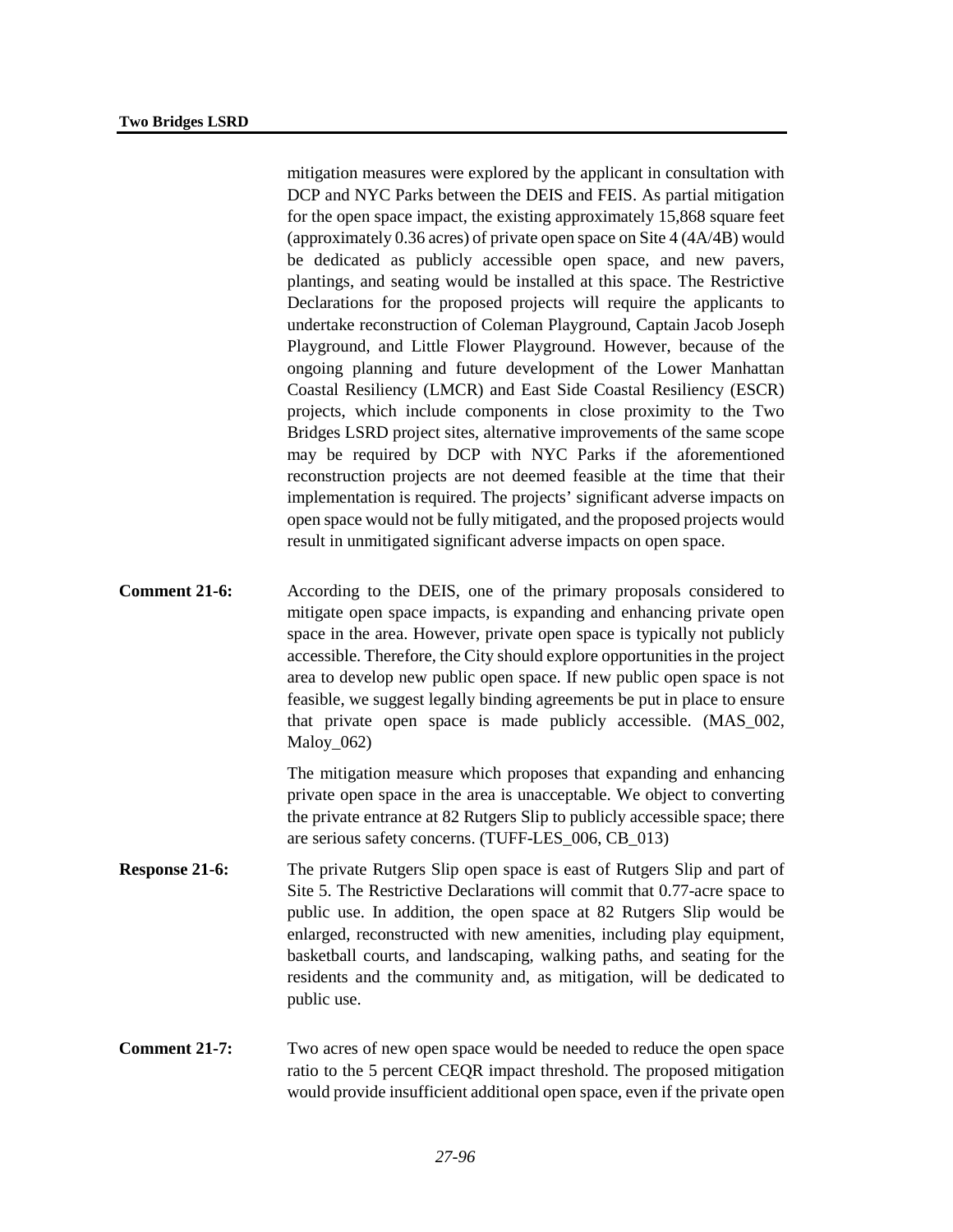spaces were made publicly accessible, to offset the adverse impacts as defined by the *CEQR Technical Manual*. (TUFF-LES\_006)

- **Response 21-7:** Existing private open spaces at Site 4 (4A/4B) and Site 5 would be improved and dedicated to public use. Renovation of existing open spaces in the vicinity of the project sites has also been identified as a practicable mitigation measure. Coleman Playground, Captain Jacob Joseph Playground, and Little Flower Playground have been proposed as potential candidates for reconstruction. See response to Comment 21-5.
- **Comment 21-8:** The discussion of open space mitigation should be expanded to explain why the three specific playgrounds (Coleman Playground, Captain Jacob Joseph Playground, and Little Flower Playground) have been proposed as potential candidates for reconstruction. (CB3\_001)
- **Response 21-8:** The three open spaces for mitigation were identified and considered in consultation with DCP and NYC Parks, and through input received during community engagement meetings held prior to the start of the environmental review process. The open spaces for mitigation were also considered in part due to their proximity to the project sites. These three open spaces were among the closest to the project sites, and the most likely to be used by the largest number of people. As described in EIS Chapter 5, "Open Space," the three open spaces identified for mitigation have a total area of 3.94 acres, all of which is active space. Coleman Square Playground has a total area of 2.61 acres and contains a variety of active uses including a playground, a baseball field, handball courts, a skate park and spray showers. Captain Jacob Joseph Playground and Little Flower Playground are 1.29 acres and 0.14 acres in size, respectively, and each contain a playground and seating areas. Further, they include both small playgrounds typically used by younger children as well as a larger neighborhood park used by a variety of ages and populations.
- **Comment 21-9:** The complete renovation of Cherry Clinton Playground, improvement of the green street median on Rutgers Street, and improvement of the Allen Street Malls up to East Broadway should be required. The bulk of all open space mitigations should be within the study area. (TUFF-LES\_006, TUFF-LES\_020)
- **Response 21-9:** See responses to Comments 21-5, 21-7, and 21-8. All the proposed mitigations are within the open space study area.
- **Comment 21-10:** The waterfront esplanade area and Pier 36 should be considered for open space mitigation. The EIS should consider Pier 36 for use as a water taxi stop. (TUFF-LES\_006)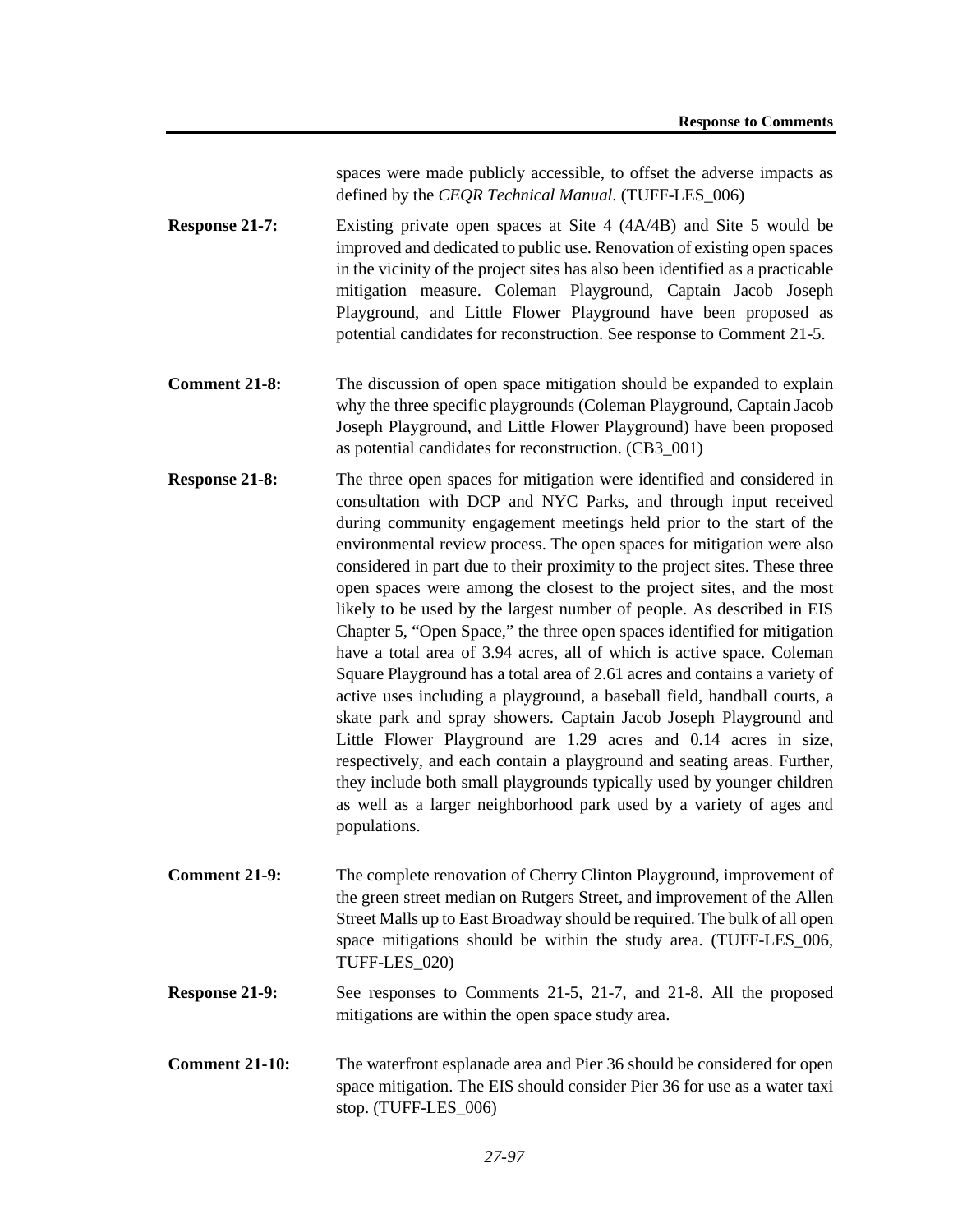| Response 21-10:        | The waterfront esplanade and Pier 36 are under the jurisdiction of the<br>New York City Economic Development Corporation. Pier 36 is utilized<br>by the Department of Sanitation and leased in part to Basketball City. No<br>changes to Pier 36 are anticipated. The portion of the esplanade area at<br>Pier 35 as well as the portion of the esplanade at Pier 42 are parts of<br>improvements already in progress and/or planned by the Economic<br>Development Corporation and the Department of Parks and Recreation.                                                                                                                                                                                                                                                                                                                                                                                                            |
|------------------------|----------------------------------------------------------------------------------------------------------------------------------------------------------------------------------------------------------------------------------------------------------------------------------------------------------------------------------------------------------------------------------------------------------------------------------------------------------------------------------------------------------------------------------------------------------------------------------------------------------------------------------------------------------------------------------------------------------------------------------------------------------------------------------------------------------------------------------------------------------------------------------------------------------------------------------------|
| <b>Comment 21-11:</b>  | The EIS should consider the NYCHA development proposal at<br>LaGuardia Houses and the likelihood that the playground would be<br>improved as part of that project. (TUFF-LES_006)                                                                                                                                                                                                                                                                                                                                                                                                                                                                                                                                                                                                                                                                                                                                                      |
| Response 21-11:        | Consideration of mitigation for a project that has not been approved or<br>formally proposed is speculative and would occur beyond the approval<br>process for the proposed actions. The RFP for development at the<br>LaGuardia Houses does not request improvements to the playground.                                                                                                                                                                                                                                                                                                                                                                                                                                                                                                                                                                                                                                               |
| <b>Comment 21-12:</b>  | The EIS should consider funding for improvements to Coleman Park.<br>(TUFF-LES_006)                                                                                                                                                                                                                                                                                                                                                                                                                                                                                                                                                                                                                                                                                                                                                                                                                                                    |
| <b>Response 21-12:</b> | As described in EIS Chapter 21, "Mitigation," Coleman Playground is<br>one of the open spaces that would be improved with the open space<br>mitigations proposed for the Two Bridges LSRD project.                                                                                                                                                                                                                                                                                                                                                                                                                                                                                                                                                                                                                                                                                                                                     |
| <b>Comment 21-13:</b>  | The proposed development would cause adverse shadow impacts on<br>Cherry Clinton Playground and Lillian D. Wald Playground. However,<br>shadow impacts on NYCHA campuses and privately owned space,<br>including Rutgers Slip were not evaluated in the DEIS. Despite<br>significant impacts, the DEIS does not propose any mitigation measures<br>to reduce shadows. The open space impacts raises critical questions about<br>whether the proposed actions truly facilitate the better use of open space,<br>the preservation of natural features, and a general protection of health,<br>safety and general welfare as promoted by the LSRD regulations. The<br>DEIS was deficient in not identifying specific mitigation measures<br>regarding shadows. Therefore, we expect specific mitigation measures<br>(e.g. building design modifications) will be outlined in the FEIS.<br>(MAS_002, CB3_013, TUFF-LES_020, Struthers_043) |
| Response 21-13:        | Consistent with CEQR Technical Manual guidelines, the DEIS and FEIS<br>identified potential of shadows impacts on public open space resources.                                                                                                                                                                                                                                                                                                                                                                                                                                                                                                                                                                                                                                                                                                                                                                                         |

identified potential of shadows impacts on public open space resources. Portions of NYCHA campuses that are primarily intended for the use of residents are not public open space resources and therefore mitigation measures are not required for incremental shadows affecting these spaces.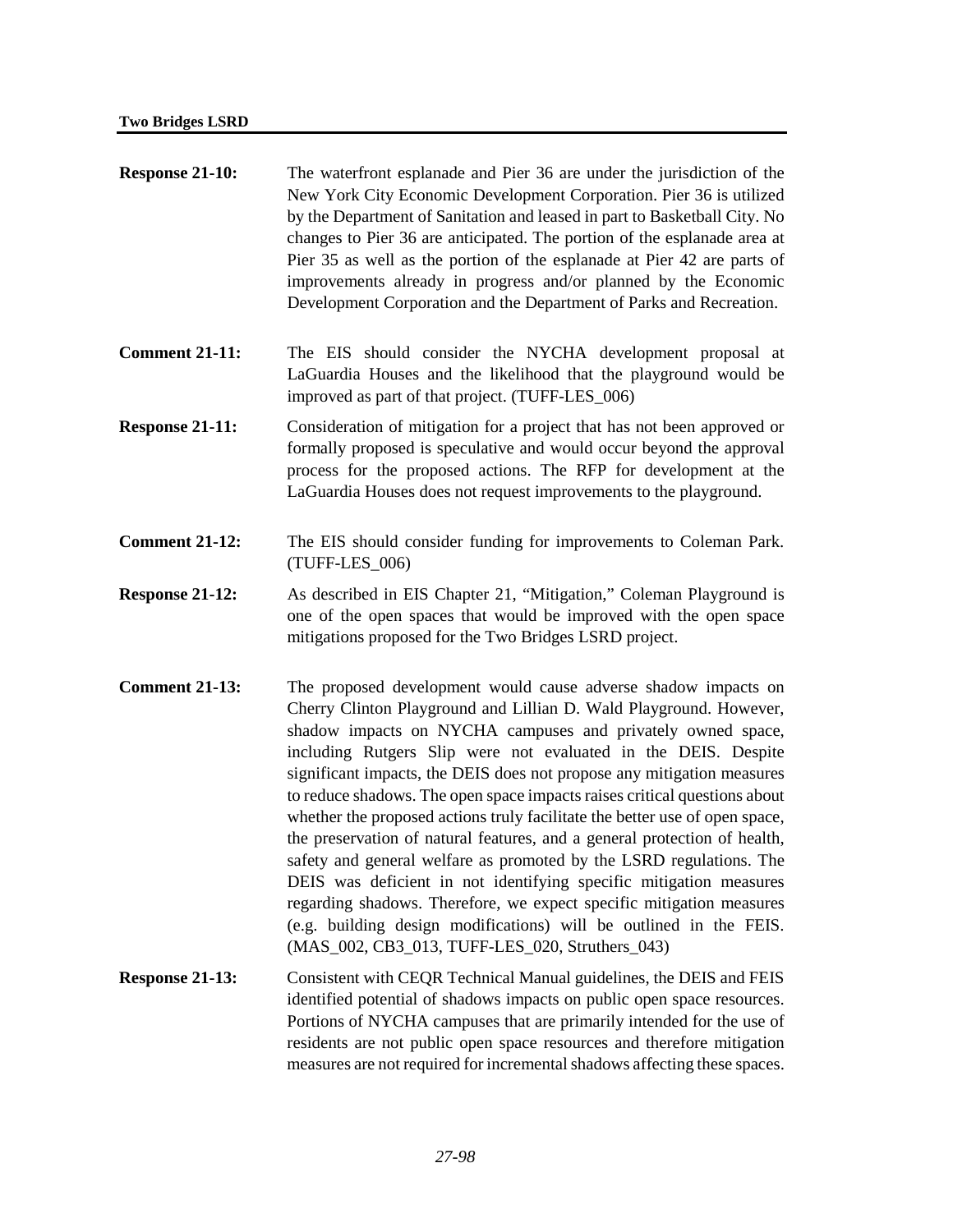- **Comment 21-14:** The Reduced Height Alternative does take into consideration a height reduction to 350 feet that would reduce shadow impacts on open spaces. The Reduced Height Alternative with 1,023 units has been analyzed in FEIS Chapter 20, "Alternatives," and found to be inconsistent with project goals and objectives to provide new housing, including a significant amount of affordable housing in furtherance of the City's Housing New York program. The project should include substantial community facility space at Site 6, senior programs and services, and more local early childhood day care spots and after school space. (TUFF-LES\_006, TUFF-LES\_020)
- **Response 21-14:** The analyses presented in the DEIS and the FEIS demonstrate that child care and public schools would not be adversely impacted if 200 of the affordable units are reserved for seniors. If the 200 units are not reserved for seniors, then the developers would be obligated to provide funding to expand public elementary school and child care capacity. Senior programs and services are not within the scope of CEQR.
- **Comment 21-15:** In addition to the mitigation measures that are currently proposed, the developers should expand their capital improvement efforts to the East River amphitheater/bandshell and create a cultural development fund to deliver engaging cultural experiences in the neighborhood. The team of developers could contribute to a fund, at a rate similar to the City's one percent for culture program, so that funds equivalent to one percent of the developments' costs would be placed in a fund managed by a local nonprofit entity committed to creating a vibrant and sustainable community. (Segalini\_209)
- **Response 21-15:** This open space resource is at the farthest eastern edge of the open space study area and is expected to be primarily passive open space. As described in EIS Chapter 5, "Open Space," with the proposed projects, the study area's total open space ratio would decrease by 7.31 percent, while the active open space ratio would decrease by 8.06 percent and the passive open space ratio would decrease by 6.25 percent. The three open spaces identified for mitigation have a total area of 3.94 acres, all of which is active space. Coleman Square Playground has a total area of 2.61 acres and contains a variety of active uses including a playground, a baseball field, handball courts, a skate park and spray showers. Captain Jacob Joseph Playground and Little Flower Playground are 1.29 acres and 0.14 acres in size, respectively, and each contain a playground and seating areas.
- **Response 21-16:** These three open spaces for mitigation were identified in consultation with the Lead Agency and NYC Parks, and through input received during a series of community engagement meetings. A series of criteria,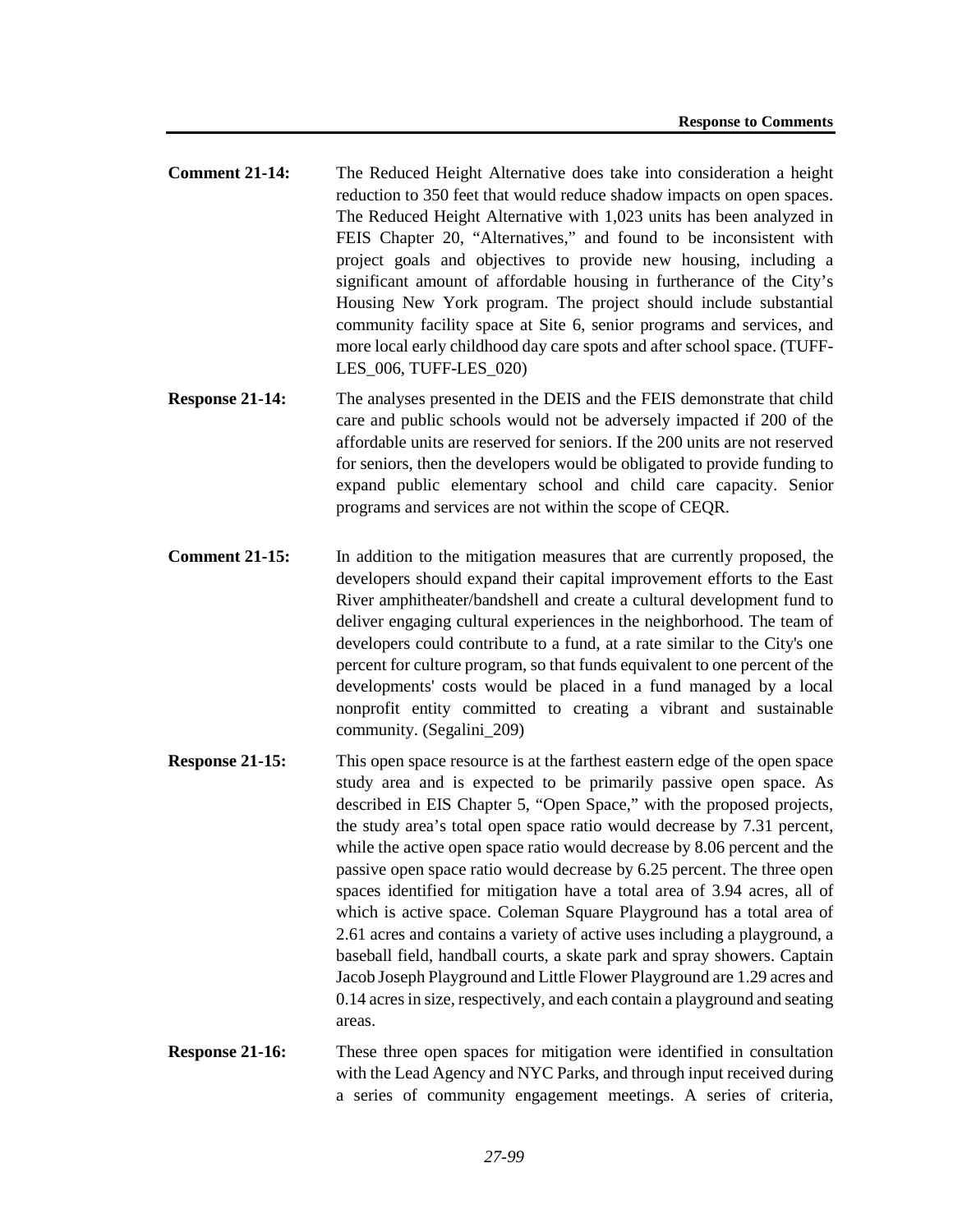including the nature and extent of the significant adverse impact (active vs. passive open space ratios), the extent to which measures were found to be practicable and feasible, and proximity to the project sites were considered in identifying possible mitigation measures. These three open spaces were among the closest to the project sites, and the most likely to be used by the largest number of people. Further, they include both small playgrounds typically used by younger children as well as a larger neighborhood park used by a variety of ages and populations.

- **Comment 21-16:** The developers should provide annual funding for prevention (upgraded) extermination, HEPA filter appliances, etc.), maintenance (repairs), and upkeep at Lands End II if the proposed projects are built, for the remainder of their existence. Annual funding should be earmarked for meetings with residents and the residents association quarterly before, during, and after the construction of the proposed projects. (LESPP\_243)
- **Response 21-17:** The developers would provide funding for extermination during construction and then during the life of the buildings and part of their routine maintenance. As described in EIS Chapter 15, "Air Quality," no air quality impacts were identified that would require the installation of HEPA filters. The Restrictive Declaration for the proposed projects will require the developers to implement an emissions reduction program in order to minimize construction phase emissions.
- **Comment 21-17:** Provide more detail on the amount of funding to mitigate the shadows impacts and length of time for which the dedicated funding would be provided, the commitment mechanism, and an explanation on how the funds would be used to mitigate the shadows impact. There has been no disclosure of how specific playgrounds in the DEIS were selected and what those consultations look like. (CB3\_001, Moskowitz\_009, Avila-Goldman\_182)

Provide an explanation of how the proposed temporary funding that will expire after the ten-year period can functionally mitigate irreversible impacts on parks, playgrounds, streets, residential buildings, and the residents of the Two Bridges neighborhood. (CB3\_001, Shelton\_044)

**Response 21-18:** EIS Chapter 6, "Shadows," Section B, "Definitions and Methodology" explains the shadows analysis methodology and Section D, "Detailed Shadow Analysis" states in detail why Lillian D Wald Playground and Cherry Clinton Playground would experience significant adverse impacts due to shadows. The Restrictive Declarations will commit the applicants to funding for the proposed shadows mitigation, which would be \$25,000 per year for each playground for ten years. This period was selected because it would provide enough time for any impact to occur and for sun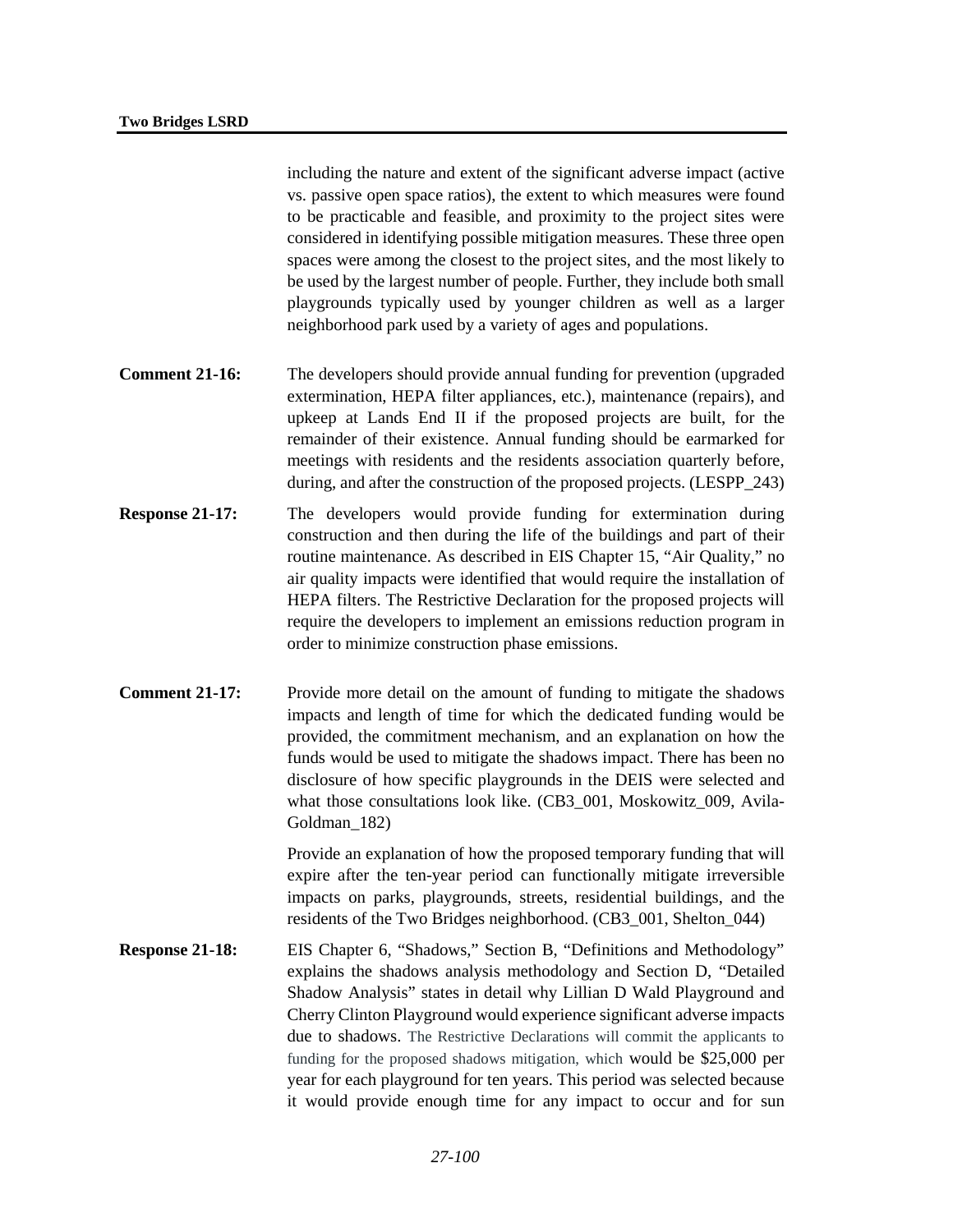sensitive plants to be replaced with shade tolerant species. As described in EIS Chapter 6, "Shadows," upon construction of the proposed projects, NYC Parks will utilize the enhanced maintenance funds to monitor the effects of shadows and to undertake appropriate measures. Such measures may include, for example, the relocation sunlight-sensitive elements within the open space, relocating or replacing vegetation, and undertaking additional maintenance to reduce the likelihood of species loss.

Under CEQR, shadow impacts are not considered to occur to sidewalks, streets, buildings, or playgrounds on private property. Therefore, no mitigation is considered for sidewalks, streets, buildings, or playgrounds on private property.

- **Comment 21-18:** The DEIS suggests payment for the improper appropriation of community light using "dedicated funding for enhanced maintenance at these two playgrounds" (Cherry Clinton Playground, and the users of the Lillian D. Wald Playground). The proposed mitigation shows that participation by City officials in converting property held by in public trust under the LSRD by the City of New York to private ownership, which could be tantamount to knowingly permitting, or allowing by gross culpable conduct, person or persons (including corporate entities) to convert public property, or as official misconduct. (LESON\_132, LESON\_245)
- **Response 21-19:** There is no proposal to make the playgrounds mentioned private property.
- **Comment 21-19:** The FEIS should define the "dedicated funding for enhanced maintenance" and describe how it will be helpful in mitigating the impacts. Will funding from the developer be included in the restrictive declaration? How does "enhanced maintenance" affect the loss of sunlight for vegetation/cherry trees or playground users? (TUFF-LES\_006, Shelton\_044)
- **Response 21-20:** Funding for open space and shadows mitigation will required in the Restrictive Declarations for each of the projects. Funding for enhanced maintenance can help vegetation and enhance the user experience of these open spaces. As described in EIS Chapter 6, "Shadows," upon construction of the proposed projects, NYC Parks will utilize the enhanced maintenance funds to monitor the effects of shadows and to undertake appropriate measures. Such measures may include, for example, the relocation sunlight-sensitive elements within the open space, relocating or replacing vegetation, and undertaking additional maintenance to reduce the likelihood of species loss.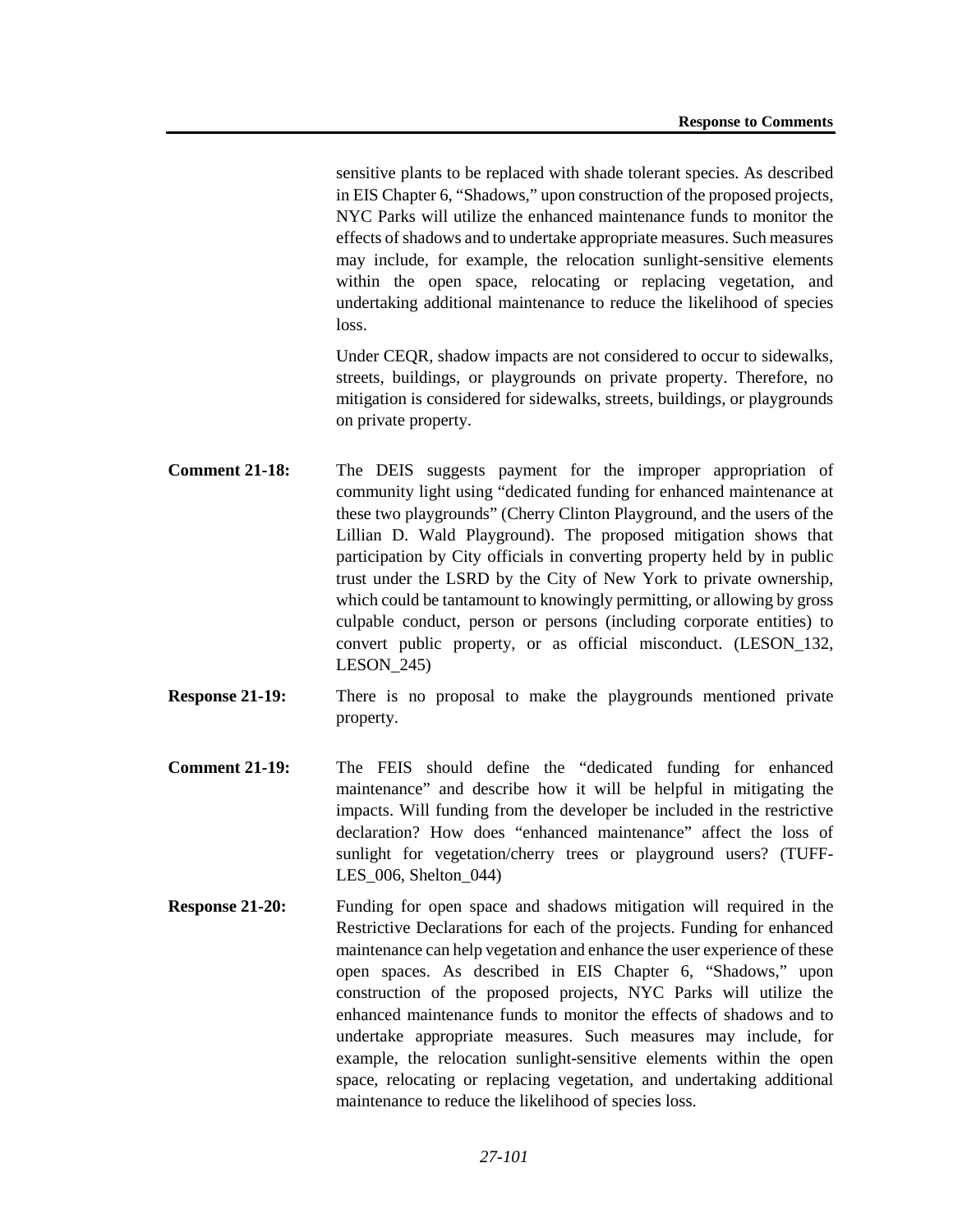| <b>Comment 21-20:</b> | Triple paned windows should be considered for all residents of Site 4 |
|-----------------------|-----------------------------------------------------------------------|
|                       | $(4A/4B)$ to mitigate construction noise. (TUFF-LES $_006$ )          |

**Response 21-21:** The DEIS quantitative construction noise analysis identified the potential for a significant adverse construction noise impact at 80 Rutgers Slip and 82 Rutgers Slip and examined the interior noise levels during construction, which would be anticipated to be in the low 60s dBA at 80 Rutgers Slip and in the mid 50s dBA at 82 Rutgers Slip. These interior noise levels are up to approximately 18 dBA higher at 80 Rutgers Slip and up to approximately 10 dBA higher at 82 Rutgers Slip than the 45 dBA threshold recommended for residential use according to CEQR noise exposure guidelines. With through-the-wall air conditioning units already installed, there are no additional practical or feasible methods available to reduce construction noise levels to the 45 dBA threshold. The maximum noise levels predicted by the construction noise analysis would not persist throughout the construction period and would occur only for a limited period of time.

# **PUBLIC HEALTH**

**Comment 23-1:** The DEIS does not address the extent of the shadows potential effects on the community by dismissing the potential to have health and safety impacts to the community. Light deprivation has been scientifically proven to affect mood. (AALD\_120, LESON\_124, Niou\_011, Niou\_047, LandsEnd2RA\_137)

> The DEIS doesn't address potential health issues associated with lack of sunlight as a potential result of increased shadows. (Niou\_011, Niou\_047, Velazquez\_010)

- **Response 23-1:** As stated in the *CEQR Technical Manual*, the need for a public health impact analysis is based on the technical analyses for air quality, water quality, hazardous materials, and noise. As described in these analyses in this EIS, upon completion of construction, the proposed actions would not result in significant unmitigable adverse impacts in any of the technical areas related to public health. However, as identified in EIS Chapter 19, "Construction," the proposed projects may result in unmitigated significant adverse construction-period noise impacts. Therefore, the Public Health chapter provides a public health assessment of construction-period noise.
- **Comment 23-2:** The DEIS analysis fails to adequately describe the impacts and harms from the identified light deprivation. The DEIS maps should indicate the boundary of the LSRD such that light deprivation effects to zoning lots outside the LSRD are visible. It should include an expanded table that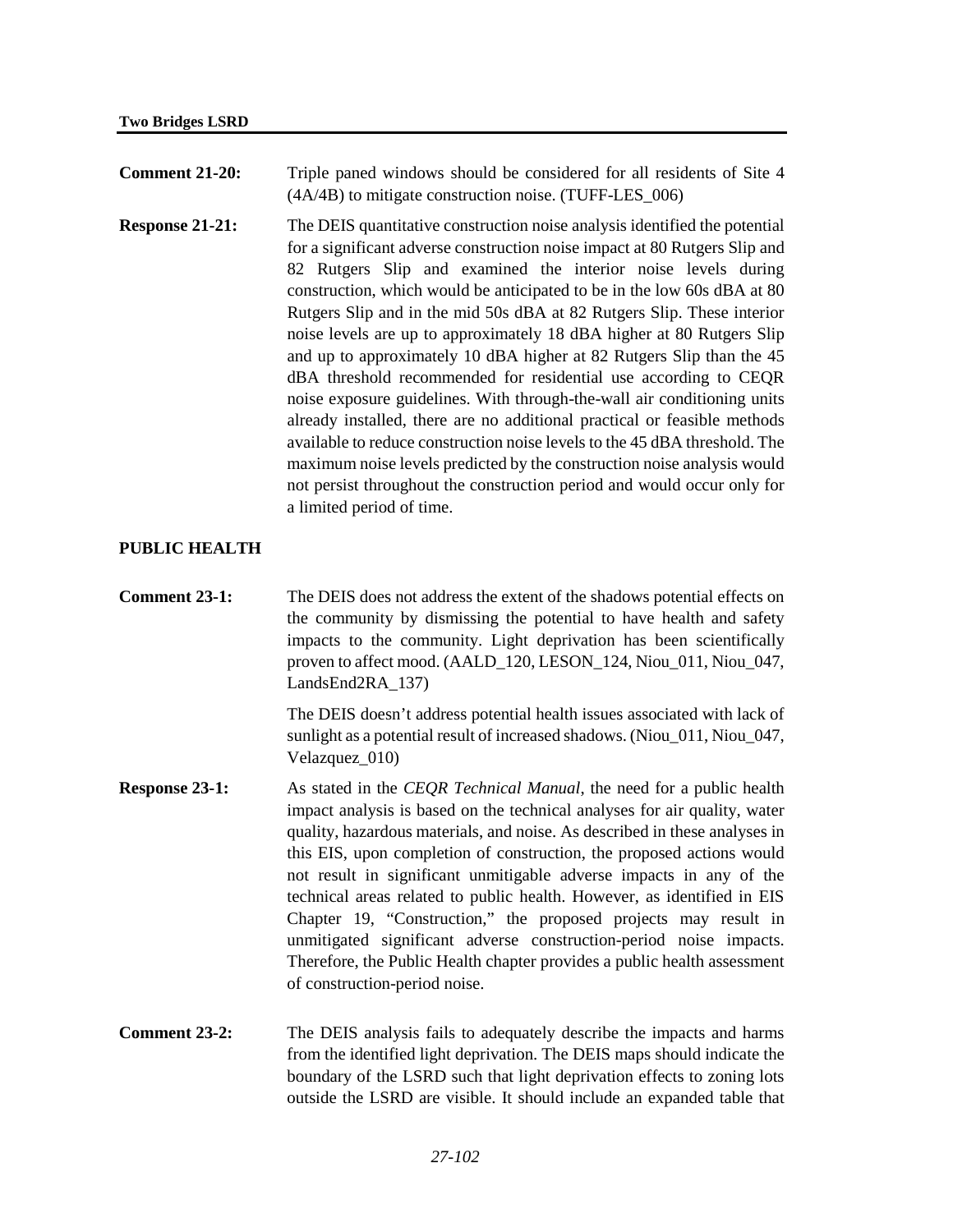indicates the baseline day length for the dates assessed compared to the amount of light deprivation from megatowers, allowing the percentage of light loss to be understood by the public, rather than providing presumptive assertions regarding adverse impact. New York City has slightly more than 9 hours of daylight in December, the multiple instances of 2–3 hours of light deprivation constitute losses of a quarter to a third of the light available for the days in question. (LESON)

The affected dwellings full of light-sensitive children should be assessed, particularly public dwelling projects. (LESON\_132, LESON\_245)

The proposed projects would remove most of what little direct natural light the subject property currently enjoys. If approved, the proposed projects would eliminate nearly all of Site 6B's (Block 246, Lots 1101- 1057) access to direct natural light, putting the Two Bridges Townhouse Condominium in a state of perpetual darkness and shade. (Slowik\_230)

- **Response 23-2:** Access to light inside private dwellings is not an analysis category under CEQR. The DEIS considers the potential impact of shadows generated by the proposed projects on sunlight sensitive publicly accessible resources and other resources of concern such as natural resources and historic resources. As noted in Response 23-1, according to the *CEQR Technical Manual* the technical areas related to Public Health are air quality, water quality, hazardous materials, and noise.
- **Comment 23-3:** The proposed projects would significantly impact access to windows in the residential building, Lands End II. The proposed projects would directly impact 100 Section 8 apartments in this building, resulting in loss of a window. Residents have expressed serious concern about losing this source of natural sunlight, air, and ventilation. The proposed projects should be located at a distance from Lands End II to allow present residents access to their windows and accompanying sunlight, air, and ventilation. (LESPP\_243, LandsEnd2RA\_137, Castro-Negron\_137)
- **Response 23-3:** The two apartments on the south ends of each of the two existing buildings on Site 5 would each lose a south-facing window due to construction of the proposed building on that site. In every habitable room where a window is lost, there would still be an existing window which satisfies the legal light and air requirements for that room. However, in terms of CEQR, changes to private apartment windows are not considered.
- **Comment 23-4:** The project site is located near the FDR highway. For residents of the towers, this could potentially expose residents to dangerous levels of emissions, noise pollution and air pollution. Even if this is mitigated by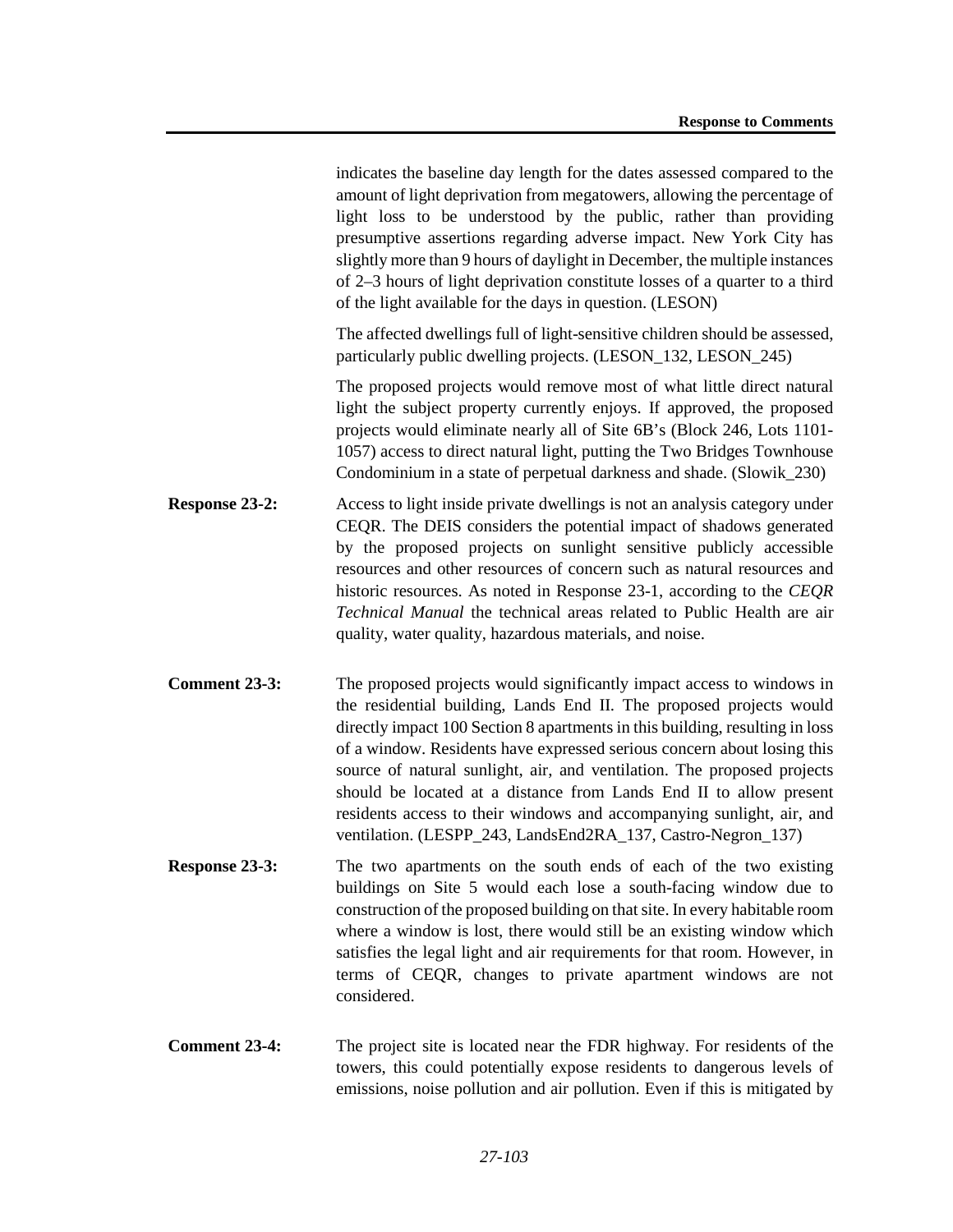sealing the building, it remains a problem with regards to open space. (AALD\_120, LESON\_124, LandsEnd2RA\_137)

**Response 23-4:** In terms of air quality, an analysis was undertaken to determine maximum CO concentrations on the proposed projects from vehicle emissions along the nearby elevated portion of the FDR Drive. The maximum predicted 1-hour and 8-hour average CO concentrations show that With Action CO concentrations at the project sites near the elevated roadway would be well below the 1-hour and 8-hour CO NAAQS. PM concentrations at the proposed buildings due to vehicle emissions along the elevated FDR Drive were also determined. The results indicate that there would be no violation of the PM10 standard at the project sites in the With Action condition. Due to existing high levels of ambient noise in the area, building attenuation would be required to ensure that interior noise levels meet the CEQR criteria. The proposed building designs include acoustically rated windows and central air conditioning as alternate means of ventilation. The proposed buildings would provide sufficient attenuation to achieve the CEQR interior L10(1) noise level guideline of 45 dBA or lower for residential or community facility uses and 50 dBA or lower for retail uses. The window/wall attenuation and alternate means of ventilation requirements would be codified in a Noise (E) Designation (E-489) on the project sites.

# **GROWTH-INDUCING ASPECTS OF THE PROPOSED PROJECT**

- **Comment 25-1:** The proposed actions will allow the construction of luxury towers where nothing is allowed to be built now. (TUFF-LES\_006)
- **Response 25-1:** Together, the three proposed new buildings would contain a total of up to 2,775 new dwelling units, of which 25 percent or up to 694 units would be designated as permanently affordable, including approximately 200 new units of low-income senior housing. The proposed projects would also include approximately 10,858 gsf of Use Group 6 retail space, and approximately 17,028 gsf of community facility space.
- **Comment 25-2:** The DEIS does not consider that approval of the proposed developments could accelerate a future decision to develop Site 6B, which has significant unused FAR. (TUFF-LES\_006, Hanhardt\_118)
- **Response 25-2:** Any future development of Site 6B would be wholly independent of the current applications and would subject to its own land use and environmental review. The proposed developments would not have the effect of requiring or "accelerating" any such decision by the owners of Site 6B.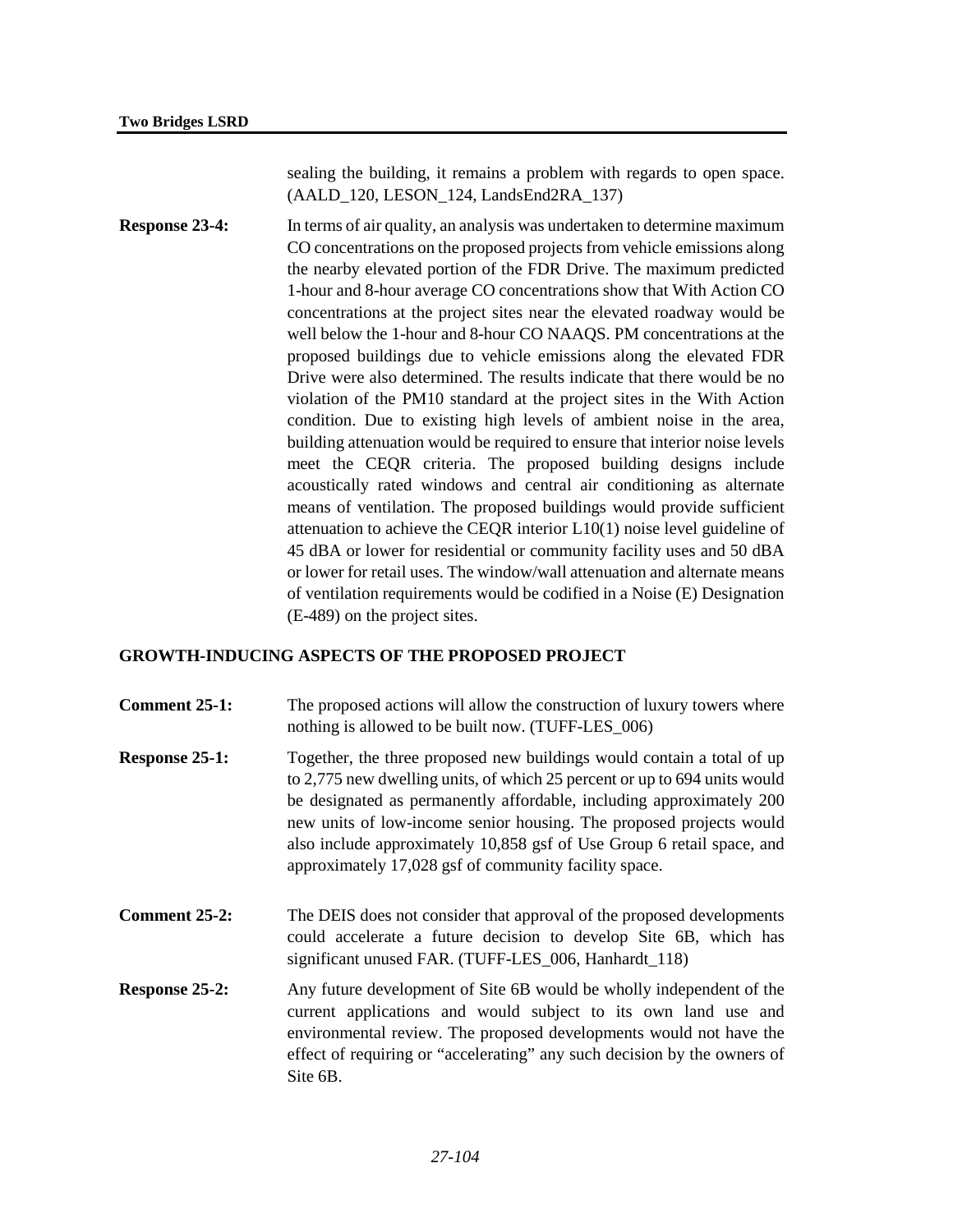## **GENERAL COMMENTS**

**Comment G-1:** The scale of the proposed project is not appropriate for the neighborhood. Therefore, I am opposed to the project because of the environmental impacts and potential negative impacts to neighborhood character. (DelValle\_181, Kriegel-Mallin\_183, Harsanyi\_008, Velazquez\_010, Safdie 178, Levisnon 190, Chaitin 188, Ferns 197, Torre 191, Sheran\_192, Derosia\_180, Mac\_Reamoinn\_156, Goldstein\_151, Riedel\_158, Wolf\_159, Huang\_152, Wysocan\_148, Benitez\_029, Benitez\_086, Benitez\_150, Yesiltac\_173, Edmison\_149, Cubberly\_210, Perles 222, Tse 228, Cahill 199, Stanton 206, LandsEnd2RA 137, Holland, Mak\_059, Hoffmand\_060, Maloy\_062, Sosin\_064, Rostoff 071, Shetler 076, UNDAKVA 078, Questell-Rodriquez 014, Pieris\_016, Durham\_021, Fernandez\_035, Lee\_142, Rosenberg\_162, Slowik\_230, Morris\_239, Wolf\_250)

> I am strongly opposed to this project. (Greenstein\_177, Theodos\_189, Everett\_195, Katz-Rothman\_175, Mac\_Reamoinn\_156, Huang\_165, Rosado\_143, Yesiltac\_173, Kitnick\_003, Yin\_146, Thill\_172, CY\_007, CB3\_001, Jolly\_112, Benson\_226, Carson-Aponte\_215, Gery\_212, Foster\_225, Weinstein\_213, Goldie\_221, Briggs\_219, Perles\_222, Morris, Zhang\_227, Dailey\_202, Cahill\_176, Cahill\_199, Yung\_051, Yung 232, Beach 200, Estevez 207, Haines 127, Ning 094, Ning\_235,Chok\_053, Liang\_018, Liang\_054, Chen\_055, Maloy\_062, Zhen 067, Alevante 069, Richardson 070, Anderson 077, Ellsworth\_024, Ellsworth\_079, Georgis\_080, Angles\_083, Michalak\_088, Fernandez\_089, Figeroa\_092, Lee\_095, Hanhardt\_096, Travers\_097, Pena\_098, Pena\_248 Osuna\_100, Jabul\_103, Stetzer\_040, Questell-Rodriquez\_014, Pieris\_016, Durham\_021, Lawrence\_133, LandsEnd2RA\_139, Yung\_204, Jongbloed\_208, O'Sullivan\_251)

- **Response G-1:** CITE TO RELEVANT RESPONSES ABOVE
- **Comment G-2:** We strongly object to the proposed mitigations. (Holland 135, Maloy\_062)
- **Response G-2:** Comment noted. As noted in the *CEQR Technical Manual*, measures that minimize identified significant adverse impacts to the maximum extent practicable must be identified in the FEIS. Practicable and feasible mitigation measures for significant adverse impacts identified in the DEIS have been identified in the FEIS, based on the guidance provided in the *CEQR Technical Manual* and coordination between the applicants, expert agencies (e.g., NYCDOT, NYCDEP, NYC Parks), and the lead agency.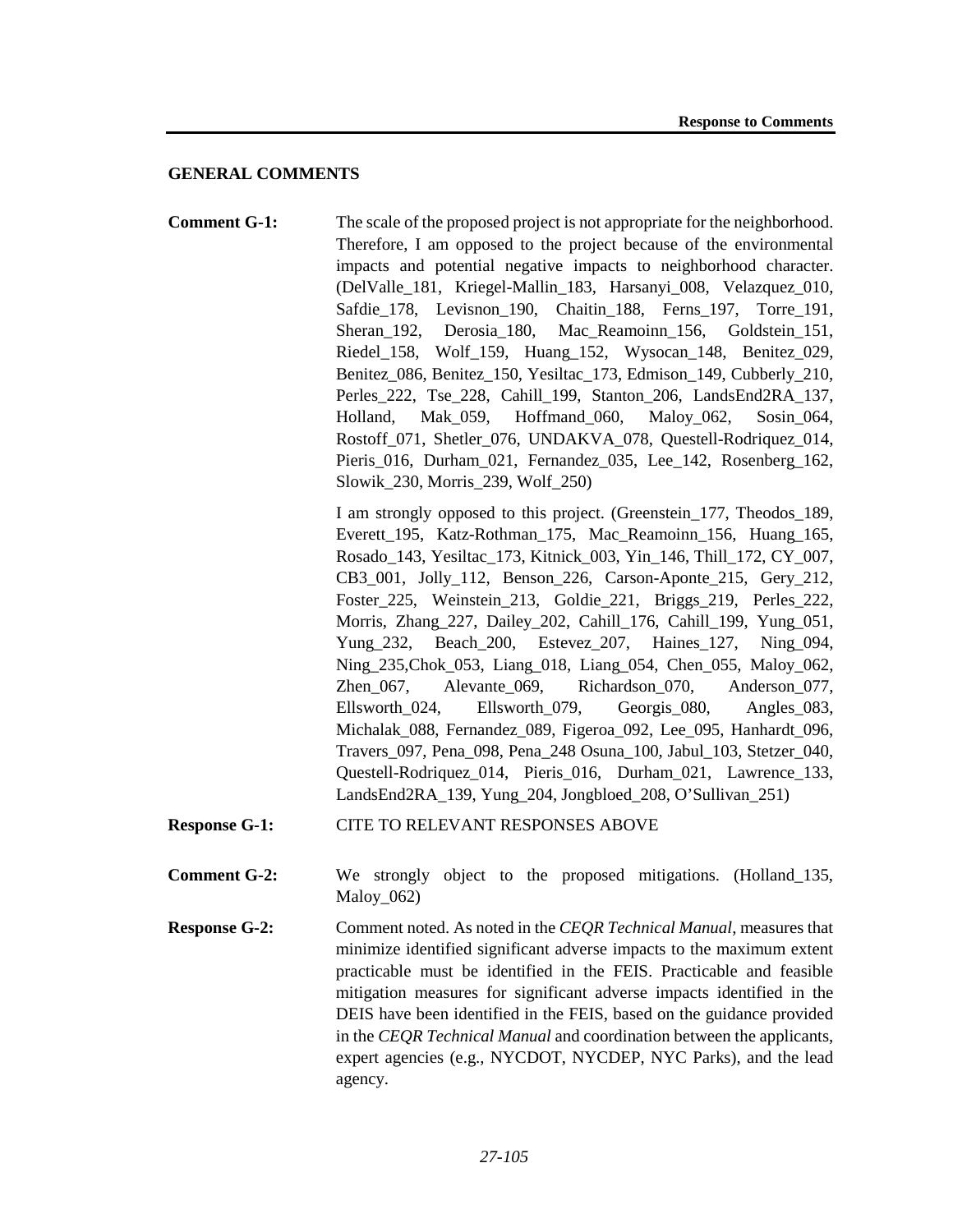**Comment G-3:** Make the zoning laws that only allow a gradual increase of building floors into the district. (Zhang\_227)

**Response G-3:** Comment noted.

**Comment G-4:** We are sensitive to the implications of relocating seniors and are taking measures necessary to minimize the impact to them. Two Bridges has had several meetings with the tenants of the building. Some of these meetings even included Settlement Housing Fund, JDS, and SHoP staff. All of these meetings have focused on imparting information about the development plans while fully disclosing the relocation implications upon those limited number of tenants who will be affected. In addition, we have also had one-on-one meetings with the affected tenants, always with the attendance of the social service staff of the building, the relocation specialists we have hired and members of the tenant's family we invite and welcome if they so desire to be there. These meetings took into account the tenant's preferences about which of several alternative temporary measures they would prefer during the interim. We plan more such meetings like this and will always assure that they include professionals that are familiar with the needs, culture, and language of the population at the senior building. (Two Bridges\_247)

> There should be a commitment to regular coordination meetings between all appropriate agencies and stakeholders for the proposed project and the Lower Manhattan Coastal Resiliency Project. (CB3\_013, Niou\_011, Niou 047, Joye 045Joye 045)

- **Response G-4:** Comment noted. The Restrictive Declarations will commit the applicants to participate in a community construction task force which would include community representatives and applicant liaisons. The community construction task force would meet at regular intervals throughout the construction period, providing a forum for communications on relating to the construction schedule, outreach, and concerns.
- **Comment G-5:** Residents expressed that they depend on Governeur Health within the community. However, Governeur Health often refers residents to Bellevue Hospital, which is difficult to travel to. The developers should provide annual funding to Governeur Health for health, wellness programming, and additional services such as shuttle buses and free round trip-metro cards for all Lands End II residents referred to Bellevue Hospital. (LESPP)

**Response G-5:** Comment noted.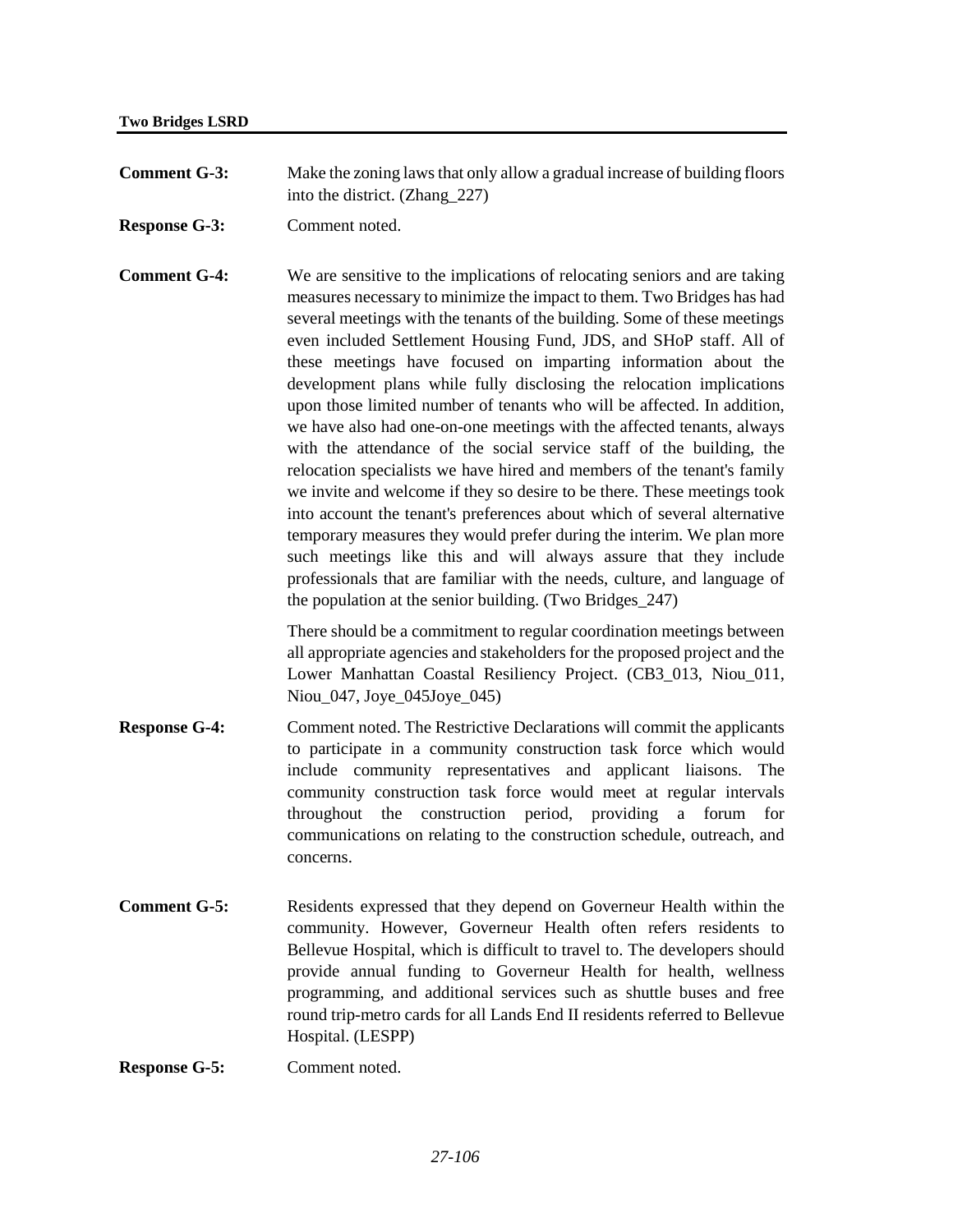| <b>Comment G-6:</b> | The EIS should examine a new bus, shuttle, or extension route along |
|---------------------|---------------------------------------------------------------------|
|                     | South Street to accommodate the proposed projects' residents and to |
|                     | connect to the waterfront area. (TUFF-LES 006)                      |
|                     |                                                                     |

- **Response G-6:** The EIS identifies potential significant adverse impacts to traffic, transit and pedestrians and identifies potential mitigation measures. A new bus, shuttle, or extension route along South Street is not proposed as part of the projects, and would not be necessary to mitigate any significant adverse impacts identified in EIS Chapter 14, "Transportation."
- **Comment G-7:** Residents expressed that the nearest supermarket, Fine Fare on Clinton Street, is inconvenient. Given that the previous Pathmark supermarket was demolished to build 1 Manhattan Plaza, the developers should provide an affordable supermarket. The developers should also provide a shuttle bus service, with ability to accommodate full shopping carts, on the 1st and the 15th of every month to Fine Fare on Clinton Street until an affordable supermarket is operational on the first floor of any of the proposed buildings. (LESPP\_243)
- **Response G-7:** Comment noted.
- **Comment G-8:** The EIS should consider designs that follow "Pedestrians First" design principles, prioritizing pedestrians (particularly seniors and children) first, and assess a redesign of Rutgers Slip with corresponding intersections. Midblock crossings should be considered (e.g., Cherry Street between Pike and Rutgers Streets). (TUFF-LES\_006)
- **Response G-8:** Comment noted.
- **Comment G-9:** The proposed project will cause serious problems to soil composition to the surrounding area and damage to existing buildings. Most of the buildings in the surrounding area and the FDR structure will start to sink. (Hung\_223, Estevez\_207)

There is a danger that the proposed project would disrupt other buildings as it settles, leading to infrastructure damage and safety risks. This has already happened in the area, with One Manhattan causing cracks in adjacent buildings. The DEIS should address this. (AALD\_120, LESON 124)

The Two Bridges Townhouse Condominium may be exposed to longterm damage of their foundation. (Slowik\_230)

**Response G-9:** The applicants will perform geotechnical surveys prior to commencing construction. Appropriate measures to comply with NYC Building Code requirements relating to building foundations and engineering will be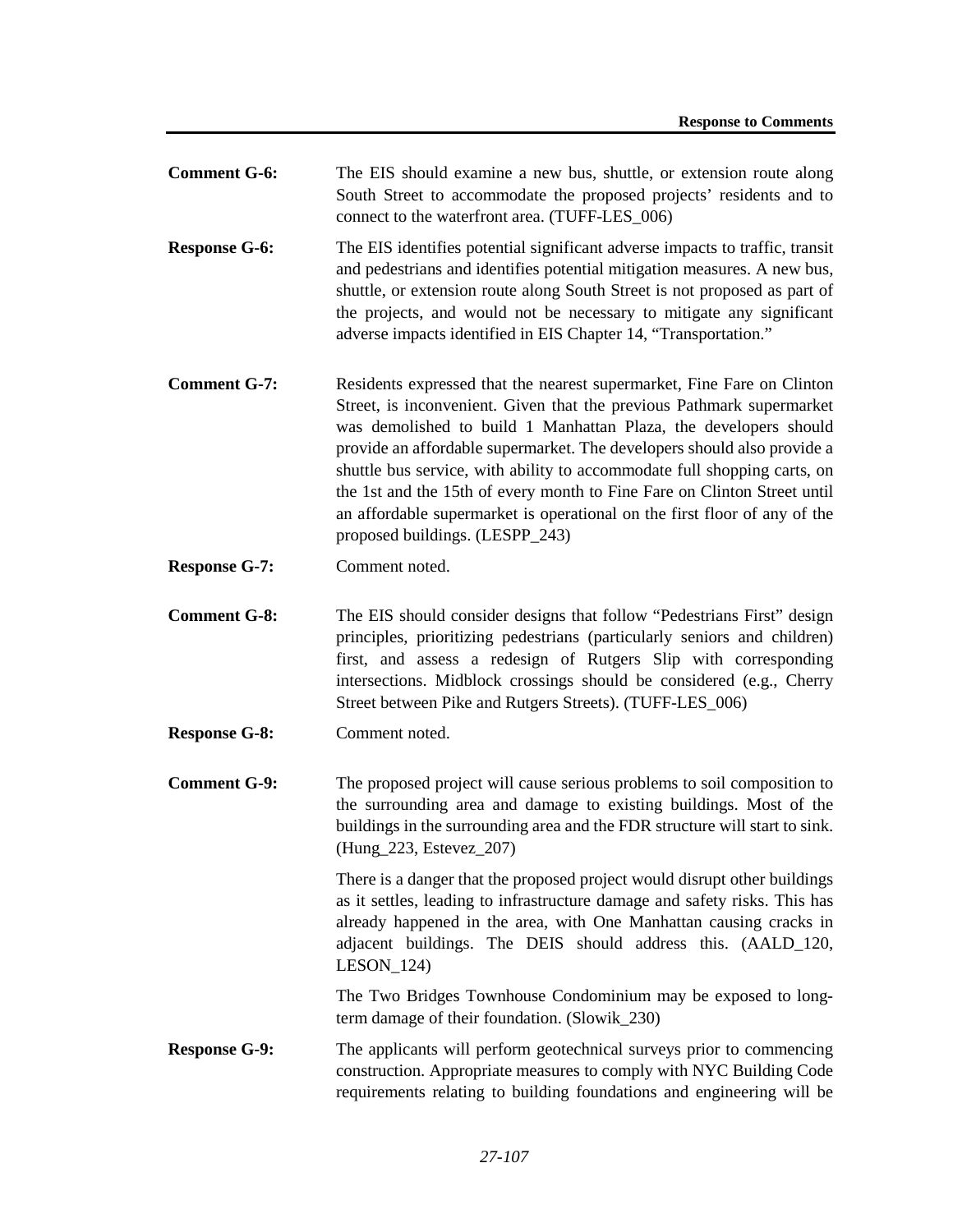undertaken. The applicants are committed to minimizing construction impacts and ensuring the safety of surrounding buildings. As described in EIS Chapter 19, "Construction," a number of measures would be employed to ensure public safety during construction of the proposed projects including the erection of sidewalk bridges, the employment of flag persons, and the installation of safety nettings. In addition, all NYC DOB safety requirements and protocols would be followed and construction of the proposed projects would be undertaken so as to ensure the safety of the community and the construction workers themselves.

- **Comment G-10:** The developers are proceeding without our approval or with the approval of all property owners in the LSRD, as required by the large-scale residential development modifications, pursuant to CPC's July 2, 2008 report N050402ZRM and zoning resolution Section 78-06, Subsection A. My clients, Two Bridges Townhouse Condominiums, are opposed to the proposed projects because of this. (Rostoff\_071)
- **Response G-10:** The Department of City Planning has determined that no further approval is required from the Two Bridges Townhouse Condominiums in order for the proposed developments to be reviewed and considered for approval.
- **Comment G-11:** The contemplated enlargement of the zoning lot as proposed by JDS Development Group through Cherry Street Owner, LLC and Settlement Housing Fund Two Bridges Neighborhood Council cannot move forward without Little Cherry's consent as a party in interest. The pre-application statements submitted by JDS to the City Planning Commission does not reference Little Cherry. Two weeks ago, the Supreme Court of the State of New York issued a very powerful decision in our favor affirming that Little Cherry, LLC remains the tenant of a ground lease in good standing at the property and party in interest as certified in 2008. (Stern\_072, Slowik 230)
- **Response G-11:** The referenced litigation does not affect the ability of the proposed development at Site 4 to be reviewed and considered for approval by the City Planning Commission.
- **Comment G-12:** The proposed projects violate the Public Authorities Law. The planned developments are a violation of the City's legal obligation to register, appraise or account for natural assets and property transactions as specified in Title 5A of the Public Authorities Law. (Kranes 085)
- **Response G-12:** The cited provisions of the Public Authorities Law do not apply to review and consideration of the proposed developments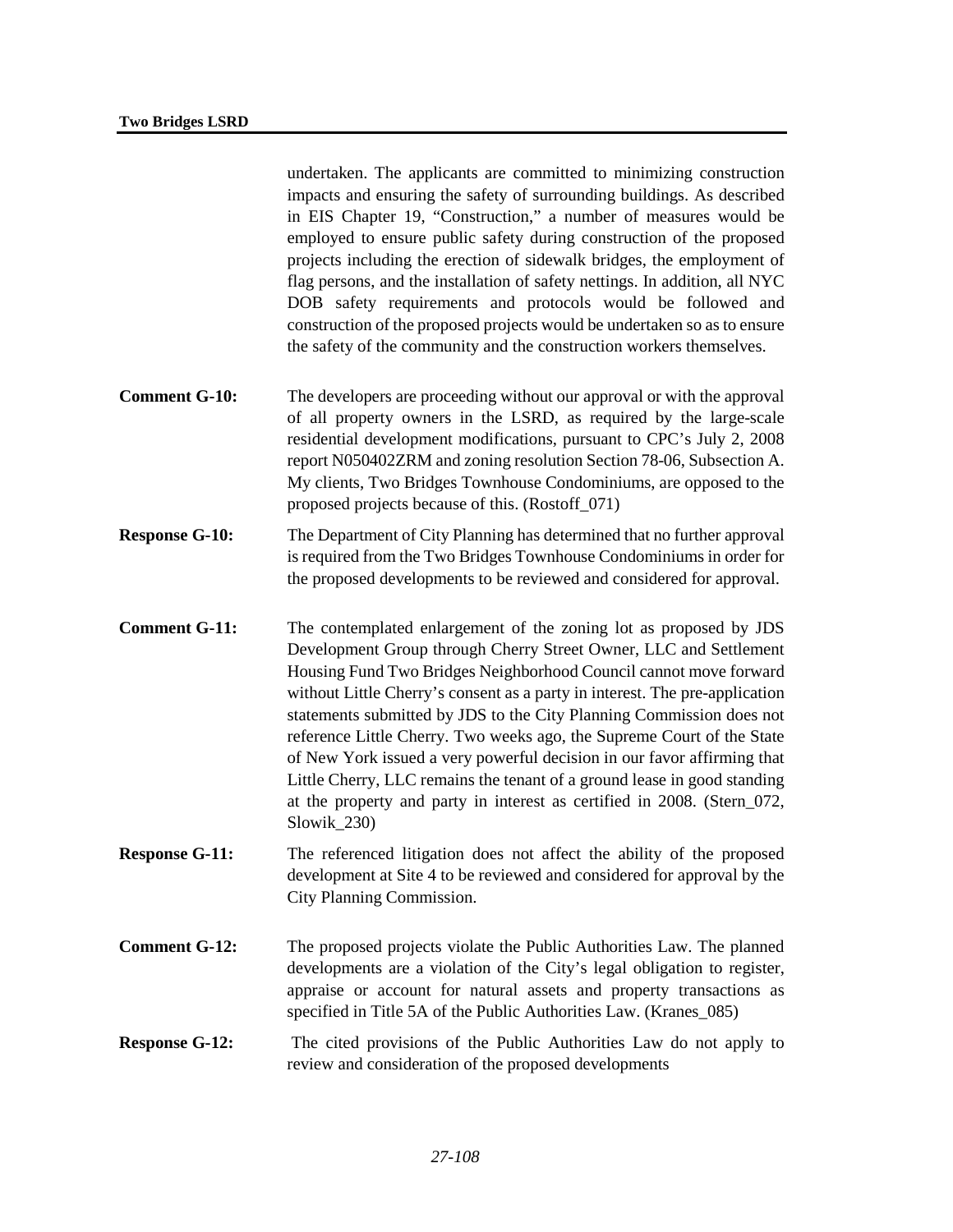- **Comment G-13:** If we allow this type of development on the basis of getting an accessible elevator, you're displacing a lot of other people just because of that. We need to look at accessibility more holistically and take into account the fact that we cannot displace so many people for an elevator. (Alevante\_069)
- **Response G-13:** The ADA-accessible elevator proposed for the corner of Rutgers Street and East Broadway would be required in connection with the Transit mitigation described in EIS Chapter 21, "Mitigation".
- **Comment G-14:** We received an eviction letter attempt from the owners, the same coapplicants for the JDS proposal. We are evidence of indirect harassment. (Holland\_058)
- **Response G-14:** Comment noted.
- **Comment G-15:** We do not see the issue of affordable units being addressed substantially enough. We need affordable apartments at a variety of income levels. (CPA\_032, Lee\_095, Fairweather\_140)
- **Response G-15:** Comment noted.
- **Comment G-16:** The developers should provide annual funding to Rutgers Community Center for "Intergenerational Health, Wellness, and Enrichment programming" as mitigation for the proposed megatowers. Rutgers Community Center acted as resource for the community during Hurricane Sandy; all of the proposed projects are located within the 2015 FEMAidentified floodplain. (LESPP\_030, LESPP\_243, Jones\_091)

The developers should provide annual funding to Public School 2 for Intergenerational Health, Wellness, and Enrichment programming as mitigation for the proposed megatowers. (LESPP\_030, LESPP\_243, Jones\_091)

- **Response G-16:** Comment noted.
- **Comment G-17:** The Two Bridges developer, JDS, has been negligent with regards to construction worker complaints, wage fraud, and mistreatments against their general contractor's sub-contractors on this project. Construction must be done responsibly. (Makin\_205)
- **Response G-17:** Comment noted.
- **Comment G-18:** 32BJ is in support of the proposed project. The developers of the proposed buildings at Cherry Street, South Street, and Clinton Street have committed to building service jobs at their site. (Follano\_048, Khan\_049)